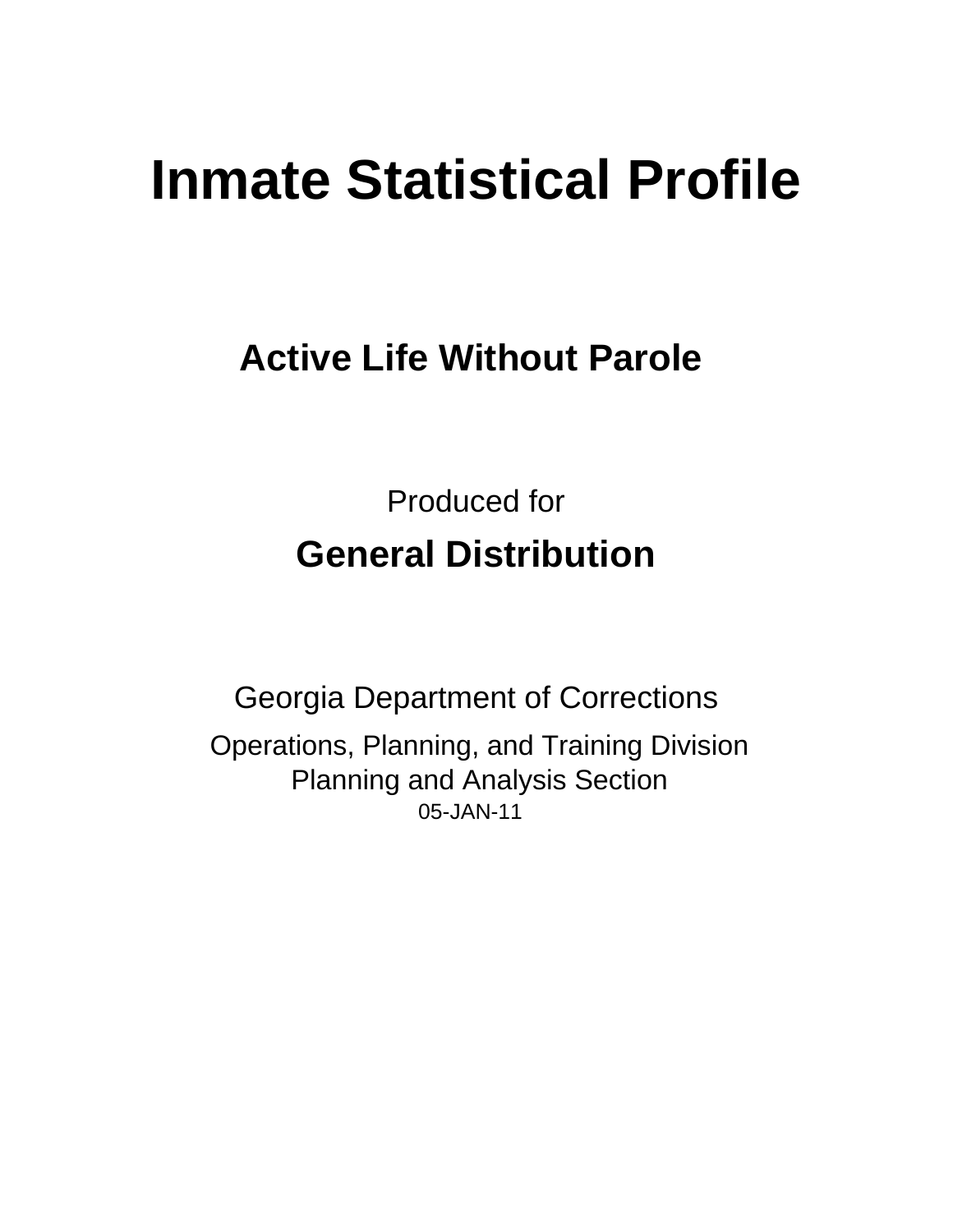## **Inmate Statistical Profile 05-JAN-11**

Contents

**Active Life Without Parole** 

**General Distribution** Produced for

## **Table of Contents**

| <b>Demographic information</b>                                       |
|----------------------------------------------------------------------|
| 5 Current age, broken out in ten year age groups                     |
| 6 Race group                                                         |
| 7 Hispanic Origin                                                    |
| 8 Marital status, self-reported at entry to prison                   |
| 9 Number of children, self-reported at entry to prison               |
| 10 Religious affiliation, self-reported at entry to prison           |
| 11 Home county - self-reported at entry to prison                    |
| 14 Socioeconomic class, self-reported at entry to prison             |
| 15 Environment to age 16, self-reported at entry to prison           |
| 16 Guardian status to age 16, self-reported at entry to prison       |
| 17 Employment status before prison, self-reported at entry to prison |
| 18 Age at admission                                                  |
| 20 Height, measured at entry to prison                               |
| 21 Weight, measured at entry to prison                               |
| 22 Military service                                                  |
| <b>Correctional information</b>                                      |
| 23 Type of admission to prison                                       |
| 24 Current / last security status                                    |
| 25 Current / last institution type                                   |
| 26 Institution type - transitional centers                           |
| 27 Institution type - mental hospitals                               |
| 28 Institution type - county prisons                                 |
| 29 Institution type - state prisons                                  |
| 30 Institution type - private prisons                                |
| 31 Institution type - prison annexes                                 |
| 32 Institution type - pre-release centers                            |
| 33 Institution type - inmate boot camp                               |
| 34 Number of disciplinary reports                                    |
| 35 Number of transfers                                               |
| 36 Number of escapes                                                 |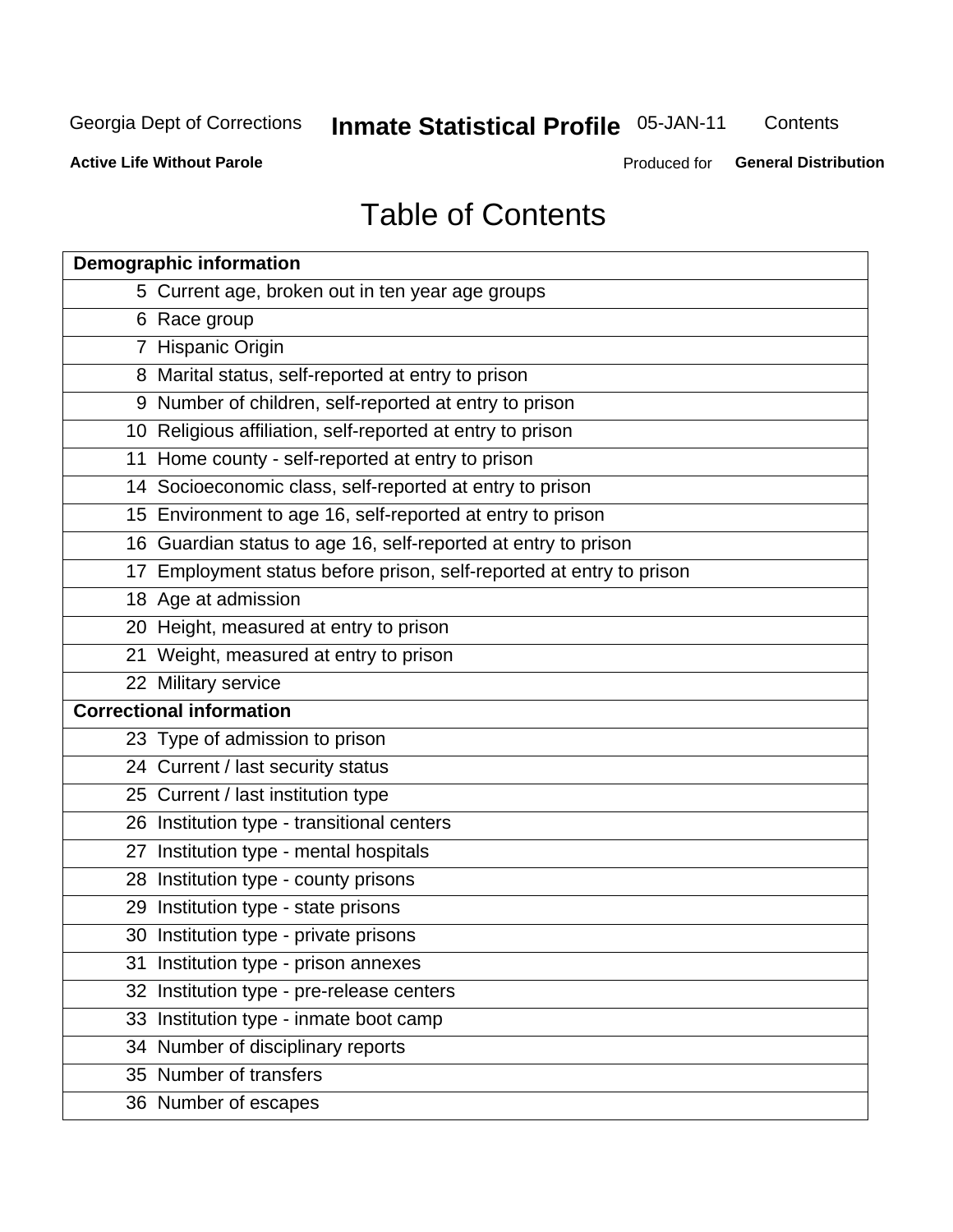## **Inmate Statistical Profile 05-JAN-11**

Contents

**Active Life Without Parole** 

Produced for **General Distribution** 

## **Table of Contents**

| <b>Correctional information</b>                                  |  |  |  |  |  |  |  |
|------------------------------------------------------------------|--|--|--|--|--|--|--|
| 37 Time served in current (or last) institution                  |  |  |  |  |  |  |  |
| Educational, psychological and physical information              |  |  |  |  |  |  |  |
| 38 Highest grade level attained                                  |  |  |  |  |  |  |  |
| 39 Culture fair IQ scores                                        |  |  |  |  |  |  |  |
| 40 Wide Range Achievement Test (WRAT) reading score              |  |  |  |  |  |  |  |
| 41 Wide Range Achievement Test (WRAT) math score                 |  |  |  |  |  |  |  |
| 42 Wide Range Achievement Test (WRAT) spelling score             |  |  |  |  |  |  |  |
| 43 Scope of substance abuse - summary                            |  |  |  |  |  |  |  |
| 44 Scope of substance abuse - detail                             |  |  |  |  |  |  |  |
| 45 Current / last mental health treatment level                  |  |  |  |  |  |  |  |
| 46 PULHESDWIT medical scale - 'P' overall condition ('P'hysical) |  |  |  |  |  |  |  |
| 47 PULHESDWIT medical scale - 'U' upper body                     |  |  |  |  |  |  |  |
| 48 PULHESDWIT medical scale - 'L' lower body                     |  |  |  |  |  |  |  |
| 49 PULHESDWIT medical scale - 'H' hearing                        |  |  |  |  |  |  |  |
| 50 PULHESDWIT medical scale - 'E' vision                         |  |  |  |  |  |  |  |
| 51 PULHESDWIT medical scale -'S' psychiatric                     |  |  |  |  |  |  |  |
| 52 PULHESDWIT medical scale - 'D' dental                         |  |  |  |  |  |  |  |
| 53 PULHESDWIT medical scale - 'W' work ability                   |  |  |  |  |  |  |  |
| 54 PULHESDWIT medical scale - 'I' impairment                     |  |  |  |  |  |  |  |
| 55 PULHESDWIT medical scale - 'T' transportability               |  |  |  |  |  |  |  |
| 56 Criminality in family, self-reported                          |  |  |  |  |  |  |  |
| 57 Alcoholism in family, self-reported                           |  |  |  |  |  |  |  |
| 58 Drug abuse in family, self-reported                           |  |  |  |  |  |  |  |
| 59 Subjected to frequent beatings, self-reported                 |  |  |  |  |  |  |  |
| 60 Father absent during inmate's childhood                       |  |  |  |  |  |  |  |
| Mother absent during inmate's childhood<br>61                    |  |  |  |  |  |  |  |
| 62 Inmate diagnosed as manipulative                              |  |  |  |  |  |  |  |
| 63 Inmate diagnosed as assaultive                                |  |  |  |  |  |  |  |
| <b>Crimes and criminal history information</b>                   |  |  |  |  |  |  |  |
| 64 Number of prior Georgia incarcerations                        |  |  |  |  |  |  |  |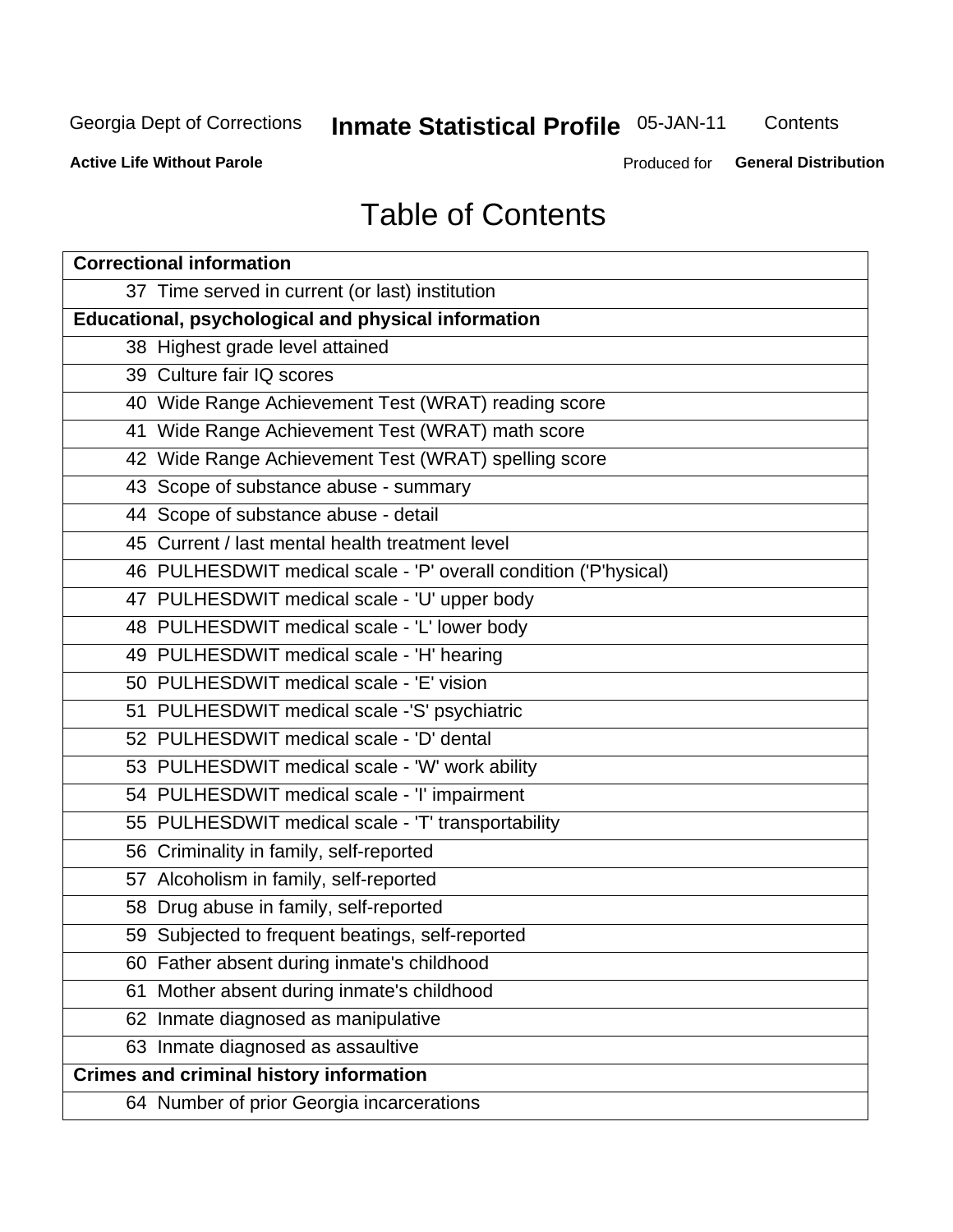## **Inmate Statistical Profile 05-JAN-11**

Contents

**Active Life Without Parole** 

**General Distribution** Produced for

## **Table of Contents**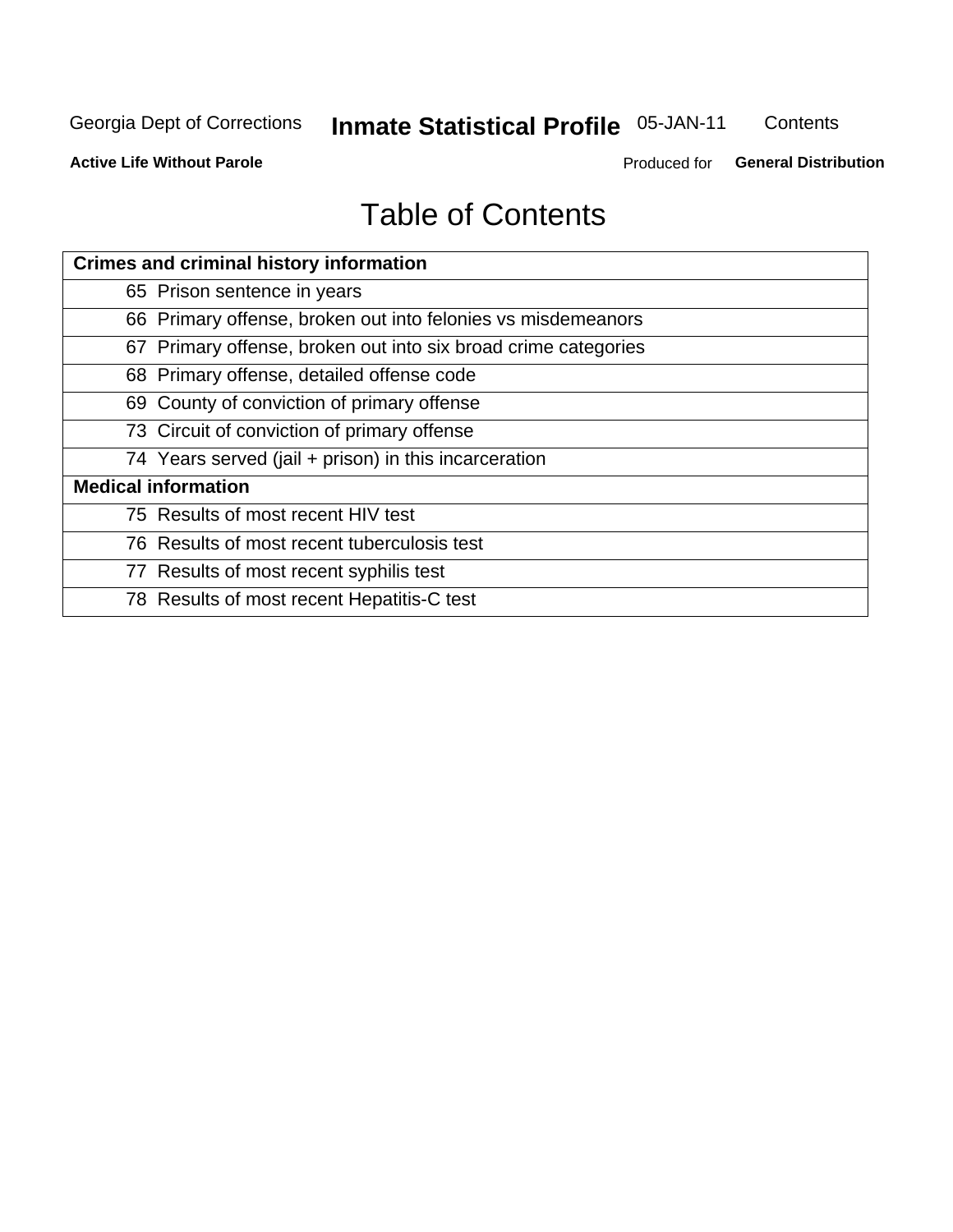#### **Inmate Statistical Profile 05-JAN-11** Page 5

### **Active Life Without Parole**

### Produced for General Distribution

### Current age, broken out in ten-year age groups

COL % - percent each COUNT is of its particular column

|                          |              | <b>Male</b> |         |              | <b>Female</b> |       |              | <b>Total</b> |
|--------------------------|--------------|-------------|---------|--------------|---------------|-------|--------------|--------------|
| <b>Current Age</b>       | <b>Count</b> | Col %       | Row %   | <b>Count</b> | Col %         | Row % | <b>Total</b> | Col %        |
| <b>Twenties (20-29)</b>  | 49           | 8.10%       | 94.23%  | 3            | 30.00%        | 5.77% | 52           | 8.46%        |
| Thirties (30-39)         | 196          | 32.40%      | 98.99%  | 2            | 20.00%        | 1.01% |              | 198 32.20%   |
| <b>Forties (40-49)</b>   | 197          | 32.56%      | 98.99%  | 2            | 20.00%        | 1.01% |              | 199 32.36%   |
| <b>Fifties (50-59)</b>   | 124          | 20.50%      | 97.64%  | 3            | 30.00%        | 2.36% | 127          | 20.65%       |
| <b>Sixties (60-69)</b>   | 28           | 4.63%       | 100.00% |              |               |       | 28           | 4.55%        |
| Seventy + (70 and above) | 11           | 1.82%       | 100.00% |              |               |       | 11           | 1.79%        |
| <b>Total Reported</b>    | 605          | 100%        | 98.37%  | 10           | 100%          | 1.63% |              | 615 100.0%   |

| ortea<br>1101110 |     |  |
|------------------|-----|--|
| Utal<br>_____    | 605 |  |

| <b>Mean</b><br>(average) | 43.02     | 40.5 | 42.98 |
|--------------------------|-----------|------|-------|
| Median (middle)          | <b>44</b> | 40.5 | 44    |
| Mode<br>(most frequent)  | -14       | 29   | 4∡    |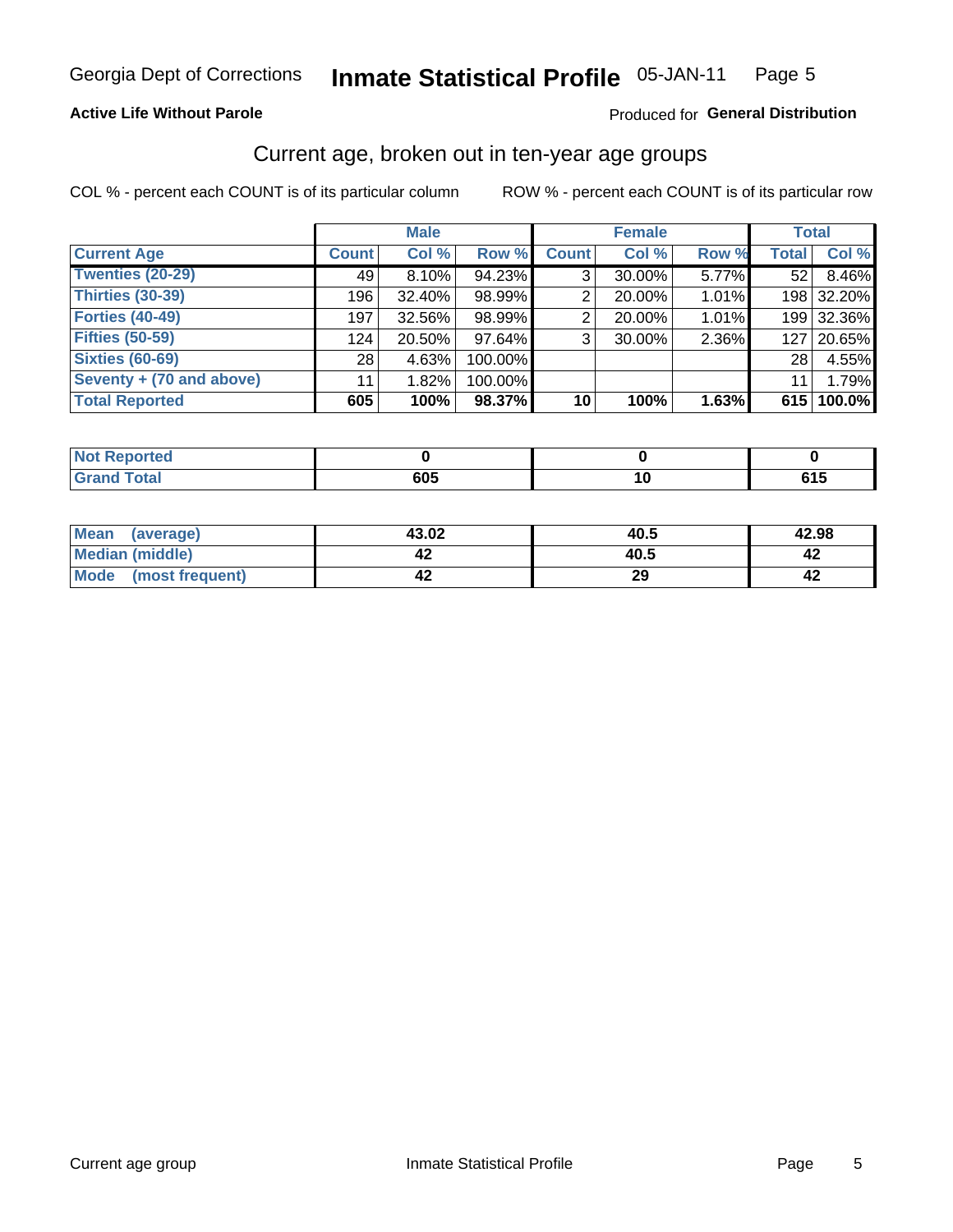#### **Inmate Statistical Profile 05-JAN-11** Page 6

### **Active Life Without Parole**

**Produced for General Distribution** 

### Race group

COL % - percent each COUNT is of its particular column

|                              | <b>Male</b>     |         |                    | <b>Female</b> |        |       | <b>Total</b> |        |
|------------------------------|-----------------|---------|--------------------|---------------|--------|-------|--------------|--------|
| <b>Race Group</b>            | <b>Count</b>    | Col %   | <b>Row % Count</b> |               | Col %  | Row % | <b>Total</b> | Col %  |
| <b>White</b>                 | 148             | 24.46%  | 96.73%             | 5             | 50.00% | 3.27% | 153          | 24.88% |
| <b>Black</b><br>$\mathbf{2}$ | 445             | 73.55%  | 98.89%             | 5             | 50.00% | 1.11% | 450          | 73.17% |
| <b>Other</b><br>5.           |                 | $.17\%$ | 100.00%            |               |        |       |              | .16%   |
| <b>Asian</b><br>6            |                 | $.17\%$ | 100.00%            |               |        |       |              | .16%   |
| <b>Hispanic</b><br>10        | 10 <sub>1</sub> | 1.65%   | 100.00%            |               |        |       | 10           | 1.63%  |
| <b>Total Reported</b>        | 605             | 100%    | 98.37%             | 10            | 100%   | 1.63% | 615          | 100%   |

| <b>orted</b>          |              |                            |
|-----------------------|--------------|----------------------------|
| <b>Total</b><br>_____ | 605<br>- - - | <b>AIF</b><br>u I J<br>- - |

| M | .<br>w | Piasn |
|---|--------|-------|
|   |        |       |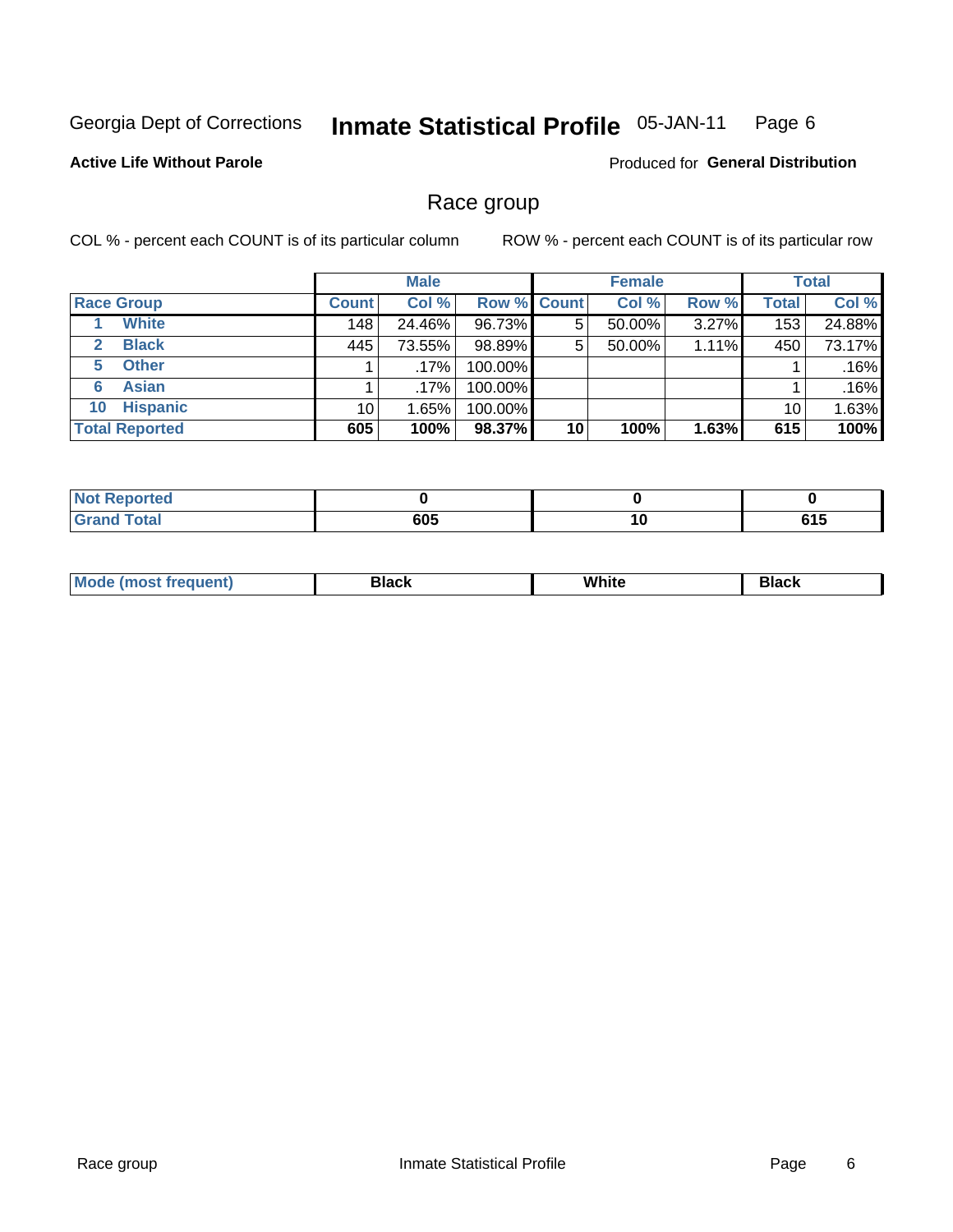#### Inmate Statistical Profile 05-JAN-11 Page 7

**Active Life Without Parole** 

Produced for General Distribution

### **Hispanic Origin**

COL % - percent each COUNT is of its particular column

ROW % - percent each COUNT is of its particular row

|                        |              | <b>Male</b> |                    |    | <b>Female</b> |       |       | <b>Total</b> |
|------------------------|--------------|-------------|--------------------|----|---------------|-------|-------|--------------|
| <b>Hispanic Origin</b> | <b>Count</b> | Col %       | <b>Row % Count</b> |    | Col %         | Row % | Total | Col %        |
| <b>Non Hispanic</b>    | 595          | 98.35%      | 98.35%             | 10 | 100.00%       | 1.65% | 605   | 98.37%       |
| <b>Hispanic</b>        | 10           | 1.65%       | 100.00%            |    |               |       | 10    | .63%         |
| <b>Total Reported</b>  | 605          | 100%        | 98.37%             | 10 | 100%          | 1.63% | 615   | 100%         |

An inmate is counted as Hispanic if

(a) he self-reported as Hispanic during the diagnostic process, or

(b) his primary language is Spanish, or

(c) he claimed birth or citizenship in Spain or a Latin American country, or

(d) he had a common Spanish surname such as Lopez or Garcia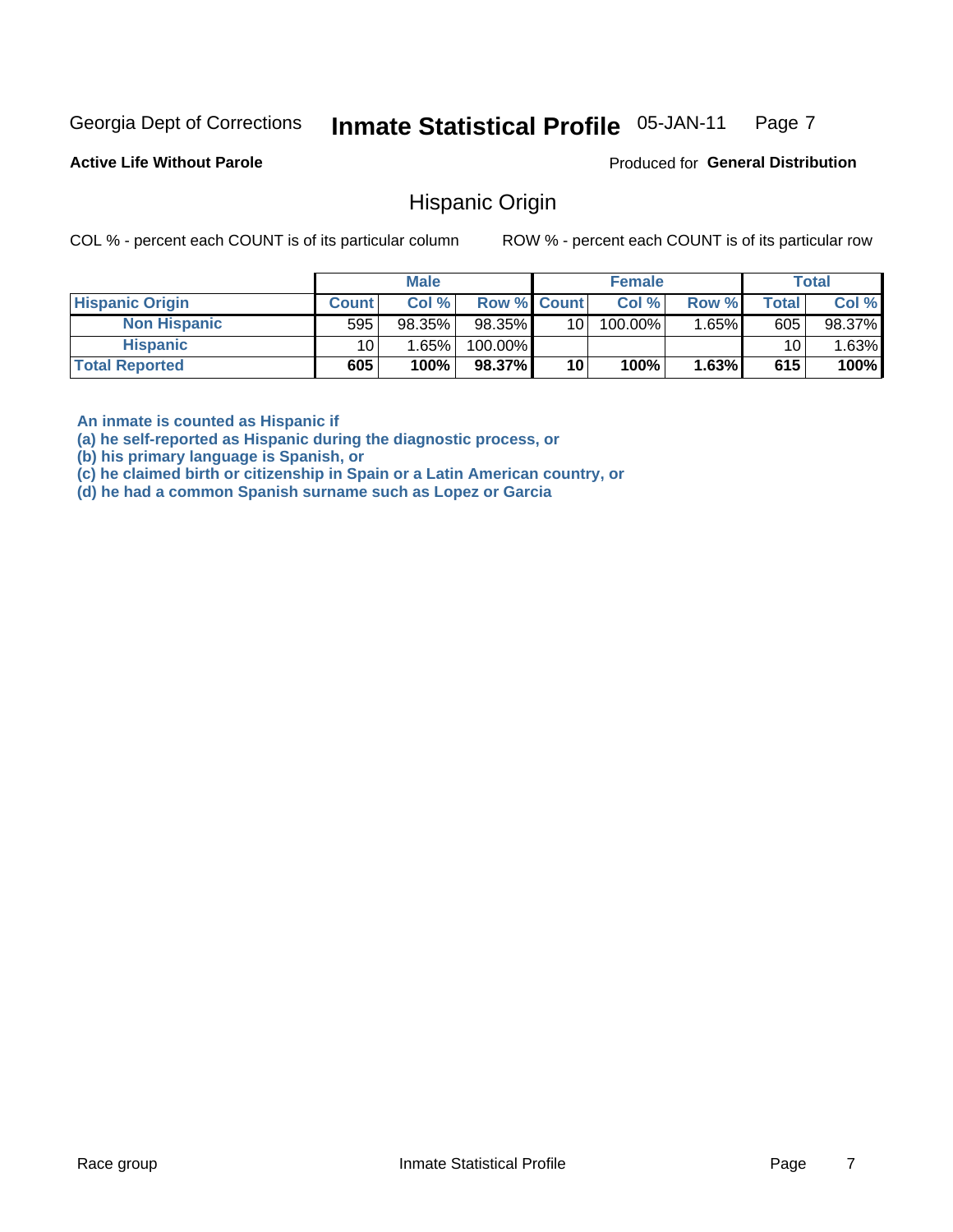#### **Inmate Statistical Profile 05-JAN-11** Page 8

### **Active Life Without Parole**

### Produced for General Distribution

### Marital status, self-reported at entry to prison

COL % - percent each COUNT is of its particular column

|                            | <b>Male</b>  |         |         | <b>Female</b> |        |        | <b>Total</b> |        |
|----------------------------|--------------|---------|---------|---------------|--------|--------|--------------|--------|
| <b>Marital Status</b>      | <b>Count</b> | Col %   | Row %   | <b>Count</b>  | Col %  | Row %  | <b>Total</b> | Col %  |
| <b>Unknown</b><br>$\bf{0}$ |              | $.17\%$ | 100.00% |               |        |        |              | .16%   |
| <b>Divorced</b><br>D       | 43           | 7.11%   | 97.73%  |               | 10.00% | 2.27%  | 44           | 7.15%  |
| <b>Married</b><br>М        | 104          | 17.19%  | 98.11%  | 2             | 20.00% | 1.89%  | 106          | 17.24% |
| <b>Separated</b><br>S      | 13           | 2.15%   | 100.00% |               |        |        | 13           | 2.11%  |
| <b>Unmarried</b><br>U      | 431          | 71.24%  | 98.85%  | 5             | 50.00% | 1.15%  | 436          | 70.89% |
| <b>Widow</b><br>W          | 13           | 2.15%   | 86.67%  | 2             | 20.00% | 13.33% | 15           | 2.44%  |
| <b>Total Reported</b>      | 605          | 100%    | 98.37%  | 10            | 100%   | 1.63%  | 615          | 100%   |

| <b>Not Reported</b><br>. <b>.</b> |            |    |                   |
|-----------------------------------|------------|----|-------------------|
| <b>Total</b><br>. .               | <b>COF</b> | ιu | <b>CAF</b><br>,,, |

|--|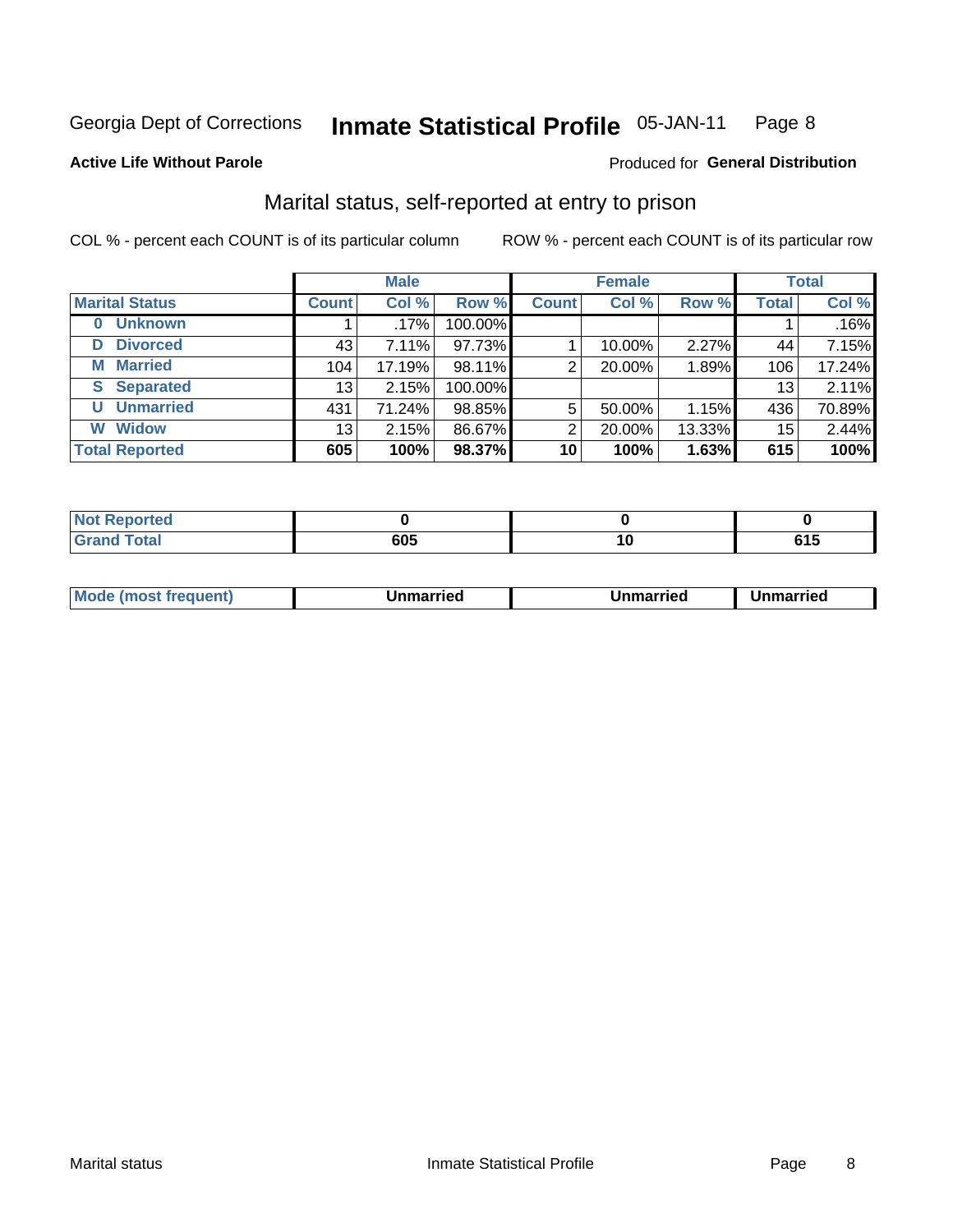#### **Inmate Statistical Profile 05-JAN-11** Page 9

Produced for General Distribution

### **Active Life Without Parole**

## Number of children, self reported at entry to prison

COL % - percent each COUNT is of its particular column

|                           |              | <b>Male</b> |         |              | <b>Female</b> |       | <b>Total</b> |        |
|---------------------------|--------------|-------------|---------|--------------|---------------|-------|--------------|--------|
| <b>Number of Children</b> | <b>Count</b> | Col %       | Row %   | <b>Count</b> | Col %         | Row % | <b>Total</b> | Col %  |
| $\bf{0}$                  | 216          | 35.88%      | 98.63%  | 3            | 30.00%        | 1.37% | 219          | 35.78% |
|                           | 153          | 25.42%      | 97.45%  | 4            | 40.00%        | 2.55% | 157          | 25.65% |
| $\overline{2}$            | 107          | 17.77%      | 98.17%  | 2            | 20.00%        | 1.83% | 109          | 17.81% |
| 3                         | 58           | 9.63%       | 100.00% |              |               |       | 58           | 9.48%  |
| 4                         | 38           | 6.31%       | 97.44%  |              | 10.00%        | 2.56% | 39           | 6.37%  |
| 5                         | 17           | 2.82%       | 100.00% |              |               |       | 17           | 2.78%  |
| 6                         | 5            | 0.83%       | 100.00% |              |               |       | 5            | 0.82%  |
| 7                         |              | 0.17%       | 100.00% |              |               |       |              | 0.16%  |
| 8                         |              | 0.17%       | 100.00% |              |               |       |              | 0.16%  |
| $\boldsymbol{9}$          | 2            | 0.33%       | 100.00% |              |               |       | 2            | 0.33%  |
| 10                        |              | 0.17%       | 100.00% |              |               |       |              | 0.16%  |
| Over 10                   | 3            | 0.50%       | 100.00% |              |               |       | 3            | 0.49%  |
| <b>Total Reported</b>     | 602          | 100%        | 98.37%  | 10           | 100%          | 1.63% | 612          | 100%   |

| لمنتشر بالتعبين<br>rtea<br>NOT                  |             |                 |
|-------------------------------------------------|-------------|-----------------|
| $T0$ tol<br>$\sim$ $\sim$ $\sim$ $\sim$<br>υιαι | 88 F<br>งบว | ---<br>.<br>UIJ |

| Mean (average)       | . 47 | . .47 |
|----------------------|------|-------|
| Median (middle)      |      |       |
| Mode (most frequent) |      |       |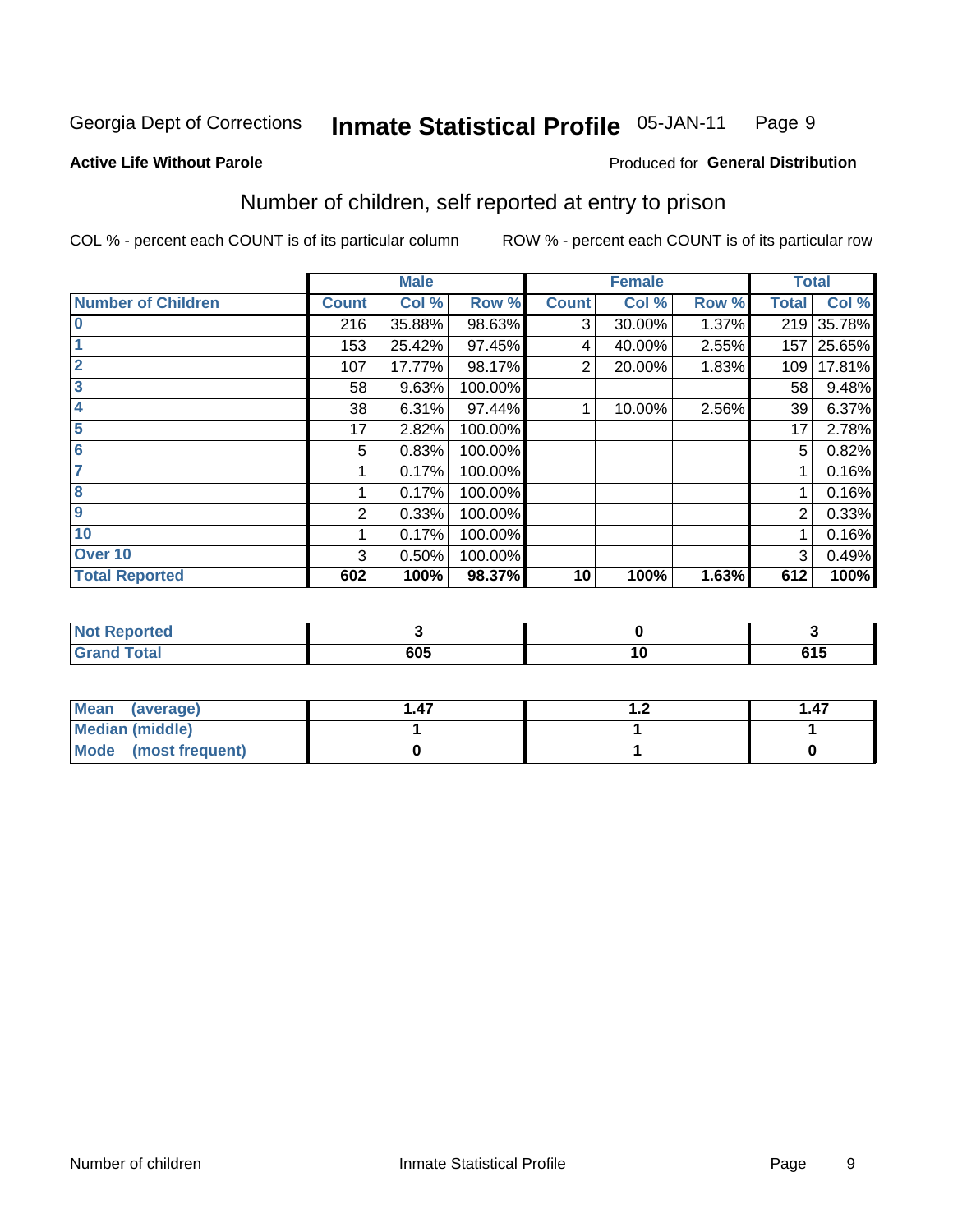#### **Inmate Statistical Profile 05-JAN-11** Page 10

### **Active Life Without Parole**

### Produced for General Distribution

### Religious affiliation, self-reported at entry to prison

COL % - percent each COUNT is of its particular column

|              |                              |              | <b>Male</b> |         |                | <b>Female</b> |       |              | <b>Total</b> |
|--------------|------------------------------|--------------|-------------|---------|----------------|---------------|-------|--------------|--------------|
|              | <b>Religious Affiliation</b> | <b>Count</b> | Col %       | Row %   | <b>Count</b>   | Col %         | Row % | <b>Total</b> | Col %        |
|              | Islam                        | 39           | 7.71%       | 97.50%  |                | 11.11%        | 2.50% | 40           | 7.77%        |
| $\mathbf{2}$ | <b>Catholic</b>              | 18           | 3.56%       | 94.74%  |                | 11.11%        | 5.26% | 19           | 3.69%        |
| 3            | <b>Baptist</b>               | 217          | 42.89%      | 97.75%  | 5              | 55.56%        | 2.25% | 222          | 43.11%       |
| 4            | <b>Methodist</b>             |              | 1.38%       | 100.00% |                |               |       |              | 1.36%        |
| 7            | <b>Chc Of God</b>            | 2            | .40%        | 100.00% |                |               |       | 2            | .39%         |
| 8            | <b>Holiness</b>              | 17           | 3.36%       | 100.00% |                |               |       | 17           | 3.30%        |
| 9            | <b>Jewish</b>                |              | .20%        | 100.00% |                |               |       |              | .19%         |
| 10           | <b>Anglican</b>              |              | .20%        | 100.00% |                |               |       |              | .19%         |
| 12           | <b>Hindu</b>                 |              | .20%        | 100.00% |                |               |       |              | .19%         |
| 16           | <b>Seven D Ad</b>            | 4            | .79%        | 100.00% |                |               |       | 4            | .78%         |
| 17           | <b>Jehovah Wt</b>            | 9            | 1.78%       | 100.00% |                |               |       | 9            | 1.75%        |
| 18           | <b>Latr Day S</b>            |              | .20%        | 100.00% |                |               |       |              | .19%         |
| 20           | <b>Other Prot</b>            | 79           | 15.61%      | 97.53%  | $\overline{2}$ | 22.22%        | 2.47% | 81           | 15.73%       |
| 96           | <b>None</b>                  | 110          | 21.74%      | 100.00% |                |               |       | 110          | 21.36%       |
|              | <b>Total Reported</b>        | 506          | 100%        | 98.25%  | 9              | 100%          | 1.75% | 515          | 100%         |

| prtea<br>.<br>$\sim$ | --<br>IJJ |    | 100     |
|----------------------|-----------|----|---------|
| _____                | 605       | טו | <b></b> |

| Mode (most frequent) | Baptist | <b>Baptist</b> | aptıst |
|----------------------|---------|----------------|--------|
|                      |         |                |        |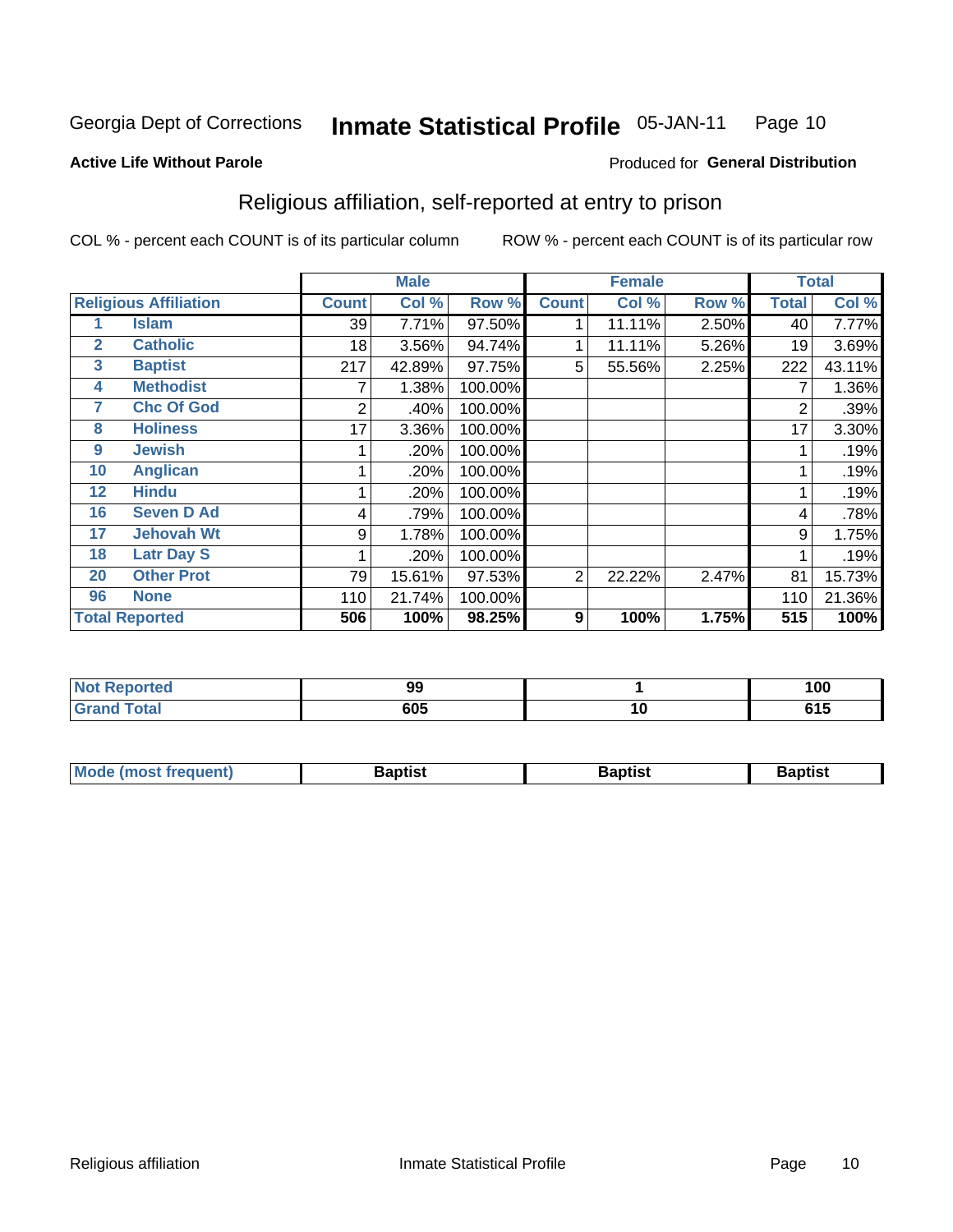#### **Inmate Statistical Profile 05-JAN-11** Page 11

### **Active Life Without Parole**

### Produced for General Distribution

### Home county, self-reported at entry to prison

COL % - percent each COUNT is of its particular column

|                         |                      |                | <b>Male</b> |         |              | <b>Female</b> |        | <b>Total</b>   |       |
|-------------------------|----------------------|----------------|-------------|---------|--------------|---------------|--------|----------------|-------|
|                         | <b>Home County</b>   | <b>Count</b>   | Col %       | Row %   | <b>Count</b> | Col %         | Row %  | <b>Total</b>   | Col % |
| 1                       | <b>Appling</b>       | 2              | .37%        | 100.00% |              |               |        | 2              | .36%  |
| $\overline{2}$          | <b>Atkinson</b>      | 1              | .18%        | 100.00% |              |               |        | 1              | .18%  |
| 5                       | <b>Baldwin</b>       | 4              | .74%        | 100.00% |              |               |        | 4              | .72%  |
| 7                       | <b>Barrow</b>        | 4              | .74%        | 100.00% |              |               |        | 4              | .72%  |
| $\overline{\mathbf{8}}$ | <b>Bartow</b>        | 6              | 1.10%       | 100.00% |              |               |        | 6              | 1.08% |
| $\boldsymbol{9}$        | <b>Ben Hill</b>      | 4              | .74%        | 100.00% |              |               |        | $\overline{4}$ | .72%  |
| 10                      | <b>Berrien</b>       | 1              | .18%        | 100.00% |              |               |        | 1              | .18%  |
| $\overline{11}$         | <b>Bibb</b>          | 10             | 1.84%       | 100.00% |              |               |        | 10             | 1.81% |
| $\overline{12}$         | <b>Bleckley</b>      | 3              | .55%        | 100.00% |              |               |        | 3              | .54%  |
| 14                      | <b>Brooks</b>        | 1              | .18%        | 100.00% |              |               |        | 1              | .18%  |
| 16                      | <b>Bulloch</b>       | 4              | .74%        | 80.00%  | 1            | 10.00%        | 20.00% | 5              | .90%  |
| $\overline{17}$         | <b>Burke</b>         | 5              | .92%        | 100.00% |              |               |        | 5              | .90%  |
| $\overline{18}$         | <b>Butts</b>         | $\overline{c}$ | .37%        | 100.00% |              |               |        | $\overline{2}$ | .36%  |
| 20                      | <b>Camden</b>        | 5              | .92%        | 100.00% |              |               |        | 5              | .90%  |
| $\overline{22}$         | <b>Carroll</b>       | $\overline{c}$ | .37%        | 100.00% |              |               |        | $\overline{2}$ | .36%  |
| 23                      | <b>Catoosa</b>       | 1              | .18%        | 100.00% |              |               |        | 1              | .18%  |
| $\overline{24}$         | <b>Charlton</b>      | 1              | .18%        | 100.00% |              |               |        | 1              | .18%  |
| 25                      | <b>Chatham</b>       | 29             | 5.33%       | 100.00% |              |               |        | 29             | 5.23% |
| 26                      | <b>Chattahoochee</b> | 1              | .18%        | 100.00% |              |               |        | 1              | .18%  |
| 28                      | <b>Cherokee</b>      | $\overline{2}$ | .37%        | 100.00% |              |               |        | $\overline{2}$ | .36%  |
| 29                      | <b>Clarke</b>        | 13             | 2.39%       | 100.00% |              |               |        | 13             | 2.35% |
| 31                      | <b>Clayton</b>       | 15             | 2.76%       | 100.00% |              |               |        | 15             | 2.71% |
| 33                      | <b>Cobb</b>          | 18             | 3.31%       | 100.00% |              |               |        | 18             | 3.25% |
| 34                      | <b>Coffee</b>        | 3              | .55%        | 100.00% |              |               |        | 3              | .54%  |
| 35                      | <b>Colquitt</b>      | 2              | .37%        | 100.00% |              |               |        | $\overline{2}$ | .36%  |
| 36                      | <b>Columbia</b>      | 3              | .55%        | 100.00% |              |               |        | 3              | .54%  |
| $\overline{37}$         | <b>Cook</b>          | 5              | .92%        | 100.00% |              |               |        | 5              | .90%  |
| 38                      | <b>Coweta</b>        | 4              | .74%        | 100.00% |              |               |        | 4              | .72%  |
| 40                      | <b>Crisp</b>         | 3              | .55%        | 100.00% |              |               |        | 3              | .54%  |
| 42                      | <b>Dawson</b>        | 1              | .18%        | 100.00% |              |               |        | 1              | .18%  |
| 43                      | <b>Decatur</b>       | 1              | .18%        | 100.00% |              |               |        | 1              | .18%  |
| 44                      | <b>Dekalb</b>        | 41             | 7.54%       | 100.00% |              |               |        | 41             | 7.40% |
| 46                      | <b>Dooly</b>         | 1              | .18%        | 50.00%  | $\mathbf{1}$ | 10.00%        | 50.00% | $\overline{2}$ | .36%  |
| 47                      | <b>Dougherty</b>     | 21             | 3.86%       | 100.00% |              |               |        | 21             | 3.79% |
| 48                      | <b>Douglas</b>       | 7              | 1.29%       | 87.50%  | 1            | 10.00%        | 12.50% | $\bf 8$        | 1.44% |
| 49                      | <b>Early</b>         | 1              | .18%        | 100.00% |              |               |        | 1              | .18%  |
| 51                      | <b>Effingham</b>     | 1              | .18%        | 100.00% |              |               |        | 1              | .18%  |
| 52                      | <b>Elbert</b>        | 3              | .55%        | 100.00% |              |               |        | $\sqrt{3}$     | .54%  |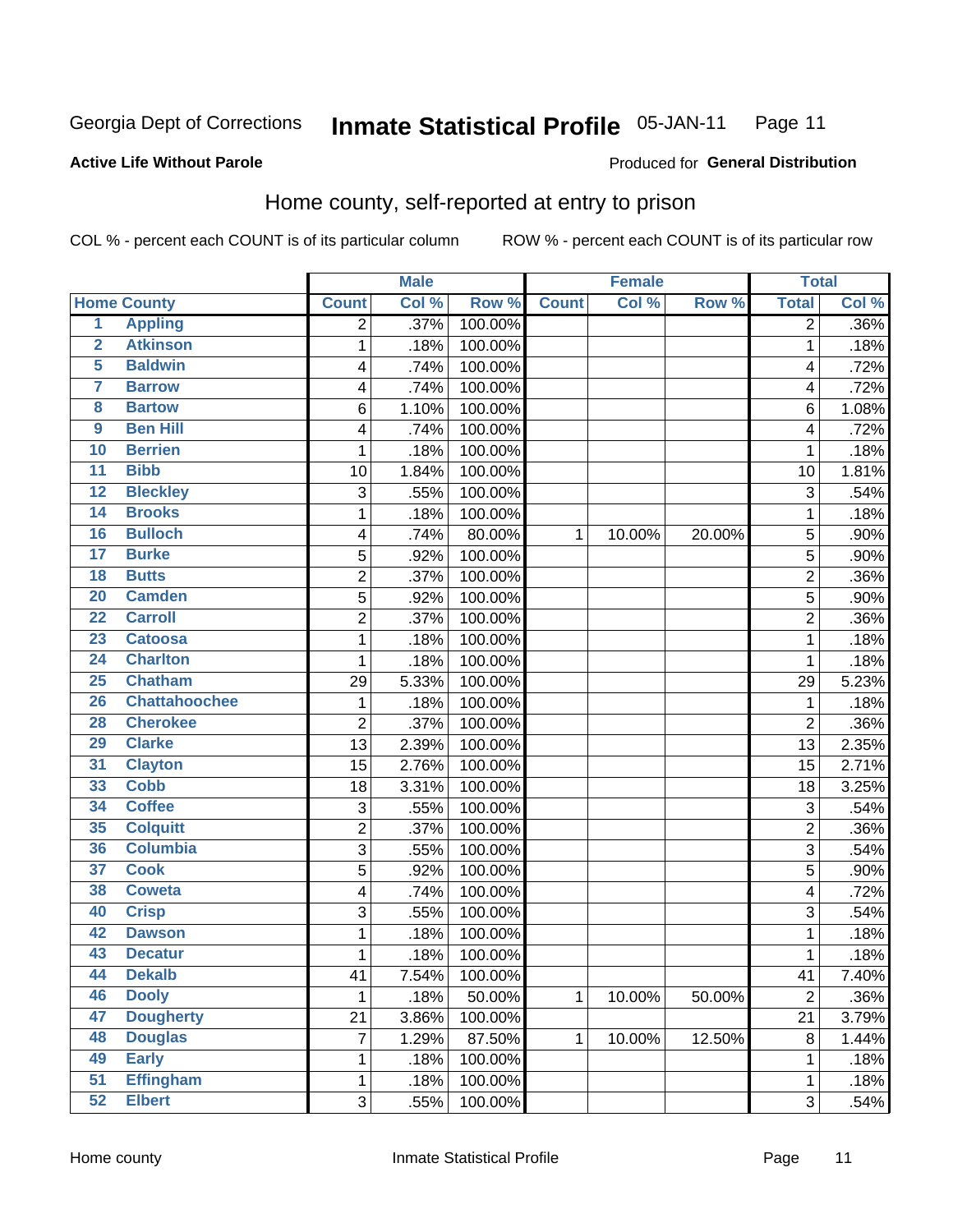#### **Inmate Statistical Profile 05-JAN-11** Page 12

### **Active Life Without Parole**

### Produced for General Distribution

### Home county, self-reported at entry to prison

COL % - percent each COUNT is of its particular column

|                 |                    |                | <b>Male</b> |         |              | <b>Female</b> |        | <b>Total</b>   |         |
|-----------------|--------------------|----------------|-------------|---------|--------------|---------------|--------|----------------|---------|
|                 | <b>Home County</b> | <b>Count</b>   | Col %       | Row %   | <b>Count</b> | Col %         | Row %  | <b>Total</b>   | Col %   |
| 53              | <b>Emanuel</b>     | 1              | .18%        | 100.00% |              |               |        | 1              | .18%    |
| 56              | <b>Fayette</b>     | 3              | .55%        | 100.00% |              |               |        | 3              | .54%    |
| 57              | <b>Floyd</b>       | 8              | 1.47%       | 100.00% |              |               |        | 8              | 1.44%   |
| 58              | <b>Forsyth</b>     | 1              | .18%        | 100.00% |              |               |        | 1              | .18%    |
| 59              | <b>Franklin</b>    | $\overline{2}$ | .37%        | 100.00% |              |               |        | $\overline{2}$ | .36%    |
| 60              | <b>Fulton</b>      | 79             | 14.52%      | 98.75%  | 1            | 10.00%        | 1.25%  | 80             | 14.44%  |
| 61              | <b>Gilmer</b>      | 1              | .18%        | 100.00% |              |               |        | 1              | .18%    |
| 63              | <b>Glynn</b>       | 11             | 2.02%       | 100.00% |              |               |        | 11             | 1.99%   |
| 66              | <b>Greene</b>      | 1              | .18%        | 100.00% |              |               |        | 1              | .18%    |
| 67              | <b>Gwinnett</b>    | 10             | 1.84%       | 90.91%  | 1            | 10.00%        | 9.09%  | 11             | 1.99%   |
| 68              | <b>Habersham</b>   | $\mathbf 1$    | .18%        | 100.00% |              |               |        | 1              | .18%    |
| 69              | <b>Hall</b>        | 8              | 1.47%       | 100.00% |              |               |        | 8              | 1.44%   |
| 70              | <b>Hancock</b>     | $\overline{2}$ | .37%        | 100.00% |              |               |        | $\overline{2}$ | .36%    |
| $\overline{71}$ | <b>Haralson</b>    | $\overline{2}$ | .37%        | 100.00% |              |               |        | $\overline{2}$ | .36%    |
| $\overline{72}$ | <b>Harris</b>      | $\mathbf 1$    | .18%        | 100.00% |              |               |        | 1              | .18%    |
| 73              | <b>Hart</b>        | 2              | .37%        | 100.00% |              |               |        | 2              | .36%    |
| 75              | <b>Henry</b>       | 4              | .74%        | 100.00% |              |               |        | 4              | .72%    |
| 76              | <b>Houston</b>     | $\overline{7}$ | 1.29%       | 100.00% |              |               |        | 7              | 1.26%   |
| 78              | <b>Jackson</b>     | 5              | .92%        | 100.00% |              |               |        | 5              | .90%    |
| 80              | <b>Jeff Davis</b>  | $\mathbf 1$    | .18%        | 100.00% |              |               |        | 1              | .18%    |
| $\overline{81}$ | <b>Jefferson</b>   | $\mathbf 1$    | .18%        | 100.00% |              |               |        | 1              | .18%    |
| 82              | <b>Jenkins</b>     | $\mathbf 1$    | .18%        | 100.00% |              |               |        | 1              | .18%    |
| 87              | <b>Laurens</b>     | 4              | .74%        | 100.00% |              |               |        | 4              | .72%    |
| 88              | Lee                | 1              | .18%        | 100.00% |              |               |        | 1              | .18%    |
| 89              | <b>Liberty</b>     | 6              | 1.10%       | 100.00% |              |               |        | 6              | 1.08%   |
| 90              | <b>Lincoln</b>     | $\mathbf 1$    | .18%        | 100.00% |              |               |        | 1              | .18%    |
| 91              | Long               | $\mathbf 1$    | .18%        | 100.00% |              |               |        | 1              | .18%    |
| 92              | <b>Lowndes</b>     | 4              | .74%        | 100.00% |              |               |        | 4              | .72%    |
| 96              | <b>Marion</b>      | $\mathbf 1$    | .18%        | 100.00% |              |               |        | 1              | .18%    |
| 97              | <b>Mcduffie</b>    | $\overline{c}$ | .37%        | 100.00% |              |               |        | $\overline{2}$ | .36%    |
| 98              | <b>Mcintosh</b>    | $\overline{c}$ | .37%        | 100.00% |              |               |        | $\overline{c}$ | .36%    |
| <b>100</b>      | <b>Miller</b>      | 1              | .18%        | 100.00% |              |               |        | 1              | .18%    |
| 101             | <b>Mitchell</b>    | $\mathbf{1}$   | .18%        | 100.00% |              |               |        | 1              | .18%    |
| 102             | <b>Monroe</b>      | $\overline{c}$ | .37%        | 100.00% |              |               |        | $\overline{c}$ | $.36\%$ |
| 104             | <b>Morgan</b>      | $\mathbf{1}$   | .18%        | 100.00% |              |               |        | 1              | .18%    |
| 106             | <b>Muscogee</b>    | 17             | 3.13%       | 100.00% |              |               |        | 17             | 3.07%   |
| 107             | <b>Newton</b>      | $\overline{2}$ | .37%        | 66.67%  | 1            | 10.00%        | 33.33% | 3              | .54%    |
| 109             | <b>Oglethorpe</b>  | $\overline{2}$ | .37%        | 100.00% |              |               |        | 2              | $.36\%$ |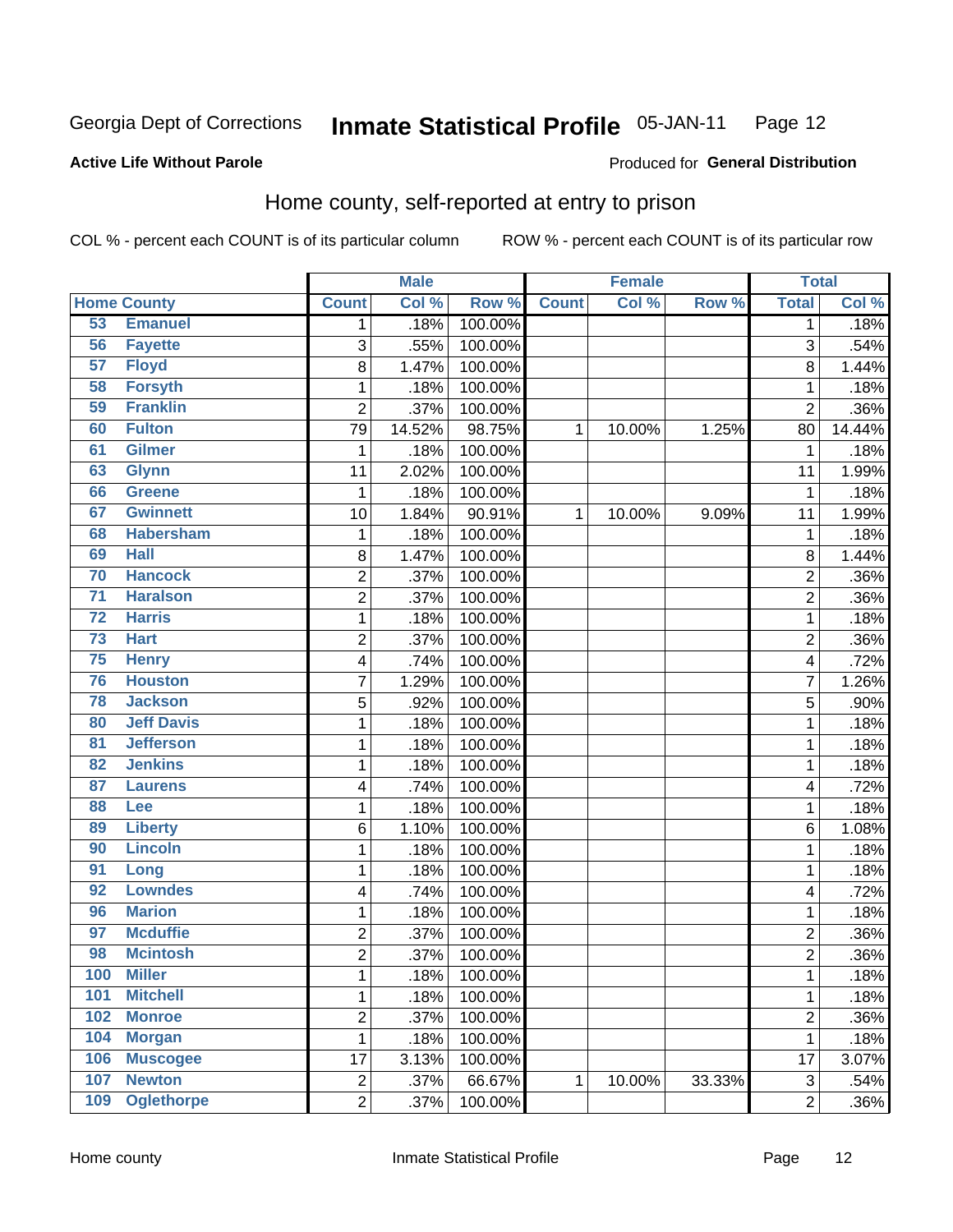#### Inmate Statistical Profile 05-JAN-11 Page 13

### **Active Life Without Parole**

### Produced for General Distribution

### Home county, self-reported at entry to prison

COL % - percent each COUNT is of its particular column

|                                     |                | <b>Male</b> |         |                 | <b>Female</b> |        | <b>Total</b>   |       |
|-------------------------------------|----------------|-------------|---------|-----------------|---------------|--------|----------------|-------|
| <b>Home County</b>                  | <b>Count</b>   | Col %       | Row %   | <b>Count</b>    | Col %         | Row %  | <b>Total</b>   | Col % |
| 110<br><b>Paulding</b>              | $\overline{2}$ | .37%        | 100.00% |                 |               |        | $\overline{2}$ | .36%  |
| 113<br><b>Pierce</b>                | $\overline{3}$ | .55%        | 100.00% |                 |               |        | 3              | .54%  |
| <b>Pike</b><br>114                  | 3              | .55%        | 75.00%  | 1               | 10.00%        | 25.00% | 4              | .72%  |
| 115<br><b>Polk</b>                  | $\overline{c}$ | .37%        | 100.00% |                 |               |        | $\overline{2}$ | .36%  |
| 117<br><b>Putnam</b>                | $\overline{3}$ | .55%        | 100.00% |                 |               |        | 3              | .54%  |
| <b>Rabun</b><br>119                 | $\mathbf{1}$   | .18%        | 100.00% |                 |               |        | 1              | .18%  |
| <b>Randolph</b><br>120              | $\overline{2}$ | .37%        | 100.00% |                 |               |        | $\overline{2}$ | .36%  |
| <b>Richmond</b><br>121              | 21             | 3.86%       | 95.45%  | 1               | 10.00%        | 4.55%  | 22             | 3.97% |
| <b>Rockdale</b><br>122              | $\overline{c}$ | .37%        | 100.00% |                 |               |        | $\overline{2}$ | .36%  |
| 125<br><b>Seminole</b>              | $\mathbf{1}$   | .18%        | 100.00% |                 |               |        | 1              | .18%  |
| <b>Spalding</b><br>126              | $\overline{7}$ | 1.29%       | 100.00% |                 |               |        | $\overline{7}$ | 1.26% |
| <b>Stephens</b><br>127              | 2              | .37%        | 100.00% |                 |               |        | $\overline{2}$ | .36%  |
| 129<br><b>Sumter</b>                | $\mathbf{1}$   | .18%        | 100.00% |                 |               |        | 1              | .18%  |
| <b>Tattnall</b><br>$\overline{132}$ | 1              | .18%        | 100.00% |                 |               |        | 1              | .18%  |
| <b>Telfair</b><br>134               | 1              | .18%        | 100.00% |                 |               |        | 1              | .18%  |
| 136<br><b>Thomas</b>                | 4              | .74%        | 100.00% |                 |               |        | 4              | .72%  |
| <b>Tift</b><br>137                  | 4              | .74%        | 100.00% |                 |               |        | $\overline{4}$ | .72%  |
| <b>Toombs</b><br>138                | 10             | 1.84%       | 100.00% |                 |               |        | 10             | 1.81% |
| 142<br><b>Turner</b>                | 1              | .18%        | 100.00% |                 |               |        | 1              | .18%  |
| <b>Union</b><br>144                 | 1              | .18%        | 100.00% |                 |               |        | 1              | .18%  |
| 145<br><b>Upson</b>                 | $\overline{2}$ | .37%        | 100.00% |                 |               |        | $\overline{2}$ | .36%  |
| <b>Walker</b><br>146                | $\overline{2}$ | .37%        | 66.67%  | $\mathbf{1}$    | 10.00%        | 33.33% | 3              | .54%  |
| 147<br><b>Walton</b>                | 3              | .55%        | 100.00% |                 |               |        | 3              | .54%  |
| <b>Ware</b><br>148                  | 6              | 1.10%       | 100.00% |                 |               |        | 6              | 1.08% |
| <b>Washington</b><br>150            | 3              | .55%        | 100.00% |                 |               |        | 3              | .54%  |
| 151<br><b>Wayne</b>                 | 2              | .37%        | 100.00% |                 |               |        | $\overline{2}$ | .36%  |
| <b>Whitfield</b><br>155             | $\overline{3}$ | .55%        | 100.00% |                 |               |        | 3              | .54%  |
| <b>Wilkinson</b><br>158             | $\mathbf{1}$   | .18%        | 100.00% |                 |               |        | 1              | .18%  |
| 160<br><b>Unknown</b>               | 19             | 3.49%       | 95.00%  | $\mathbf{1}$    | 10.00%        | 5.00%  | 20             | 3.61% |
| <b>Total Rported</b>                | 544            | 100%        | 98.19%  | $\overline{10}$ | 100%          | 1.81%  | 554            | 100%  |

| oorted<br>w |     |    | v               |
|-------------|-----|----|-----------------|
| <b>otal</b> | 605 | יי | .<br><b>v</b> • |

| <b>Mode</b><br>Walker<br>ulton<br>ulton.<br>nos |
|-------------------------------------------------|
|-------------------------------------------------|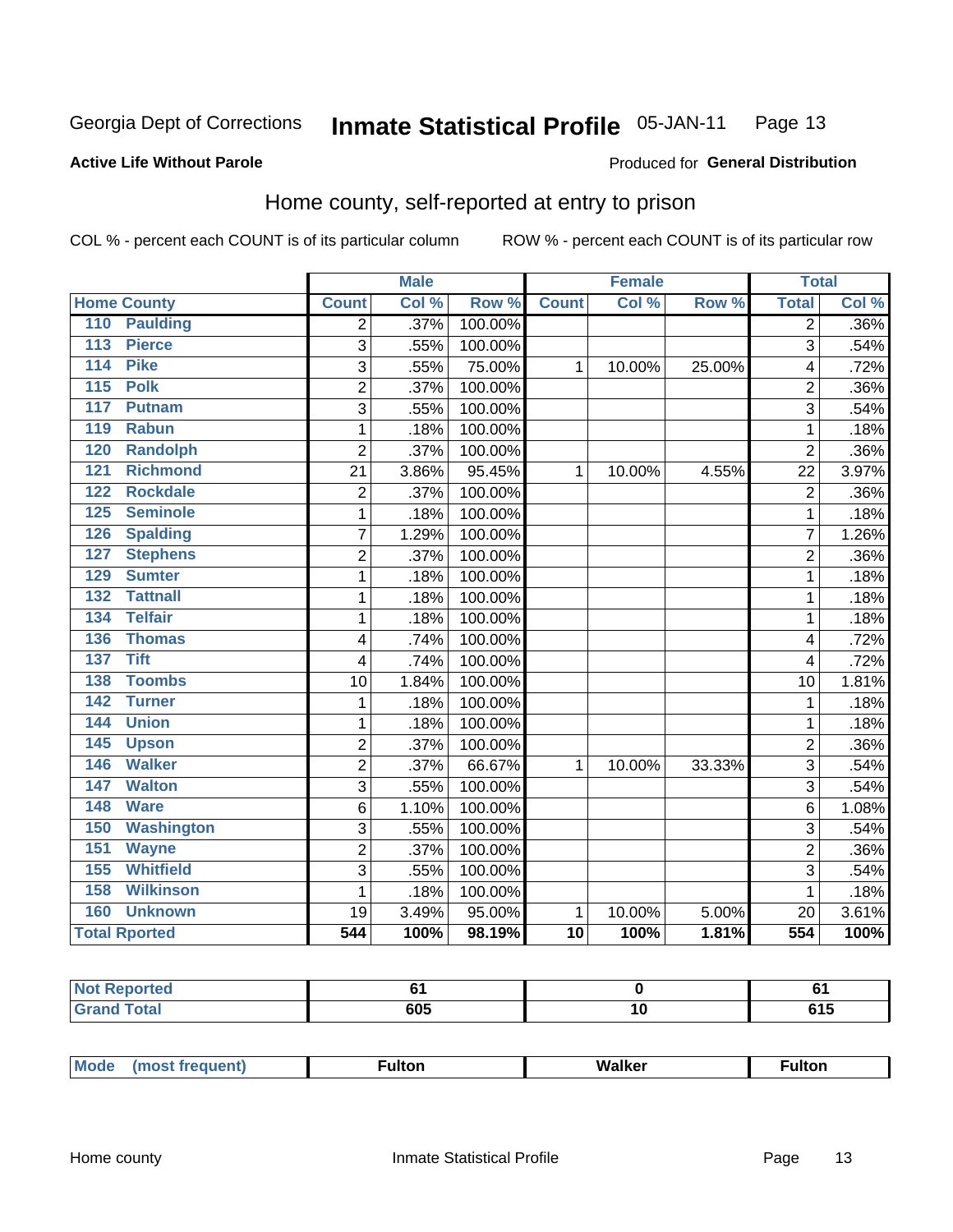#### **Inmate Statistical Profile 05-JAN-11** Page 14

### **Active Life Without Parole**

### Produced for General Distribution

### Socioeconomic class, self-reported at entry to prison

COL % - percent each COUNT is of its particular column

|                       |              | <b>Male</b> |           |              | <b>Female</b> |         |        | <b>Total</b> |
|-----------------------|--------------|-------------|-----------|--------------|---------------|---------|--------|--------------|
| Socioeconomic Class   | <b>Count</b> | Col %       | Row %     | <b>Count</b> | Col %         | Row %   | Total, | Col %        |
| <b>Welfare</b>        | 32           | 6.13%       | 100.00%   |              |               |         | 32     | $6.04\%$     |
| <b>Occ Employ</b>     | 23           | 4.41%       | 100.00%   |              |               |         | 23     | 4.34%        |
| <b>Minimum Std</b>    | 266          | 50.96%      | $99.63\%$ |              | $12.50\%$     | $.37\%$ | 267    | 50.38%       |
| <b>Middle</b>         | 201          | 38.51%      | 96.63%    |              | 87.50%        | 3.37%   | 208    | 39.25%       |
| <b>Total Reported</b> | 522          | 100%        | 98.49%    |              | 100%          | 1.51%   | 530    | 100%         |

|       | n.<br>oa |        | 0E<br>u.     |
|-------|----------|--------|--------------|
| _____ | 605      | $\sim$ | - - -<br>טונ |

| <b>Middle</b><br>Mir<br><b>Minimum</b><br>Std<br>าum Std |
|----------------------------------------------------------|
|----------------------------------------------------------|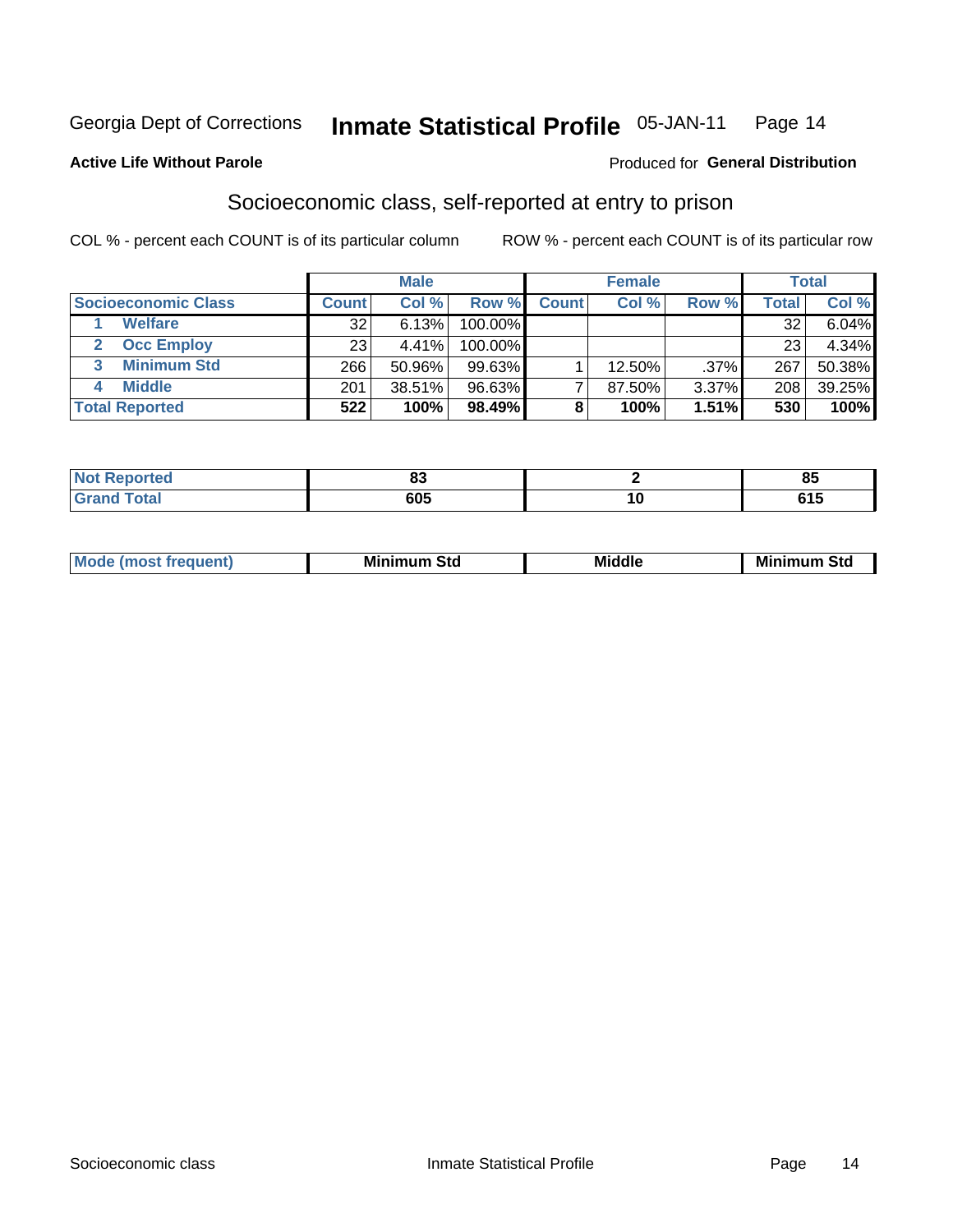#### **Inmate Statistical Profile 05-JAN-11** Page 15

### **Active Life Without Parole**

### **Produced for General Distribution**

### Environment to age 16, self-reported at entry to prison

COL % - percent each COUNT is of its particular column

|                                    |              | <b>Male</b> |           |              | <b>Female</b> |        |                 | <b>Total</b> |
|------------------------------------|--------------|-------------|-----------|--------------|---------------|--------|-----------------|--------------|
| <b>Environment to age 16</b>       | <b>Count</b> | Col %       | Row %     | <b>Count</b> | Col %         | Row %  | Total           | Col %        |
| <b>Rural/Farm</b>                  | 10           | $.88\%$     | 100.00%   |              |               |        | 10 <sub>1</sub> | 1.85%        |
| <b>Rural/Nfarm</b><br>$\mathbf{2}$ | 24           | 4.52%       | 88.89%    | 3            | 33.33%        | 11.11% | 27              | 5.00%        |
| 3 S.M.S.A                          | 217          | 40.87%      | 99.54%    |              | 11.11%        | .46%   | 218             | 40.37%       |
| <b>Urban</b><br>4                  | 113          | 21.28%      | $97.41\%$ | 3            | 33.33%        | 2.59%  | 116             | 21.48%       |
| 5 Small Town                       | 167          | 31.45%      | 98.82%    | ⌒            | 22.22%        | 1.18%  | 169             | 31.30%       |
| <b>Total Reported</b>              | 531          | 100%        | 98.33%    | 9            | 100%          | 1.67%  | 540             | 100%         |

| <b>Not Reported</b> |     |    | $-$        |
|---------------------|-----|----|------------|
| <b>Total</b>        | 605 | 14 | .<br>u i j |

| Mo | M | .<br><b>Ifarm</b> | M<br>- |
|----|---|-------------------|--------|
|    |   |                   |        |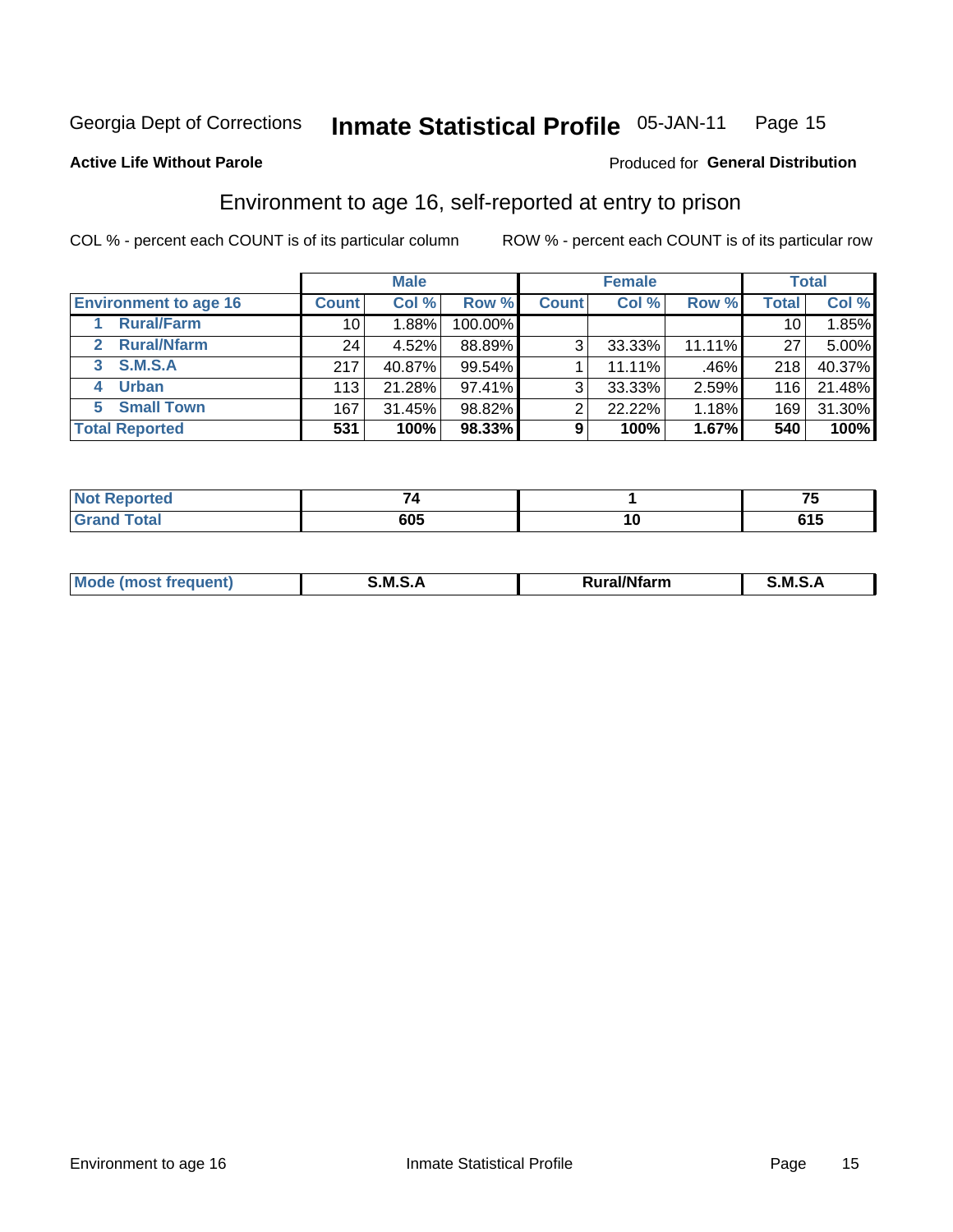#### **Inmate Statistical Profile 05-JAN-11** Page 16

### **Active Life Without Parole**

### Produced for General Distribution

### Guardian status to age 16, self-reported at entry to prison

COL % - percent each COUNT is of its particular column

|                                  |                 | <b>Male</b> |         |              | <b>Female</b> |       |                 | <b>Total</b> |
|----------------------------------|-----------------|-------------|---------|--------------|---------------|-------|-----------------|--------------|
| <b>Guardian Status To Age 16</b> | <b>Count</b>    | Col %       | Row %   | <b>Count</b> | Col %         | Row % | <b>Total</b>    | Col %        |
| 2 Father Only                    | 9               | 2.07%       | 100.00% |              |               |       | 9               | 2.05%        |
| <b>3 Both Parents</b>            | 184             | 42.40%      | 97.87%  | 4            | 66.67%        | 2.13% | 188             | 42.73%       |
| <b>4 Mother Only</b>             | 173             | 39.86%      | 99.43%  |              | 16.67%        | .57%  | 174             | 39.55%       |
| <b>6 Oth Female</b>              | 15 <sub>1</sub> | 3.46%       | 100.00% |              |               |       | 15 <sub>1</sub> | 3.41%        |
| <b>7 Oth Male</b>                | 4               | .92%        | 100.00% |              |               |       | 4               | .91%         |
| 8 Step-Parents                   | 12 <sub>2</sub> | 2.76%       | 100.00% |              |               |       | 12              | 2.73%        |
| 9 Foster Home                    | 9               | 2.07%       | 100.00% |              |               |       | 9               | 2.05%        |
| <b>10 Grand Parents</b>          | 28              | 6.45%       | 96.55%  |              | 16.67%        | 3.45% | 29              | 6.59%        |
| <b>Total Reported</b>            | 434             | 100%        | 98.64%  | 6            | 100%          | 1.36% | 440             | 100%         |

| ™еа | .          |    | $\rightarrow -$<br>- |
|-----|------------|----|----------------------|
|     | COF<br>໐ບະ | יי | .<br>. ש             |

| <b>Mode (most frequent)</b> | <b>Both Parents</b> | <b>Both Parents</b> | <b>Both Parents</b> |
|-----------------------------|---------------------|---------------------|---------------------|
|                             |                     |                     |                     |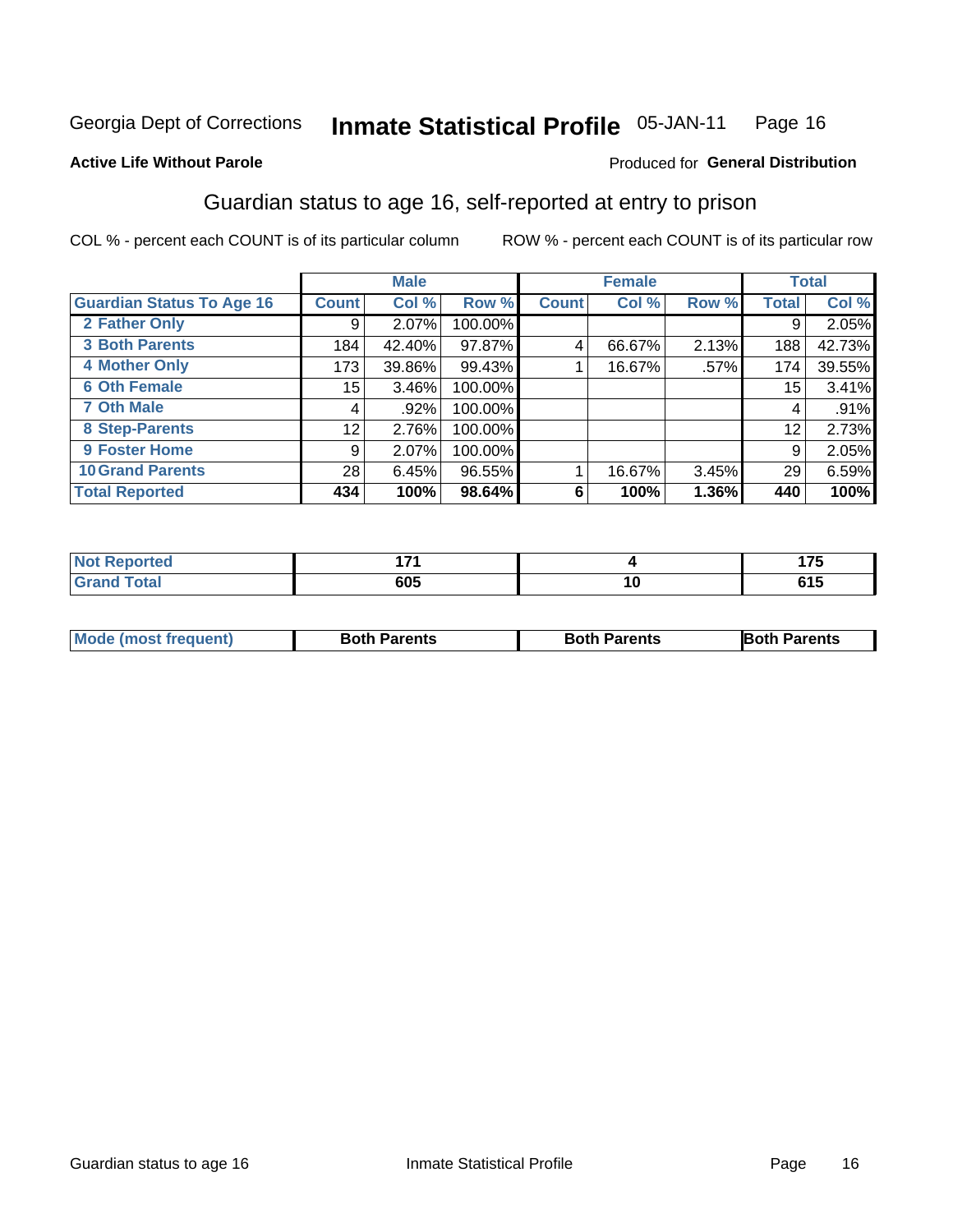#### Inmate Statistical Profile 05-JAN-11 Page 17

### **Active Life Without Parole**

### Produced for General Distribution

### Employment status before prison, self-reported at entry to prison

COL % - percent each COUNT is of its particular column

|                                  |              | <b>Male</b> |         |              | <b>Female</b> |       |       | <b>Total</b> |
|----------------------------------|--------------|-------------|---------|--------------|---------------|-------|-------|--------------|
| <b>Employment Status</b>         | <b>Count</b> | Col %       | Row %   | <b>Count</b> | Col %         | Row % | Total | Col %        |
| <b>Full Time</b>                 | 283          | 54.53%      | 98.26%  | 5            | 71.43%        | 1.74% | 288   | 54.75%       |
| <b>Part Time</b><br>$\mathbf{2}$ | 35           | 6.74%       | 100.00% |              |               |       | 35    | 6.65%        |
| Unempl $<$ 6m<br>3               | 52           | 10.02%      | 98.11%  |              | 14.29%        | 1.89% | 53    | 10.08%       |
| Unempl > 6m<br>4                 | 88           | 16.96%      | 98.88%  |              | 14.29%        | 1.12% | 89    | 16.92%       |
| <b>Never Workd</b><br>5          | 35           | 6.74%       | 100.00% |              |               |       | 35    | 6.65%        |
| <b>Student</b><br>6              | 4            | $.77\%$     | 100.00% |              |               |       | 4     | .76%         |
| <b>Incapable</b>                 | 22           | 4.24%       | 100.00% |              |               |       | 22    | 4.18%        |
| <b>Total Reported</b>            | 519          | 100%        | 98.67%  |              | 100%          | 1.33% | 526   | 100%         |

| m.<br>тео | 86  | - -<br>89   |
|-----------|-----|-------------|
|           | 605 | - - -<br>⊍י |

| Mc | ∙u∥<br>----<br>ıme | ίuΙ<br>Πmε |
|----|--------------------|------------|
|    |                    |            |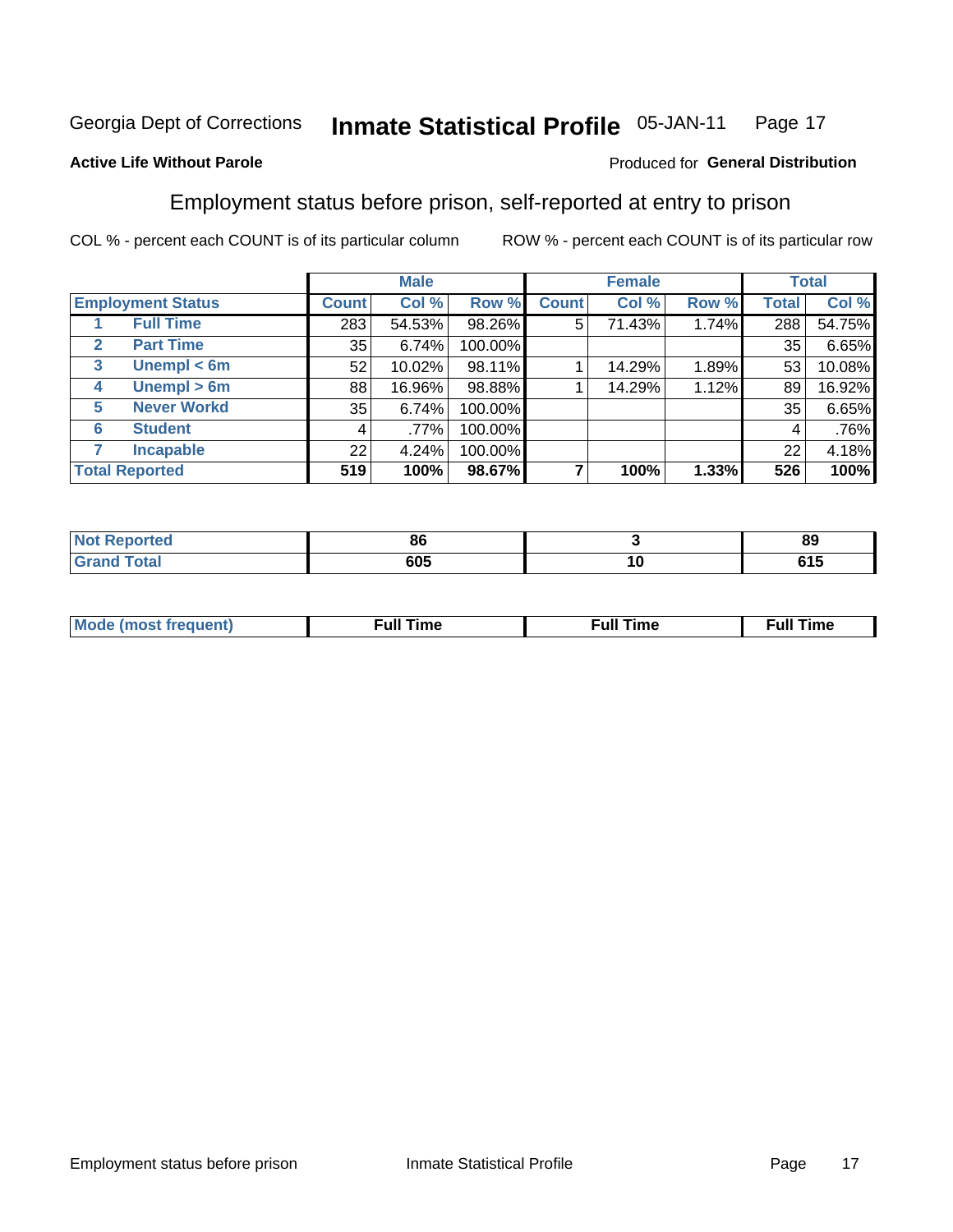#### **Inmate Statistical Profile 05-JAN-11** Page 18

### **Active Life Without Parole**

Produced for General Distribution

### Age at admission

COL % - percent each COUNT is of its particular column

|                         |                | <b>Male</b> |         |                         | <b>Female</b> |        |                  | <b>Total</b>        |
|-------------------------|----------------|-------------|---------|-------------------------|---------------|--------|------------------|---------------------|
| <b>Age At Admission</b> | <b>Count</b>   | Col %       | Row %   | <b>Count</b>            | Col %         | Row %  | <b>Total</b>     | Col %               |
| 15                      | 1              | 0.17%       | 100.00% |                         |               |        | 1                | 0.16%               |
| 16                      | 1              | 0.17%       | 100.00% |                         |               |        | $\mathbf{1}$     | 0.16%               |
| $\overline{17}$         | $\overline{c}$ | 0.33%       | 100.00% |                         |               |        | $\overline{2}$   | 0.33%               |
| 18                      | 3              | 0.50%       | 100.00% |                         |               |        | $\overline{3}$   | 0.49%               |
| $\overline{19}$         | 12             | 1.98%       | 100.00% |                         |               |        | 12               | 1.95%               |
| $\overline{20}$         | 8              | 1.32%       | 88.89%  | 1                       | 10.00%        | 11.11% | $\boldsymbol{9}$ | 1.46%               |
| $\overline{21}$         | 18             | 2.98%       | 100.00% |                         |               |        | 18               | 2.93%               |
| $\overline{22}$         | 27             | 4.46%       | 100.00% |                         |               |        | 27               | 4.39%               |
| $\overline{23}$         | 18             | 2.98%       | 94.74%  | 1                       | 10.00%        | 5.26%  | 19               | 3.09%               |
| $\overline{24}$         | 22             | 3.64%       | 100.00% |                         |               |        | 22               | 3.58%               |
| $\overline{25}$         | 18             | 2.98%       | 94.74%  | 1                       | 10.00%        | 5.26%  | 19               | 3.09%               |
| 26                      | 24             | 3.97%       | 100.00% |                         |               |        | 24               | 3.90%               |
| $\overline{27}$         | 23             | 3.80%       | 95.83%  | $\mathbf{1}$            | 10.00%        | 4.17%  | 24               | 3.90%               |
| 28                      | 22             | 3.64%       | 100.00% |                         |               |        | 22               | 3.58%               |
| 29                      | 27             | 4.46%       | 100.00% |                         |               |        | 27               | 4.39%               |
| 30                      | 19             | 3.14%       | 100.00% |                         |               |        | 19               | 3.09%               |
| $\overline{31}$         | 21             | 3.47%       | 100.00% |                         |               |        | 21               | 3.41%               |
| 32                      | 22             | 3.64%       | 95.65%  | 1                       | 10.00%        | 4.35%  | 23               | 3.74%               |
| 33                      | 16             | 2.64%       | 100.00% |                         |               |        | 16               | 2.60%               |
| 34                      | 13             | 2.15%       | 100.00% |                         |               |        | 13               | 2.11%               |
| 35                      | 18             | 2.98%       | 94.74%  | 1                       | 10.00%        | 5.26%  | 19               | 3.09%               |
| 36                      | 32             | 5.29%       | 100.00% |                         |               |        | 32               | 5.20%               |
| $\overline{37}$         | 21             | 3.47%       | 100.00% |                         |               |        | 21               | 3.41%               |
| 38                      | 18             | 2.98%       | 100.00% |                         |               |        | 18               | 2.93%               |
| 39                      | 18             | 2.98%       | 100.00% |                         |               |        | 18               | 2.93%               |
| 40                      | 13             | 2.15%       | 100.00% |                         |               |        | 13               | 2.11%               |
| 41                      | 22             | 3.64%       | 100.00% |                         |               |        | 22               | 3.58%               |
| 42                      | 20             | 3.31%       | 100.00% |                         |               |        | 20               | 3.25%               |
| 43                      | 14             | 2.31%       | 100.00% |                         |               |        | 14               | 2.28%               |
| 44                      | 10             | 1.65%       | 90.91%  | 1                       | 10.00%        | 9.09%  | 11               | 1.79%               |
| 45                      | 14             | 2.31%       | 100.00% |                         |               |        | 14               | 2.28%               |
| 46                      | 13             | 2.15%       | 86.67%  | $\overline{\mathbf{c}}$ | 20.00%        | 13.33% | 15               | 2.44%               |
| 47                      | 11             | 1.82%       | 100.00% |                         |               |        | 11               | 1.79%               |
| 48                      | 10             | 1.65%       | 90.91%  | 1                       | 10.00%        | 9.09%  | 11               | 1.79%               |
| 49                      | 11             | 1.82%       | 100.00% |                         |               |        | 11               | 1.79%               |
| 50                      | 4              | 0.66%       | 100.00% |                         |               |        | 4                | $\overline{0.65\%}$ |
| $\overline{51}$         | 4              | 0.66%       | 100.00% |                         |               |        | 4                | 0.65%               |
| 52                      | 6              | 0.99%       | 100.00% |                         |               |        | 6                | 0.98%               |
| 54                      | $\sqrt{3}$     | 0.50%       | 100.00% |                         |               |        | 3                | 0.49%               |
| 55                      | $\overline{2}$ | 0.33%       | 100.00% |                         |               |        | $\overline{2}$   | 0.33%               |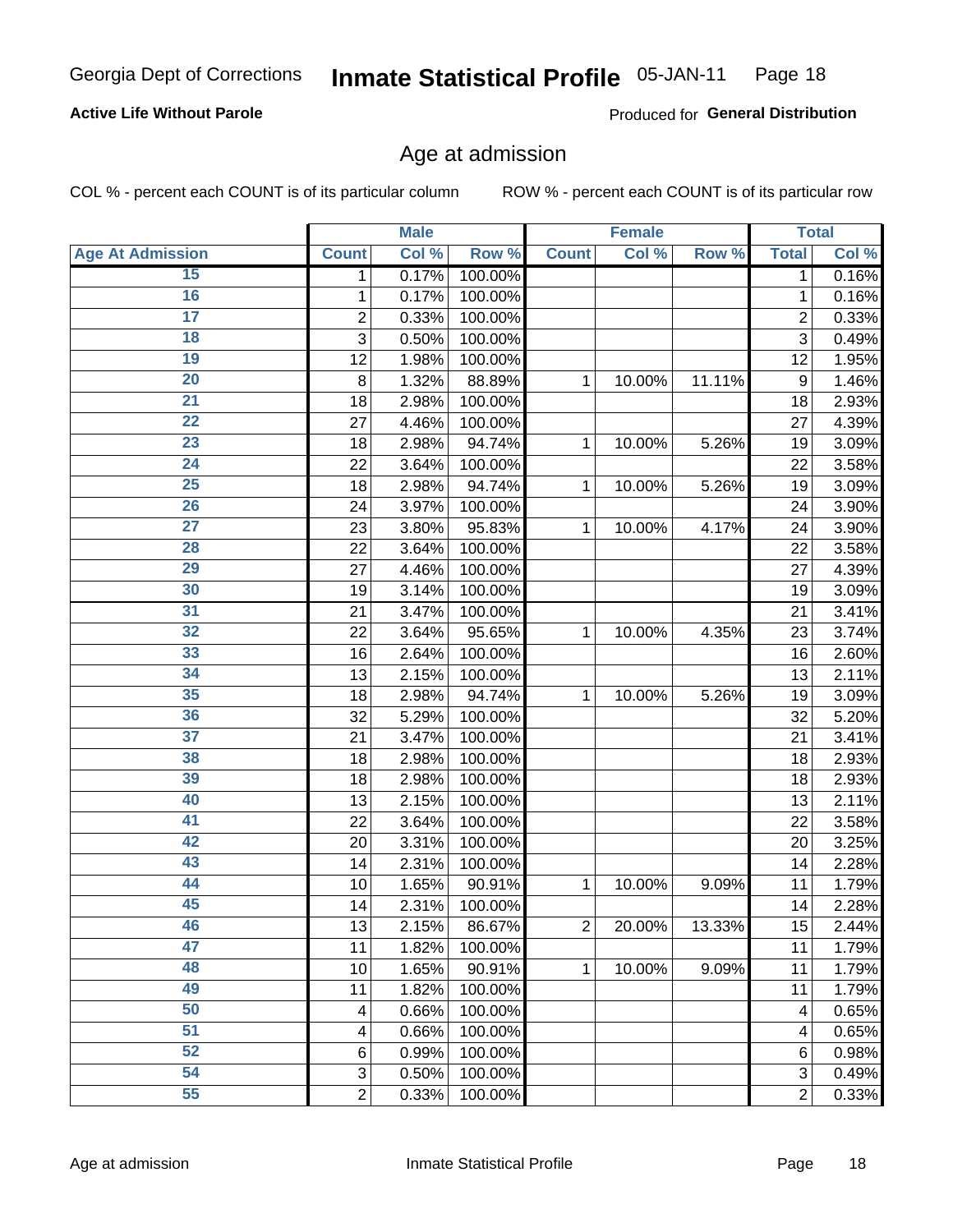#### **Inmate Statistical Profile 05-JAN-11** Page 19

### **Active Life Without Parole**

Produced for General Distribution

### Age at admission

COL % - percent each COUNT is of its particular column

|                         |              | <b>Male</b> |         |              | <b>Female</b> |       |       | <b>Total</b> |
|-------------------------|--------------|-------------|---------|--------------|---------------|-------|-------|--------------|
| <b>Age At Admission</b> | <b>Count</b> | Col %       | Row %   | <b>Count</b> | Col %         | Row % | Total | Col %        |
| 56                      | 5            | 0.83%       | 100.00% |              |               |       | 5     | 0.81%        |
| 57                      | 5            | 0.83%       | 100.00% |              |               |       | 5     | 0.81%        |
| 58                      | 2            | 0.33%       | 100.00% |              |               |       | 2     | 0.33%        |
| 60                      | 2            | 0.33%       | 100.00% |              |               |       | 2     | 0.33%        |
| 62                      |              | 0.17%       | 100.00% |              |               |       |       | 0.16%        |
| 63                      |              | 0.17%       | 100.00% |              |               |       |       | 0.16%        |
| 64                      | 3            | 0.50%       | 100.00% |              |               |       | 3     | 0.49%        |
| 65                      |              | 0.17%       | 100.00% |              |               |       |       | 0.16%        |
| 66                      |              | 0.17%       | 100.00% |              |               |       |       | 0.16%        |
| 67                      |              | 0.17%       | 100.00% |              |               |       |       | 0.16%        |
| 69                      |              | 0.17%       | 100.00% |              |               |       |       | 0.16%        |
| 71                      |              | 0.17%       | 100.00% |              |               |       |       | 0.16%        |
| <b>Total Reported</b>   | 605          | 100%        | 98.37%  | 10           | 100%          | 1.63% | 615   | 100%         |

| orted<br><b>Not</b> |     |    |              |
|---------------------|-----|----|--------------|
| int<br>______       | 605 | טו | - - -<br>JIJ |

| <b>Mean</b><br>(average)       | 34.49     | 34.6 | 34.49    |
|--------------------------------|-----------|------|----------|
| <b>Median (middle)</b>         | n n<br>აა | 33.5 | າາ<br>ುಎ |
| <b>Mode</b><br>(most frequent) | 36        | 46   | 36       |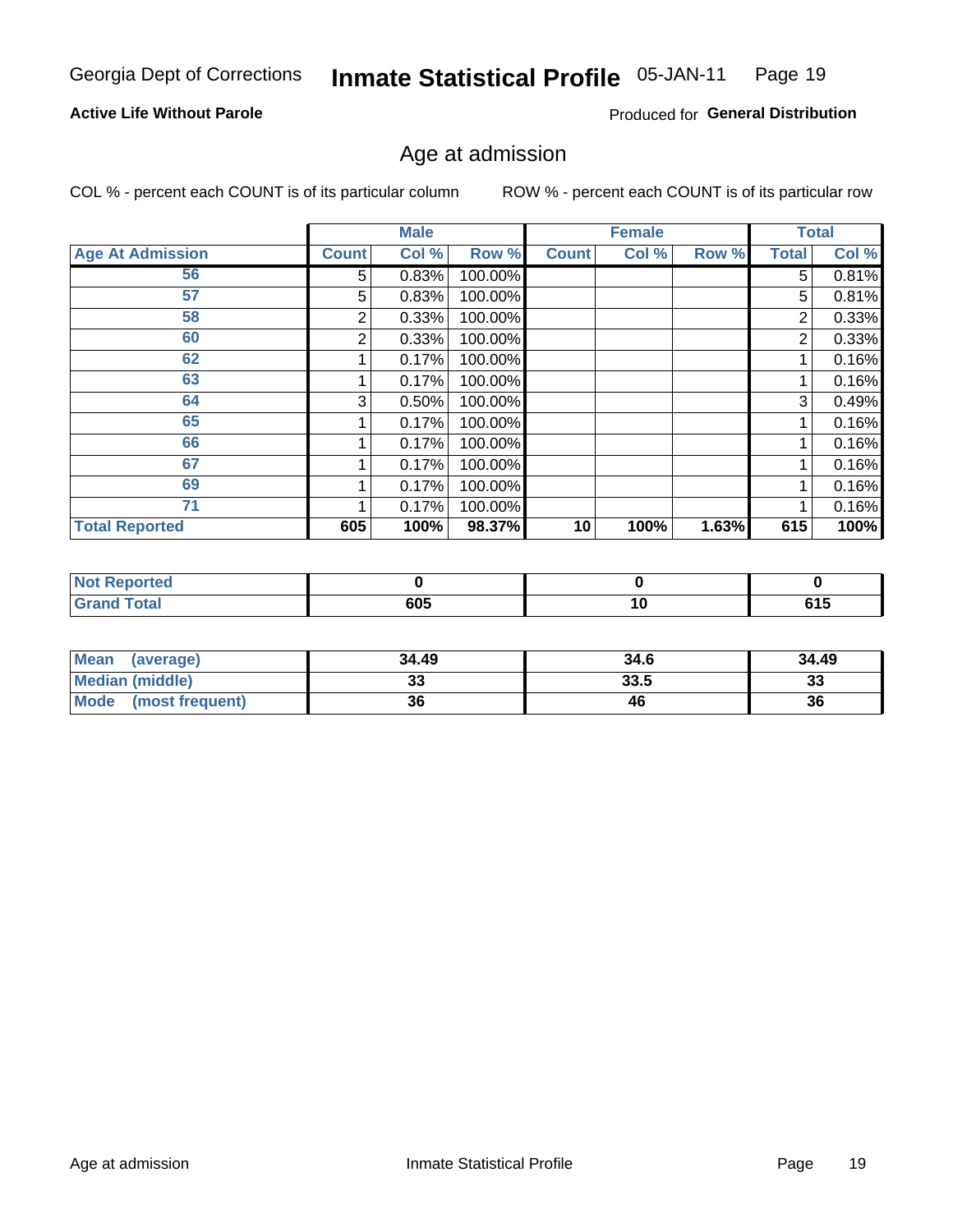#### **Inmate Statistical Profile 05-JAN-11** Page 20

### **Active Life Without Parole**

Produced for General Distribution

### Height, measured at entry to prison

COL % - percent each COUNT is of its particular column

|                       |              | <b>Male</b> |         |              | <b>Female</b> |          |              | Total     |
|-----------------------|--------------|-------------|---------|--------------|---------------|----------|--------------|-----------|
| <b>Height</b>         | <b>Count</b> | Col %       | Row %   | <b>Count</b> | Col %         | Row %    | <b>Total</b> | Col %     |
| 5'08''                |              | $0.58\%$    | 100.00% |              |               |          |              | 0.58%     |
| 5'10''                | 89           | 51.45%      | 100.00% |              |               |          |              | 89 51.45% |
| 5'11''                | 83           | 47.98%      | 100.00% |              |               |          |              | 83 47.98% |
| <b>Total Reported</b> | 173          | 100%        | 100.00% |              |               | $0.00\%$ | 173          | 100%      |

| <b>Not</b><br>ported:<br>--- | ៱៱៱<br>4JZ | ιu | 14Z |
|------------------------------|------------|----|-----|
| <b>otal</b><br>'Grand        | 605        | ιu | .   |

| Mean<br>(average)              | 5'10" | ш           | 5'10" |
|--------------------------------|-------|-------------|-------|
| Median (middle)                | 5'10" |             | 5'10" |
| <b>Mode</b><br>(most frequent) | 5'10" | <b>Null</b> | 5'10" |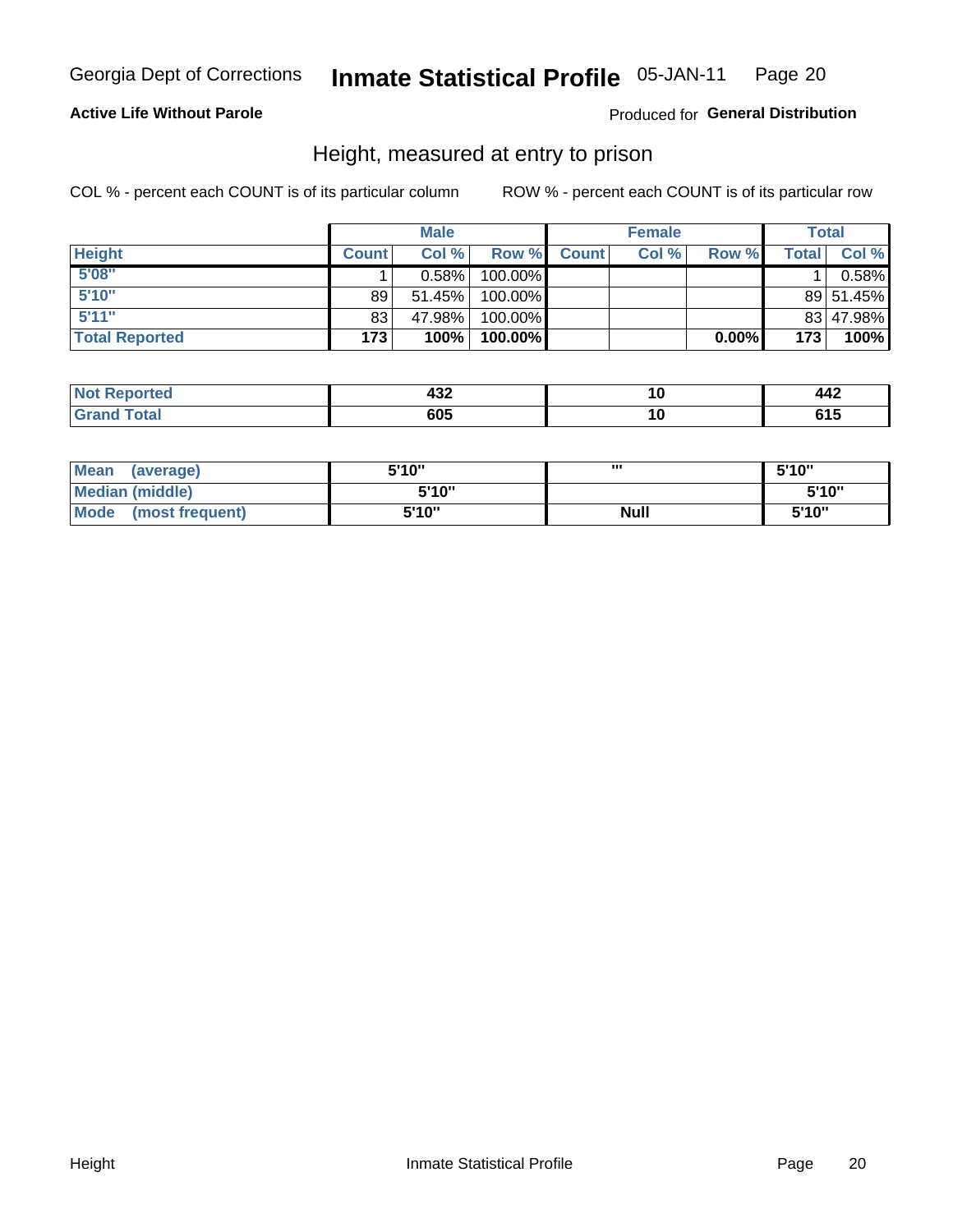#### **Inmate Statistical Profile 05-JAN-11** Page 21

### **Active Life Without Parole**

### Produced for General Distribution

### Weight, measured at entry to prison

COL % - percent each COUNT is of its particular column

|                       |                | <b>Male</b> |         |                 | <b>Female</b> |         | <b>Total</b>   |        |
|-----------------------|----------------|-------------|---------|-----------------|---------------|---------|----------------|--------|
| Weight                | <b>Count</b>   | Col %       | Row %   | <b>Count</b>    | Col %         | Row %   | <b>Total</b>   | Col %  |
| 90 - 99 pounds        | 1              | 0.17%       | 100.00% |                 |               |         | 1              | 0.16%  |
| 110 - 119 pounds      |                |             |         | $\overline{2}$  | 20.00%        | 100.00% | $\overline{2}$ | 0.33%  |
| 120 - 129 pounds      | 1              | 0.17%       | 50.00%  | 1               | 10.00%        | 50.00%  | $\overline{2}$ | 0.33%  |
| 130 - 139 pounds      | 13             | 2.16%       | 100.00% |                 |               |         | 13             | 2.12%  |
| 140 - 149 pounds      | 36             | 5.97%       | 100.00% |                 |               |         | 36             | 5.87%  |
| 150 - 159 pounds      | 53             | 8.79%       | 98.15%  | 1               | 10.00%        | 1.85%   | 54             | 8.81%  |
| 160 - 169 pounds      | 78             | 12.94%      | 100.00% |                 |               |         | 78             | 12.72% |
| 170 - 179 pounds      | 93             | 15.42%      | 98.94%  | 1               | 10.00%        | 1.06%   | 94             | 15.33% |
| 180 - 189 pounds      | 79             | 13.10%      | 97.53%  | $\overline{2}$  | 20.00%        | 2.47%   | 81             | 13.21% |
| 190 - 199 pounds      | 48             | 7.96%       | 100.00% |                 |               |         | 48             | 7.83%  |
| 200 - 209 pounds      | 52             | 8.62%       | 98.11%  | 1               | 10.00%        | 1.89%   | 53             | 8.65%  |
| 210 - 219 pounds      | 37             | 6.14%       | 97.37%  | 1               | 10.00%        | 2.63%   | 38             | 6.20%  |
| 220 - 229 pounds      | 41             | 6.80%       | 100.00% |                 |               |         | 41             | 6.69%  |
| 230 - 239 pounds      | 20             | 3.32%       | 100.00% |                 |               |         | 20             | 3.26%  |
| 240 - 249 pounds      | 20             | 3.32%       | 100.00% |                 |               |         | 20             | 3.26%  |
| 250 - 259 pounds      | 8              | 1.33%       | 100.00% |                 |               |         | 8              | 1.31%  |
| 260 - 269 pounds      | $\overline{7}$ | 1.16%       | 87.50%  | 1               | 10.00%        | 12.50%  | 8              | 1.31%  |
| 270 - 279 pounds      | 5              | 0.83%       | 100.00% |                 |               |         | 5              | 0.82%  |
| 280 - 289 pounds      | 4              | 0.66%       | 100.00% |                 |               |         | 4              | 0.65%  |
| 290 - 299 pounds      | $\overline{2}$ | 0.33%       | 100.00% |                 |               |         | $\overline{2}$ | 0.33%  |
| 320 - 329 pounds      | 3              | 0.50%       | 100.00% |                 |               |         | 3              | 0.49%  |
| 330 - 339 pounds      | 1              | 0.17%       | 100.00% |                 |               |         |                | 0.16%  |
| 400 pounds and over   | 1              | 0.17%       | 100.00% |                 |               |         |                | 0.16%  |
| <b>Total Reported</b> | 603            | 100%        | 98.37%  | $\overline{10}$ | 100%          | 1.63%   | 613            | 100%   |

| <b>Not Reported</b>  |     |       |
|----------------------|-----|-------|
| <b>Total</b><br>Gran | 605 | u I J |

| <b>Mean</b><br>(average)       | 189 | 170   | 188 |
|--------------------------------|-----|-------|-----|
| <b>Median (middle)</b>         | 180 | 177.5 | 180 |
| <b>Mode</b><br>(most frequent) | 170 | 180   | 170 |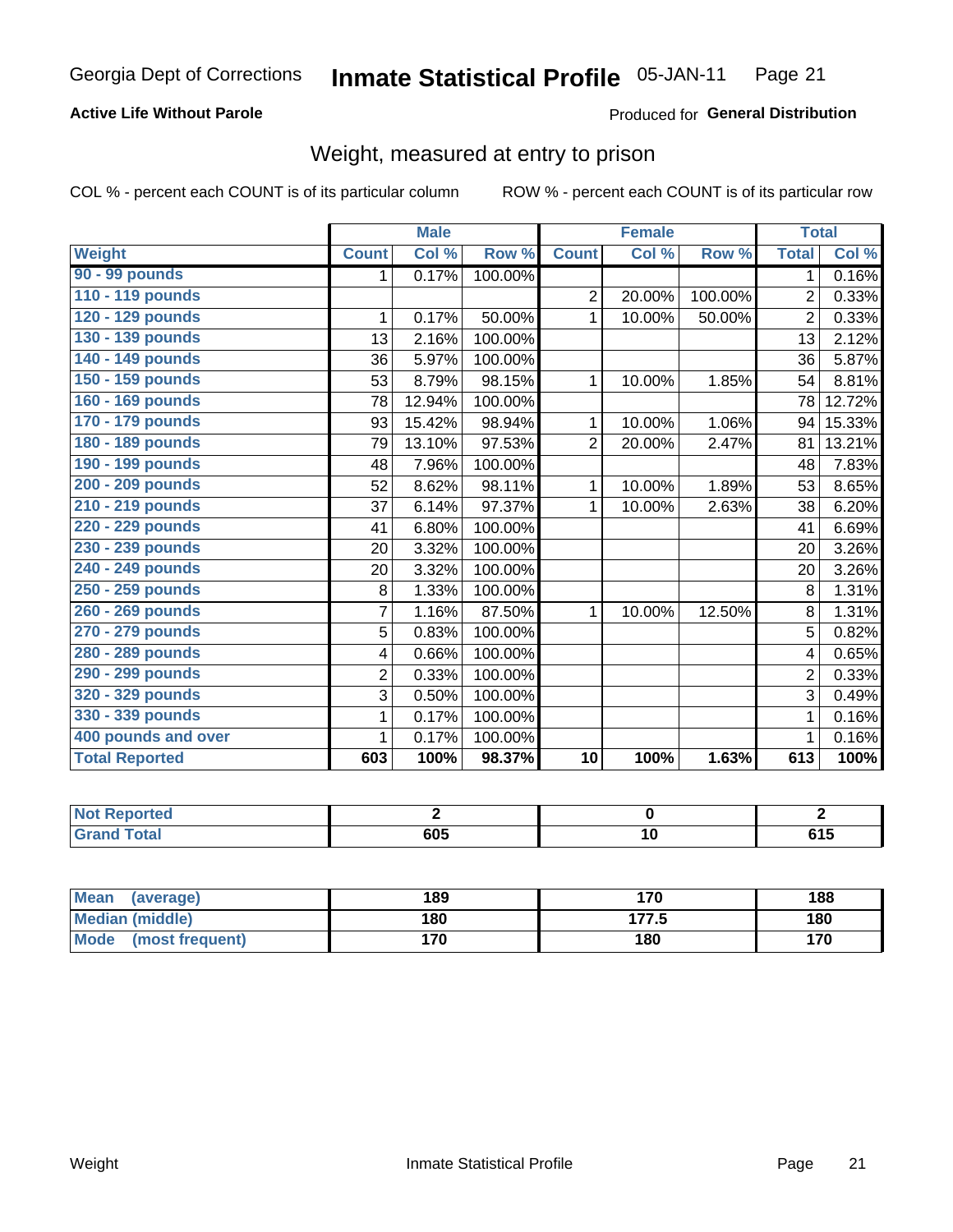#### Inmate Statistical Profile 05-JAN-11 Page 22

### **Active Life Without Parole**

**Produced for General Distribution** 

### Military service

COL % - percent each COUNT is of its particular column

|                             |              | <b>Male</b> |             |   | <b>Female</b> |       |              | <b>Total</b> |
|-----------------------------|--------------|-------------|-------------|---|---------------|-------|--------------|--------------|
| <b>Military service</b>     | <b>Count</b> | Col %       | Row % Count |   | Col %         | Row % | <b>Total</b> | Col %        |
| <b>Air Force</b>            | 40           | $9.64\%$    | 100.00%     |   |               |       | 40           | 9.43%        |
| $\mathbf{2}$<br><b>Army</b> | 6            | 1.45%       | 100.00%     |   |               |       | 6            | 1.42%        |
| <b>Navy</b><br>3            | 3            | .72%        | 100.00%     |   |               |       | 3            | .71%         |
| <b>Marines</b><br>4         |              | $.24\%$     | 100.00%     |   |               |       |              | .24%         |
| <b>Coast Guard</b><br>5     | 5            | $1.20\%$    | 100.00%     |   |               |       | 5            | 1.18%        |
| <b>None</b><br>96           | 360          | 86.75%      | 97.56%      | 9 | 100.00%       | 2.44% | 369          | 87.03%       |
| <b>Total Reported</b>       | 415          | 100%        | 97.88%      | 9 | 100%          | 2.12% | 424          | 100%         |

| orted                      | 190 |    | .<br>IJ       |
|----------------------------|-----|----|---------------|
| <b>Total</b><br><b>. .</b> | 605 | 10 | 64 F<br>v 1 J |

|  |  | <b>Mode</b><br>uent)<br>most tren | Force<br>Aır | <b>Null</b> | orce |
|--|--|-----------------------------------|--------------|-------------|------|
|--|--|-----------------------------------|--------------|-------------|------|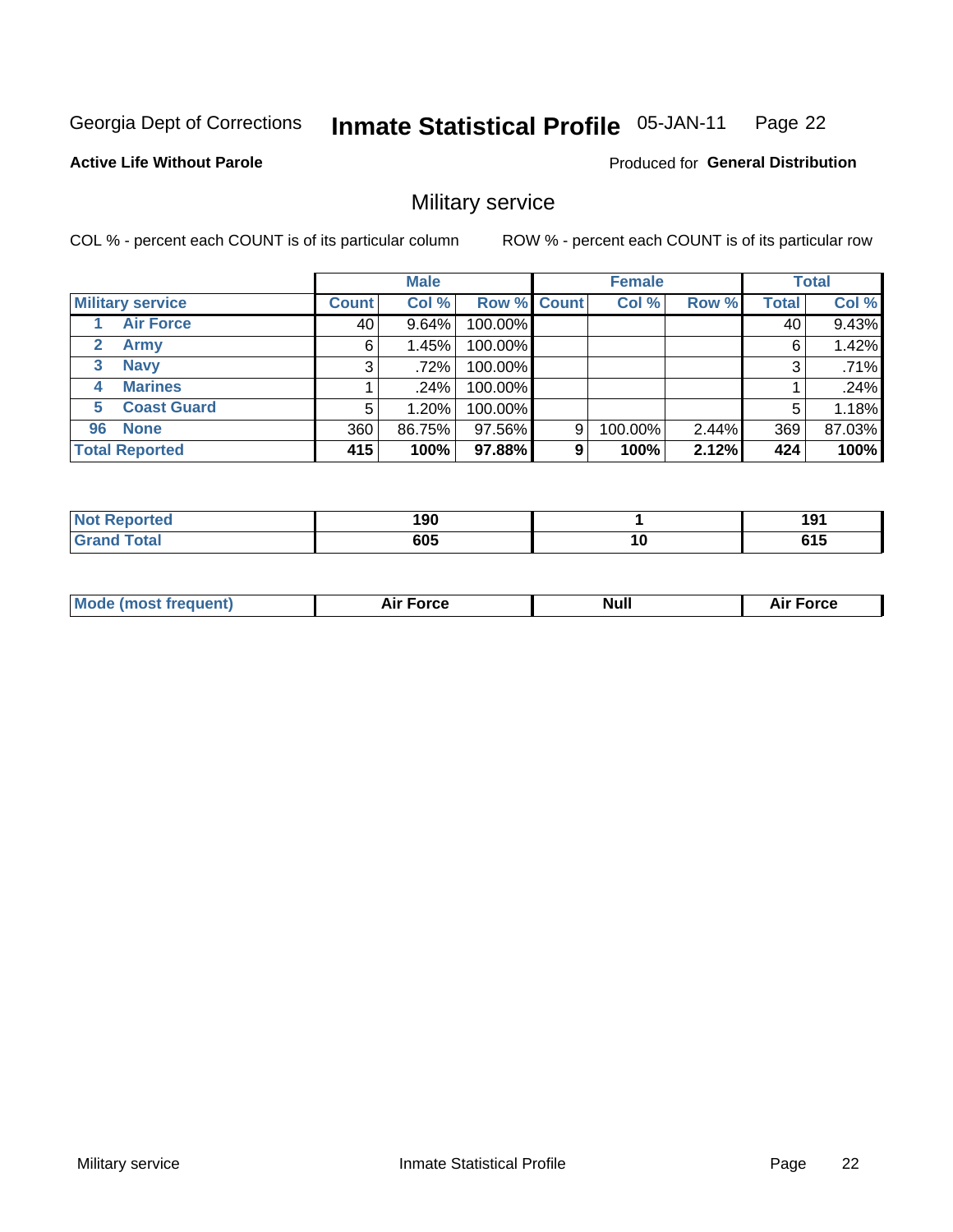#### Inmate Statistical Profile 05-JAN-11 Page 23

**Active Life Without Parole** 

Produced for General Distribution

### Type of admission to prison

COL % - percent each COUNT is of its particular column

|                             |              | <b>Male</b> |                    |                 | <b>Female</b> |          |       | Total  |
|-----------------------------|--------------|-------------|--------------------|-----------------|---------------|----------|-------|--------|
| <b>Type of Admission</b>    | <b>Count</b> | Col%        | <b>Row % Count</b> |                 | Col %         | Row %    | Total | Col %  |
| <b>Committed From Court</b> | 592          | $97.85\%$   | 98.34%             | 10 <sup>1</sup> | 100.00%       | $1.66\%$ | 602   | 97.89% |
| <b>Parole Rev/New Sent</b>  |              | $.17\%$     | 100.00%            |                 |               |          |       | .16%   |
| <b>Par Rev/No New Sent</b>  |              | .17%        | 100.00%            |                 |               |          |       | .16%   |
| 11 Life W/O Parole          |              | 1.82%       | 100.00%            |                 |               |          | 11    | 1.79%  |
| <b>Total Reported</b>       | 605          | 100%        | 98.37%             | 10              | 100%          | 1.63%    | 615   | 100%   |

| тео                             |        |        |                     |
|---------------------------------|--------|--------|---------------------|
| $C = 4 - 7$<br><b></b><br>_____ | $\sim$ | $\sim$ | ---<br>U I J<br>- - |

| <b>Mode (most frequent)</b><br>Court Cmmt<br>Court Cmmt<br>Court Cmmt |
|-----------------------------------------------------------------------|
|-----------------------------------------------------------------------|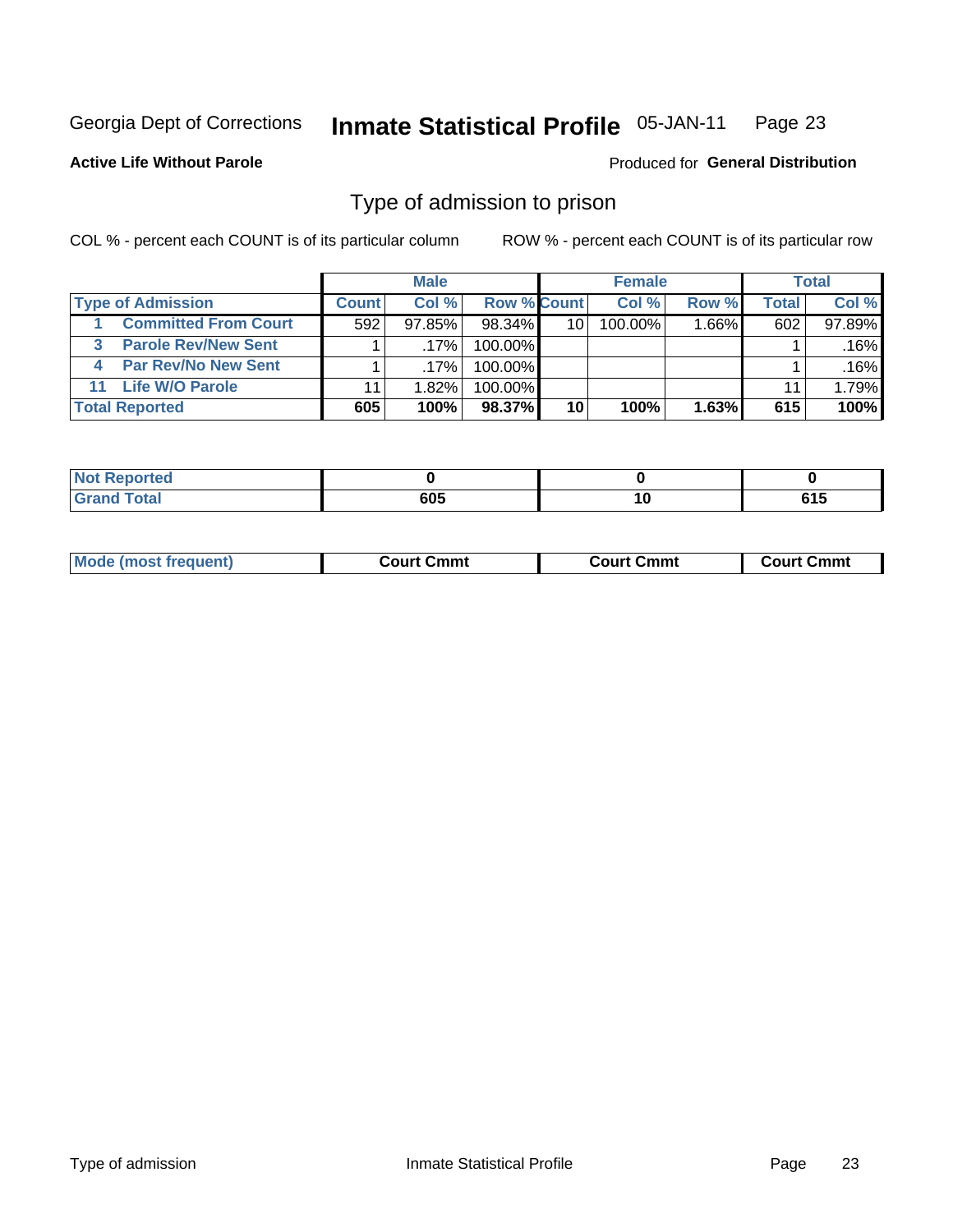#### **Inmate Statistical Profile 05-JAN-11** Page 24

**Active Life Without Parole** 

Produced for General Distribution

### Current / last security status

COL % - percent each COUNT is of its particular column

|                        |                 | <b>Male</b> |                    |    | <b>Female</b> |       |       | <b>Total</b> |
|------------------------|-----------------|-------------|--------------------|----|---------------|-------|-------|--------------|
| <b>Security Status</b> | <b>Count</b>    | Col %       | <b>Row % Count</b> |    | Col %         | Row % | Total | Col %        |
| 0 Diag Incom           |                 | .33%        | 100.00%            |    | $.00\%$       |       |       | $.33\%$      |
| 3 Minimum              |                 | $.67\%$     | 100.00%            |    | .00%          |       | 4     | $.66\%$      |
| 4 Medium               | 13 <sub>1</sub> | 2.17%       | 100.00%            |    | $.00\%$       |       | 13    | 2.13%        |
| 5 Close                | 579             | 96.50%      | 98.30%             | 10 | 100.00%       | 1.70% | 589   | 96.56%       |
| 6 Maximum              | ◠               | .33%        | 100.00%            |    | $.00\%$       |       | 2     | .33%         |
| <b>Total Reported</b>  | 600             | 100%        | 98.36%             | 10 | 100%          | 1.64% | 610   | 100%         |

| <b>Still being diagnosed</b> |     |     |
|------------------------------|-----|-----|
| <b>Not Reported</b>          |     |     |
| <b>Grand Total</b>           | 605 | 615 |

| Mode (most<br><b>Close</b><br>Close<br>Close<br>frequent) |
|-----------------------------------------------------------|
|-----------------------------------------------------------|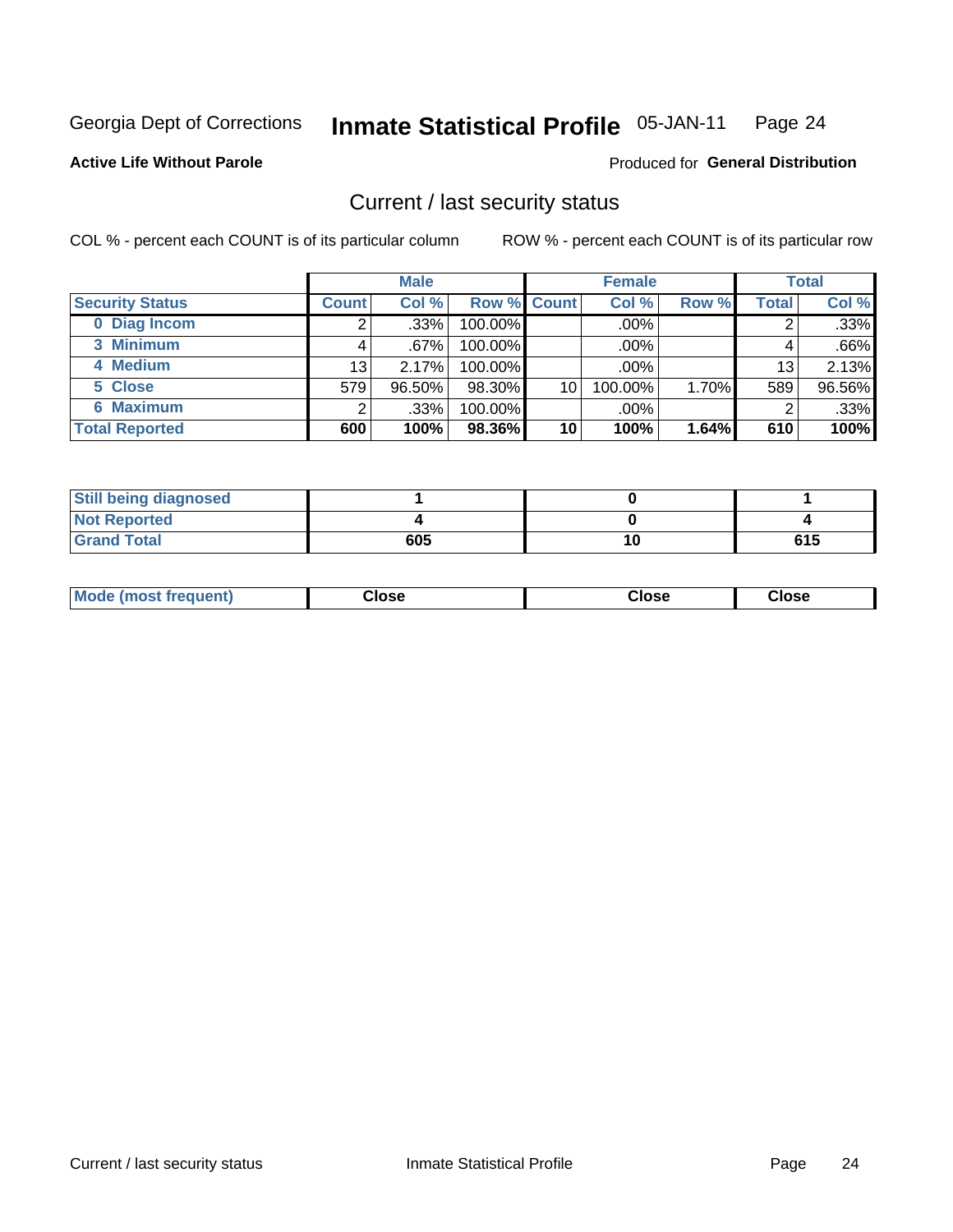#### Inmate Statistical Profile 05-JAN-11 Page 25

**Active Life Without Parole** 

Produced for General Distribution

### Current / last type of institution

COL % - percent each COUNT is of its particular column

|                            |              | <b>Male</b> |                    |                 | <b>Female</b> |        |                    | <b>Total</b> |
|----------------------------|--------------|-------------|--------------------|-----------------|---------------|--------|--------------------|--------------|
| <b>Type of Institution</b> | <b>Count</b> | Col %       | <b>Row % Count</b> |                 | Col %         | Row %  | $\mathsf{Total}$ i | Col %        |
| <b>State Prison</b>        | 602          | 99.83%      | 98.37%             | 10 <sub>1</sub> | 100.00%       | 1.63%∎ | 612                | 99.84%       |
| <b>Private Prison</b>      |              | 17%         | 100.00%            |                 |               |        |                    | $.16\%$      |
| <b>Total Reported</b>      | 603          | 100%        | 98.37%             | 10              | 100%          | 1.63%  | 613                | 100%         |

| τeα                         |     |    |  |
|-----------------------------|-----|----|--|
| $\sim$ $\sim$ $\sim$ $\sim$ | 605 | 10 |  |

| <b>Mode (most frequent)</b> | <b>State Prison</b> | <b>State Prison</b> | <b>State Prison</b> |
|-----------------------------|---------------------|---------------------|---------------------|
|                             |                     |                     |                     |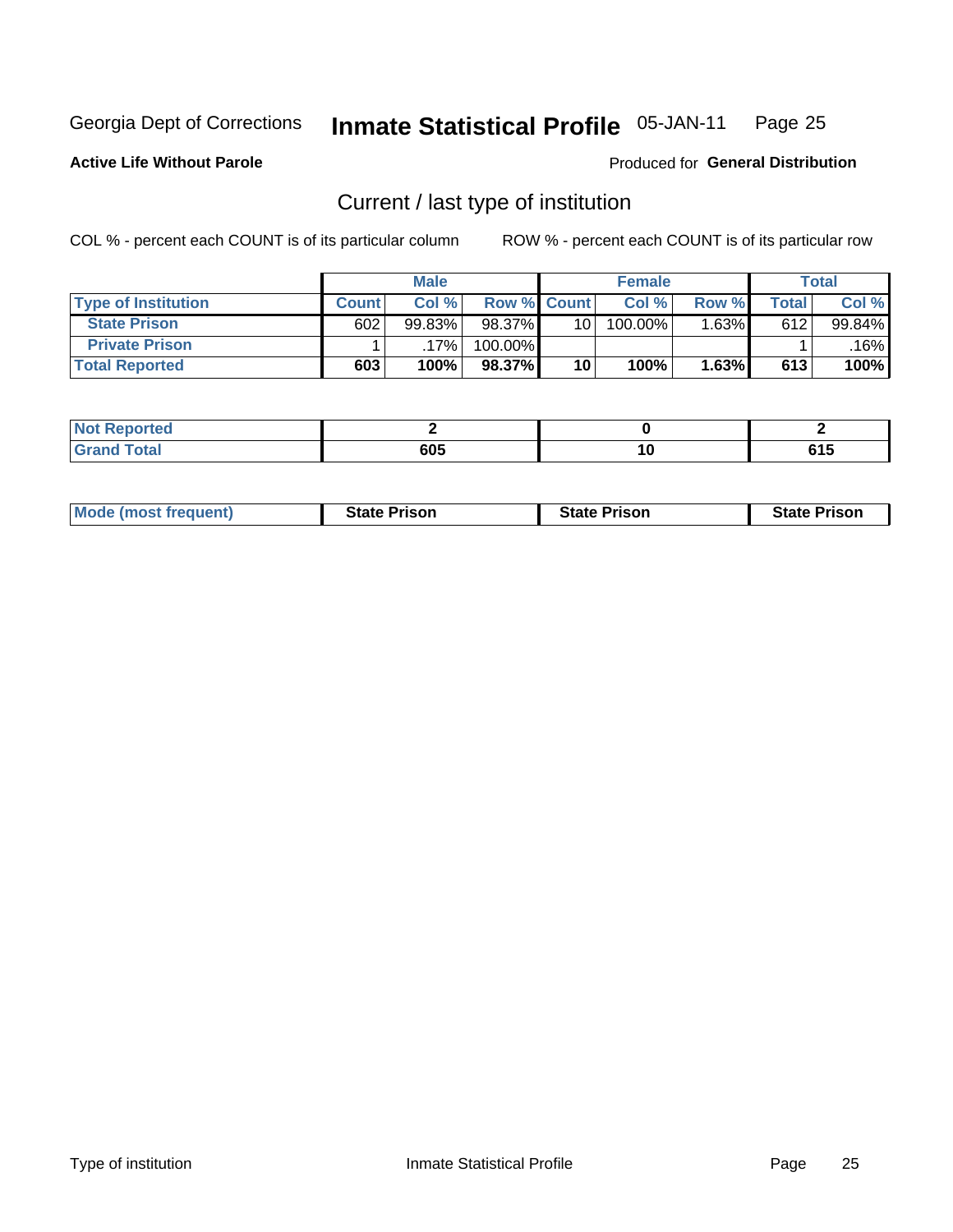#### **Inmate Statistical Profile 05-JAN-11** Page 26

**Active Life Without Parole** 

Produced for General Distribution

### Institution type - transitional centers

COL % - percent each COUNT is of its particular column

|                                                | <b>Male</b> |                    | <b>Female</b> |             | <b>Total</b> |
|------------------------------------------------|-------------|--------------------|---------------|-------------|--------------|
| <b>Institution Type - Trans. Centers Count</b> | Col %       | <b>Row % Count</b> | Col %         | Row % Total | Col %        |
| <b>Total Reported</b>                          |             |                    |               |             |              |

| <b>Reported</b><br><b>NOT</b>   |  |  |
|---------------------------------|--|--|
| $\sim$<br>C <sub>r</sub><br>--- |  |  |

| Mode (most frequent) | <b>Null</b> | <b>Null</b> | <b>Null</b> |
|----------------------|-------------|-------------|-------------|
|                      |             |             |             |
|                      |             |             |             |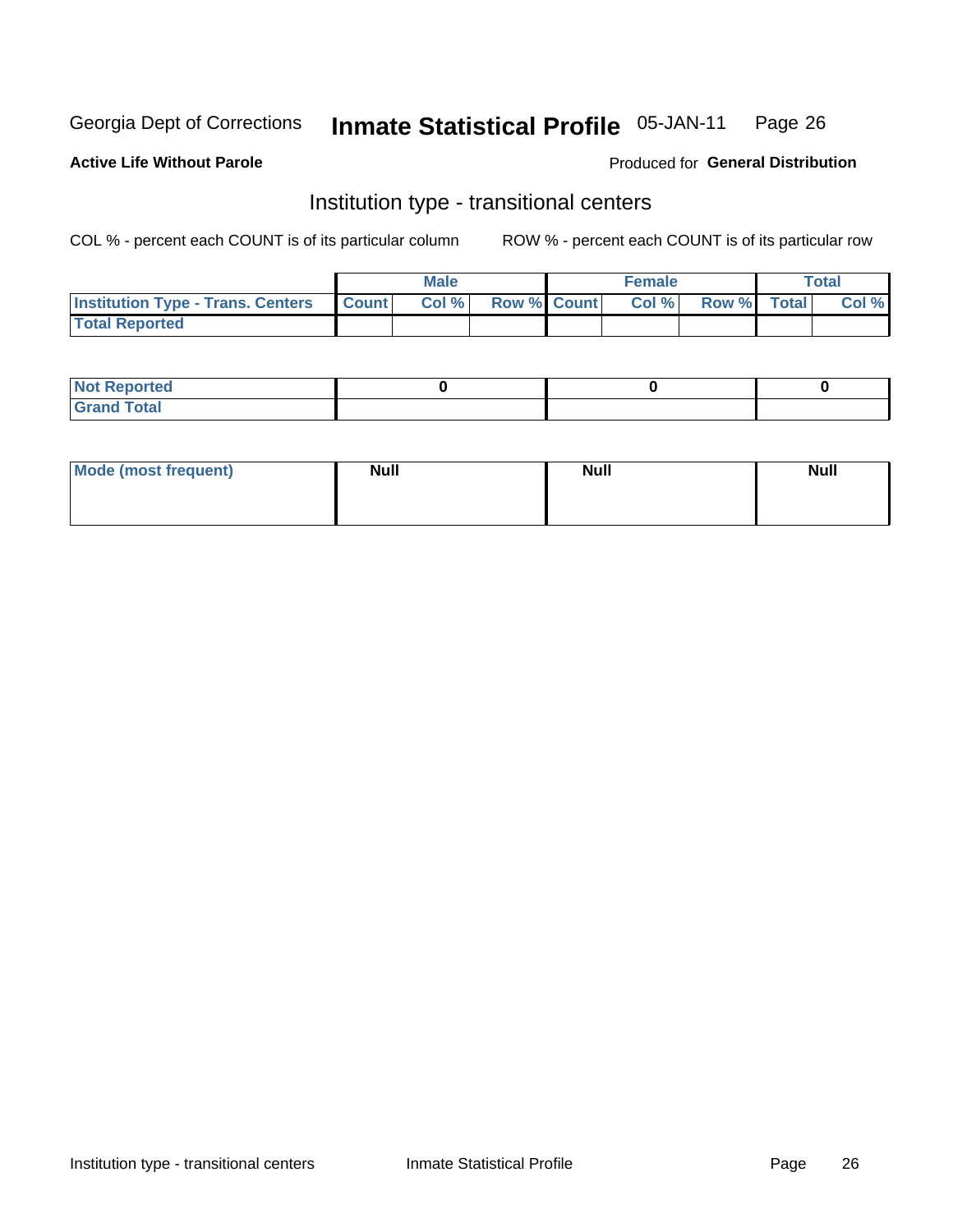#### **Inmate Statistical Profile** 05-JAN-11 Page 27

### **Active Life Without Parole**

### Produced for General Distribution

### Institution type - mental hospitals

COL % - percent each COUNT is of its particular column

|                                                  | Male  |                    | <b>Female</b> |                   | <b>Total</b> |
|--------------------------------------------------|-------|--------------------|---------------|-------------------|--------------|
| <b>Institution Type - Mental Hospitals Count</b> | Col % | <b>Row % Count</b> |               | Col % Row % Total | Col %        |
| <b>Total Reported</b>                            |       |                    |               |                   |              |

| <b>Not Reported</b>                     |  |  |
|-----------------------------------------|--|--|
| <b>otal</b><br>C <sub>r</sub><br>______ |  |  |

| Mode.<br>frequent) | <b>Nul</b><br>_____ | <b>Null</b> | <b>Null</b> |
|--------------------|---------------------|-------------|-------------|
|                    |                     |             |             |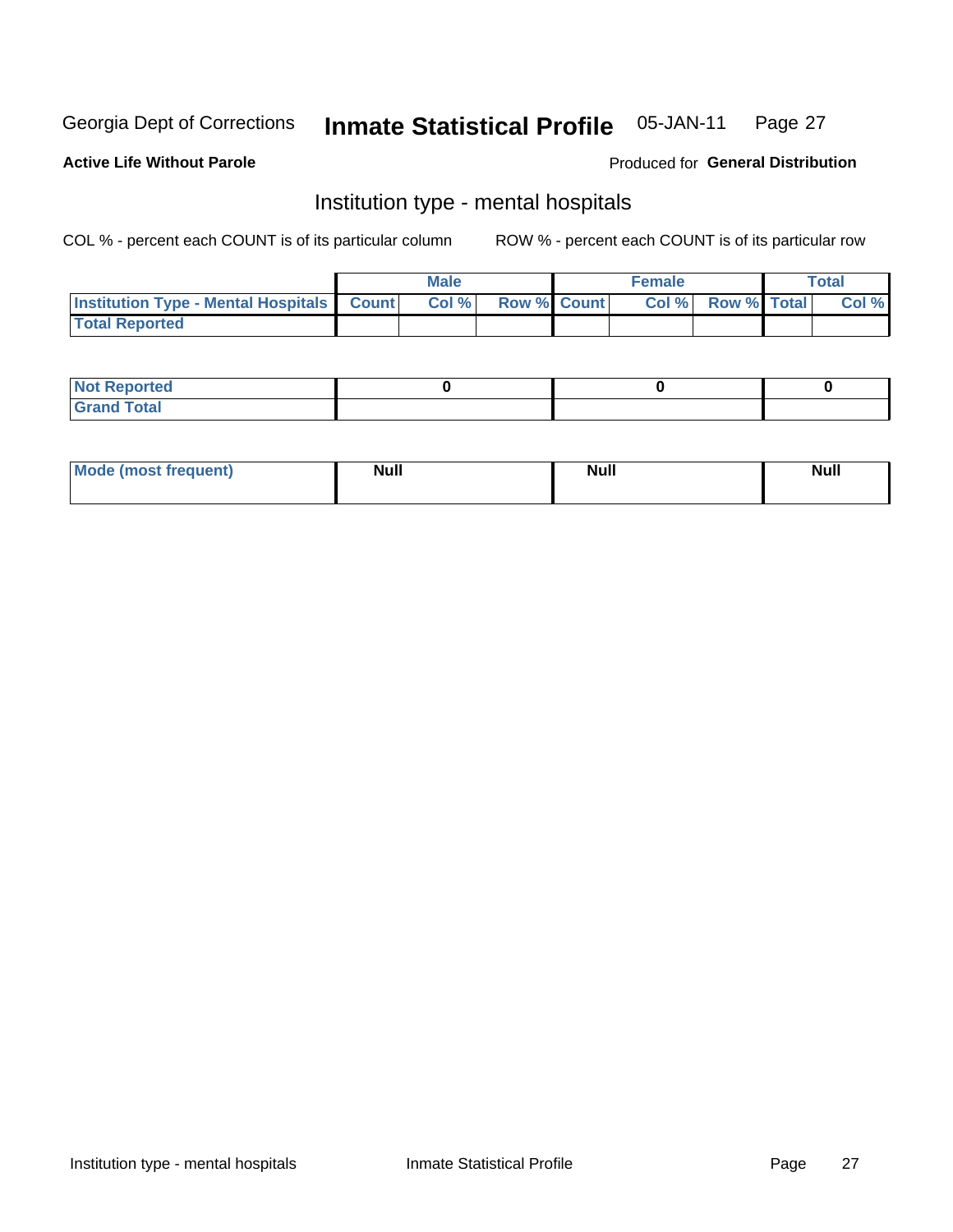#### **Inmate Statistical Profile 05-JAN-11** Page 28

**Active Life Without Parole** 

Produced for General Distribution

### Institution type - county prisons

COL % - percent each COUNT is of its particular column

|                                                    | <b>Male</b> |  | <b>Female</b>     |             | Total |
|----------------------------------------------------|-------------|--|-------------------|-------------|-------|
| <b>Institution Type - County Prisons   Count  </b> | Col %       |  | Row % Count Col % | Row % Total | Col % |
| <b>Total Reported</b>                              |             |  |                   |             |       |

| <b>Not Reported</b>   |  |  |
|-----------------------|--|--|
| <b>Total</b><br>Granc |  |  |

| <b>Mode</b>      | <b>Null</b> | <b>Null</b> | <b>Null</b> |  |
|------------------|-------------|-------------|-------------|--|
| (most freauent). |             |             |             |  |
|                  |             |             |             |  |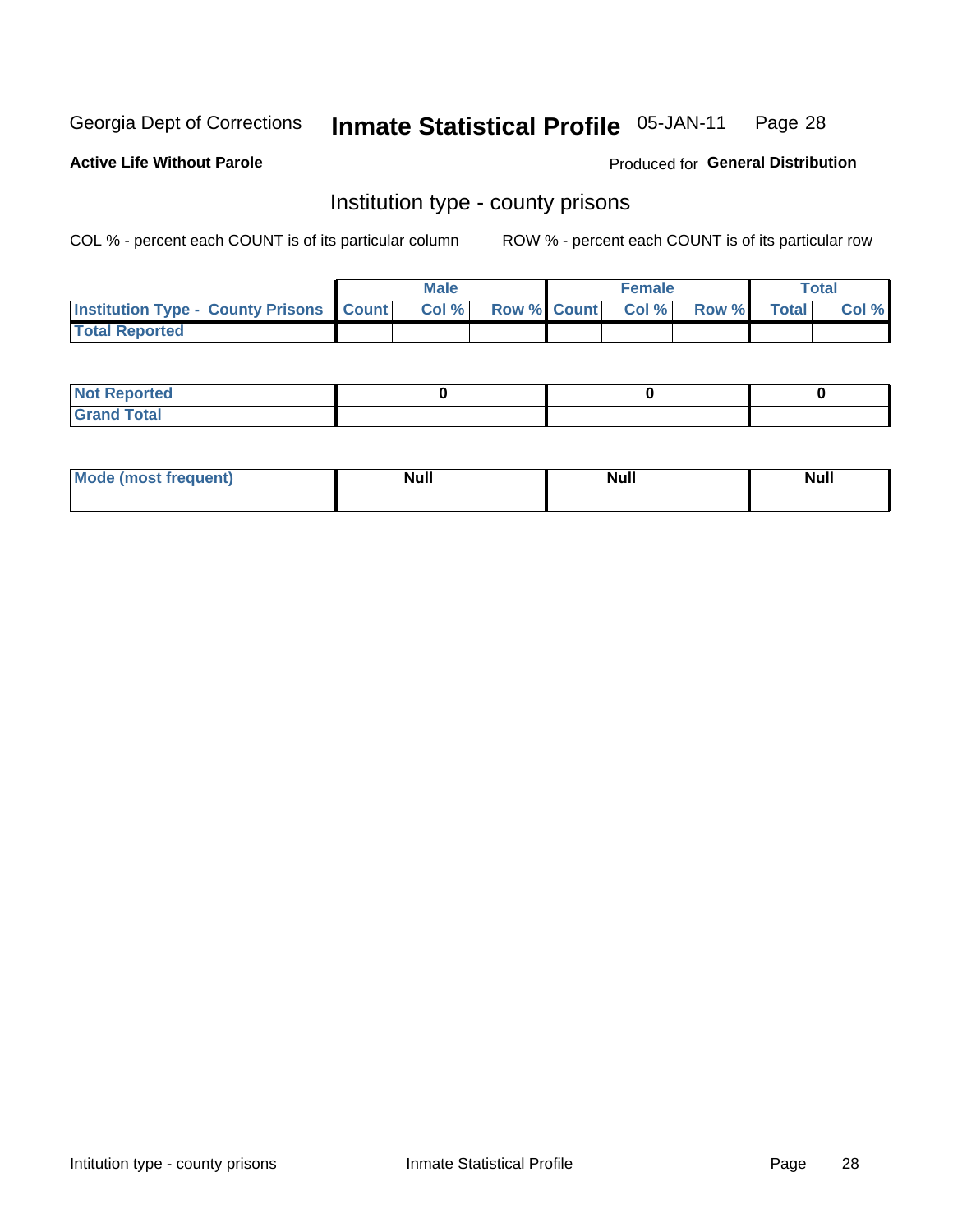#### Inmate Statistical Profile 05-JAN-11 Page 29

**Active Life Without Parole** 

Produced for General Distribution

### Institution type - state prisons

COL % - percent each COUNT is of its particular column

|                                         |              | <b>Male</b> |         |              | <b>Female</b> |         | <b>Total</b> |        |
|-----------------------------------------|--------------|-------------|---------|--------------|---------------|---------|--------------|--------|
| <b>Institution Type - State Prisons</b> | <b>Count</b> | Col %       | Row %   | <b>Count</b> | Col %         | Row %   | <b>Total</b> | Col %  |
| <b>Augusta State Med.</b><br>532        | 34           | 5.65%       | 100.00% |              |               |         | 34           | 5.56%  |
| <b>Prison</b>                           |              |             |         |              |               |         |              |        |
| <b>Autry State Prison</b><br>543        |              | .17%        | 100.00% |              |               |         |              | .16%   |
| <b>Baldwin State Prison</b><br>553      | 28           | 4.65%       | 100.00% |              |               |         | 28           | 4.58%  |
| <b>Coastal State Prison</b><br>523      |              | .17%        | 100.00% |              |               |         |              | .16%   |
| <b>Ga Diag &amp; Class Pris</b><br>521  | 34           | 5.65%       | 100.00% |              |               |         | 34           | 5.56%  |
| <b>Ga State Prison</b><br>517           | 9            | 1.50%       | 100.00% |              |               |         | 9            | 1.47%  |
| <b>Hancock State Prison</b><br>541      | 53           | 8.80%       | 100.00% |              |               |         | 53           | 8.66%  |
| <b>Hays State Prison</b><br>540         | 78           | 12.96%      | 100.00% |              |               |         | 78           | 12.75% |
| <b>Johnson State Prison</b><br>545      | 2            | .33%        | 100.00% |              |               |         | 2            | .33%   |
| <b>Macon State Prison</b><br>549        | 91           | 15.12%      | 100.00% |              |               |         | 91           | 14.87% |
| <b>Metro State Prison (W)</b><br>554    |              |             |         | 8            | 80.00%        | 100.00% | 8            | 1.31%  |
| <b>Phillips State Prison</b><br>505     | 16           | 2.66%       | 100.00% |              |               |         | 16           | 2.61%  |
| <b>Pulaski State Prison (W)</b><br>557  |              |             |         | 2            | 20.00%        | 100.00% | 2            | .33%   |
| <b>Smith State Prison</b><br>550        | 71           | 11.79%      | 100.00% |              |               |         | 71           | 11.60% |
| <b>Telfair State Prison</b><br>542      | 76           | 12.62%      | 100.00% |              |               |         | 76           | 12.42% |
| <b>Valdosta State Prison</b><br>537     | 52           | 8.64%       | 100.00% |              |               |         | 52           | 8.50%  |
| <b>Ware State Prison</b><br>501         | 56           | 9.30%       | 100.00% |              |               |         | 56           | 9.15%  |
| <b>Total Reported</b>                   | 602          | 100%        | 98.37%  | 10           | 100%          | 1.63%   | 612          | 100%   |

| <b>Reported</b><br><b>NOT</b><br>$\sim$ |     |                          |
|-----------------------------------------|-----|--------------------------|
| <b>Total</b>                            | 602 | .est-<br><b></b><br>$ -$ |

| Mode (most frequent) | <b>1549 Macon State Prison</b> | <b>554 Metro State Prison (W)   549 Macon State</b> | Prison |
|----------------------|--------------------------------|-----------------------------------------------------|--------|
|----------------------|--------------------------------|-----------------------------------------------------|--------|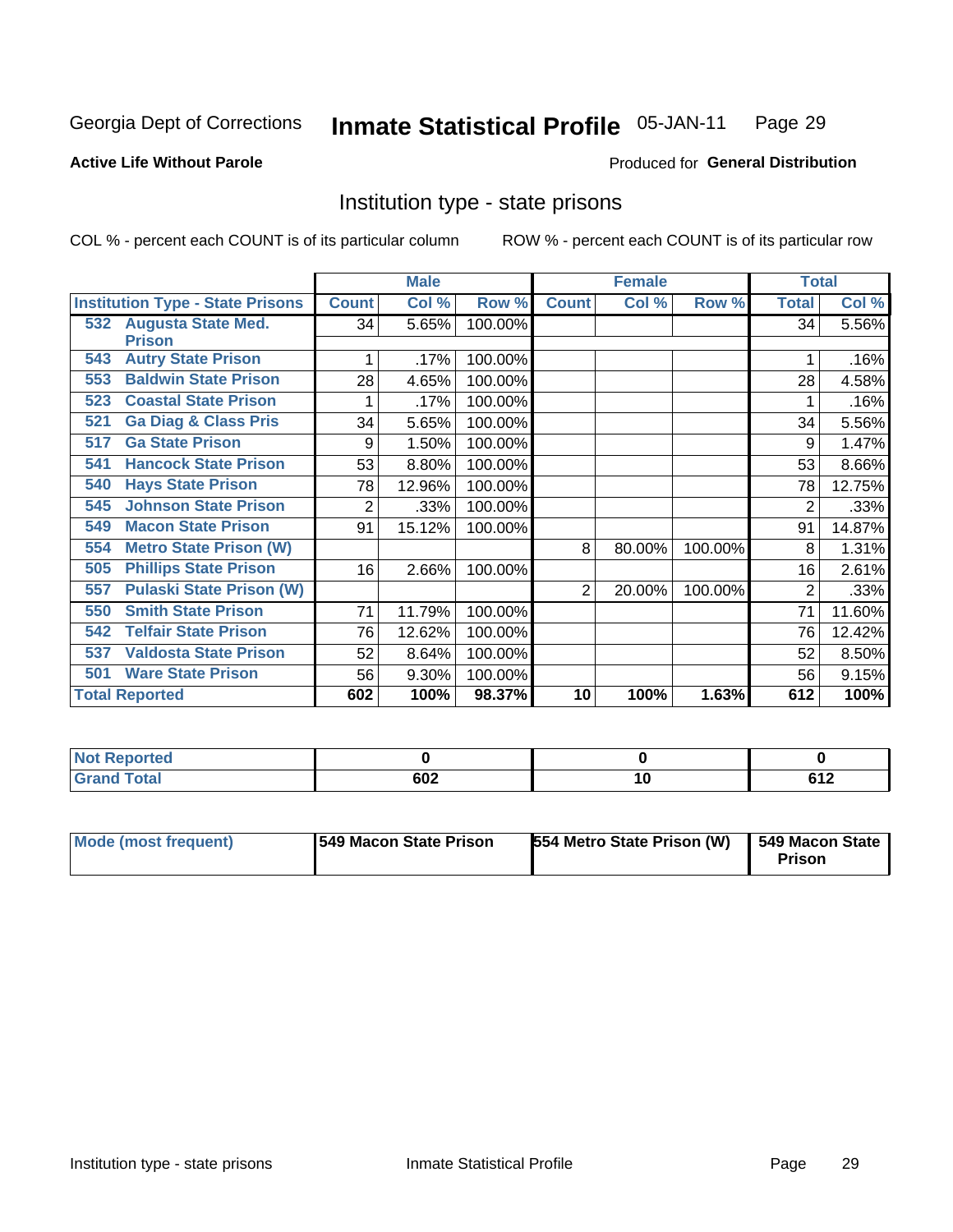#### Inmate Statistical Profile 05-JAN-11 Page 30

**Active Life Without Parole** 

Produced for General Distribution

### Institution type - private prisons

COL % - percent each COUNT is of its particular column

|                                            | <b>Male</b> |                    | <b>Female</b> |       |              | Total   |
|--------------------------------------------|-------------|--------------------|---------------|-------|--------------|---------|
| Institution Type - Private Prisons   Count | Col%        | <b>Row % Count</b> | Col %         | Row % | <b>Total</b> | Col %   |
| 569<br><b>Coffee Corr Facility</b>         | 100.00%     | 100.00%            |               |       |              | 100.00% |
| <b>Total Reported</b>                      | $100\%$     | $100\%$            |               | %\    |              | 100%    |

| Not Reported |  |  |
|--------------|--|--|
|              |  |  |

| Mode (most frequent) | 569 Coffee Corr Facility | <b>Null</b> | 569 Coffee Corr<br><b>Facility</b> |
|----------------------|--------------------------|-------------|------------------------------------|
|----------------------|--------------------------|-------------|------------------------------------|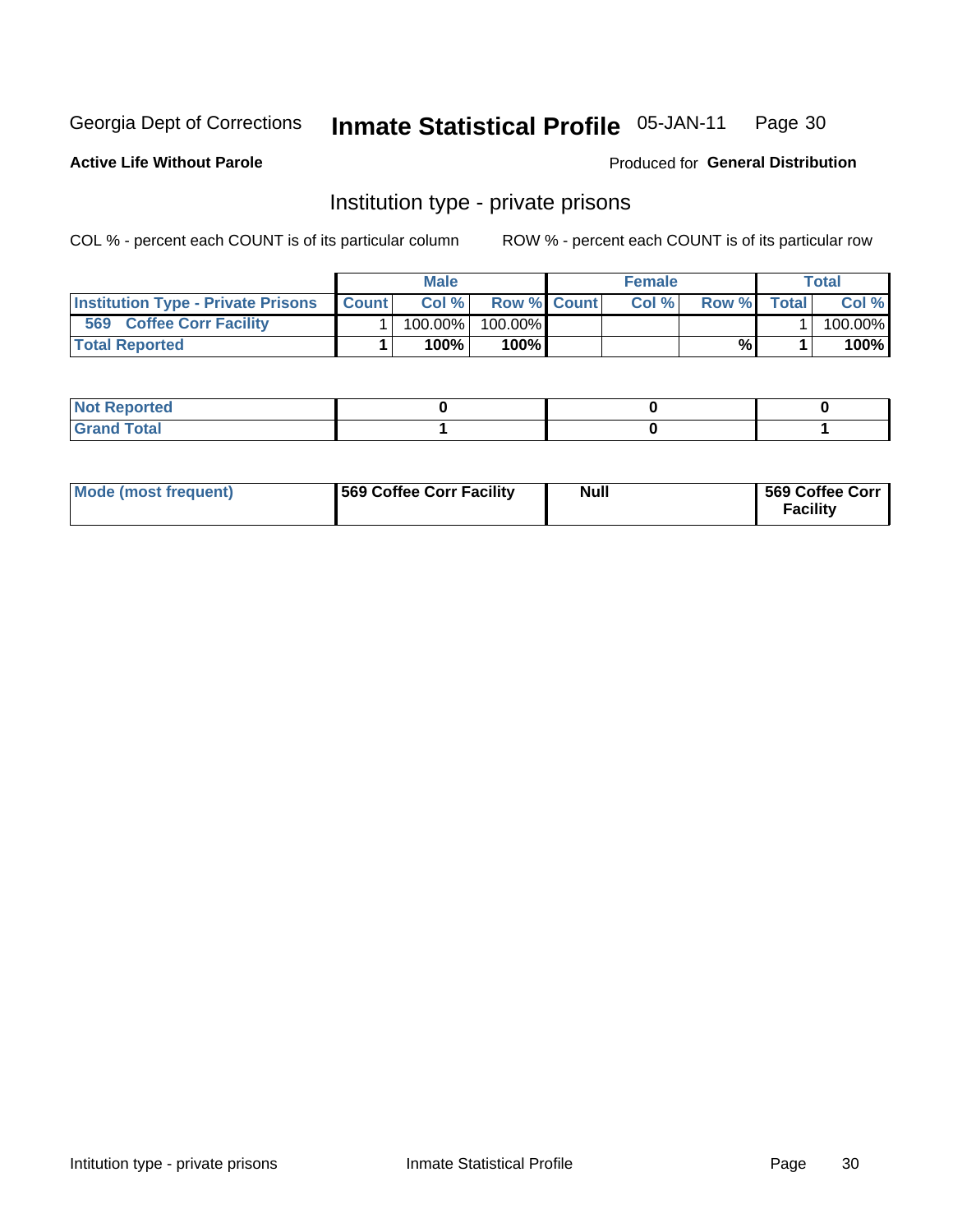#### Inmate Statistical Profile 05-JAN-11 Page 31

**Active Life Without Parole** 

Produced for General Distribution

### Institution type - prison annexes

COL % - percent each COUNT is of its particular column

|                                                   | <b>Male</b> |              |       | <b>Female</b> |                    | <b>Total</b> |
|---------------------------------------------------|-------------|--------------|-------|---------------|--------------------|--------------|
| <b>Institution Type - Prison Annexe   Count  </b> | Col %       | <b>Row %</b> | Count | Col %         | <b>Row %</b> Total | Col %        |
| <b>Total Reported</b>                             |             |              |       |               |                    |              |

| <b>Reported</b><br>I NOT                      |  |  |
|-----------------------------------------------|--|--|
| <b>Total</b><br>Carar<br>$\sim$ . When $\sim$ |  |  |

| <b>Mode</b>     | <b>Null</b> | <b>Null</b> | <b>Null</b> |
|-----------------|-------------|-------------|-------------|
| most frequent). |             |             |             |
|                 |             |             |             |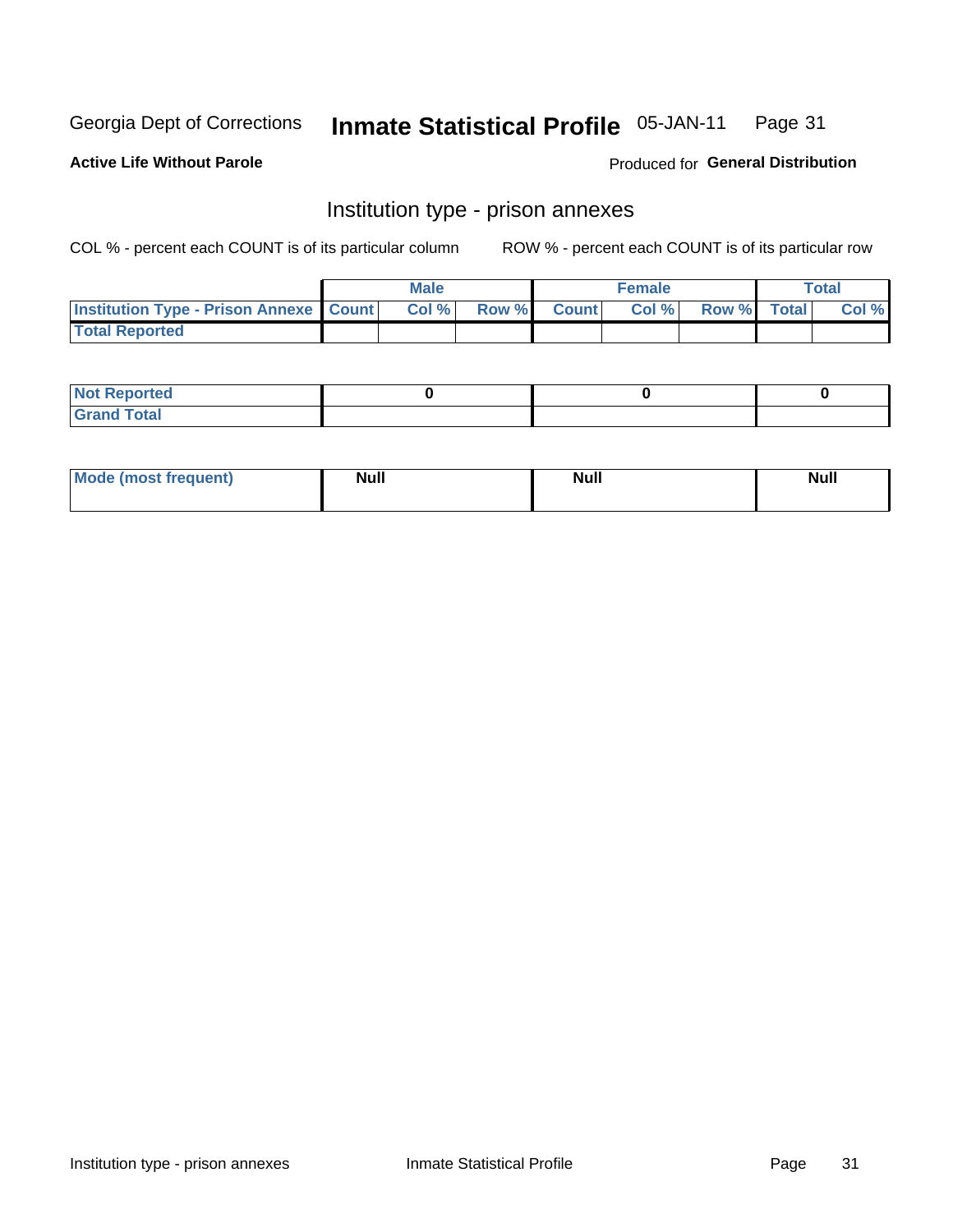#### **Inmate Statistical Profile 05-JAN-11** Page 32

**Active Life Without Parole** 

Produced for General Distribution

### Institution type - pre-release centers

COL % - percent each COUNT is of its particular column

|                                                   | <b>Male</b> |              |       | <b>Female</b> |             | <b>Total</b> |
|---------------------------------------------------|-------------|--------------|-------|---------------|-------------|--------------|
| <b>Institution Type - Prison Annexe   Count  </b> | Col%        | <b>Row %</b> | Count | Col %         | Row % Total | Col %        |
| <b>Total Reported</b>                             |             |              |       |               |             |              |

| <b>Reported</b><br>I NOT |  |  |
|--------------------------|--|--|
| <b>Total</b><br>$C$ ren  |  |  |

| $^{\prime}$ Mo <sub>t</sub><br>frequent)<br>⊥(mos* | <b>Null</b> | Noll<br><b>vull</b> | <b>Null</b> |
|----------------------------------------------------|-------------|---------------------|-------------|
|                                                    |             |                     |             |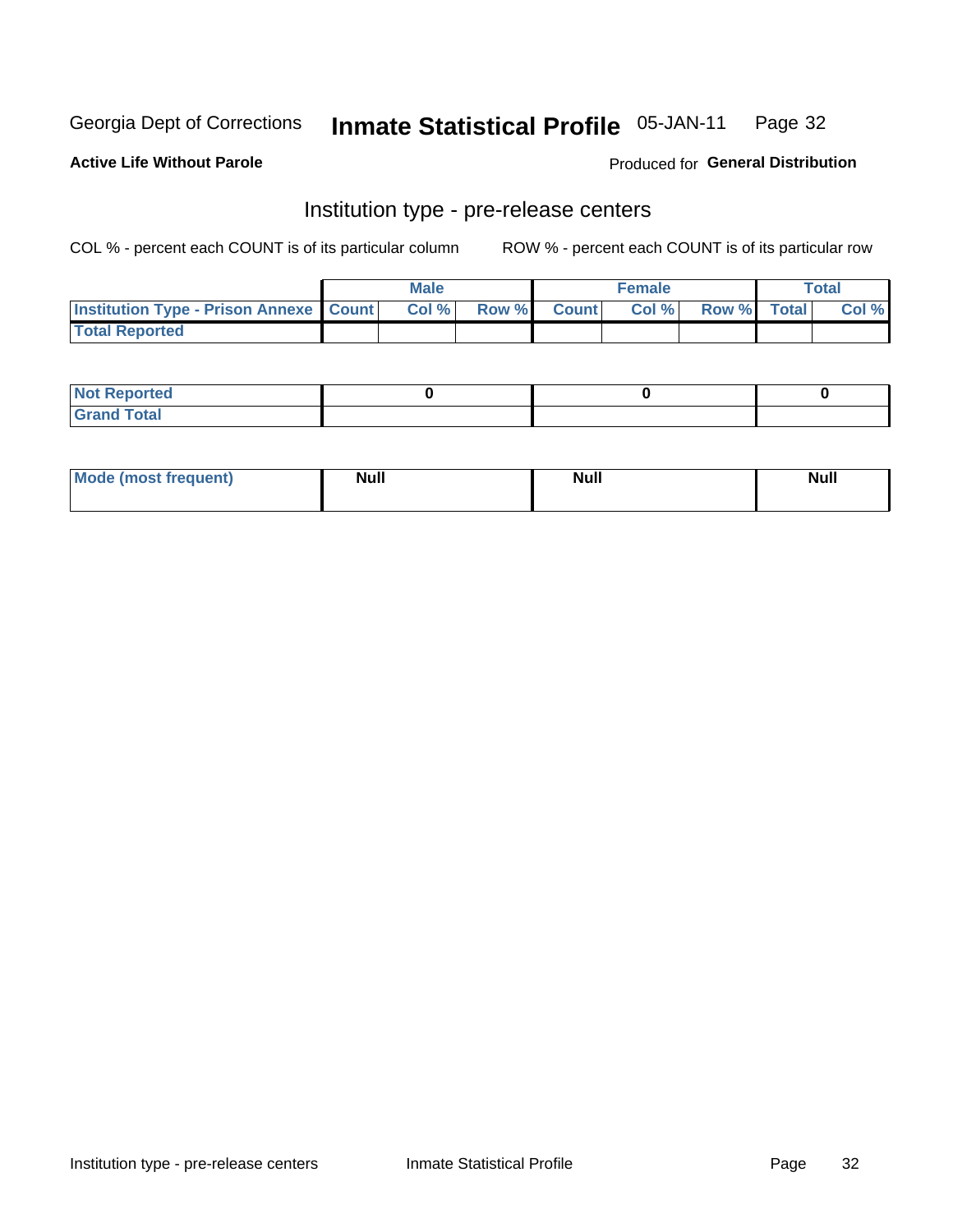#### **Inmate Statistical Profile 05-JAN-11** Page 33

### **Active Life Without Parole**

### Produced for General Distribution

### Institution type - inmate boot camp

COL % - percent each COUNT is of its particular column

|                                      |                  | <b>Male</b> |              |              | <b>Female</b> |             | <b>Total</b> |
|--------------------------------------|------------------|-------------|--------------|--------------|---------------|-------------|--------------|
| <b>Institution Type - Boot Camps</b> | <b>I</b> Count I | Col %       | <b>Row %</b> | <b>Count</b> | Col %         | Row % Total | Col %        |
| <b>Total Rported</b>                 |                  |             |              |              |               |             |              |

| <b>Not Reported</b> |  |  |
|---------------------|--|--|
| <b>Total</b><br>Cro |  |  |

| <b>I Mode (most frequent)</b> | <b>Null</b> | <b>Null</b> | <b>Null</b> |
|-------------------------------|-------------|-------------|-------------|
|                               |             |             |             |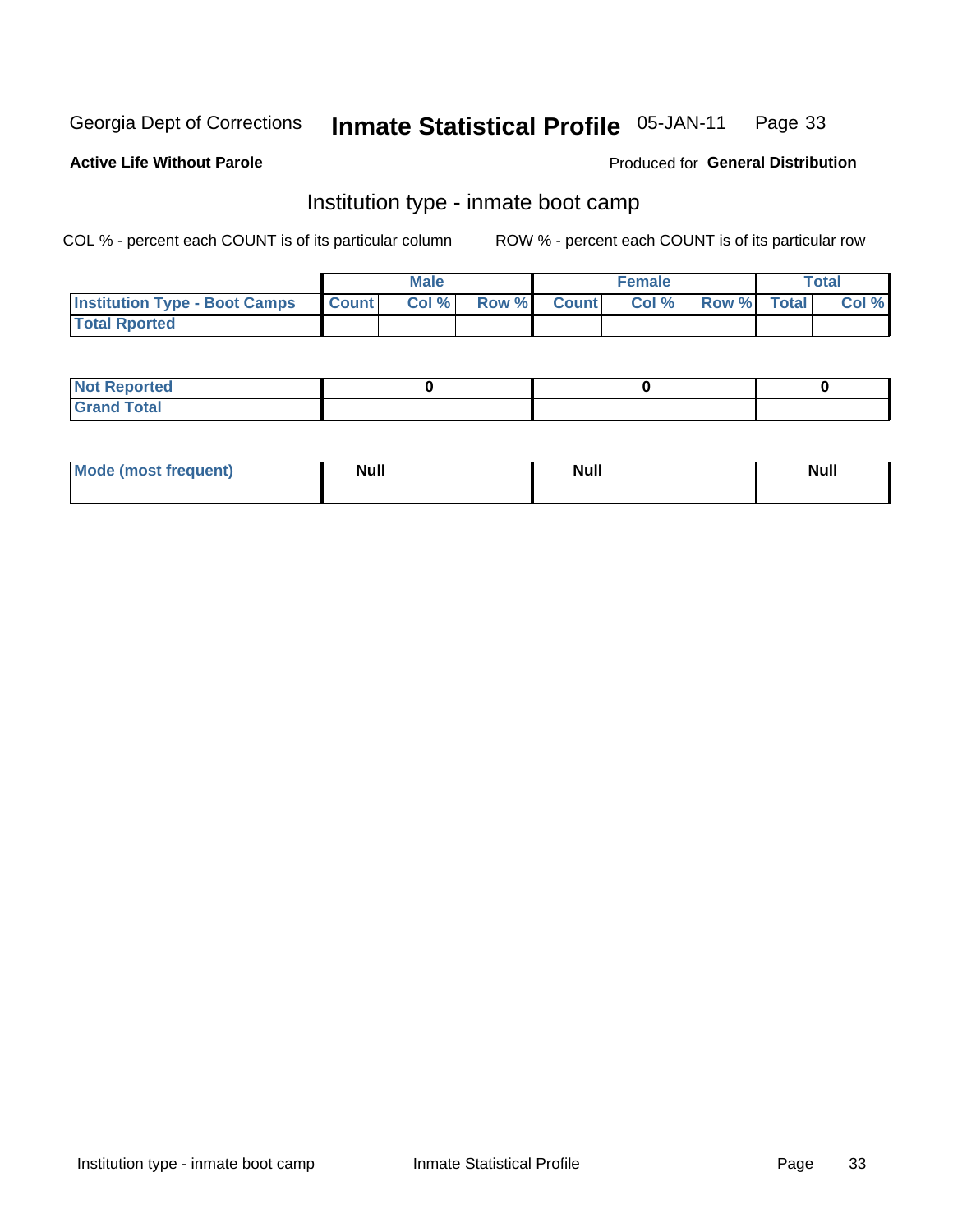#### Inmate Statistical Profile 05-JAN-11 Page 34

**Active Life Without Parole** 

Produced for General Distribution

### Number of disciplinary reports

COL % - percent each COUNT is of its particular column

|                                       |                 | <b>Male</b> |                    |    | <b>Female</b> |       |       | <b>Total</b> |
|---------------------------------------|-----------------|-------------|--------------------|----|---------------|-------|-------|--------------|
| <b>Number of Disciplinary Reports</b> | <b>Count</b>    | Col %       | <b>Row % Count</b> |    | Col %         | Row % | Total | Col %        |
|                                       | 157             | 25.95%      | $97.52\%$          | 4  | 40.00%        | 2.48% | 161   | 26.18%       |
|                                       | 56              | 9.26%       | 100.00%            |    |               |       | 56    | 9.11%        |
| 2                                     | 50 <sub>1</sub> | $8.26\%$    | 96.15%             | 2  | 20.00%        | 3.85% | 52    | 8.46%        |
| 3                                     | 33              | 5.45%       | 97.06%             |    | 10.00%        | 2.94% | 34    | 5.53%        |
|                                       | 42              | 6.94%       | 100.00%            |    |               |       | 42    | 6.83%        |
|                                       | 26              | 4.30%       | 100.00%            |    |               |       | 26    | 4.23%        |
| <b>More Than 5</b>                    | 241             | 39.83%      | 98.77%             | 3  | 30.00%        | 1.23% | 244   | 39.67%       |
| <b>Total Reported</b>                 | 605             | 100%        | 98.37%             | 10 | 100%          | 1.63% | 615   | 100.0%       |

| 'ted<br>NO |     |           |       |
|------------|-----|-----------|-------|
| intal      | 605 | l v<br>__ | . . J |

| Mean (average)       | 8.76 | 8.73 |
|----------------------|------|------|
| Median (middle)      |      |      |
| Mode (most frequent) |      |      |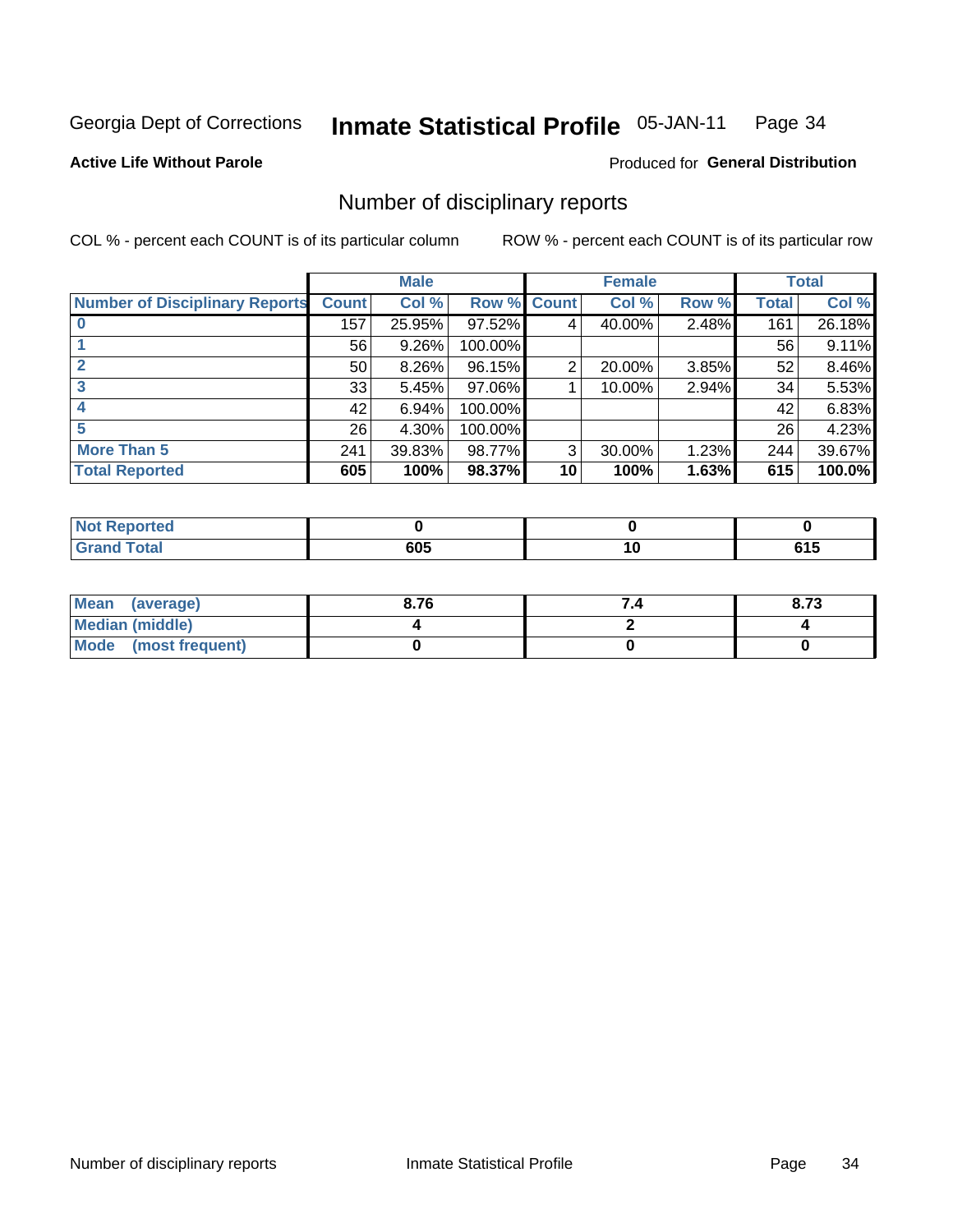#### **Inmate Statistical Profile 05-JAN-11** Page 35

**Active Life Without Parole** 

**Produced for General Distribution** 

### Number of transfers

COL % - percent each COUNT is of its particular column

|                            |              | <b>Male</b> |                    |    | <b>Female</b> |        |              | <b>Total</b> |
|----------------------------|--------------|-------------|--------------------|----|---------------|--------|--------------|--------------|
| <b>Number of Transfers</b> | <b>Count</b> | Col %       | <b>Row % Count</b> |    | Col %         | Row %  | <b>Total</b> | Col %        |
|                            | 12           | 1.98%       | 80.00%             | 3  | 30.00%        | 20.00% | 15           | 2.44%        |
|                            | 80           | 13.22%      | 97.56%             | 2  | 20.00%        | 2.44%  | 82           | 13.33%       |
| $\mathbf{2}$               | 120          | 19.83%      | 99.17%             |    | 10.00%        | 0.83%  | 121          | 19.67%       |
| 3                          | 120          | 19.83%      | 96.77%             | 4  | 40.00%        | 3.23%  | 124          | 20.16%       |
|                            | 72           | 11.90%      | 100.00%            |    |               |        | 72           | 11.71%       |
| 5                          | 45           | 7.44%       | 100.00%            |    |               |        | 45           | 7.32%        |
| <b>More Than 5</b>         | 156          | 25.79%      | 100.00%            |    |               |        | 156          | 25.37%       |
| <b>Total Reported</b>      | 605          | 100%        | 98.37%             | 10 | 100%          | 1.63%  | 615          | 100%         |

| prted<br>NOT |     |   |
|--------------|-----|---|
| 「otal        | 605 | . |

| Mean (average)       | 4.25 | . . | 4.20 |
|----------------------|------|-----|------|
| Median (middle)      |      |     |      |
| Mode (most frequent) |      |     |      |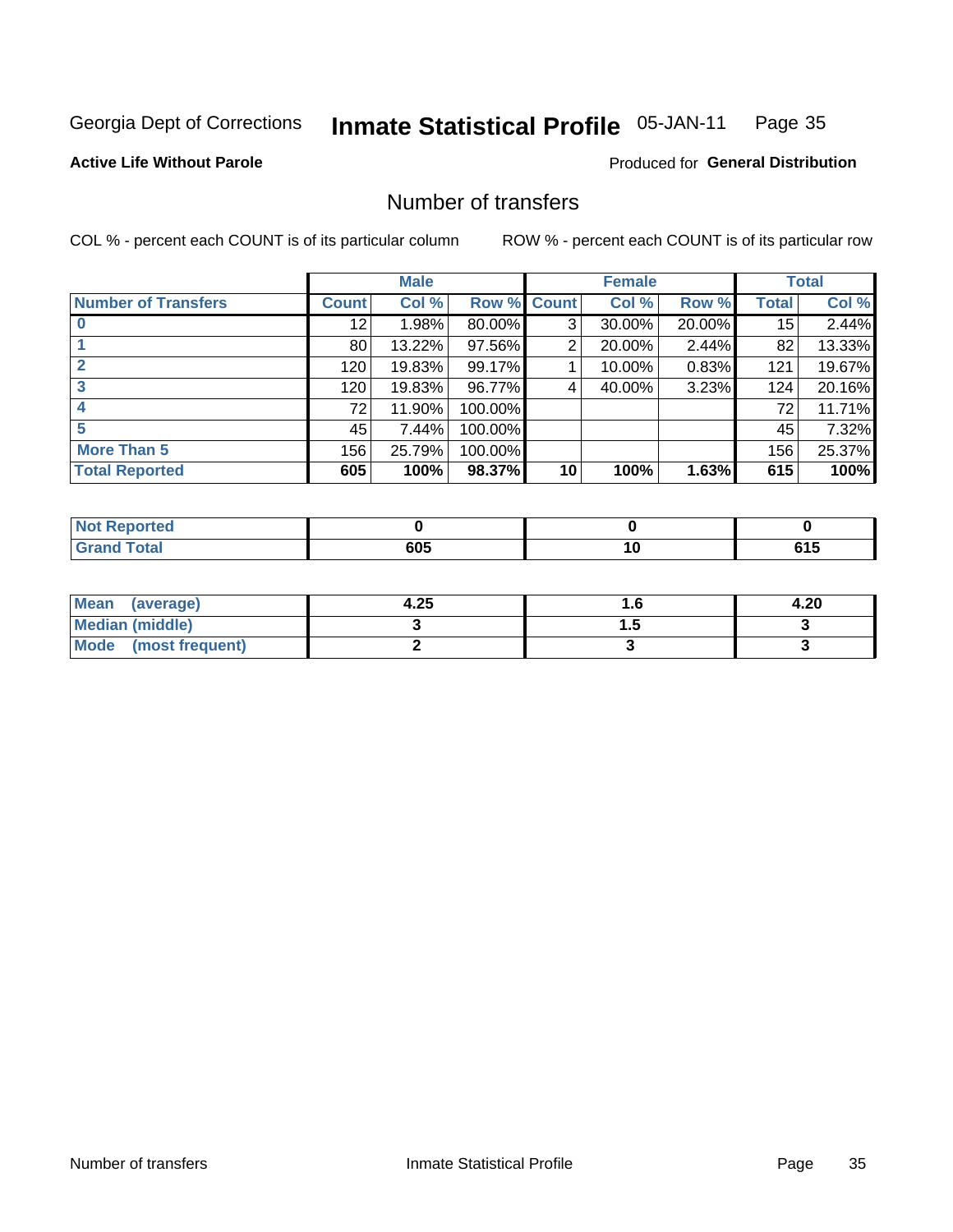#### **Inmate Statistical Profile 05-JAN-11** Page 36

**Active Life Without Parole** 

Produced for General Distribution

### Number of escapes

COL % - percent each COUNT is of its particular column

|                          |              | <b>Male</b> |                    |    | <b>Female</b> |       |       | <b>Total</b> |
|--------------------------|--------------|-------------|--------------------|----|---------------|-------|-------|--------------|
| <b>Number of Escapes</b> | <b>Count</b> | Col%        | <b>Row % Count</b> |    | Col %         | Row % | Total | Col %        |
|                          | 603          | $99.67\%$   | 98.37% L           | 10 | $100.00\%$    | 1.63% | 613   | 99.67%       |
|                          |              | 0.17%       | $100.00\%$         |    |               |       |       | 0.16%        |
|                          |              | 0.17%       | 100.00%            |    |               |       |       | 0.16%        |
| <b>Total Reported</b>    | 605          | 100%        | 98.37%             | 10 | 100%          | 1.63% | 615   | 100%         |

| <b>Not Reported</b> |     |             |
|---------------------|-----|-------------|
| <b>Grand Total</b>  | 605 | C4 E<br>UIJ |

| Mean (average)       |  |  |
|----------------------|--|--|
| Median (middle)      |  |  |
| Mode (most frequent) |  |  |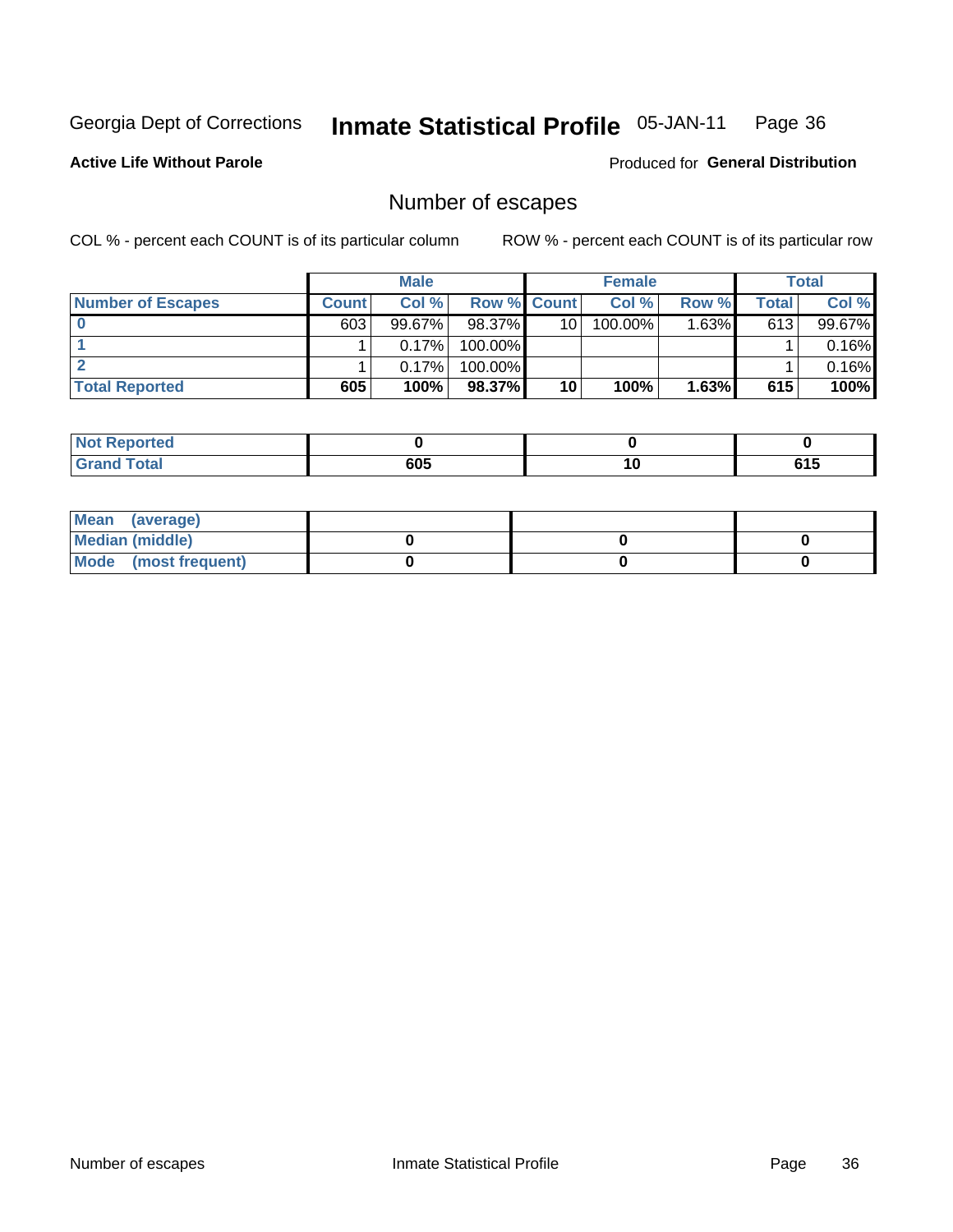## **Active Life Without Parole**

## **Produced for General Distribution**

## Time served in current (or last) institution

COL % - percent each COUNT is of its particular column

|                            |              | <b>Male</b> |         |              | <b>Female</b> |       |              | <b>Total</b> |
|----------------------------|--------------|-------------|---------|--------------|---------------|-------|--------------|--------------|
| <b>Time In Institution</b> | <b>Count</b> | Col %       | Row %   | <b>Count</b> | Col %         | Row % | <b>Total</b> | Col %        |
| 0 to 3 months              | 57           | 9.42%       | 98.28%  | 1            | 10.00%        | 1.72% | 58           | 9.43%        |
| <b>3.01 to 6 months</b>    | 50           | 8.26%       | 100.00% |              |               |       | 50           | 8.13%        |
| 6.01 to 9 months           | 49           | 8.10%       | 100.00% |              |               |       | 49           | 7.97%        |
| 9.01 to 12 months          | 29           | 4.79%       | 96.67%  | 1            | 10.00%        | 3.33% | 30           | 4.88%        |
| 12.01 to 18 months         | 64           | 10.58%      | 100.00% |              |               |       | 64           | 10.41%       |
| 18.01 to 24 months         | 68           | 11.24%      | 100.00% |              |               |       | 68           | 11.06%       |
| 2.01 to 3 years            | 85           | 14.05%      | 93.41%  | 6            | 60.00%        | 6.59% | 91           | 14.80%       |
| 3.01 to 4 years            | 41           | 6.78%       | 100.00% |              |               |       | 41           | 6.67%        |
| 4.01 to 5 years            | 41           | 6.78%       | 100.00% |              |               |       | 41           | 6.67%        |
| 5.01 to 6 years            | 28           | 4.63%       | 96.55%  | 1            | 10.00%        | 3.45% | 29           | 4.72%        |
| 6.01 to 7 years            | 24           | 3.97%       | 96.00%  | 1            | 10.00%        | 4.00% | 25           | 4.07%        |
| $7.01$ to 8 years          | 17           | 2.81%       | 100.00% |              |               |       | 17           | 2.76%        |
| 8.01 to 9 years            | 19           | 3.14%       | 100.00% |              |               |       | 19           | 3.09%        |
| 9.01 to 10 years           | 14           | 2.31%       | 100.00% |              |               |       | 14           | 2.28%        |
| Over 10 years              | 19           | 3.14%       | 100.00% |              |               |       | 19           | 3.09%        |
| <b>Total Reported</b>      | 605          | 100%        | 98.37%  | 10           | 100%          | 1.63% | 615          | 100.0%       |

| <b>ported</b><br><b>NOT</b> |            |       |
|-----------------------------|------------|-------|
| $F0$ tal                    | בחב<br>טע. | U I J |

| <b>Mean</b><br>(average) | 35 months | 34 months | 35 months |
|--------------------------|-----------|-----------|-----------|
| Median (middle)          | 23 months | 30 months | 23 months |
| Mode (most frequent)     | 33 months | 1 months  | 2 months  |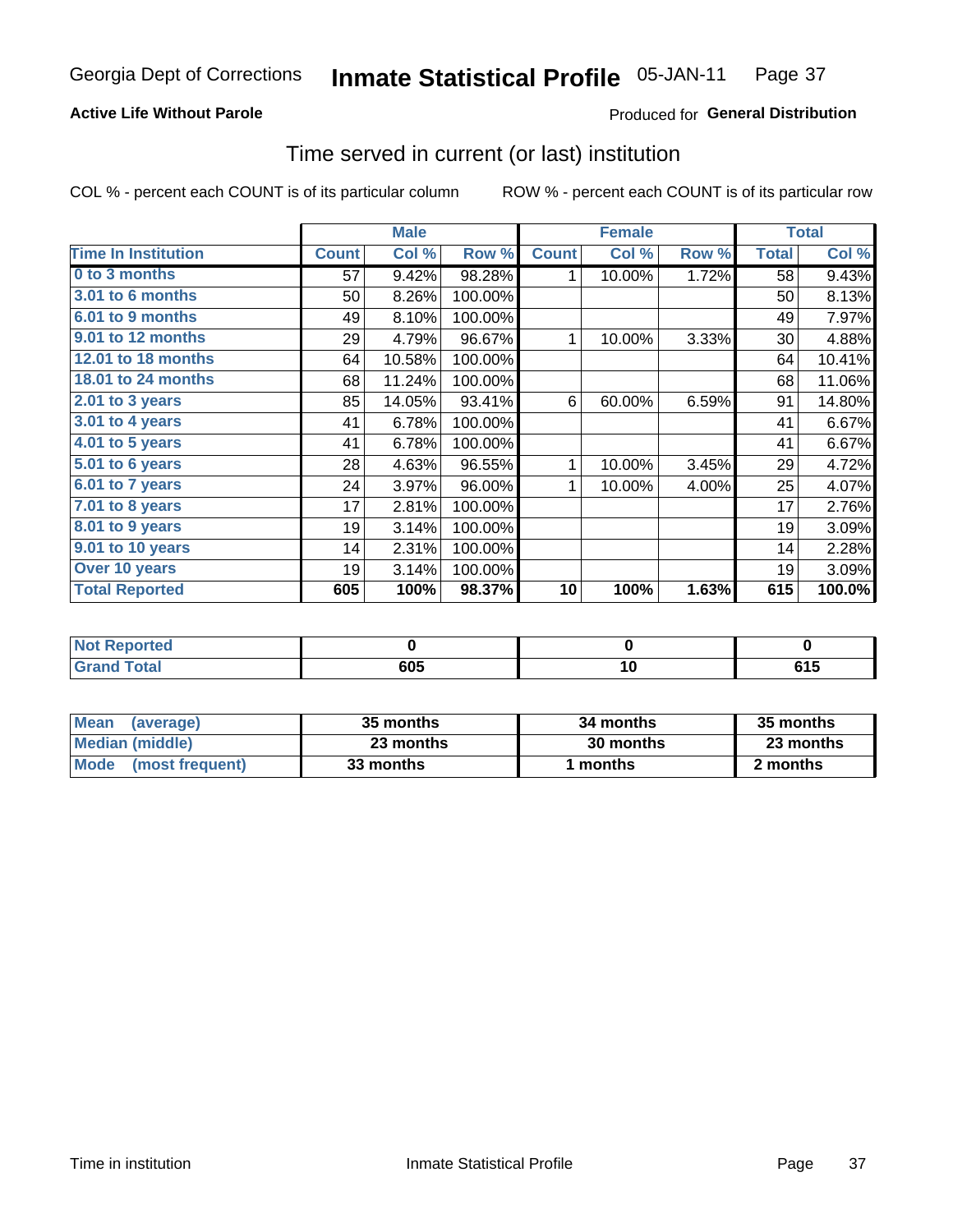#### Inmate Statistical Profile 05-JAN-11 Page 38

## **Active Life Without Parole**

### Produced for General Distribution

## Highest grade level attained

COL % - percent each COUNT is of its particular column

|                              |              | <b>Male</b> |         |              | <b>Female</b> |        |                | <b>Total</b> |
|------------------------------|--------------|-------------|---------|--------------|---------------|--------|----------------|--------------|
| <b>Grade Level</b>           | <b>Count</b> | Col %       | Row %   | <b>Count</b> | Col %         | Row %  | <b>Total</b>   | Col %        |
| No school at all             | 1.           | 0.17%       | 100.00% |              |               |        | 1              | 0.17%        |
| <b>Grade 1</b>               | 1            | 0.17%       | 100.00% |              |               |        | 1              | 0.17%        |
| <b>Grade 2</b>               |              | 0.17%       | 100.00% |              |               |        | 1              | 0.17%        |
| <b>Grade 4</b>               | 4            | 0.68%       | 100.00% |              |               |        | 4              | 0.66%        |
| Grade 5                      | 4            | 0.68%       | 100.00% |              |               |        | 4              | 0.66%        |
| Grade 6                      | 7            | 1.18%       | 100.00% |              |               |        | 7              | 1.16%        |
| <b>Grade 7</b>               | 22           | 3.72%       | 100.00% |              |               |        | 22             | 3.65%        |
| <b>Grade 8</b>               | 50           | 8.45%       | 100.00% |              |               |        | 50             | 8.31%        |
| <b>Grade 9</b>               | 75           | 12.67%      | 98.68%  | 1            | 10.00%        | 1.32%  | 76             | 12.62%       |
| Grade 10                     | 108          | 18.24%      | 99.08%  | 1            | 10.00%        | 0.92%  | 109            | 18.11%       |
| Grade 11                     | 84           | 14.19%      | 98.82%  | 1            | 10.00%        | 1.18%  | 85             | 14.12%       |
| <b>Grade 12 or GED</b>       | 132          | 22.30%      | 96.35%  | 5            | 50.00%        | 3.65%  | 137            | 22.76%       |
| Some tech school             | 7            | 1.18%       | 87.50%  | 1            | 10.00%        | 12.50% | 8              | 1.33%        |
| <b>Completed tech school</b> | 10           | 1.69%       | 100.00% |              |               |        | 10             | 1.66%        |
| College, 1 year              | 23           | 3.89%       | 100.00% |              |               |        | 23             | 3.82%        |
| College, 2 year              | 30           | 5.07%       | 96.77%  | 1            | 10.00%        | 3.23%  | 31             | 5.15%        |
| College, 3 year              | 13           | 2.20%       | 100.00% |              |               |        | 13             | 2.16%        |
| <b>Bachelor's degree</b>     | 13           | 2.20%       | 100.00% |              |               |        | 13             | 2.16%        |
| <b>Master's degree</b>       | 4            | 0.68%       | 100.00% |              |               |        | 4              | 0.66%        |
| Ph.D. degree                 | 1            | 0.17%       | 100.00% |              |               |        | 1              | 0.17%        |
| Law degree                   | 2            | 0.34%       | 100.00% |              |               |        | $\overline{c}$ | 0.33%        |
| <b>Total Reported</b>        | 592          | 100%        | 98.34%  | 10           | 100%          | 1.66%  | 602            | 100%         |

| <b>REDOITED</b> | יי  |      |
|-----------------|-----|------|
| <b>otal</b>     | 605 | u I. |

| <b>Mean</b><br>(average)       | 10.78           | 10.80           |                   |
|--------------------------------|-----------------|-----------------|-------------------|
| Median (middle)                | Grade 11        | Grade 12 or GED | Grade 11          |
| <b>Mode</b><br>(most frequent) | Grade 12 or GED | Grade 12 or GED | I Grade 12 or GED |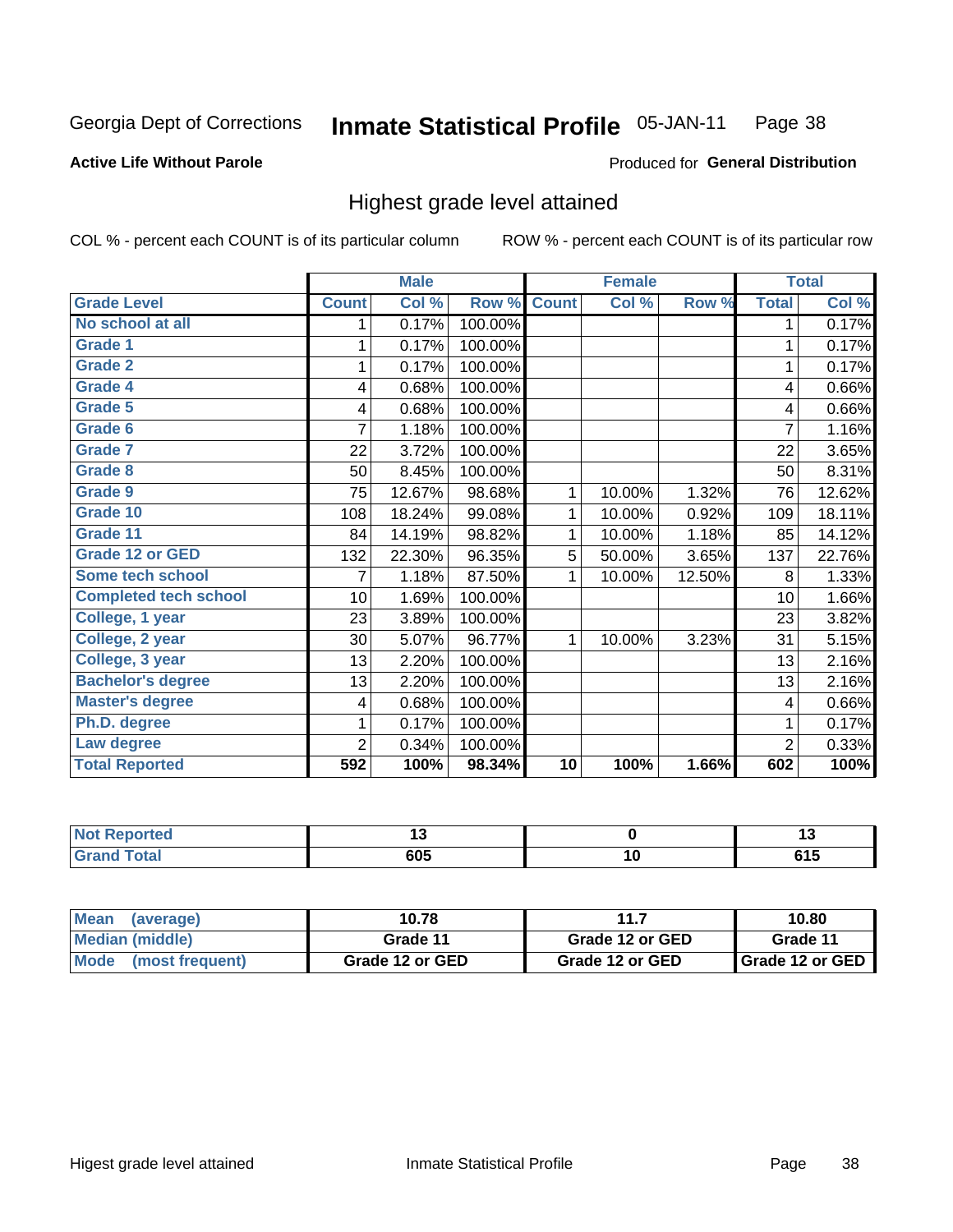#### **Inmate Statistical Profile 05-JAN-11** Page 39

### **Active Life Without Parole**

Produced for General Distribution

## Culture fair IQ scores

COL % - percent each COUNT is of its particular column

|                       |              | <b>Male</b> |                    |                 | <b>Female</b> |          |              | <b>Total</b> |
|-----------------------|--------------|-------------|--------------------|-----------------|---------------|----------|--------------|--------------|
| <b>IQ Scores</b>      | <b>Count</b> | Col %       | <b>Row % Count</b> |                 | Col %         | Row %    | <b>Total</b> | Col %        |
| $60 - 69$             | 24           | 4.44%       | 100.00%            |                 |               |          | 24           | 4.36%        |
| $70 - 79$             | 42           | 7.78%       | 100.00%            |                 |               |          | 42           | 7.64%        |
| $80 - 89$             | 90           | 16.67%      | 97.83%             | 2               | 20.00%        | 2.17%    | 92           | 16.73%       |
| $90 - 99$             | 96           | 17.78%      | 96.97%             | 3               | 30.00%        | $3.03\%$ | 99           | 18.00%       |
| $100 - 109$           | 146          | 27.04%      | 98.65%             | $\overline{2}$  | 20.00%        | 1.35%    | 148          | 26.91%       |
| $110 - 119$           | 118          | 21.85%      | 98.33%             | $\overline{2}$  | 20.00%        | 1.67%    | 120          | 21.82%       |
| $120 - 129$           | 24           | 4.44%       | 96.00%             |                 | 10.00%        | 4.00%    | 25           | 4.55%        |
| <b>Total Reported</b> | 540          | 100%        | 98.18%             | 10 <sup>1</sup> | 100%          | 1.82%    | 550          | 100.0%       |

| <b>Not Reported</b>         | r n<br>. OZ |    | 62  |
|-----------------------------|-------------|----|-----|
| <b>Not Valid (under 60)</b> |             |    |     |
| <b>Grand Total</b>          | 605         | 10 | 615 |

| <b>Mean</b><br>(average)       | 98  | 103 | 98  |
|--------------------------------|-----|-----|-----|
| <b>Median (middle)</b>         | 101 | 99  | 101 |
| <b>Mode</b><br>(most frequent) | 110 | 96  | 110 |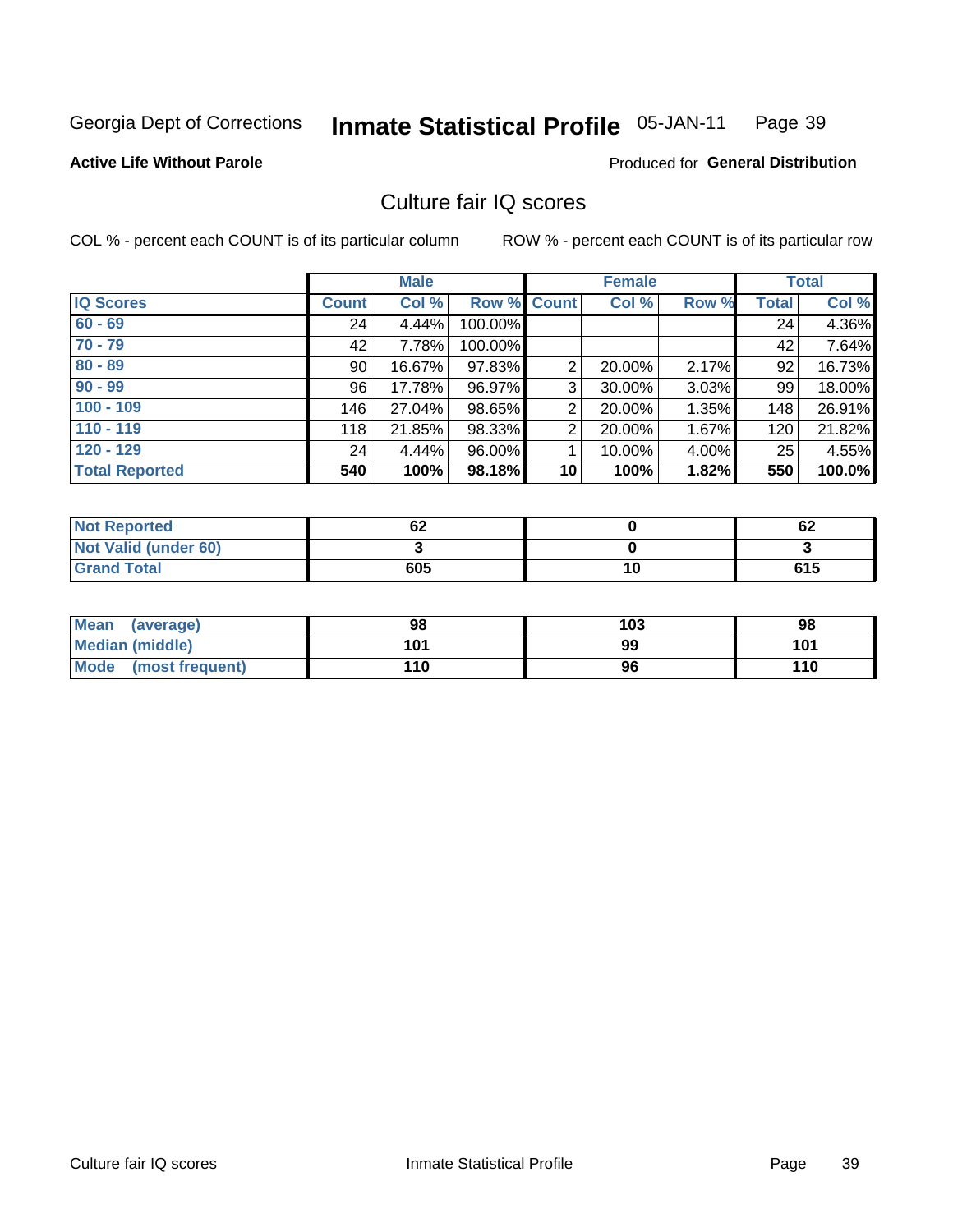#### **Inmate Statistical Profile 05-JAN-11** Page 40

### **Active Life Without Parole**

## Produced for General Distribution

## Wide Range Achievement Test (WRAT) reading score

COL % - percent each COUNT is of its particular column

ROW % - percent each COUNT is of its particular row

 $\overline{10}$ 

|                           |              | <b>Male</b> |         |                | <b>Female</b> |          |              | <b>Total</b> |
|---------------------------|--------------|-------------|---------|----------------|---------------|----------|--------------|--------------|
| <b>WRAT Reading Score</b> | <b>Count</b> | Col %       | Row %   | <b>Count</b>   | Col %         | Row %    | <b>Total</b> | Col %        |
| 0.1 to 0.9                | 14           | 2.55%       | 100.00% |                |               |          | 14           | 2.51%        |
| 1.0 to 1.9                | 16           | 2.92%       | 100.00% |                |               |          | 16           | 2.87%        |
| 2.0 to 2.9                | 28           | 5.11%       | 96.55%  | 1              | 10.00%        | 3.45%    | 29           | 5.20%        |
| 3.0 to 3.9                | 33           | 6.02%       | 100.00% |                |               |          | 33           | 5.91%        |
| 4.0 to 4.9                | 42           | 7.66%       | 100.00% |                |               |          | 42           | 7.53%        |
| 5.0 to 5.9                | 49           | 8.94%       | 98.00%  | 1              | 10.00%        | $2.00\%$ | 50           | 8.96%        |
| 6.0 to 6.9                | 48           | 8.76%       | 100.00% |                |               |          | 48           | 8.60%        |
| 7.0 to 7.9                | 19           | 3.47%       | 100.00% |                |               |          | 19           | 3.41%        |
| 8.0 to 8.9                | 40           | 7.30%       | 100.00% |                |               |          | 40           | 7.17%        |
| 9.0 to 9.9                | 44           | 8.03%       | 97.78%  | 1              | 10.00%        | 2.22%    | 45           | 8.06%        |
| 10.0 to 10.9              | 13           | 2.37%       | 92.86%  | 1              | 10.00%        | 7.14%    | 14           | 2.51%        |
| 11.0 to 11.9              | 34           | 6.20%       | 94.44%  | $\overline{2}$ | 20.00%        | 5.56%    | 36           | 6.45%        |
| 12.0 to 12.9              | 112          | 20.44%      | 99.12%  | 1              | 10.00%        | 0.88%    | 113          | 20.25%       |
| 13                        | 56           | 10.22%      | 94.92%  | 3              | 30.00%        | 5.08%    | 59           | 10.57%       |
| <b>Total Reported</b>     | 548          | 100%        | 98.21%  | 10             | 100%          | 1.79%    | 558          | 100%         |
|                           |              |             |         |                |               |          |              |              |
| <b>Not Reported</b>       |              | 57          |         |                | $\pmb{0}$     |          |              | 57           |

| Mean<br>(average)              | 8.32 | 10.22        | 8.35 |
|--------------------------------|------|--------------|------|
| Median (middle)                | ช.5  | 112<br>. . Z | c.o  |
| <b>Mode</b><br>(most frequent) |      | ں ۔          | IJ   |

 $605$ 

**Grand Total** 

 $615$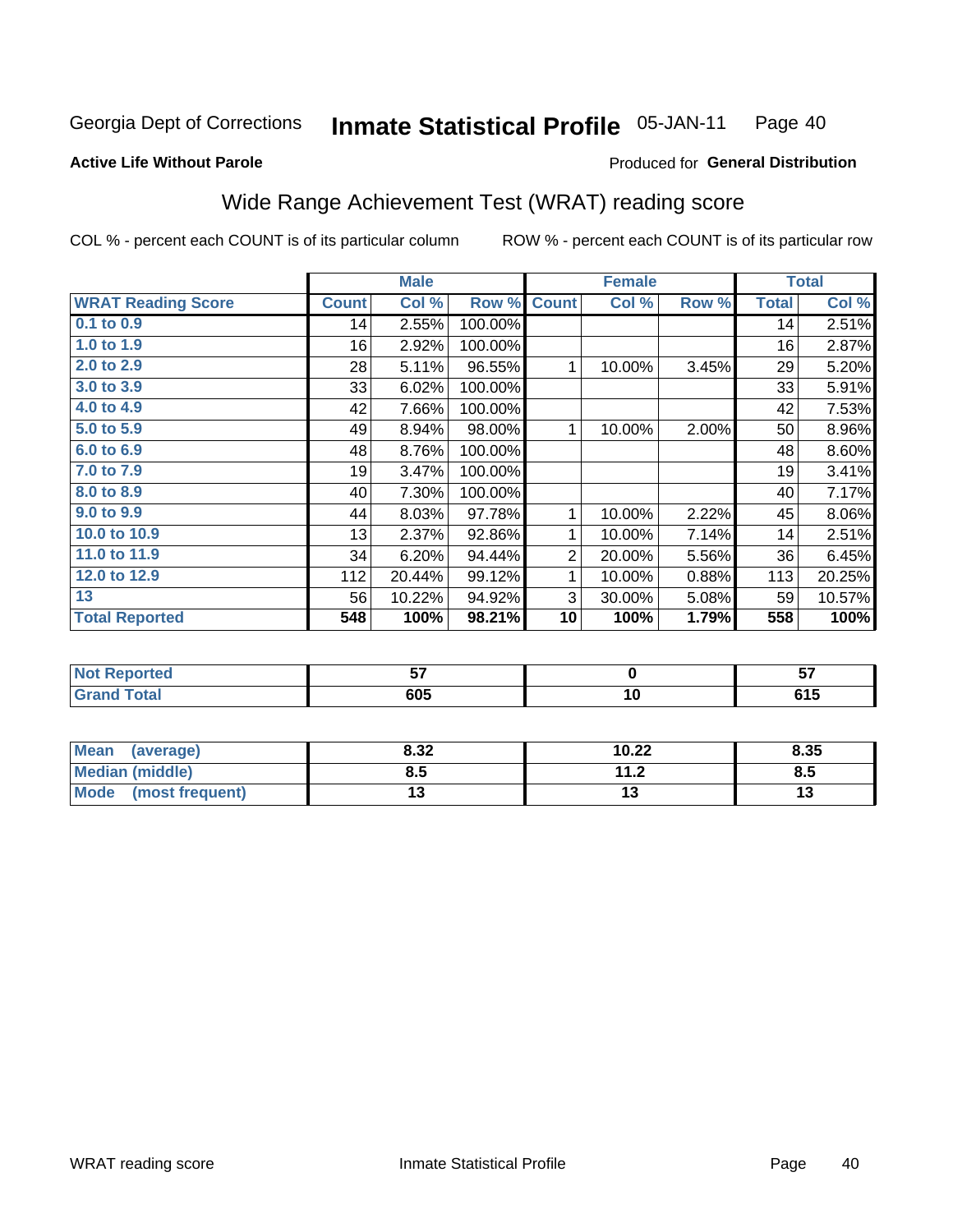#### **Inmate Statistical Profile 05-JAN-11** Page 41

### **Active Life Without Parole**

## Produced for General Distribution

## Wide Range Achievement Test (WRAT) math score

COL % - percent each COUNT is of its particular column

|                              |              | <b>Male</b>     |         | <b>Female</b>  |             |       | <b>Total</b>   |        |
|------------------------------|--------------|-----------------|---------|----------------|-------------|-------|----------------|--------|
| <b>WRAT Mathematic Score</b> | <b>Count</b> | Col %           | Row %   | <b>Count</b>   | Col %       | Row % | <b>Total</b>   | Col %  |
| 0.1 to 0.9                   | 2            | 0.36%           | 100.00% |                |             |       | $\overline{2}$ | 0.36%  |
| 1.0 to 1.9                   | 4            | 0.73%           | 100.00% |                |             |       | 4              | 0.72%  |
| 2.0 to 2.9                   | 16           | 2.92%           | 100.00% |                |             |       | 16             | 2.87%  |
| 3.0 to 3.9                   | 38           | 6.93%           | 100.00% |                |             |       | 38             | 6.81%  |
| 4.0 to 4.9                   | 60           | 10.95%          | 98.36%  | 1              | 10.00%      | 1.64% | 61             | 10.93% |
| 5.0 to 5.9                   | 73           | 13.32%          | 98.65%  | 1              | 10.00%      | 1.35% | 74             | 13.26% |
| 6.0 to 6.9                   | 110          | 20.07%          | 99.10%  | 1              | 10.00%      | 0.90% | 111            | 19.89% |
| 7.0 to 7.9                   | 65           | 11.86%          | 98.48%  | $\mathbf{1}$   | 10.00%      | 1.52% | 66             | 11.83% |
| 8.0 to 8.9                   | 40           | 7.30%           | 95.24%  | $\overline{2}$ | 20.00%      | 4.76% | 42             | 7.53%  |
| 9.0 to 9.9                   | 53           | 9.67%           | 96.36%  | $\overline{2}$ | 20.00%      | 3.64% | 55             | 9.86%  |
| 10.0 to 10.9                 | 26           | 4.74%           | 100.00% |                |             |       | 26             | 4.66%  |
| 11.0 to 11.9                 | 15           | 2.74%           | 100.00% |                |             |       | 15             | 2.69%  |
| 12.0 to 12.9                 | 36           | 6.57%           | 97.30%  | 1              | 10.00%      | 2.70% | 37             | 6.63%  |
| 13                           | 10           | 1.82%           | 90.91%  | 1              | 10.00%      | 9.09% | 11             | 1.97%  |
| <b>Total Reported</b>        | 548          | 100%            | 98.21%  | 10             | 100%        | 1.79% | 558            | 100.0% |
|                              |              |                 |         |                |             |       |                |        |
| <b>Not Reported</b>          |              | $\overline{57}$ |         |                | $\mathbf 0$ |       |                | 57     |
| <b>Grand Total</b>           |              | 605             |         |                | 10          |       |                | 615    |

| Mean<br>(average)       | 7.19 | 8.6  | ו הי<br>$\cdot$ . $\sim$ . |
|-------------------------|------|------|----------------------------|
| <b>Median (middle)</b>  | 6.9  | 8.45 | 6.9                        |
| Mode<br>(most frequent) | 6.9  | 7. a | 6.9                        |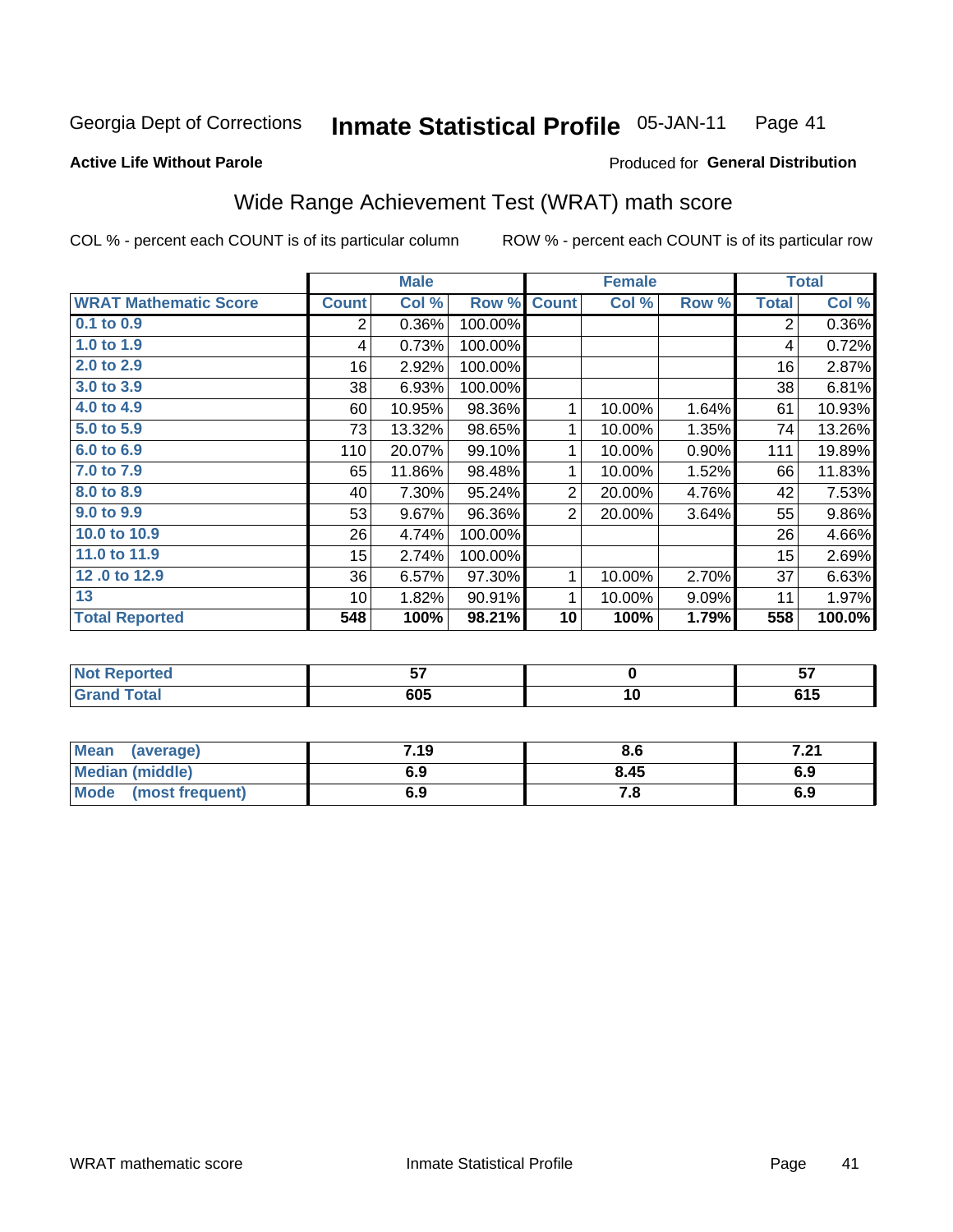#### **Inmate Statistical Profile 05-JAN-11** Page 42

### **Active Life Without Parole**

### Produced for General Distribution

## Wide Range Achievement Test (WRAT) spelling score

COL % - percent each COUNT is of its particular column

ROW % - percent each COUNT is of its particular row

 $\overline{10}$ 

|                            |              | <b>Male</b> |         |              | <b>Female</b> |       |              | <b>Total</b> |
|----------------------------|--------------|-------------|---------|--------------|---------------|-------|--------------|--------------|
| <b>WRAT Spelling Score</b> | <b>Count</b> | Col %       | Row %   | <b>Count</b> | Col %         | Row % | <b>Total</b> | Col %        |
| 0.1 to 0.9                 | 7            | 1.28%       | 100.00% |              |               |       | 7            | 1.26%        |
| 1.0 to 1.9                 | 23           | 4.20%       | 100.00% |              |               |       | 23           | 4.13%        |
| 2.0 to 2.9                 | 41           | 7.50%       | 100.00% |              |               |       | 41           | 7.36%        |
| 3.0 to 3.9                 | 31           | 5.67%       | 100.00% |              |               |       | 31           | 5.57%        |
| 4.0 to 4.9                 | 47           | 8.59%       | 97.92%  | 1            | 10.00%        | 2.08% | 48           | 8.62%        |
| 5.0 to 5.9                 | 56           | 10.24%      | 100.00% |              |               |       | 56           | 10.05%       |
| 6.0 to 6.9                 | 59           | 10.79%      | 98.33%  | 1            | 10.00%        | 1.67% | 60           | 10.77%       |
| 7.0 to 7.9                 | 47           | 8.59%       | 100.00% |              |               |       | 47           | 8.44%        |
| 8.0 to 8.9                 | 41           | 7.50%       | 97.62%  | 1            | 10.00%        | 2.38% | 42           | 7.54%        |
| 9.0 to 9.9                 | 39           | 7.13%       | 100.00% |              |               |       | 39           | 7.00%        |
| 10.0 to 10.9               | 35           | 6.40%       | 100.00% |              |               |       | 35           | 6.28%        |
| 11.0 to 11.9               | 33           | 6.03%       | 91.67%  | 3            | 30.00%        | 8.33% | 36           | 6.46%        |
| 12.0 to 12.9               | 62           | 11.33%      | 95.38%  | 3            | 30.00%        | 4.62% | 65           | 11.67%       |
| 13                         | 26           | 4.75%       | 96.30%  | 1            | 10.00%        | 3.70% | 27           | 4.85%        |
| <b>Total Reported</b>      | 547          | 100%        | 98.20%  | 10           | 100%          | 1.80% | 557          | 100%         |
|                            |              |             |         |              |               |       |              |              |
| <b>Not Reported</b>        |              | 58          |         |              | $\bf{0}$      |       |              | 58           |

| Mean<br>(average)       | 7.47 | 10.38 | 7.52 |
|-------------------------|------|-------|------|
| <b>Median (middle)</b>  | 7.5  | 11.45 | c. 1 |
| Mode<br>(most frequent) | 8.5  | 12.3  | 8.5  |

 $605$ 

**Grand Total** 

 $615$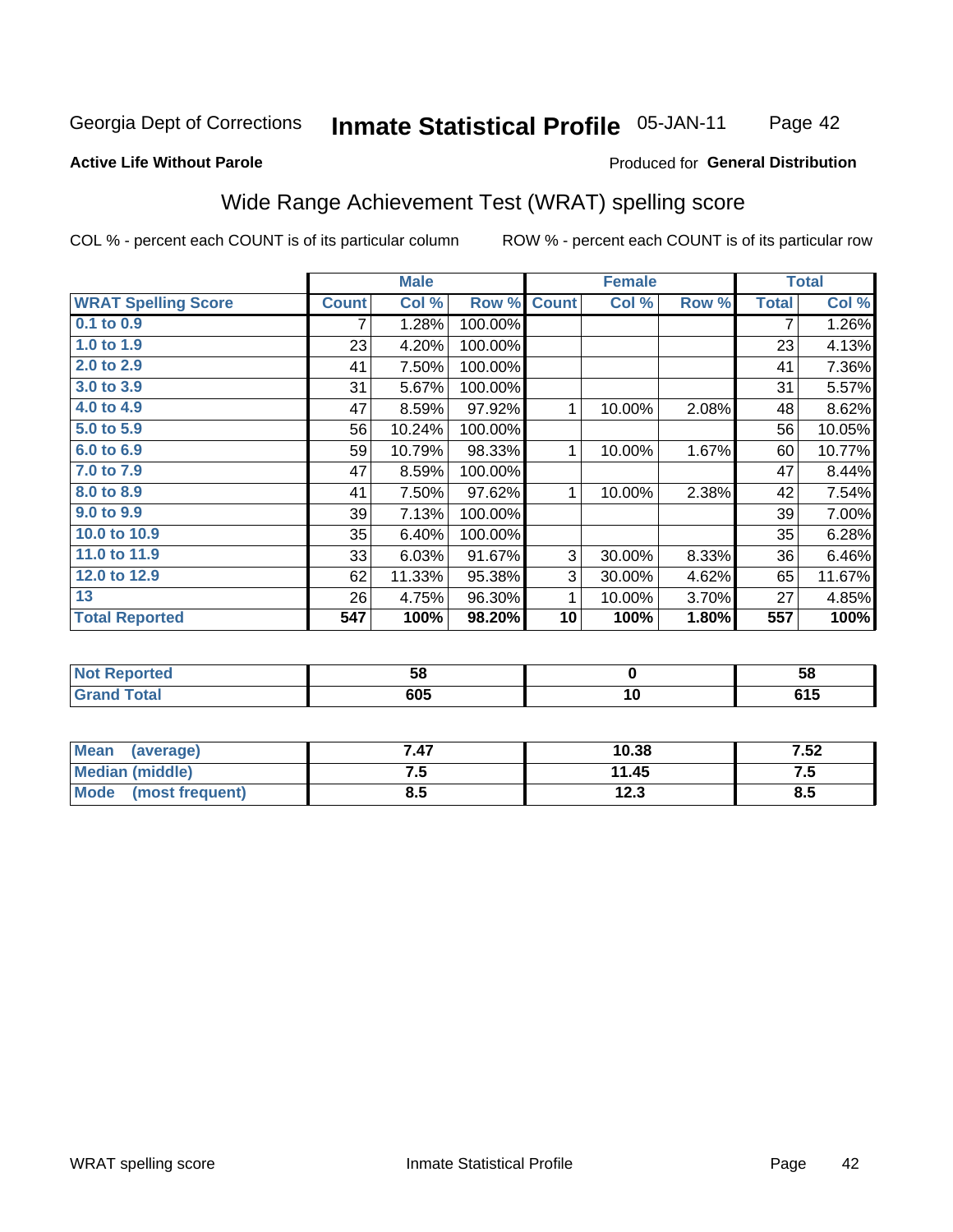## **Active Life Without Parole**

### Produced for General Distribution

## Scope of substance abuse - summary

COL % - percent each COUNT is of its particular column

|                        |              | <b>Male</b> |           |              | <b>Female</b> |          |       | Total  |
|------------------------|--------------|-------------|-----------|--------------|---------------|----------|-------|--------|
| <b>Substance Abuse</b> | <b>Count</b> | Col %       | Row %     | <b>Count</b> | Col %         | Row %    | Total | Col %  |
| <b>None</b>            | 245          | 40.50%      | 98.39%    |              | 40.00%        | $1.61\%$ | 249   | 40.49% |
| <b>Drugs only</b>      | 210          | 34.71%      | $98.59\%$ |              | 30.00%        | 1.41%    | 213   | 34.63% |
| <b>Alcohol only</b>    | 34           | $5.62\%$    | 100.00%   |              |               |          | 34    | 5.53%  |
| Drugs and alcohol      | 116          | 19.17%      | $97.48\%$ |              | 30.00%        | $2.52\%$ | 119   | 19.35% |
| <b>Total Reported</b>  | 605          | 100%        | 98.37%    | 10           | 100%          | 1.63%    | 615   | 100%   |

| <b>Not</b><br>Reported |     |             |
|------------------------|-----|-------------|
| <b>Grand Total</b>     | 605 | C4 E<br>,,, |

| <b>Mod</b><br>'one<br>None<br><b>None</b> |
|-------------------------------------------|
|-------------------------------------------|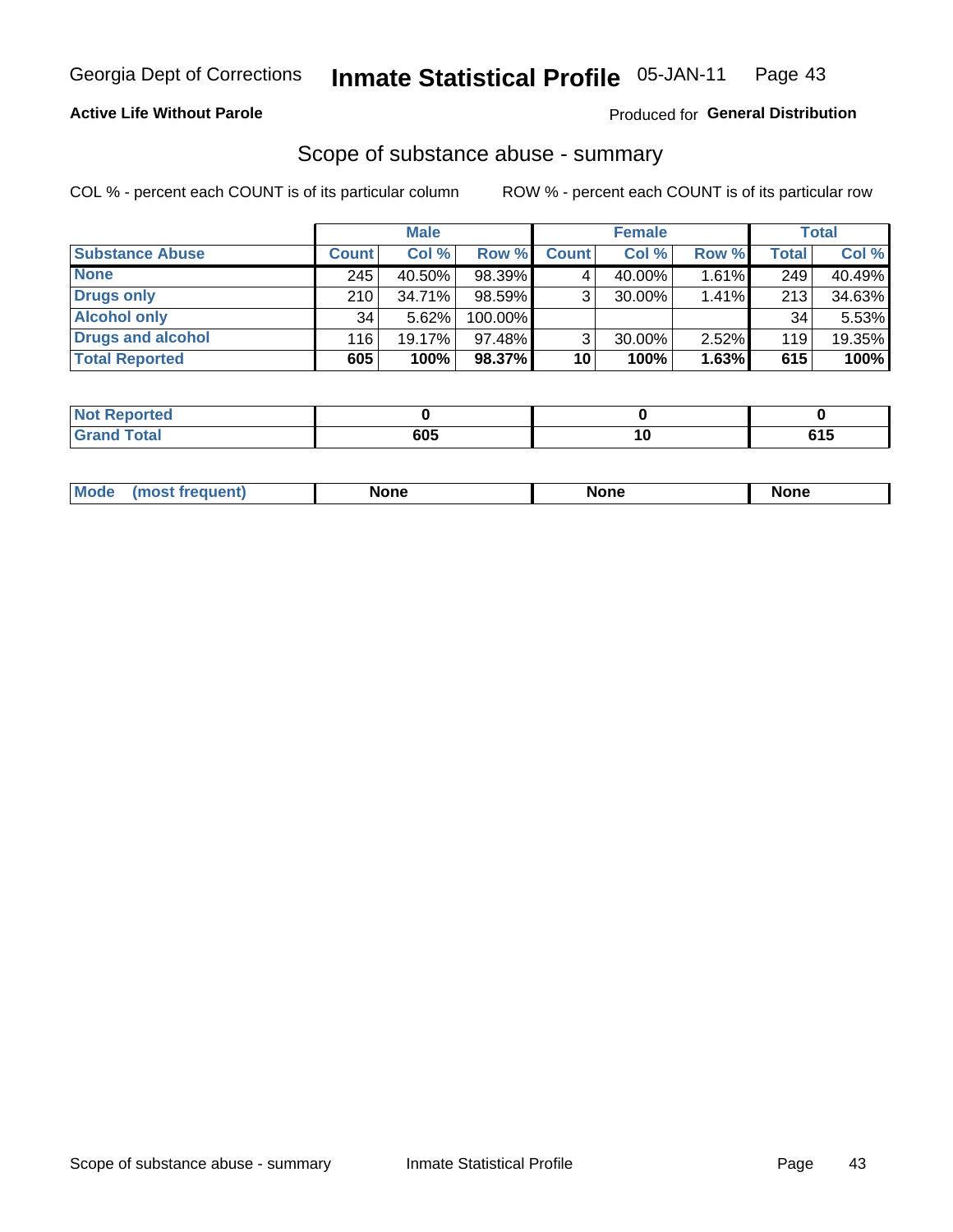## **Active Life Without Parole**

## **Produced for General Distribution**

## Scope of substance abuse - detail

COL % - percent each COUNT is of its particular column

|                                         |              | <b>Male</b> |         |              | <b>Female</b> |        |                | <b>Total</b> |
|-----------------------------------------|--------------|-------------|---------|--------------|---------------|--------|----------------|--------------|
| <b>Substance Abuse</b>                  | <b>Count</b> | Col %       | Row %   | <b>Count</b> | Col %         | Row %  | <b>Total</b>   | Col %        |
| No drug or alcohol problems             | 245          | 40.50%      | 98.39%  | 4            | 40.00%        | 1.61%  | 249            | 40.49%       |
| Drug addiction but no alcohol           | 3            | 0.50%       | 100.00% |              |               |        | 3              | 0.49%        |
| <b>Drug addiction and alcohol</b>       | 3            | 0.50%       | 100.00% |              |               |        | 3              | 0.49%        |
| abuse                                   |              |             |         |              |               |        |                |              |
| <b>Drug addiction and alcoholism</b>    | 2            | 0.33%       | 100.00% |              |               |        | $\overline{2}$ | 0.33%        |
| No drug problem but alcohol             | 27           | 4.46%       | 100.00% |              |               |        | 27             | 4.39%        |
| abuse                                   |              |             |         |              |               |        |                |              |
| No drug problem but alcoholism          |              | 1.16%       | 100.00% |              |               |        |                | 1.14%        |
| Drug experiment but no alcohol          | 120          | 19.83%      | 99.17%  |              | 10.00%        | 0.83%  | 121            | 19.67%       |
| <b>Drug experiment &amp; alcohol</b>    | 13           | 2.15%       | 100.00% |              |               |        | 13             | 2.11%        |
| abuse                                   |              |             |         |              |               |        |                |              |
| <b>Drug experiment &amp; alcoholism</b> | 10           | 1.65%       | 100.00% |              |               |        | 10             | 1.63%        |
| Drug abuse but no alcohol               | 87           | 14.38%      | 97.75%  | 2            | 20.00%        | 2.25%  | 89             | 14.47%       |
| Drug abuse and alcohol abuse            | 73           | 12.07%      | 98.65%  |              | 10.00%        | 1.35%  | 74             | 12.03%       |
| <b>Drug abuse and alcoholism</b>        | 15           | 2.48%       | 88.24%  | 2            | 20.00%        | 11.76% | 17             | 2.76%        |
| <b>Total Reported</b>                   | 605          | 100%        | 98.37%  | 10           | 100%          | 1.63%  | 615            | 100%         |

| ported<br><b>NOT</b> |     |     |       |
|----------------------|-----|-----|-------|
| int                  | 605 | A 1 | 64 E  |
| _____                |     | טו  | ט ו ט |

| Mode (most frequent) | No drug or alcohol problems No drug or alcohol problems No drug or alcohol |          |
|----------------------|----------------------------------------------------------------------------|----------|
|                      |                                                                            | problems |
|                      |                                                                            |          |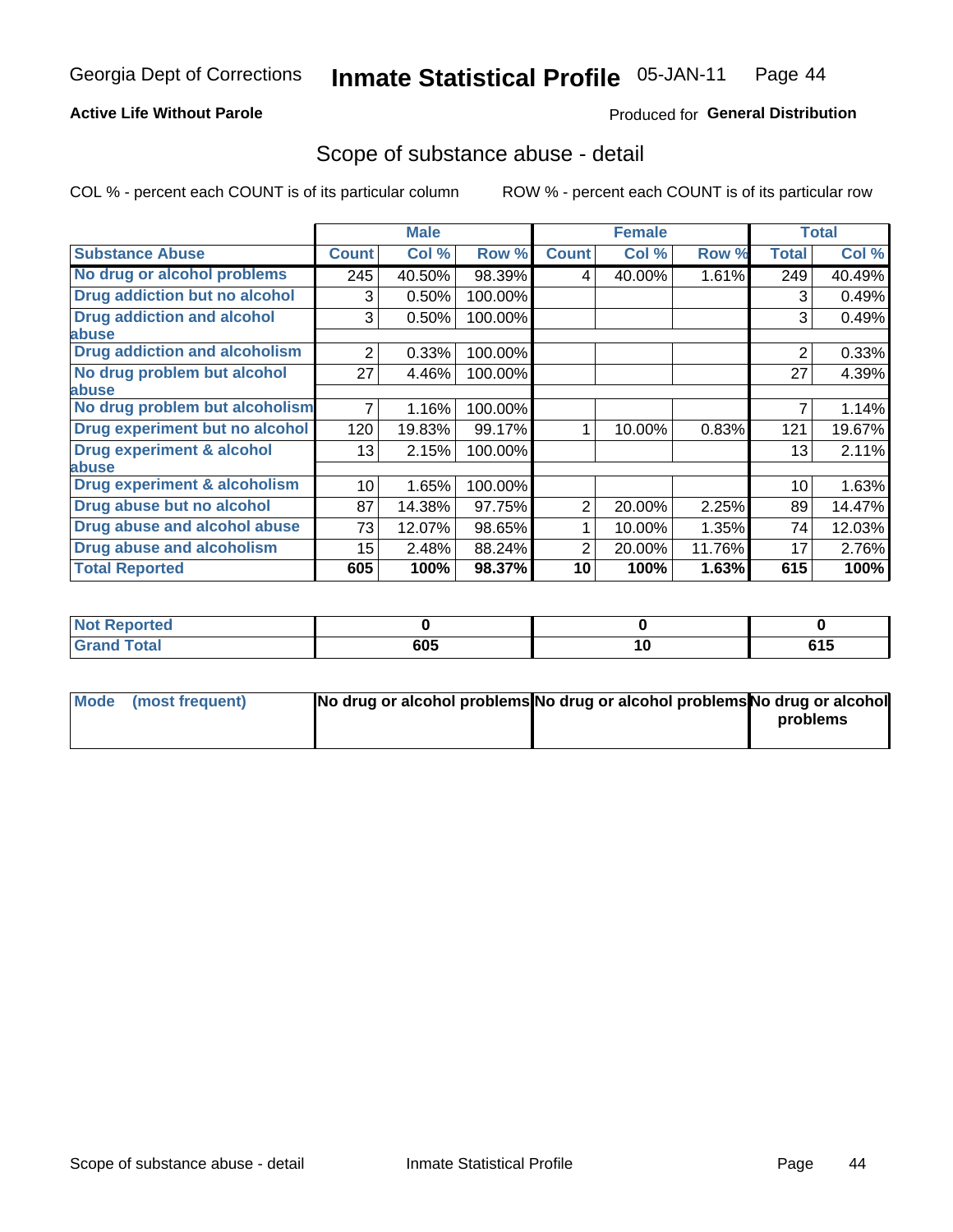#### Inmate Statistical Profile 05-JAN-11 Page 45

#### **Active Life Without Parole**

## **Produced for General Distribution**

## Current / last mental health treatment level

COL % - percent each COUNT is of its particular column

|                                    |              | <b>Male</b> |         |              | <b>Female</b> |       |              | <b>Total</b> |
|------------------------------------|--------------|-------------|---------|--------------|---------------|-------|--------------|--------------|
| <b>Mental Health Treatment Lev</b> | <b>Count</b> | Col %       | Row %   | <b>Count</b> | Col %         | Row % | <b>Total</b> | Col %        |
| 1 No problem at current time       | 62           | 26.27%      | 98.41%  |              | 11.11%        | 1.59% | 63           | 25.71%       |
| 2 Receiving outpatient             | 134          | 56.78%      | 94.37%  | 8            | 88.89%        | 5.63% | 142          | 57.96%       |
| <b>Treatment</b>                   |              |             |         |              |               |       |              |              |
| 3 Inpatient, moderate              | 32           | 13.56%      | 100.00% |              |               |       | 32           | 13.06%       |
| Treatment                          |              |             |         |              |               |       |              |              |
| 4 Inpatient, intensive             | 7            | 2.97%       | 100.00% |              |               |       |              | 2.86%        |
| <b>Treatment</b>                   |              |             |         |              |               |       |              |              |
| <b>5 Undergoing crisis</b>         |              | 0.42%       | 100.00% |              |               |       |              | 0.41%        |
| <b>stabilization</b>               |              |             |         |              |               |       |              |              |
| <b>Total Evaluated</b>             | 236          | 100%        | 96.33%  | 9            | 100%          | 3.67% | 245          | 100%         |

| evaluation<br><b>I</b> Never had MH | 369          |    | $\sim$<br>JI L |
|-------------------------------------|--------------|----|----------------|
|                                     | 605<br>- - - | IО | .              |

| <b>Median (middle)</b>  | <b>Receiving outpatient</b><br>treatment | <b>Receiving outpatient</b><br>treatment | <b>Receiving</b><br>outpatient<br>treatment |  |  |
|-------------------------|------------------------------------------|------------------------------------------|---------------------------------------------|--|--|
| Mode<br>(most frequent) | <b>Receiving outpatient</b><br>treatment | <b>Receiving outpatient</b><br>treatment | Receiving<br>outpatient<br>treatment        |  |  |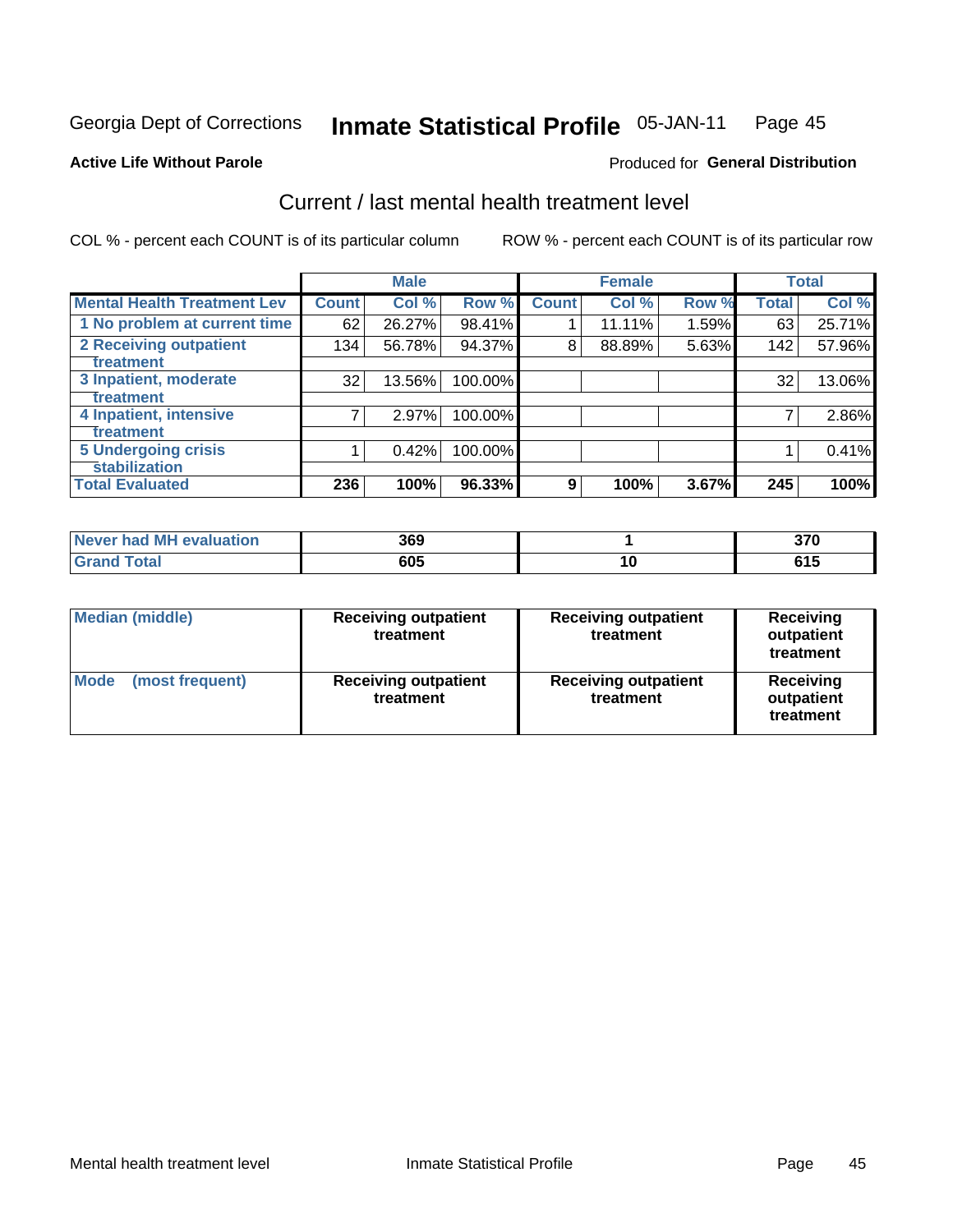#### Inmate Statistical Profile 05-JAN-11 Page 46

## **Active Life Without Parole**

## Produced for General Distribution

## PULHESDWIT medical scale - 'P' overall condition ('P'hysical)

COL % - percent each COUNT is of its particular column

|                                  |         | <b>Male</b> |         |             | <b>Female</b> |       |              | <b>Total</b> |
|----------------------------------|---------|-------------|---------|-------------|---------------|-------|--------------|--------------|
| 'P' Overall Condition            | Count l | Col %       |         | Row % Count | Col %         | Row % | <b>Total</b> | Col %        |
| 1 No medical illness             | 398     | 69.58%      | 98.76%  | 5           | 50.00%        | 1.24% | 403          | 69.24%       |
| 2 Well-controlled chronic        | 140     | 24.48%      | 96.55%  | 5           | 50.00%        | 3.45% | 145          | 24.91%       |
| <b>illness</b>                   |         |             |         |             |               |       |              |              |
| 3 Poorly-controlled chronic      | 32      | 5.59%       | 100.00% |             |               |       | 32           | 5.50%        |
| <b>illness</b>                   |         |             |         |             |               |       |              |              |
| 4 Significant problems requiring | 2       | 0.35%       | 100.00% |             |               |       | 2            | 0.34%        |
| special housing                  |         |             |         |             |               |       |              |              |
| <b>Total Reported</b>            | 572     | 100%        | 98.28%  | 10          | 100%          | 1.72% | 582          | 100%         |

| τeα          | $\ddot{\phantom{0}}$<br>. | ິ        |
|--------------|---------------------------|----------|
| <b>TULAI</b> | 605                       | .<br>טוט |

| Mode | (most frequent) | <sup>1</sup> No medical illness | 2 Well-controlled chronic<br>illness | 1 No medical<br>illness |
|------|-----------------|---------------------------------|--------------------------------------|-------------------------|
|------|-----------------|---------------------------------|--------------------------------------|-------------------------|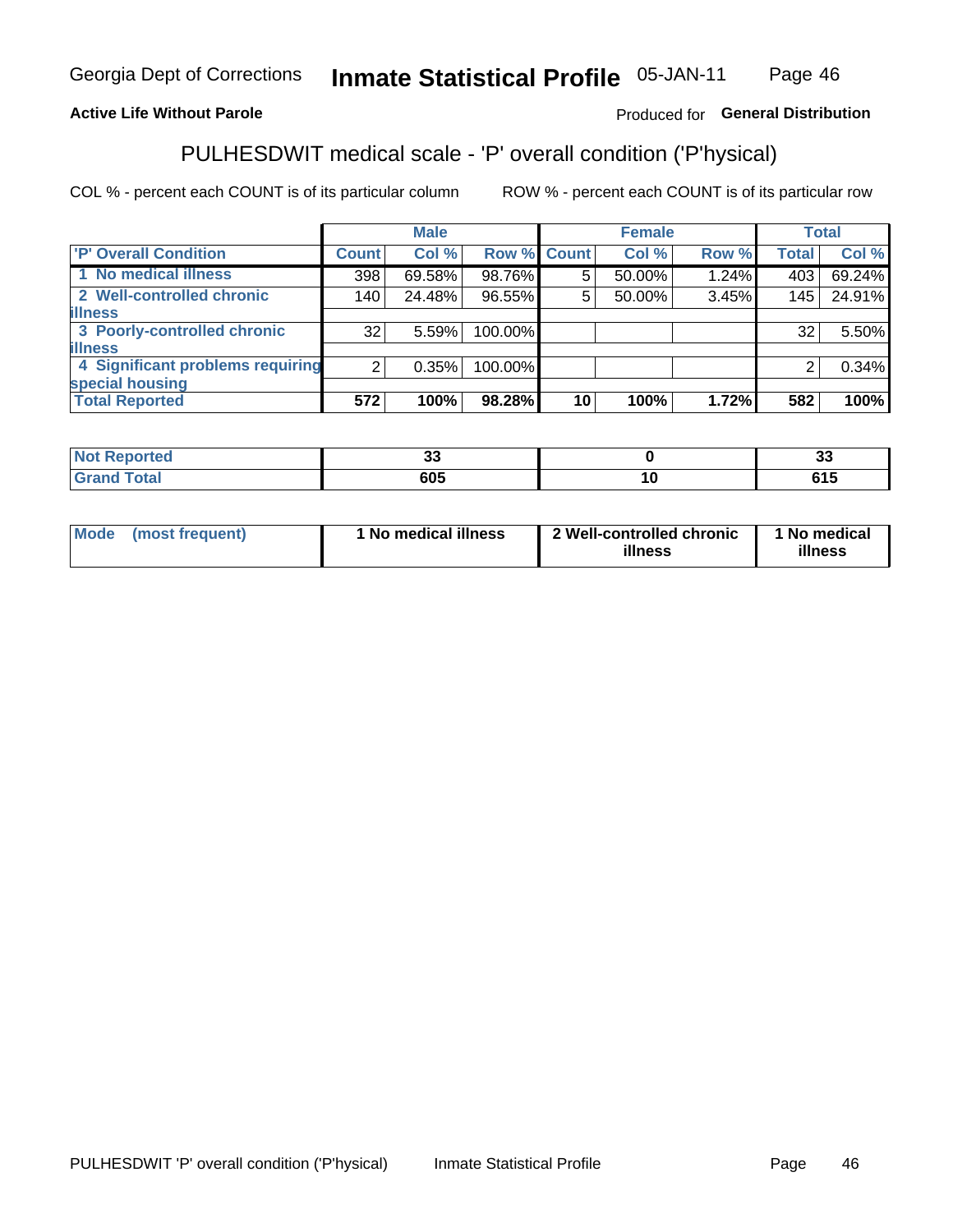### **Active Life Without Parole**

## Produced for General Distribution

# PULHESDWIT medical scale - 'U' upper body

COL % - percent each COUNT is of its particular column

|                              |                 | <b>Male</b> |         |                | <b>Female</b> |       |              | <b>Total</b> |
|------------------------------|-----------------|-------------|---------|----------------|---------------|-------|--------------|--------------|
| <b>U' Upper Body</b>         | <b>Count</b>    | Col %       | Row %   | <b>Count</b>   | Col %         | Row % | <b>Total</b> | Col %        |
| 1 Upper bones, joints,       | 540             | 94.41%      | 98.54%  | 8              | 80.00%        | 1.46% | 548          | 94.16%       |
| muscles all OK               |                 |             |         |                |               |       |              |              |
| 2 One or both arms minimally | 27 <sub>1</sub> | 4.72%       | 93.10%  | $\overline{2}$ | 20.00%        | 6.90% | 29           | 4.98%        |
| <b>limited</b>               |                 |             |         |                |               |       |              |              |
| 3 One or both arms           | 4               | 0.70%       | 100.00% |                |               |       | 4            | 0.69%        |
| <b>moderately limited</b>    |                 |             |         |                |               |       |              |              |
| 4 One arm disabled,          |                 | 0.17%       | 100.00% |                |               |       |              | 0.17%        |
| paralyzed, or amputated      |                 |             |         |                |               |       |              |              |
| <b>Total Reported</b>        | 572             | 100%        | 98.28%  | 10             | 100%          | 1.72% | 582          | 100%         |

| prted<br><b>NOT REDO</b><br>$\sim$ . The set of $\sim$ | vu  | $\ddot{\phantom{0}}$<br>J. |
|--------------------------------------------------------|-----|----------------------------|
| <b>Total</b><br>------                                 | 605 | u i j                      |

|  | Mode (most frequent) | 1 Upper bones, joints,<br>muscles all OK | 1 Upper bones, joints,<br>muscles all OK | 1 Upper bones,<br>ljoints, muscles all<br>ΟK |
|--|----------------------|------------------------------------------|------------------------------------------|----------------------------------------------|
|--|----------------------|------------------------------------------|------------------------------------------|----------------------------------------------|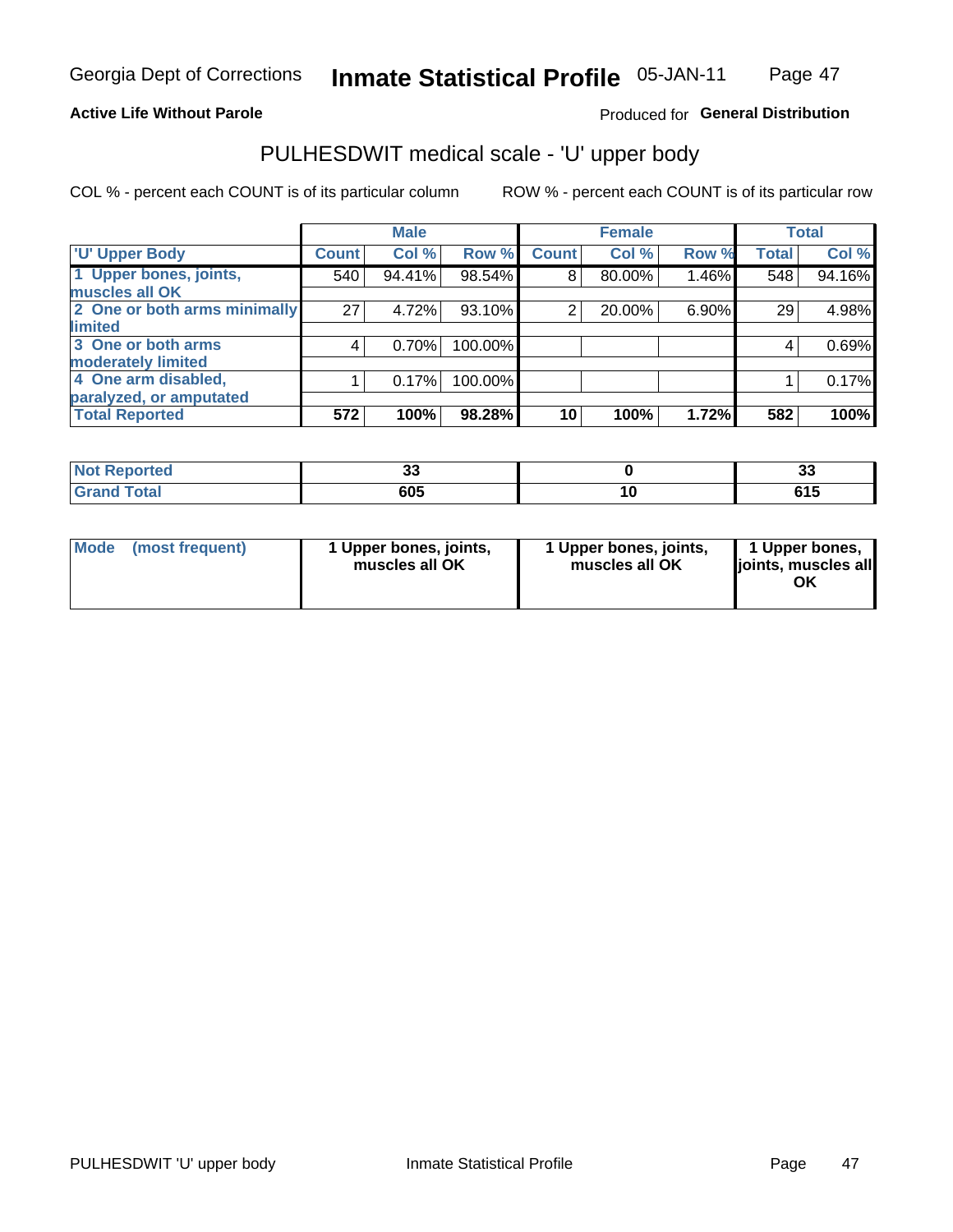### **Active Life Without Parole**

## Produced for General Distribution

## PULHESDWIT medical scale - 'L' lower body

COL % - percent each COUNT is of its particular column

|                                |              | <b>Male</b> |         |              | <b>Female</b> |       |                 | <b>Total</b> |
|--------------------------------|--------------|-------------|---------|--------------|---------------|-------|-----------------|--------------|
| 'L' Lower Body                 | <b>Count</b> | Col %       | Row %   | <b>Count</b> | Col %         | Row % | <b>Total</b>    | Col %        |
| 1 Lower bones, joints,         | 483          | 84.44%      | 98.57%  |              | 70.00%        | 1.43% | 490             | 84.19%       |
| muscles all OK                 |              |             |         |              |               |       |                 |              |
| 2 One or both legs minimally   | 75           | 13.11%      | 96.15%  | 3            | 30.00%        | 3.85% | 78              | 13.40%       |
| limited                        |              |             |         |              |               |       |                 |              |
| 3 One or both legs             | 13           | 2.27%       | 100.00% |              |               |       | 13 <sub>1</sub> | 2.23%        |
| moderately limited             |              |             |         |              |               |       |                 |              |
| 4 One leg disabled, paralyzed, |              | 0.17%       | 100.00% |              |               |       |                 | 0.17%        |
| or amputated                   |              |             |         |              |               |       |                 |              |
| <b>Total Reported</b>          | 572          | 100%        | 98.28%  | 10           | 100%          | 1.72% | 582             | 100%         |

| <b>Not Reported</b>              | vu  | $\ddot{\phantom{0}}$<br>J. |
|----------------------------------|-----|----------------------------|
| <b>Total</b><br>Grar<br>ا الله ا | 605 | u i j                      |

| Mode | (most frequent) | 1 Lower bones, joints,<br>muscles all OK | 1 Lower bones, joints,<br>muscles all OK | 1 Lower bones,<br>ljoints, muscles all<br>ΟK |
|------|-----------------|------------------------------------------|------------------------------------------|----------------------------------------------|
|------|-----------------|------------------------------------------|------------------------------------------|----------------------------------------------|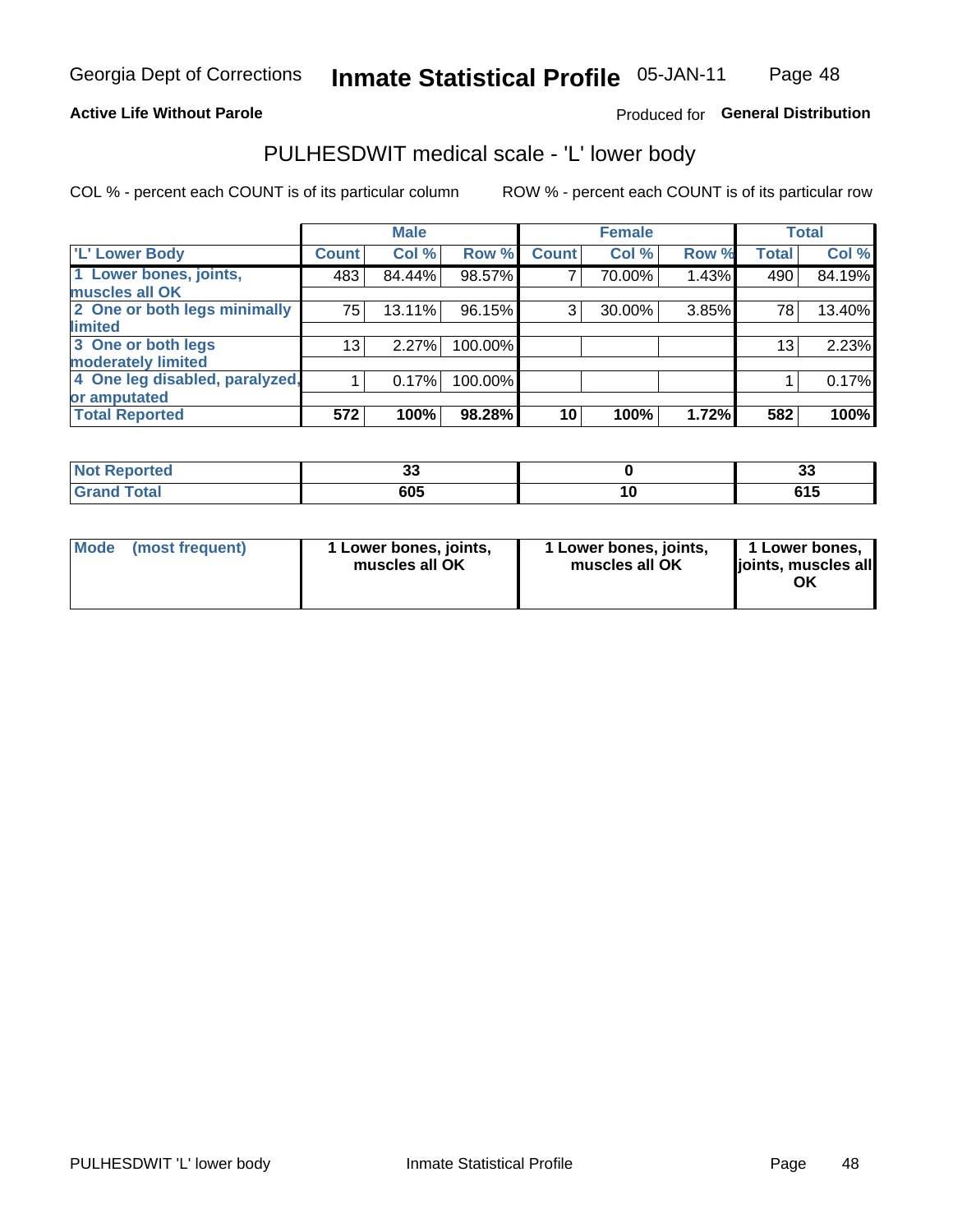### **Active Life Without Parole**

Produced for General Distribution

## PULHESDWIT medical scale - 'H' hearing

COL % - percent each COUNT is of its particular column

|                                |              | <b>Male</b> |                    |    | <b>Female</b> |          | <b>Total</b> |        |
|--------------------------------|--------------|-------------|--------------------|----|---------------|----------|--------------|--------|
| <b>H' Hearing</b>              | <b>Count</b> | Col %       | <b>Row % Count</b> |    | Col %         | Row %    | <b>Total</b> | Col %  |
| 1 Normal hearing both ears     | 559          | $97.90\%$   | 98.24%             | 10 | 100.00%       | $1.76\%$ | 569          | 97.93% |
| 2 Some loss in one ear with    | 11           | 1.93%       | 100.00%            |    |               |          | 11           | 1.89%  |
| other OK, or mild loss in both |              |             |                    |    |               |          |              |        |
| 4 Severe loss in both ears     |              | 0.18%       | 100.00%            |    |               |          |              | 0.17%  |
| <b>Total Reported</b>          | 571          | 100%        | $98.28\%$          | 10 | 100%          | $1.72\%$ | 581          | 100%   |

| rteo        |                   | -54 |
|-------------|-------------------|-----|
| $C = 4 - 7$ | <b>COF</b><br>υυυ | 615 |

| Mode (most frequent) | 1 Normal hearing both ears 11 Normal hearing both ears 1 Normal hearing |           |
|----------------------|-------------------------------------------------------------------------|-----------|
|                      |                                                                         | both ears |
|                      |                                                                         |           |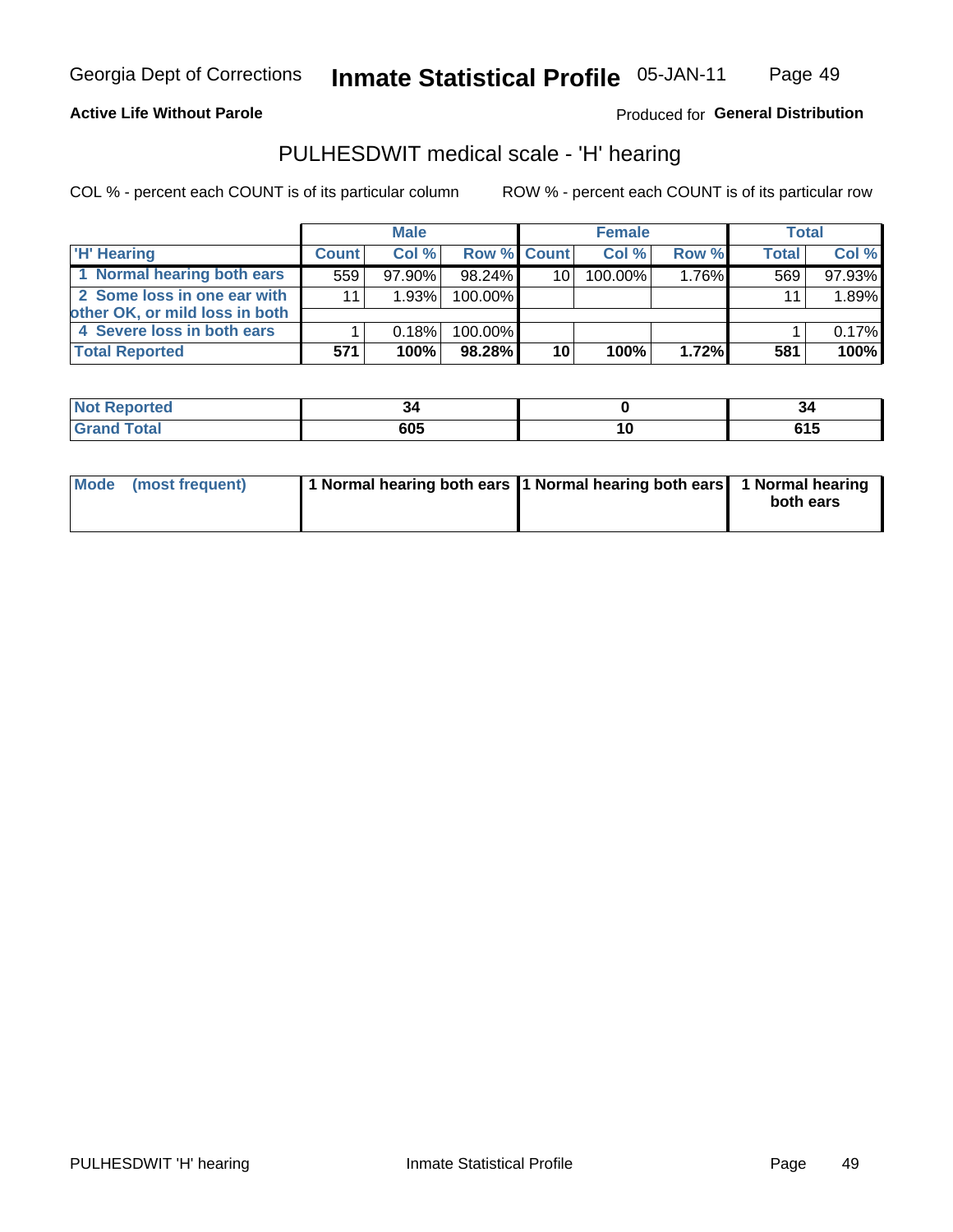Page 50

### **Active Life Without Parole**

## Produced for General Distribution

## PULHESDWIT medical scale - 'E' vision

COL % - percent each COUNT is of its particular column

|                                |                 | <b>Male</b> |             |    | <b>Female</b> |       |              | <b>Total</b> |
|--------------------------------|-----------------|-------------|-------------|----|---------------|-------|--------------|--------------|
| <b>E' Vision</b>               | <b>Count</b>    | Col %       | Row % Count |    | Col %         | Row % | <b>Total</b> | Col %        |
| 1 Correctable to 20/40 in both | 436             | 81.80%      | 98.64%      | 6  | 60.00%        | 1.36% | 442          | 81.40%       |
| eyes                           |                 |             |             |    |               |       |              |              |
| 2 Correctable to 20/70 in one  | 84              | 15.76%      | 95.45%      |    | 40.00%        | 4.55% | 88           | 16.21%       |
| eye, may be blind in other     |                 |             |             |    |               |       |              |              |
| 3 Correctable to 20/200 in one | 12 <sub>1</sub> | 2.25%       | 100.00%     |    |               |       | 12           | 2.21%        |
| eye, may be blind in other     |                 |             |             |    |               |       |              |              |
| 4 One eye not correctable to   |                 | 0.19%       | 100.00%     |    |               |       |              | 0.18%        |
| 20/200, other may be blind     |                 |             |             |    |               |       |              |              |
| <b>Total Reported</b>          | 533             | 100%        | 98.16%      | 10 | 100%          | 1.84% | 543          | 100%         |

| <b>Not Reported</b><br>. <b>.</b> | $\rightarrow$ |     | $\rightarrow$<br>. . |
|-----------------------------------|---------------|-----|----------------------|
| <b>Total</b>                      | 605           | 1 V | . . J                |

| Mode (most frequent) | <sup>1</sup> Correctable to 20/40 in both 1 Correctable to 20/40 in 1 Correctable to<br>eves | both eyes | 20/40 in both eyes |
|----------------------|----------------------------------------------------------------------------------------------|-----------|--------------------|
|                      |                                                                                              |           |                    |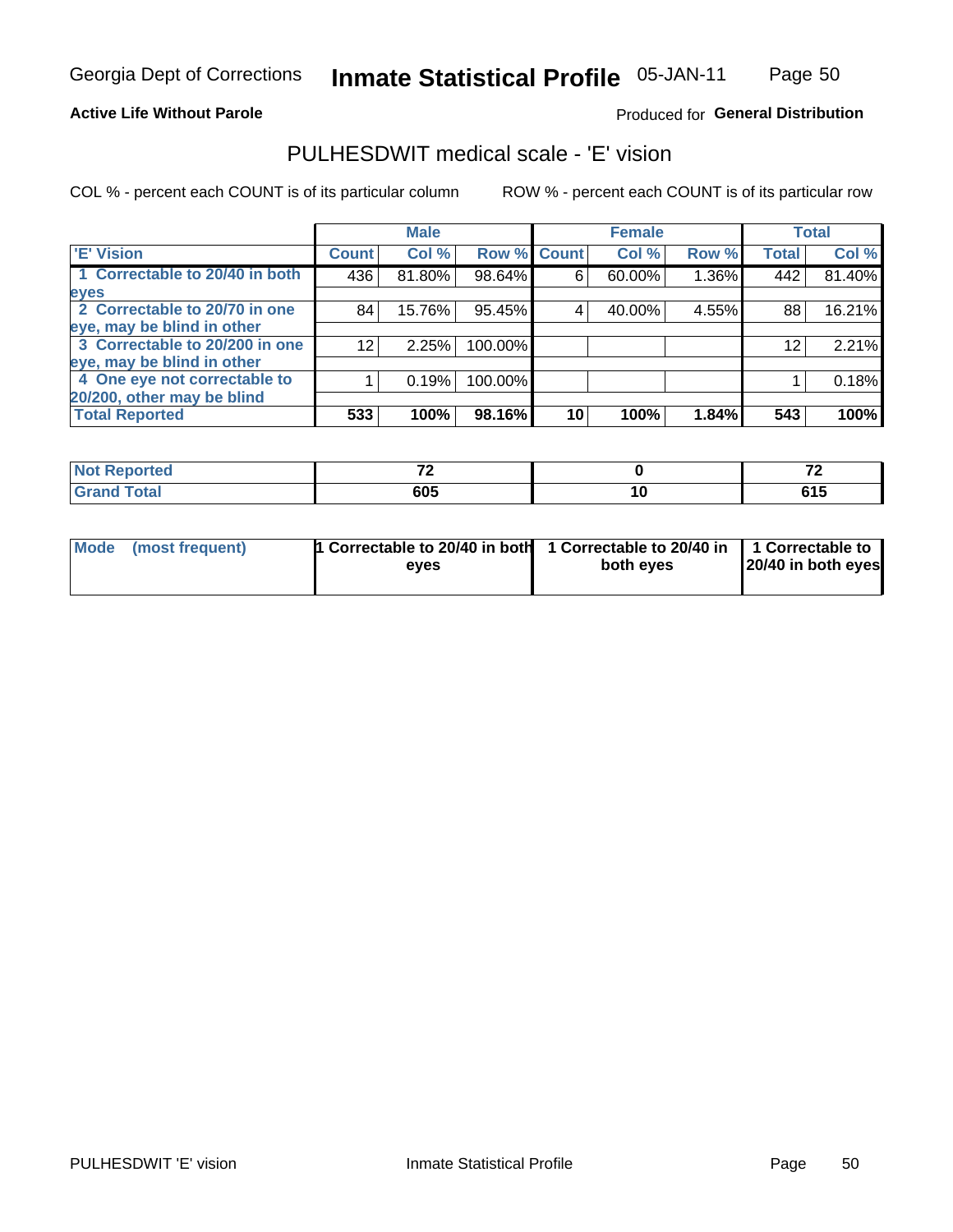### **Active Life Without Parole**

## Produced for General Distribution

## PULHESDWIT medical scale - 'S' pSychiatric

COL % - percent each COUNT is of its particular column

|                                        |              | <b>Male</b> |         |             | <b>Female</b> |       |              | <b>Total</b> |
|----------------------------------------|--------------|-------------|---------|-------------|---------------|-------|--------------|--------------|
| 'S' pSychiatric                        | <b>Count</b> | Col %       |         | Row % Count | Col %         | Row % | <b>Total</b> | Col %        |
| 1 No impairment or disorders           | 446          | 82.29%      | 99.11%  | 4           | 44.44%        | 0.89% | 450          | 81.67%       |
| 2 Stable, or in remission, or          | 64           | 11.81%      | 92.75%  | 5           | 55.56%        | 7.25% | 69           | 12.52%       |
| mild impairment or retardation         |              |             |         |             |               |       |              |              |
| 3 Requires moderate inpatient          | 27           | 4.98%       | 100.00% |             |               |       | 27           | 4.90%        |
| treatment                              |              |             |         |             |               |       |              |              |
| 4 Requires intensive inpatient         | 4            | 0.74%       | 100.00% |             |               |       | 4            | 0.73%        |
| treatment                              |              |             |         |             |               |       |              |              |
| <b>5 Requires Crisis Stabilization</b> |              | 0.18%       | 100.00% |             |               |       |              | 0.18%        |
| Unit (CSU) inpatient care              |              |             |         |             |               |       |              |              |
| <b>Total Reported</b>                  | 542          | 100%        | 98.37%  | 9           | 100%          | 1.63% | 551          | 100%         |

| <b>Not Reported</b>         | $\overline{\phantom{a}}$<br>v. |    | 64                         |
|-----------------------------|--------------------------------|----|----------------------------|
| <b>Total</b><br><b>Grap</b> | 605                            | ıα | <b>CAL</b><br><b>v</b> I J |

| Mode (most frequent) | <b>1 No impairment or disorders</b> 2 Stable, or in remission, 11 No impairment or |                       |           |
|----------------------|------------------------------------------------------------------------------------|-----------------------|-----------|
|                      |                                                                                    | or mild impairment or | disorders |
|                      |                                                                                    | retardation           |           |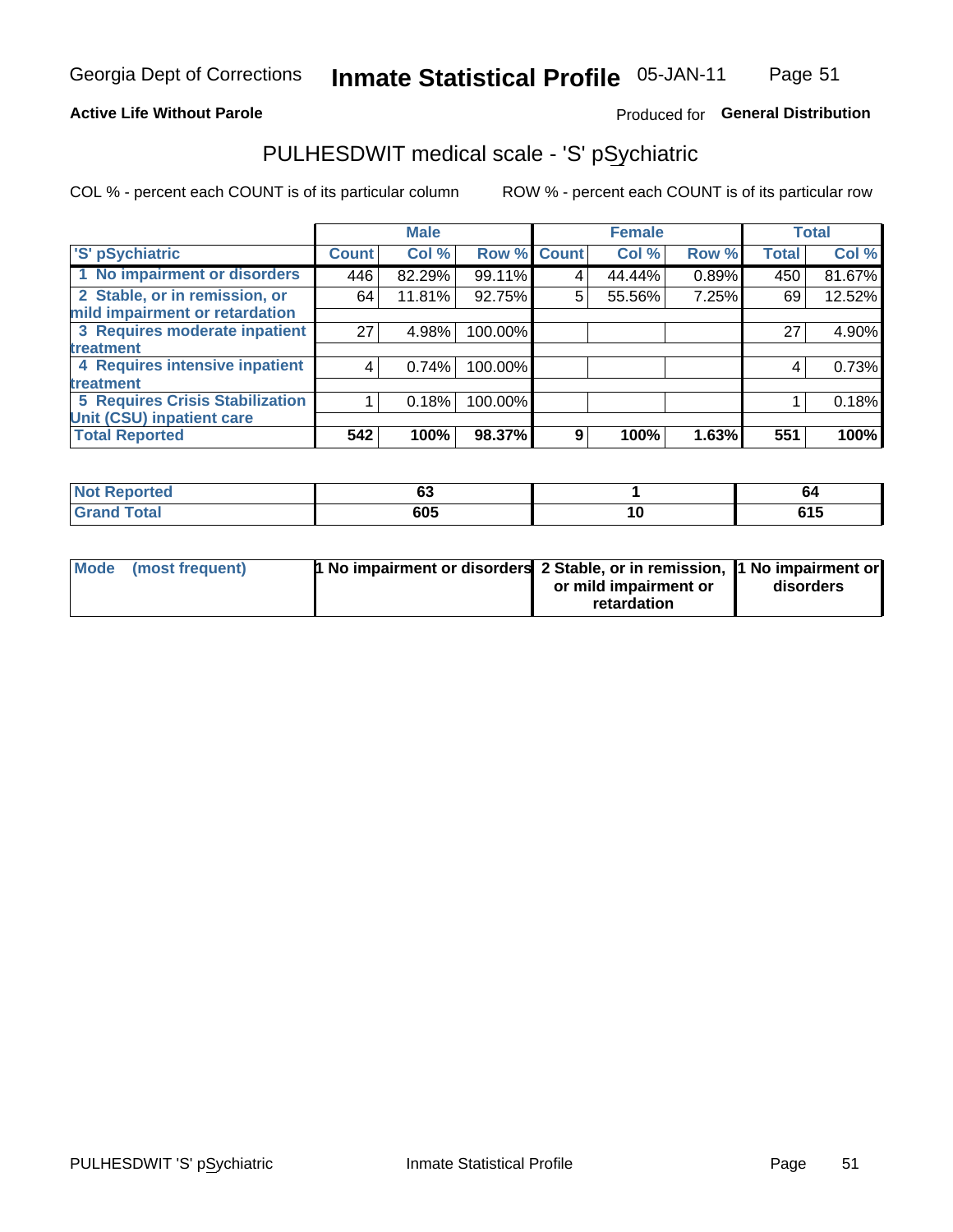### **Active Life Without Parole**

## Produced for General Distribution

## PULHESDWIT medical scale - 'D' dental

COL % - percent each COUNT is of its particular column

|                                 |              | <b>Male</b> |             |   | <b>Female</b> |       |              | <b>Total</b> |
|---------------------------------|--------------|-------------|-------------|---|---------------|-------|--------------|--------------|
| <b>D'</b> Dental                | <b>Count</b> | Col %       | Row % Count |   | Col %         | Row % | <b>Total</b> | Col %        |
| 1 Minimal routine dental health | 375          | 71.43%      | 98.17%      |   | 77.78%        | 1.83% | 382          | 71.54%       |
| <b>needs</b>                    |              |             |             |   |               |       |              |              |
| 2 Moderate cavities and/or gum  | 116          | 22.10%      | 98.31%      | 2 | 22.22%        | 1.69% | 118          | 22.10%       |
| disease                         |              |             |             |   |               |       |              |              |
| 3 Extensive gum disease         | 33           | 6.29%       | 100.00%     |   |               |       | 33           | 6.18%        |
| and/or widespread decay         |              |             |             |   |               |       |              |              |
| 4 Urgent need for dental        |              | 0.19%       | 100.00%     |   |               |       |              | 0.19%        |
| <b>services</b>                 |              |             |             |   |               |       |              |              |
| <b>Total Reported</b>           | 525          | 100%        | 98.31%      | 9 | 100%          | 1.69% | 534          | 100.0%       |

| <b>Not Reported</b> | 01<br>o |    | п.            |
|---------------------|---------|----|---------------|
| Total               | 605     | าเ | ra E<br>. . J |

| <b>Mode</b> | (most frequent) | <b>Minimal routine dental</b><br>health needs | 1 Minimal routine dental<br>health needs | <b>11 Minimal routine I</b><br>dental health<br>needs |
|-------------|-----------------|-----------------------------------------------|------------------------------------------|-------------------------------------------------------|
|-------------|-----------------|-----------------------------------------------|------------------------------------------|-------------------------------------------------------|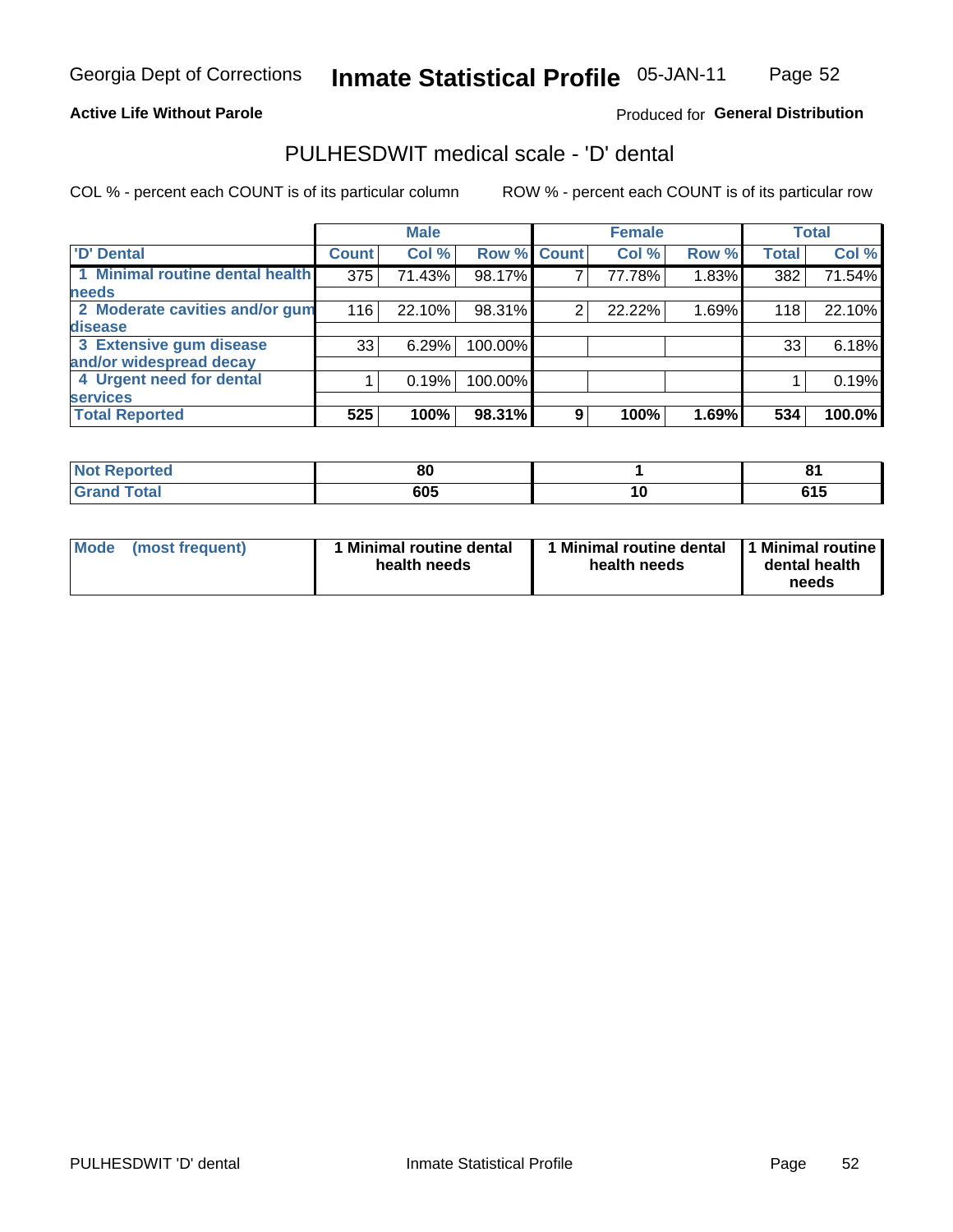### **Active Life Without Parole**

## Produced for General Distribution

## PULHESDWIT medical scale - 'W' work ability

COL % - percent each COUNT is of its particular column

|                                 |              | <b>Male</b> |         |             | <b>Female</b> |       |              | <b>Total</b> |
|---------------------------------|--------------|-------------|---------|-------------|---------------|-------|--------------|--------------|
| <b>W' work ability</b>          | <b>Count</b> | Col %       |         | Row % Count | Col %         | Row % | <b>Total</b> | Col %        |
| 1 Unrestricted work or activity | 437          | 76.53%      | 98.42%  |             | 70.00%        | 1.58% | 444          | 76.42%       |
| 2 Minor restrictions on type of | 107          | 18.74%      | 97.27%  | 3           | 30.00%        | 2.73% | 110          | 18.93%       |
| <b>work</b>                     |              |             |         |             |               |       |              |              |
| 3 Moderate restrictions on type | 14           | 2.45%       | 100.00% |             |               |       | 14           | 2.41%        |
| lof work                        |              |             |         |             |               |       |              |              |
| 4 Major restrictions on type of | 11           | 1.93%       | 100.00% |             |               |       | 11           | 1.89%        |
| <b>work</b>                     |              |             |         |             |               |       |              |              |
| 5 Cannot work under any         | 2            | 0.35%       | 100.00% |             |               |       | 2            | 0.34%        |
| <b>circumstances</b>            |              |             |         |             |               |       |              |              |
| <b>Total Reported</b>           | 571          | 100%        | 98.28%  | 10          | 100%          | 1.72% | 581          | 100%         |

| <b>Not Reported</b>  | J.<br>$\sim$ | -94           |
|----------------------|--------------|---------------|
| <b>Total</b><br>CHOM | 605          | ra E<br>U I J |

| Mode (most frequent) | 1 Unrestricted work or | 1 Unrestricted work or | 1 Unrestricted   |
|----------------------|------------------------|------------------------|------------------|
|                      | activity               | activity               | work or activity |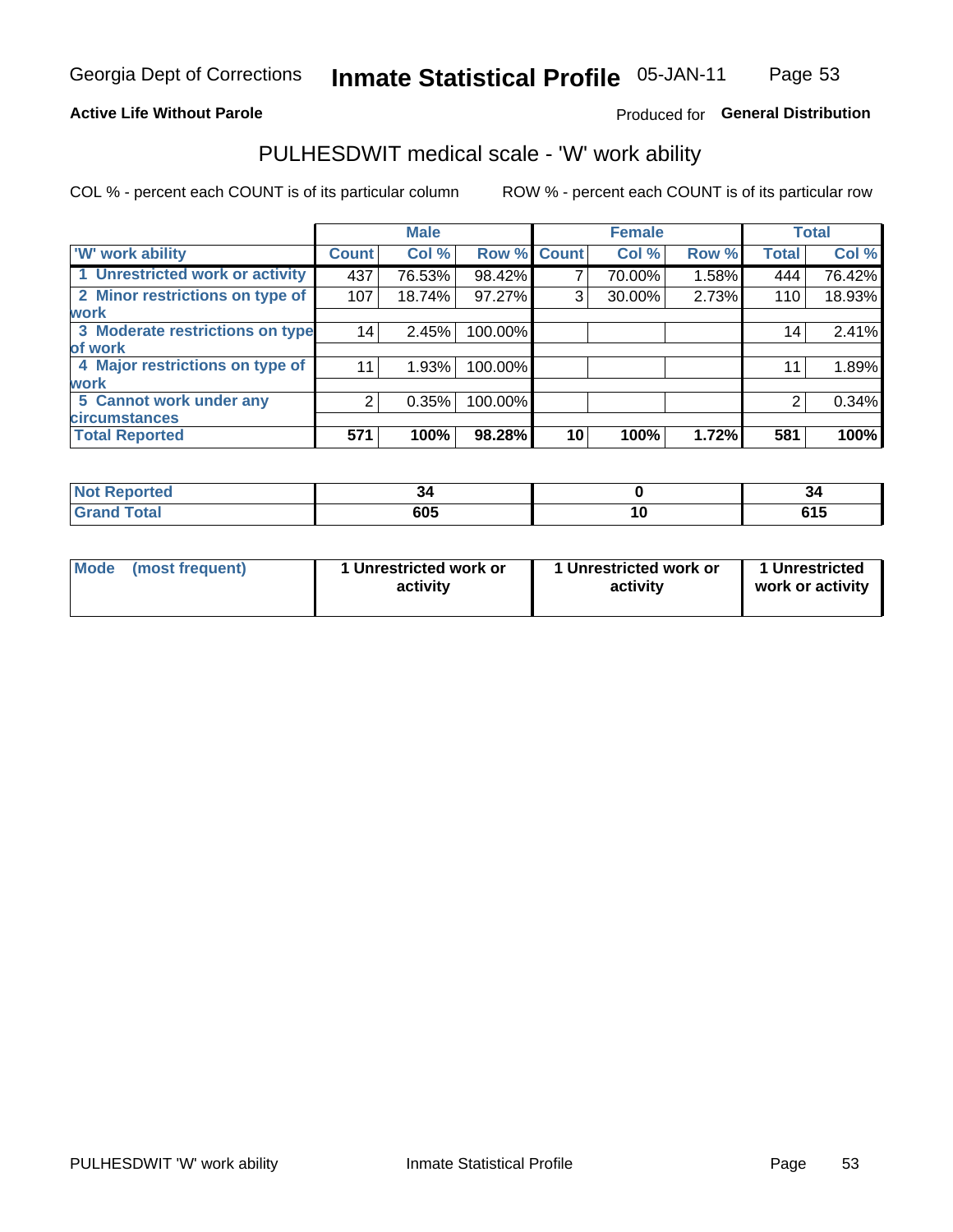## **Active Life Without Parole**

## Produced for General Distribution

## PULHESDWIT medical scale - 'I' impairment

COL % - percent each COUNT is of its particular column ROW % - percent each COUNT is of its particular row

|                           |                 | <b>Male</b> |             |                 | <b>Female</b> |       |              | <b>Total</b> |
|---------------------------|-----------------|-------------|-------------|-----------------|---------------|-------|--------------|--------------|
| <b>T' Impairment</b>      | <b>Count</b>    | Col %       | Row % Count |                 | Col %         | Row % | <b>Total</b> | Col %        |
| 1 No impairments or       | 560             | 97.90%      | 98.25%      | 10 <sup>1</sup> | 100.00%       | 1.75% | 570          | 97.94%       |
| disabilities              |                 |             |             |                 |               |       |              |              |
| 2 Wheelchair-bound but    | 10 <sub>1</sub> | 1.75%       | 100.00%     |                 |               |       | 10           | 1.72%        |
| otherwise OK              |                 |             |             |                 |               |       |              |              |
| 4 Needs moderate Assisted |                 | 0.17%       | 100.00%     |                 |               |       |              | 0.17%        |
| Living (level II)         |                 |             |             |                 |               |       |              |              |
| 5 Needs maximal Assisted  |                 | 0.17%       | 100.00%     |                 |               |       |              | 0.17%        |
| <b>Living (level III)</b> |                 |             |             |                 |               |       |              |              |
| <b>Total Reported</b>     | 572             | 100%        | 98.28%      | 10              | 100%          | 1.72% | 582          | 100%         |

| Reported | ~<br>JJ |    | <br>ഄഄ |
|----------|---------|----|--------|
| Total    | 605     | ч. | טונ    |

| Mode | (most frequent) | 1 No impairments or<br>disabilities | 1 No impairments or<br>disabilities | 1 No impairments  <br>or disabilities |
|------|-----------------|-------------------------------------|-------------------------------------|---------------------------------------|
|------|-----------------|-------------------------------------|-------------------------------------|---------------------------------------|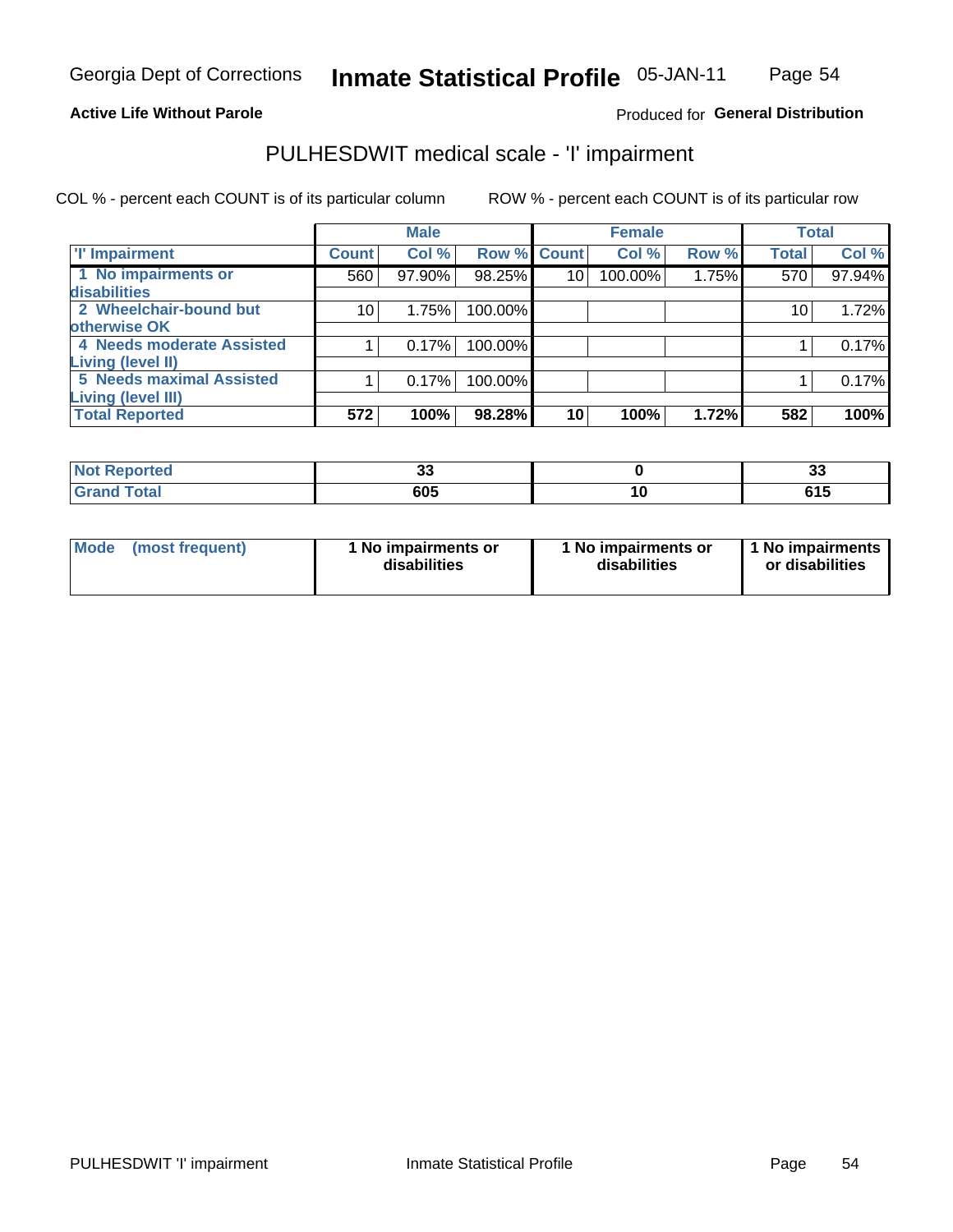### **Active Life Without Parole**

### Produced fo General Distribution

## PULHESDWIT medical scale - 'T' transportability

COL % - percent each COUNT is of its particular column

|                              |              | <b>Male</b> |             |    | <b>Female</b> |       |              | <b>Total</b> |
|------------------------------|--------------|-------------|-------------|----|---------------|-------|--------------|--------------|
| <b>T' Transportability</b>   | <b>Count</b> | Col %       | Row % Count |    | Col %         | Row % | <b>Total</b> | Col %        |
| 1 Can be transported in any  | 568          | 98.95%      | 98.27%      | 10 | 100.00%       | 1.73% | 578          | 98.97%       |
| ordinary approved vehicle    |              |             |             |    |               |       |              |              |
| 2 Wheelchair-bound, not      | 4            | 0.70%       | 100.00%     |    |               |       |              | 0.68%        |
| needing special vehicle      |              |             |             |    |               |       |              |              |
| 3 Wheelchair-bound, requires |              | 0.17%       | 100.00%     |    |               |       |              | 0.17%        |
| special vehicle              |              |             |             |    |               |       |              |              |
| 5 Requires ambulance         |              | 0.17%       | 100.00%     |    |               |       |              | 0.17%        |
| transport                    |              |             |             |    |               |       |              |              |
| <b>Total Reported</b>        | 574          | 100%        | 98.29%      | 10 | 100%          | 1.71% | 584          | 100%         |

| w<br>ported | - - | -<br>v |
|-------------|-----|--------|
|             | 605 | . . J  |

| <b>Mode</b> | (most frequent) | 1 Can be transported in any 1 Can be transported in any | ordinary approved vehicle   ordinary approved vehicle   transported in any | 1 Can be<br>  ordinary approved  <br>vehicle |
|-------------|-----------------|---------------------------------------------------------|----------------------------------------------------------------------------|----------------------------------------------|
|-------------|-----------------|---------------------------------------------------------|----------------------------------------------------------------------------|----------------------------------------------|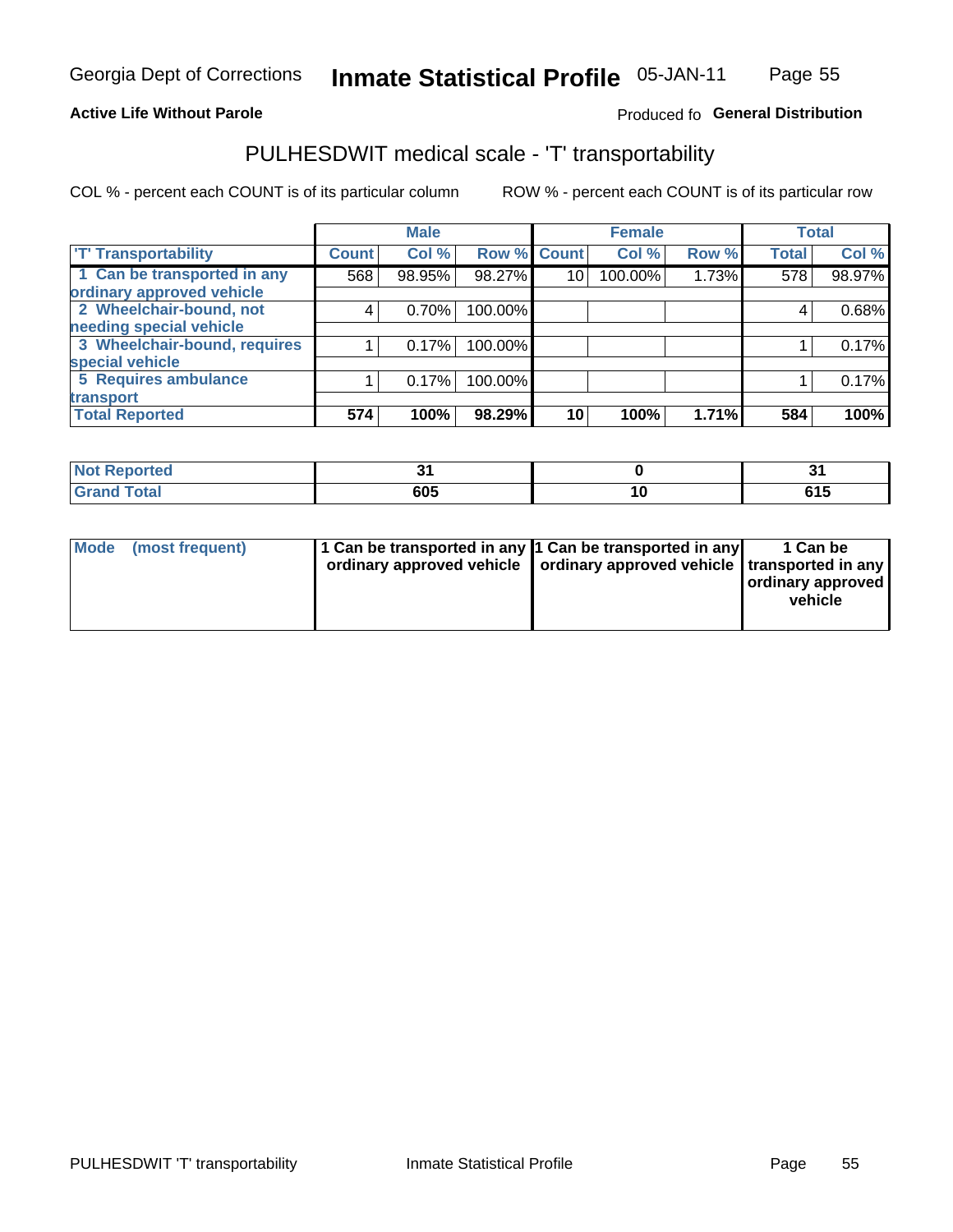## **Active Life Without Parole**

## Produced for General Distribution

## Criminality in family, self-reported

COL % - percent each COUNT is of its particular column

|                              |              | <b>Male</b> |        |              | <b>Female</b> |          |              | Total  |
|------------------------------|--------------|-------------|--------|--------------|---------------|----------|--------------|--------|
| <b>Criminality In Family</b> | <b>Count</b> | Col%        | Row %  | <b>Count</b> | Col %         | Row %    | <b>Total</b> | Col %  |
| Yes, criminality in family   | 157          | 28.55%      | 96.91% | 5            | 55.56%        | $3.09\%$ | 162          | 28.98% |
| No criminality in family     | 393          | 71.45%      | 98.99% | 4            | 44.44%        | $1.01\%$ | 397          | 71.02% |
| <b>Total Reported</b>        | 550          | 100%        | 98.39% | 9            | 100%          | $1.61\%$ | 559          | 100%   |

| <b>Not Reported</b>        | --<br>◡ |    | ວເ    |
|----------------------------|---------|----|-------|
| <b>otal</b><br>Gran<br>uuu | 605     | л. | . . J |

|  | Mode (most frequent) | No criminality in family | Yes, criminality in family | No criminality in<br>family |
|--|----------------------|--------------------------|----------------------------|-----------------------------|
|--|----------------------|--------------------------|----------------------------|-----------------------------|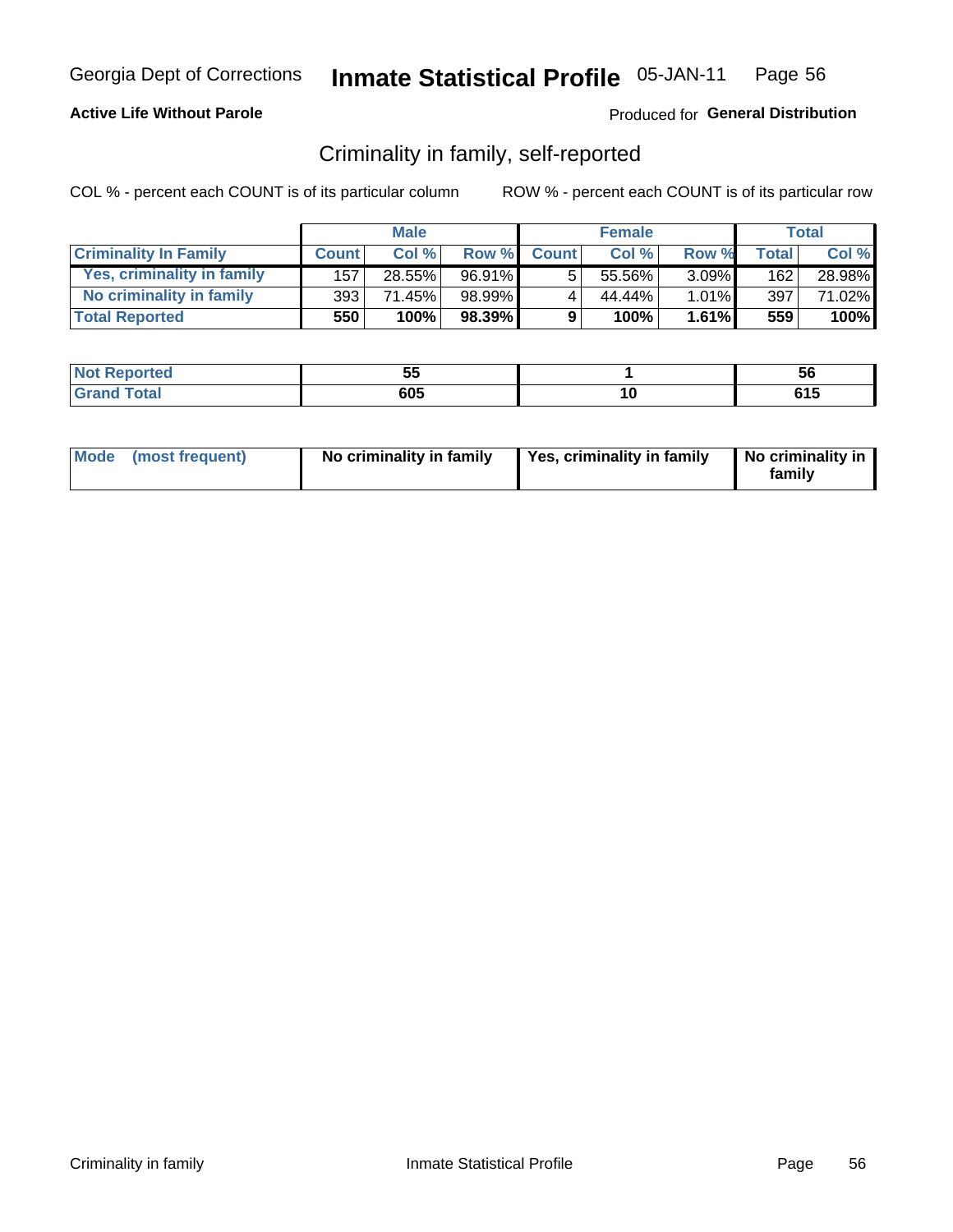## **Active Life Without Parole**

## Produced for General Distribution

## Alcoholism in family, self-reported

COL % - percent each COUNT is of its particular column

|                             |              | <b>Male</b> |        |              | <b>Female</b> |          |                    | Total  |
|-----------------------------|--------------|-------------|--------|--------------|---------------|----------|--------------------|--------|
| <b>Alcoholism In Family</b> | <b>Count</b> | Col%        | Row %  | <b>Count</b> | Col%          | Row %    | Total <sub>I</sub> | Col %  |
| Yes, alcoholism in family   | 107          | $19.45\%$   | 97.27% | 2.           | $33.33\%$     | 2.73%    | 110                | 19.68% |
| No alcoholism in family     | 443          | 80.55%      | 98.66% | <sup>6</sup> | 66.67%        | $1.34\%$ | 449                | 80.32% |
| <b>Total Reported</b>       | 550          | 100%        | 98.39% | 9            | 100%          | $1.61\%$ | 559                | 100%   |

| المنتبط المتعبد<br>keporteal | --<br>w |    | <b>OC</b> |
|------------------------------|---------|----|-----------|
| <b>otal</b>                  | 605     | .u | .<br>. נ  |

|  | Mode (most frequent) | No alcoholism in family | No alcoholism in family | No alcoholism in<br>family |
|--|----------------------|-------------------------|-------------------------|----------------------------|
|--|----------------------|-------------------------|-------------------------|----------------------------|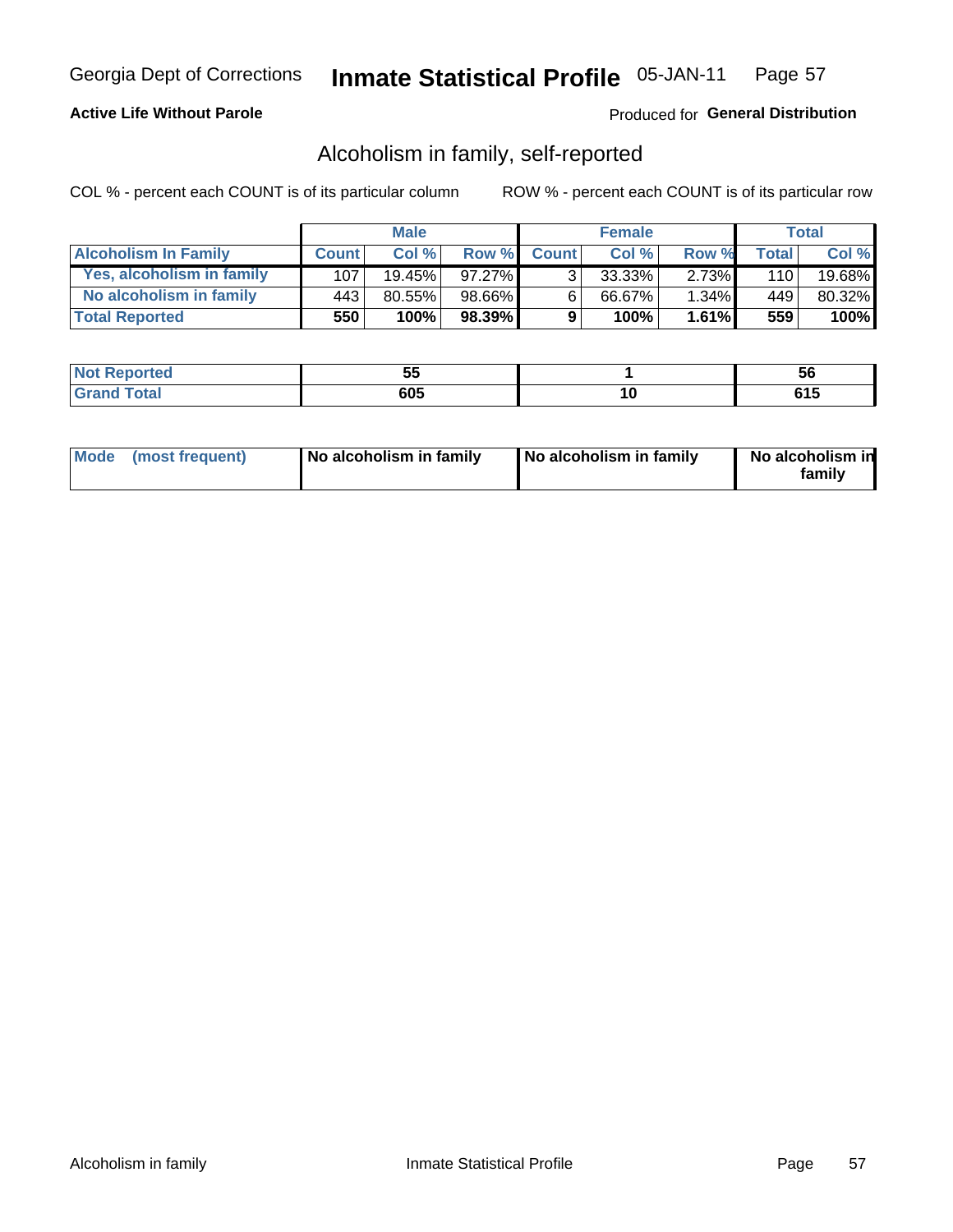## **Active Life Without Parole**

## Produced for General Distribution

## Drug abuse in family, self-reported

COL % - percent each COUNT is of its particular column

|                           |              | <b>Male</b> |           |                | <b>Female</b> |          |       | Total  |
|---------------------------|--------------|-------------|-----------|----------------|---------------|----------|-------|--------|
| Drug Abuse In Family      | <b>Count</b> | Col %       | Row %     | <b>Count</b>   | Col%          | Row %    | Total | Col %  |
| Yes, drug abuse in family | 63           | 11.45%      | 95.45%    | 3 <sub>1</sub> | $33.33\%$     | $4.55\%$ | 66    | 11.81% |
| No drug abuse in family   | 487          | 88.55%      | 98.78%    | 6              | 66.67%        | 1.22%    | 493   | 88.19% |
| <b>Total Reported</b>     | 550          | 100%        | $98.39\%$ | 9              | 100%          | 1.61%    | 559   | 100%   |

| urreo | $ -$<br>uu | эt        |
|-------|------------|-----------|
| --    | 605        | ra E<br>. |

|  | Mode (most frequent) | No drug abuse in family | No drug abuse in family | No drug abuse in<br>family |
|--|----------------------|-------------------------|-------------------------|----------------------------|
|--|----------------------|-------------------------|-------------------------|----------------------------|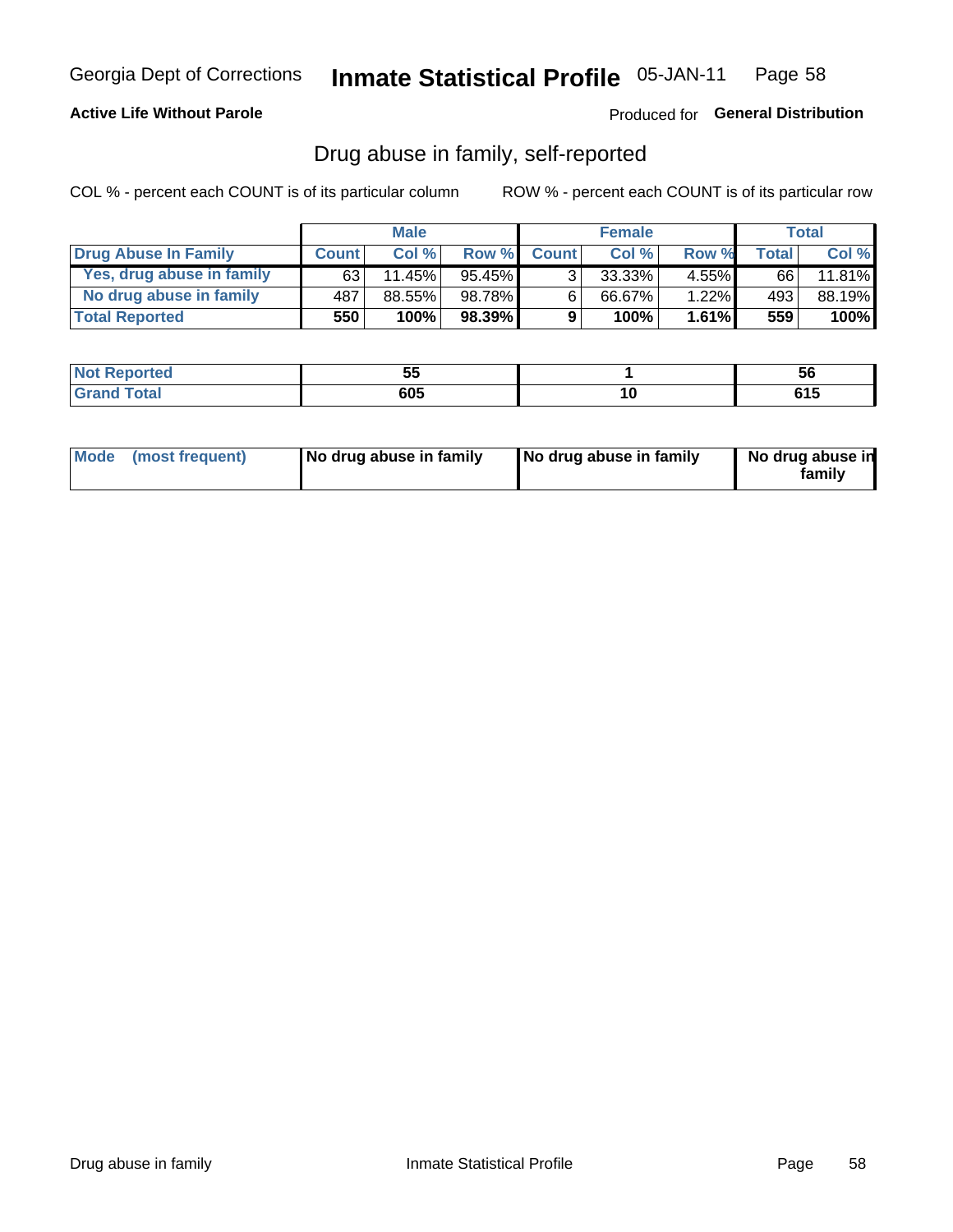### **Active Life Without Parole**

## Produced for General Distribution

## Subjected to frequent beatings, self-reported

COL % - percent each COUNT is of its particular column

|                                   |              | <b>Male</b> |        |              | <b>Female</b> |       |       | Total  |
|-----------------------------------|--------------|-------------|--------|--------------|---------------|-------|-------|--------|
| <b>Frequent beatings</b>          | <b>Count</b> | Col %       | Row %  | <b>Count</b> | Col %         | Row % | Total | Col %  |
| <b>Yes, subjected to frequent</b> | 34           | 6.18%       | 97.14% |              | 11.11%        | 2.86% | 35    | 6.26%  |
| <b>beatings</b>                   |              |             |        |              |               |       |       |        |
| Not subjected to frequent         | 516          | 93.82%      | 98.47% | 8            | 88.89%        | 1.53% | 524   | 93.74% |
| <b>beatings</b>                   |              |             |        |              |               |       |       |        |
| <b>Total Reported</b>             | 550          | 100%        | 98.39% | 9            | 100%          | 1.61% | 559   | 100%   |

| <b>Not Reported</b> | --<br>JJ |     | ้วเ        |
|---------------------|----------|-----|------------|
| <b>Total</b>        | 605      | ı u | C4F<br>UIJ |

| Mode (most frequent) | Not subjected to frequent<br>beatings | Not subjected to frequent<br>beatings | Not subjected to<br><b>frequent beatings</b> |
|----------------------|---------------------------------------|---------------------------------------|----------------------------------------------|
|                      |                                       |                                       |                                              |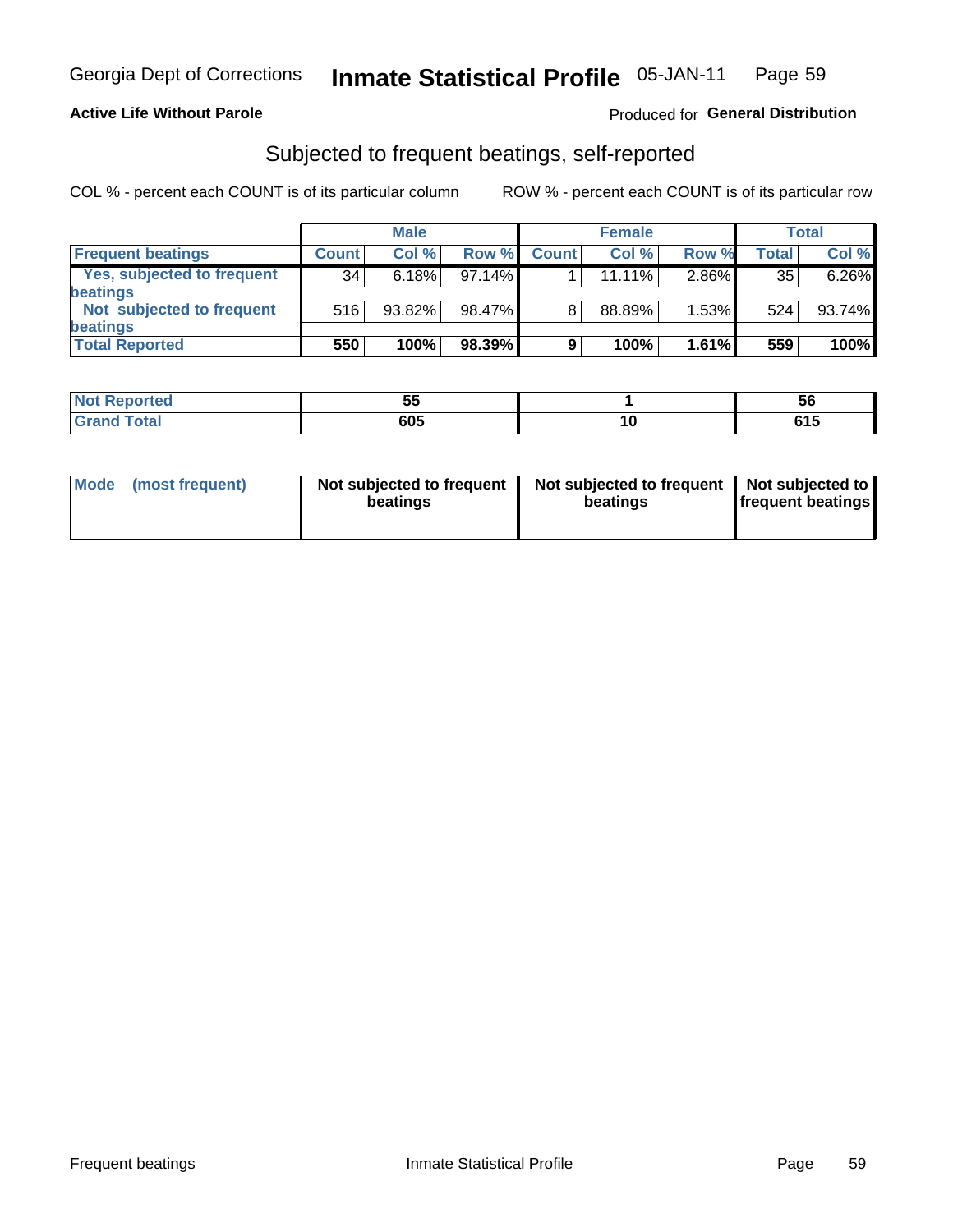## **Active Life Without Parole**

## Produced for General Distribution

## Father absent during inmate's childhood

COL % - percent each COUNT is of its particular column

|                           |              | <b>Male</b> |           |                | <b>Female</b> |          |         | Total   |
|---------------------------|--------------|-------------|-----------|----------------|---------------|----------|---------|---------|
| <b>Father Absent</b>      | <b>Count</b> | Col%        | Row %     | <b>Count</b>   | Col %         | Row %    | Total i | Col %   |
| Yes, father was absent    | 273          | $49.64\%$   | 98.91%    | 3 <sub>1</sub> | $33.33\%$     | $1.09\%$ | 276     | 49.37%  |
| No, father was not absent | 277          | 50.36%      | 97.88%    | 6              | 66.67%        | 2.12%    | 283     | 50.63%  |
| <b>Total Reported</b>     | 550          | 100%        | $98.39\%$ | 9              | 100%          | $1.61\%$ | 559     | $100\%$ |

| <b>Not Reported</b>        | --<br>◡ |    | ວເ    |
|----------------------------|---------|----|-------|
| <b>otal</b><br>Gran<br>uuu | 605     | л. | . . J |

|  | Mode (most frequent) | No, father was not absent No, father was not absent |  | No, father was not<br>absent |
|--|----------------------|-----------------------------------------------------|--|------------------------------|
|--|----------------------|-----------------------------------------------------|--|------------------------------|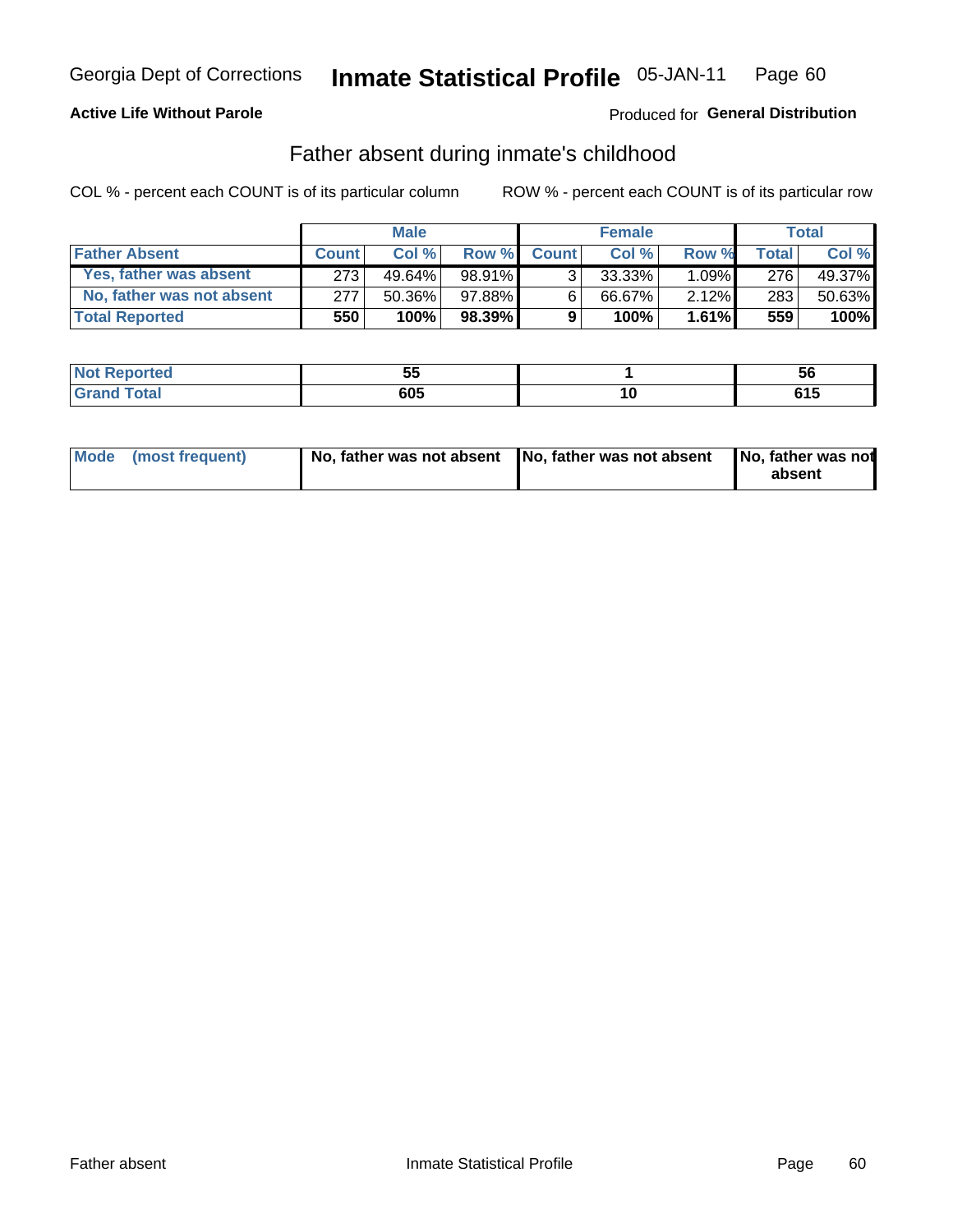## **Active Life Without Parole**

## Produced for General Distribution

## Mother absent during inmate's childhood

COL % - percent each COUNT is of its particular column

|                           |                  | <b>Male</b> |           |              | <b>Female</b> |          |       | Total  |
|---------------------------|------------------|-------------|-----------|--------------|---------------|----------|-------|--------|
| <b>Mother Absent</b>      | <b>Count</b>     | Col%        | Row %     | <b>Count</b> | Col%          | Row %    | Total | Col %  |
| Yes, mother was absent    | 77.              | 14.00%      | 97.47%    | ົ            | 22.22%        | $2.53\%$ | 791   | 14.13% |
| No, mother was not absent | 473              | 86.00%      | 98.54%I   |              | 77.78%        | $1.46\%$ | 480   | 85.87% |
| <b>Total Reported</b>     | 550 <sup>1</sup> | $100\%$     | $98.39\%$ | 9            | 100%          | 1.61%    | 559   | 100%   |

| اد د الس<br>≺eportea<br>NO | --<br>◡ | <b>JC</b>     |
|----------------------------|---------|---------------|
| <b>otal</b>                | 605     | C4 E<br>ט ו ט |

| Mode (most frequent) | No, mother was not absent   No, mother was not absent   No, mother was | not absent |
|----------------------|------------------------------------------------------------------------|------------|
|----------------------|------------------------------------------------------------------------|------------|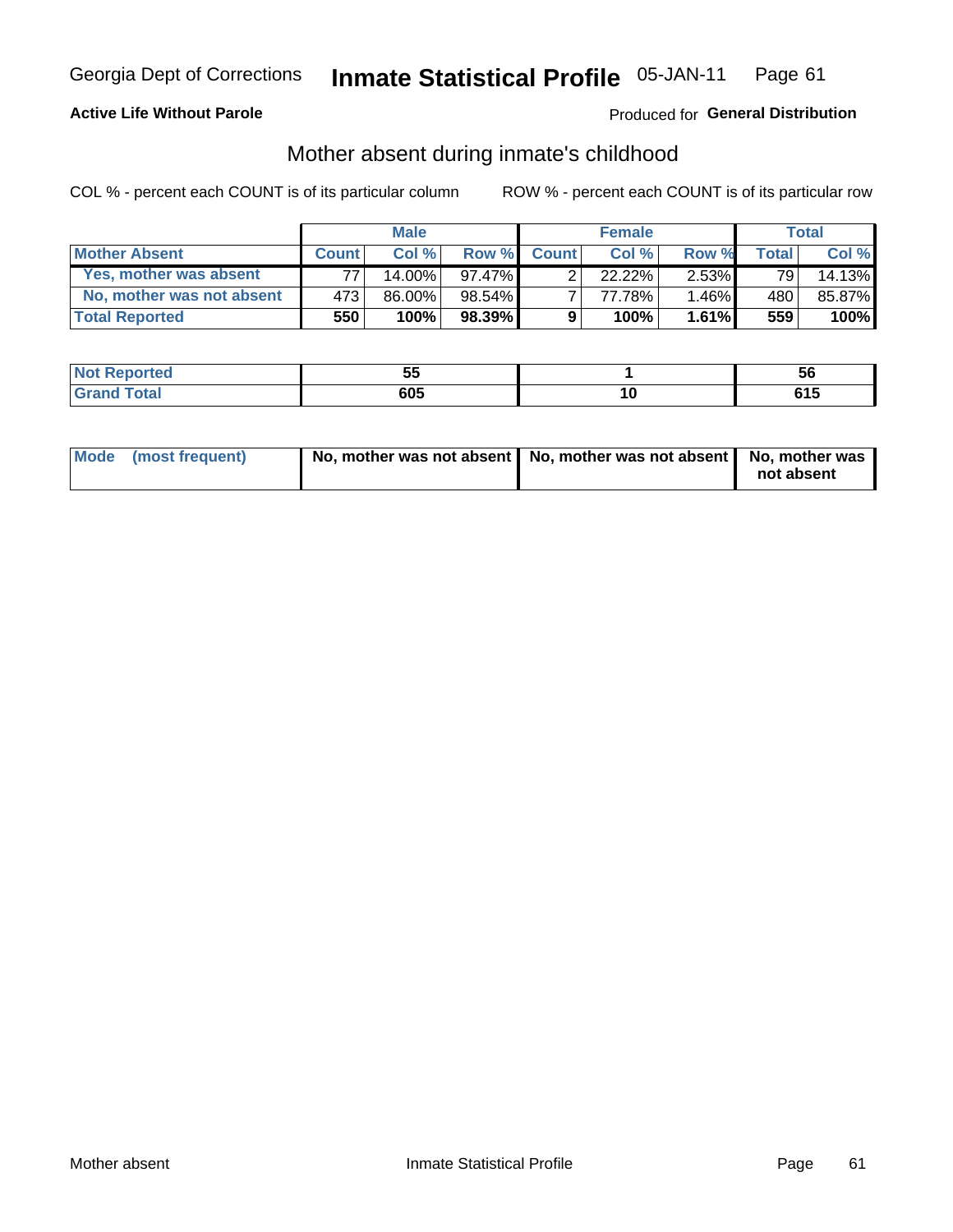## **Active Life Without Parole**

## Produced for General Distribution

## Inmate diagnosed as manipulative

COL % - percent each COUNT is of its particular column

|                          |              | <b>Male</b> |           |              | <b>Female</b> |          |              | Total  |
|--------------------------|--------------|-------------|-----------|--------------|---------------|----------|--------------|--------|
| <b>Manipulative</b>      | <b>Count</b> | Col%        | Row %     | <b>Count</b> | Col %         | Row %    | <b>Total</b> | Col %  |
| <b>Yes, manipulative</b> | 129          | 23.63%      | $99.23\%$ |              | $11.11\%$     | $0.77\%$ | 130          | 23.42% |
| No, not manipulative     | 417          | 76.37%      | 98.12%    | 8            | 88.89%        | 1.88%    | 425          | 76.58% |
| <b>Total Reported</b>    | 546          | 100%        | $98.38\%$ | 9            | 100%          | 1.62%    | 555          | 100%   |

| المنتبط المتعدد<br><b>eported</b> | --<br> |    | 60 |
|-----------------------------------|--------|----|----|
| <b>otal</b>                       | 605    | ιu | u  |

| <b>Mode</b><br>(most frequent) | No, not manipulative | No, not manipulative | No. not<br><b>I</b> manipulative |
|--------------------------------|----------------------|----------------------|----------------------------------|
|--------------------------------|----------------------|----------------------|----------------------------------|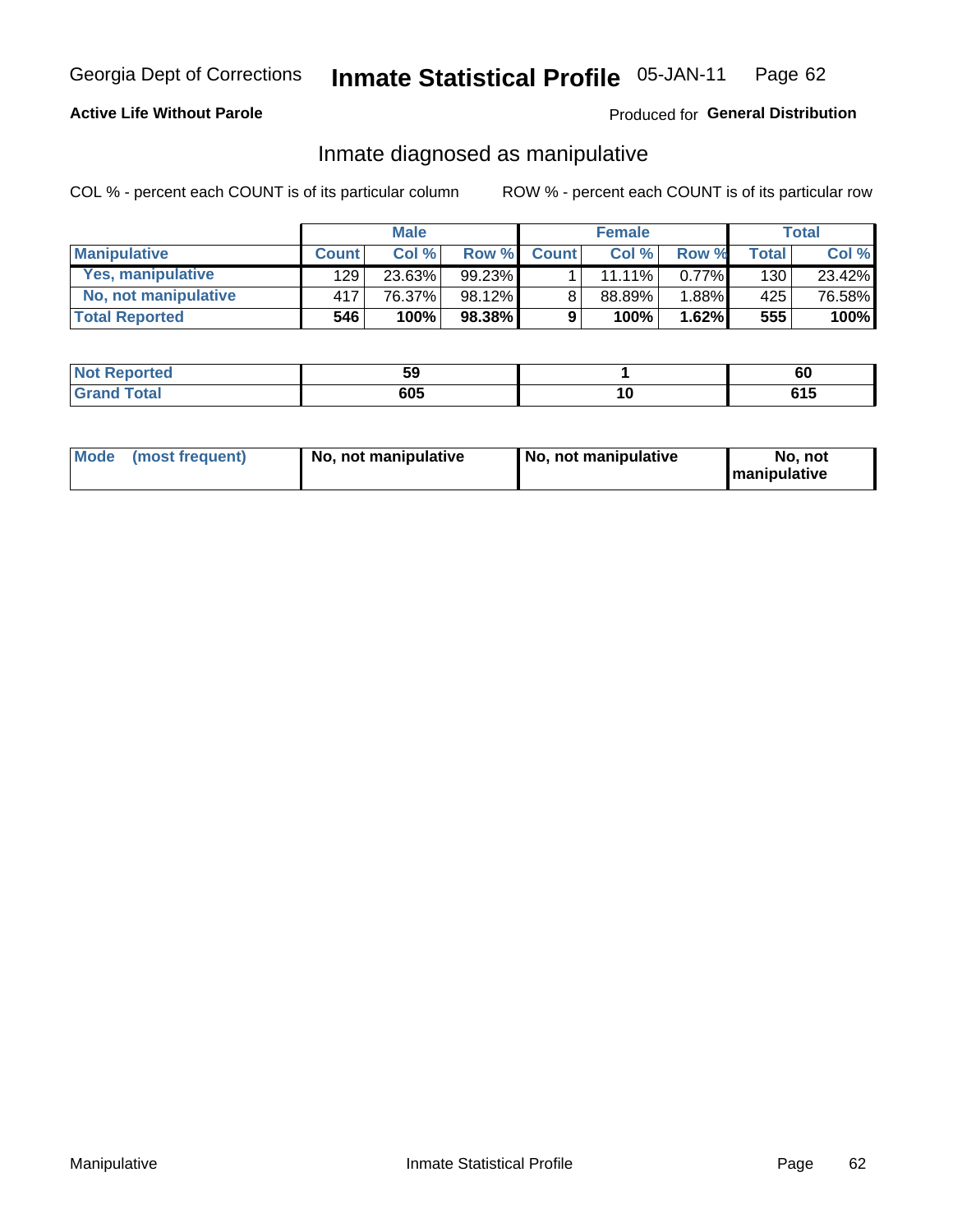#### **Inmate Statistical Profile 05-JAN-11** Page 63

## **Active Life Without Parole**

Produced for General Distribution

## Inmate diagnosed as assaultive

COL % - percent each COUNT is of its particular column

|                       |              | <b>Male</b> |         |              | <b>Female</b> |          |       | Total  |
|-----------------------|--------------|-------------|---------|--------------|---------------|----------|-------|--------|
| <b>Assaultive</b>     | <b>Count</b> | Col %       | Row %   | <b>Count</b> | Col %         | Row %    | Total | Col %  |
| Yes, assaultive       | 433          | 79.30%      | 97.96%  | 9            | 100.00%       | 2.04%    | 442   | 79.64% |
| No, not assaultive    | 113          | 20.70%      | 100.00% |              |               |          | 113   | 20.36% |
| <b>Total Reported</b> | 546          | 100%        | 98.38%  | 9            | 100%          | $1.62\%$ | 555   | 100%   |

| Reported<br>NO | --<br>JJ. | Ωú                  |
|----------------|-----------|---------------------|
| <b>otal</b>    | 605       | <b>CAF</b><br>ט ו ט |

| <b>Mode</b><br>(most frequent) | <b>Yes, assaultive</b> | Yes, assaultive | <b>Yes, assaultive</b> |
|--------------------------------|------------------------|-----------------|------------------------|
|--------------------------------|------------------------|-----------------|------------------------|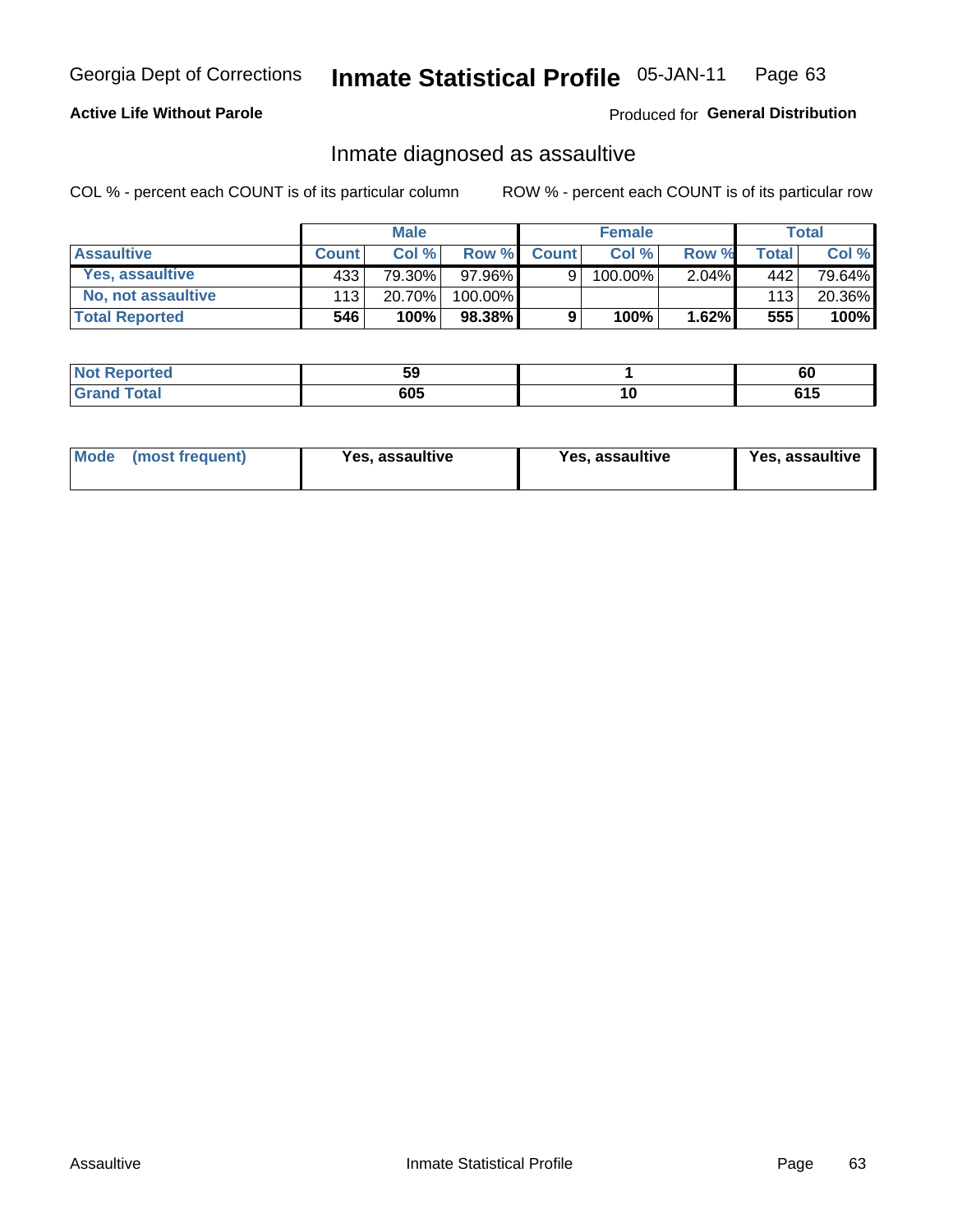#### **Inmate Statistical Profile 05-JAN-11** Page 64

### **Active Life Without Parole**

## **Produced for General Distribution**

## Number of prior Georgia incarcerations

COL % - percent each COUNT is of its particular column

|                                       |              | <b>Male</b> |                    |    | <b>Female</b> |       |       | <b>Total</b> |
|---------------------------------------|--------------|-------------|--------------------|----|---------------|-------|-------|--------------|
| <b>Num of Prior GA Incarcerations</b> | <b>Count</b> | Col %       | <b>Row % Count</b> |    | Col %         | Row % | Total | Col %        |
|                                       | 284          | 46.94%      | 96.93%             | 9  | 90.00%        | 3.07% | 293   | 47.64%       |
|                                       | 126          | 20.83%      | 100.00%            |    |               |       | 126   | 20.49%       |
|                                       | 71           | 11.74%      | 100.00%            |    |               |       | 71    | 11.54%       |
| 3                                     | 59           | 9.75%       | 98.33%             |    | 10.00%        | 1.67% | 60    | 9.76%        |
|                                       | 31           | 5.12%       | 100.00%            |    |               |       | 31    | 5.04%        |
| 5                                     | 18           | 2.98%       | 100.00%            |    |               |       | 18    | 2.93%        |
| <b>More Than 5</b>                    | 16           | 2.64%       | 100.00%            |    |               |       | 16    | 2.60%        |
| <b>Total Reported</b>                 | 605          | 100%        | 98.37%             | 10 | 100%          | 1.63% | 615   | 100%         |

| orted                           |      |              |
|---------------------------------|------|--------------|
| <b>otal</b><br>$\mathbf{v}$ and | 88 F | - - -<br>UIJ |

| Mean (average)       | 1.26 | . . | 1.25 |
|----------------------|------|-----|------|
| Median (middle)      |      |     |      |
| Mode (most frequent) |      |     |      |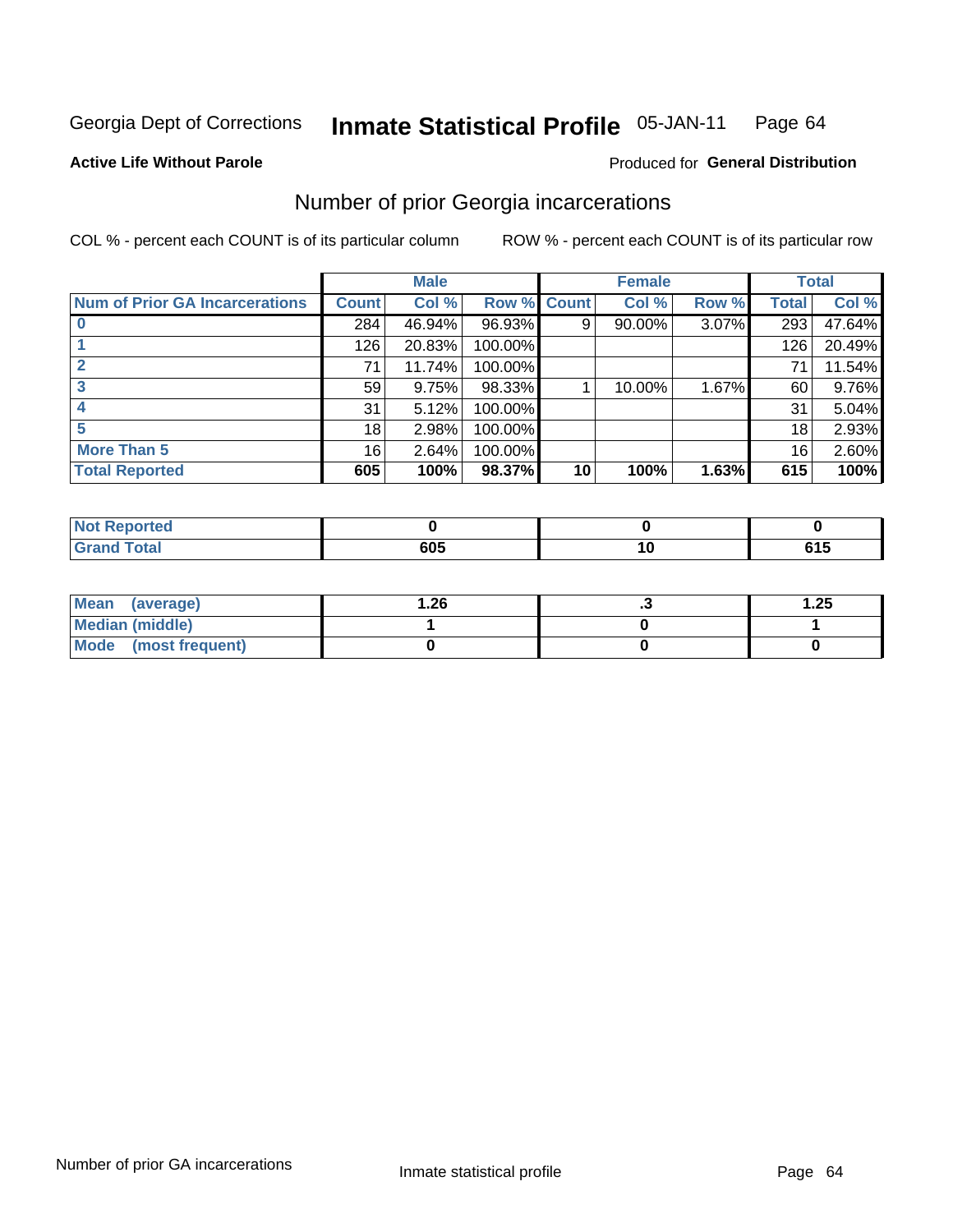#### Inmate Statistical Profile 05-JAN-11 Page 65

**Active Life Without Parole** 

Produced for General Distribution

## Prison sentence in years

COL % - percent each COUNT is of its particular column

ROW % - percent each COUNT is of its particular row

|                                 |       | <b>Male</b> |                    |                 | <b>Female</b> |       |       | $\tau$ otal |
|---------------------------------|-------|-------------|--------------------|-----------------|---------------|-------|-------|-------------|
| <b>Prison Sentence In Years</b> | Count | Col %       | <b>Row % Count</b> |                 | Col%          | Row % | Total | Col %       |
| <b>Life Without Parole</b>      | 605   | $100.00\%$  | 98.37%             | 10 <sub>1</sub> | $100.00\%$    | 1.63% | 615   | 100.00%     |
| <b>Total Reported</b>           | 605   | 100%        | 98.37%             | 10              | 100%          | 1.63% | 615   | 100%        |

| <b>Not Reported</b> |     |      |
|---------------------|-----|------|
| <b>otal</b>         | 605 | . וי |

#### **Determinate (numeric) sentences only**

| <b>Mean</b> | <i>(average)</i> |  |  |
|-------------|------------------|--|--|
|             |                  |  |  |

All sentences (including determinate), with life, life without parole, and death sentences figured at 45 years

| $M$ ea<br>(average) | $\sim$ | ,,<br>т. |
|---------------------|--------|----------|
|                     |        |          |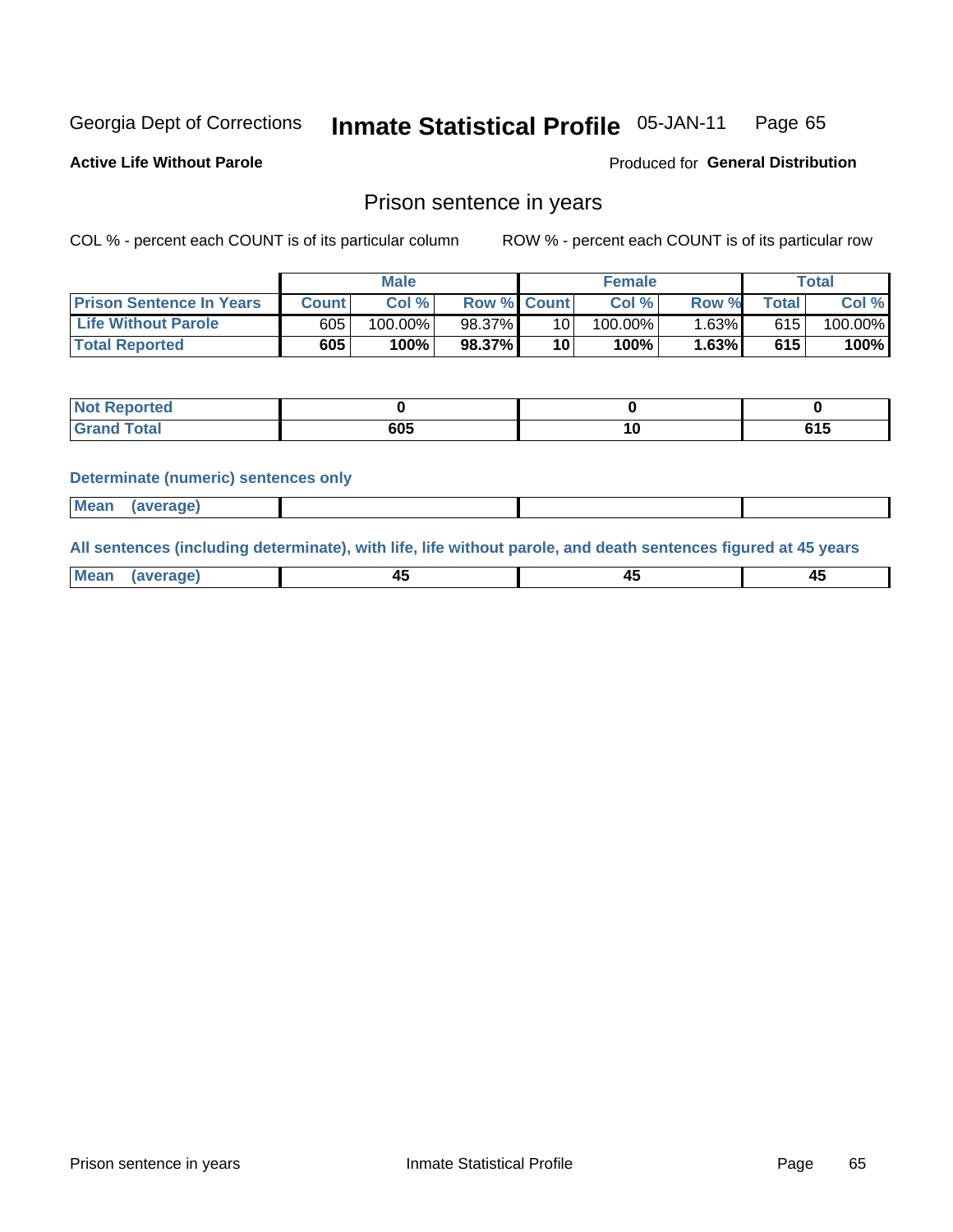#### **Inmate Statistical Profile 05-JAN-11** Georgia Dept of Corrections Page 66

#### **Active Life Without Parole**

### Produced for General Distribution

## Primary offense, broken out into felonies vs misdemeanors

COL % - percent each COUNT is of its particular column

|                                  |              | <b>Male</b> |                    |                 | <b>Female</b> |          | Total        |         |
|----------------------------------|--------------|-------------|--------------------|-----------------|---------------|----------|--------------|---------|
| <b>Felonies and Misdemeanors</b> | <b>Count</b> | Col %       | <b>Row % Count</b> |                 | Col%          | Row %    | <b>Total</b> | Col %   |
| <b>Felonies</b>                  | 605          | 100.00%     | 98.37%             | 10 I            | 100.00%       | $1.63\%$ | 615          | 100.00% |
| <b>Total Reported</b>            | 605          | 100%        | 98.37%             | 10 <sup>1</sup> | 100%          | $.63\%$  | 615          | 100%    |

| <b>Not Reported</b>          |         |     |     |
|------------------------------|---------|-----|-----|
| <b>Total</b><br>Grand<br>uuu | <br>ນບວ | 605 | 615 |

| $Mc$<br>equent)<br>нез<br>$\sim$<br>. | onies<br>. | <b>onies</b><br>. |
|---------------------------------------|------------|-------------------|
|---------------------------------------|------------|-------------------|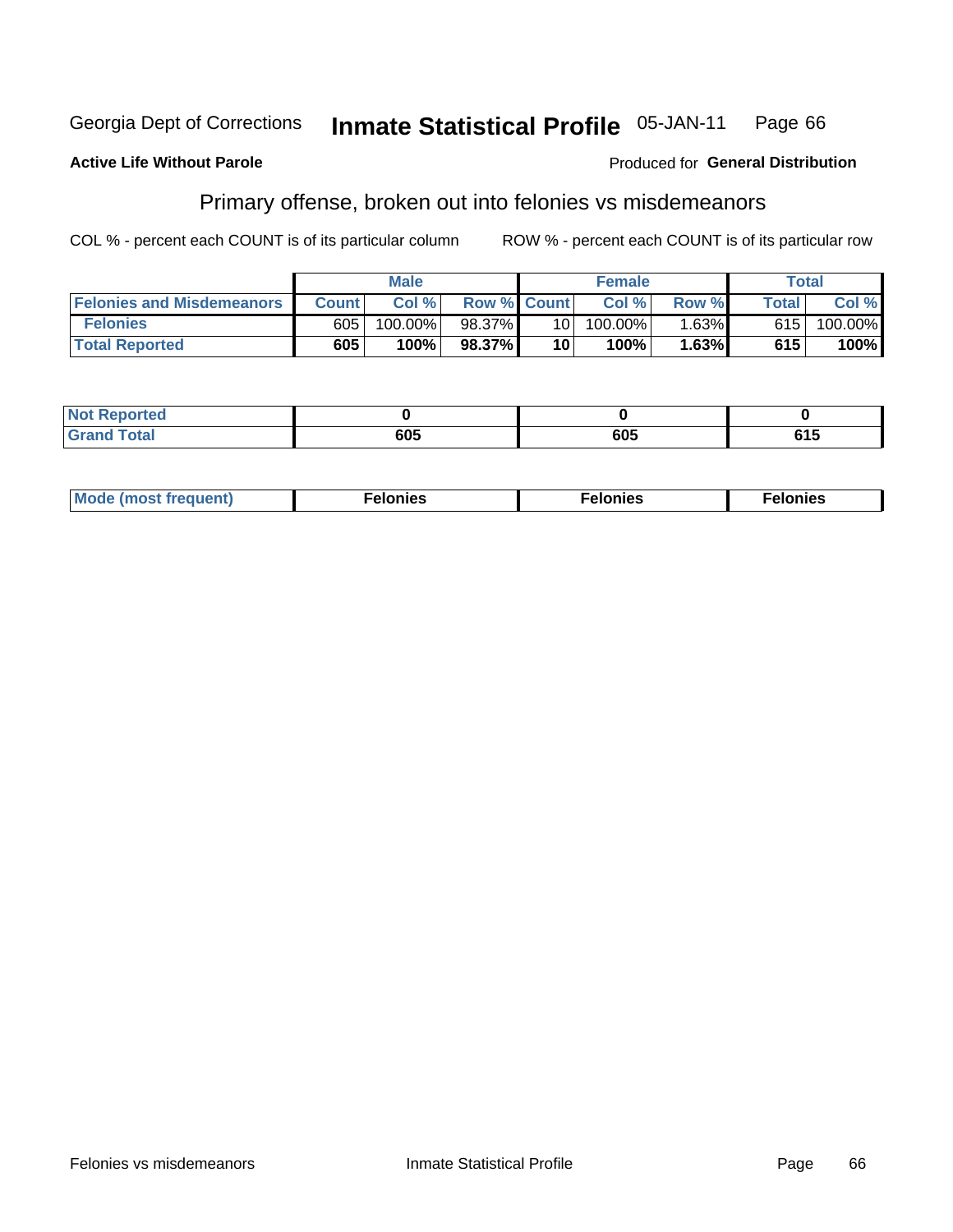#### **Inmate Statistical Profile 05-JAN-11** Page 67

## **Active Life Without Parole**

### Produced for General Distribution

## Primary offense, broken out into six broad crime categories

COL % - percent each COUNT is of its particular column

|                                  | <b>Male</b>  |         |             | <b>Female</b>   |         |       | <b>Total</b> |        |  |
|----------------------------------|--------------|---------|-------------|-----------------|---------|-------|--------------|--------|--|
| <b>Crime Categories</b>          | <b>Count</b> | Col %   | Row % Count |                 | Col %   | Row % | <b>Total</b> | Col %  |  |
| <b>Violent</b>                   | 494          | 81.65%  | 98.02%      | 10 <sup>1</sup> | 100.00% | 1.98% | 504          | 81.95% |  |
| <b>Sex Crime</b><br>$\mathbf{2}$ | 92           | 15.21%  | 100.00%     |                 | .00%    |       | 92           | 14.96% |  |
| 3<br><b>Property</b>             | 2            | .33%    | 100.00%     |                 | .00%    |       |              | .33%   |  |
| <b>Drug</b><br>4                 | 16           | 2.64%   | 100.00%     |                 | .00%    |       | 16           | 2.60%  |  |
| <b>Other</b><br>6                |              | $.17\%$ | 100.00%     |                 | .00%    |       |              | .16%   |  |
| <b>Total Reported</b>            | 605          | 100%    | 98.37%      | 10 <sup>1</sup> | 100%    | 1.63% | 615          | 100%   |  |

| <b>Not Reported</b> |     |    |          |
|---------------------|-----|----|----------|
| <b>Total</b>        | 605 | ιu | .<br>615 |

|  | Mc | ---<br>ж<br> | วlent | ent |
|--|----|--------------|-------|-----|
|--|----|--------------|-------|-----|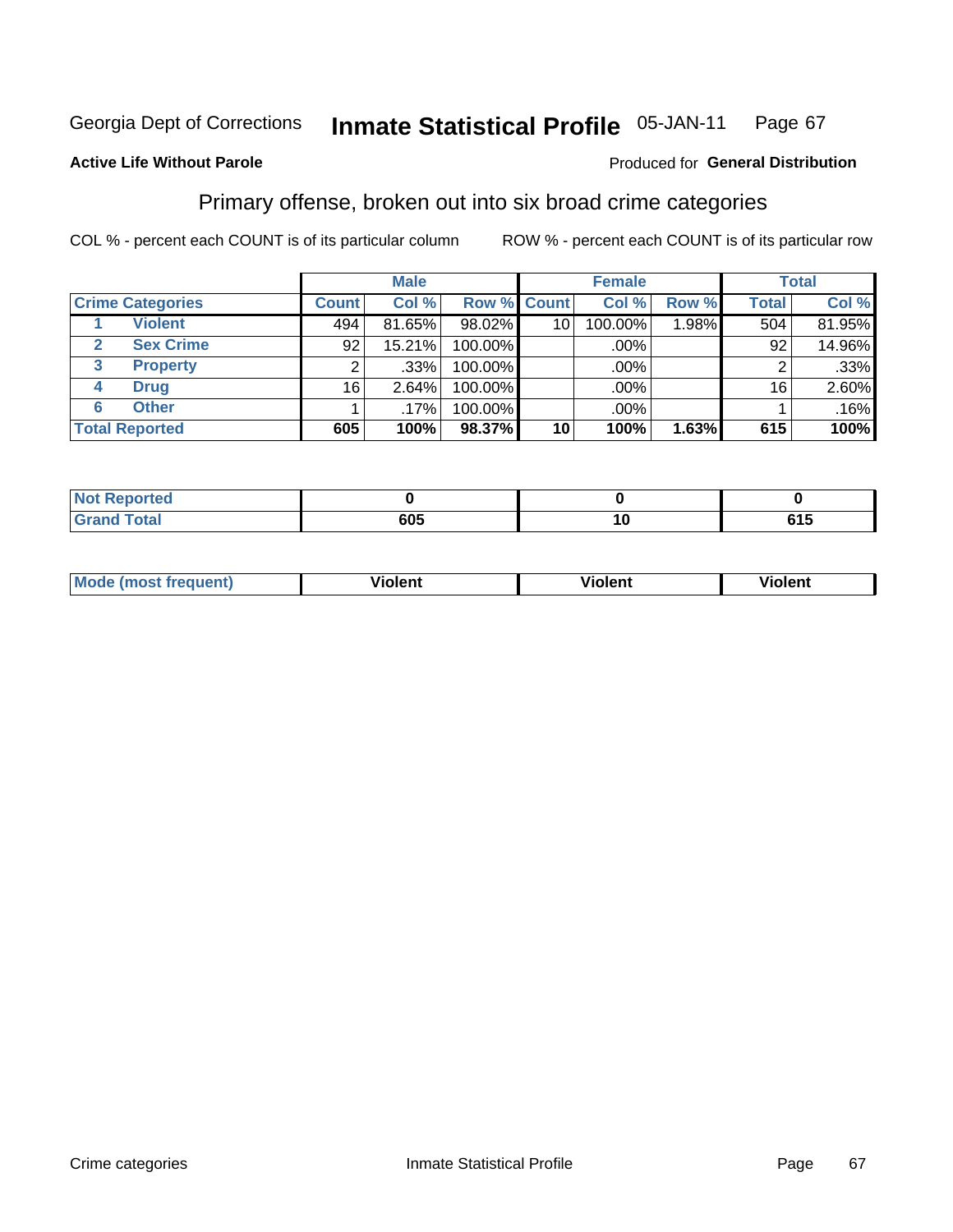#### Inmate Statistical Profile 05-JAN-11 Page 68

## **Active Life Without Parole**

## **Produced for General Distribution**

## Primary offense, detailed offense code

COL % - percent each COUNT is of its particular column

|      |                                     |                | <b>Male</b> |         |                 | <b>Female</b> |       |                  | <b>Total</b> |
|------|-------------------------------------|----------------|-------------|---------|-----------------|---------------|-------|------------------|--------------|
|      | <b>Primary Offense</b>              | <b>Count</b>   | Col %       | Row %   | <b>Count</b>    | Col %         | Row % | <b>Total</b>     | Col %        |
| 1101 | <b>Murder</b>                       | 338            | 55.87%      | 97.41%  | 9               | 90.00%        | 2.59% | $\overline{347}$ | 56.42%       |
| 1302 | <b>Aggrav Assault</b>               |                | .17%        | 100.00% |                 |               |       | 1                | .16%         |
| 1311 | <b>Kidnapping</b>                   | 61             | 10.08%      | 100.00% |                 |               |       | 61               | 9.92%        |
| 1601 | <b>Burglary</b>                     | $\overline{2}$ | .33%        | 100.00% |                 |               |       | $\overline{2}$   | .33%         |
| 1902 | <b>Armed Robbery</b>                | 92             | 15.21%      | 98.92%  | $\mathbf{1}$    | 10.00%        | 1.08% | 93               | 15.12%       |
| 1911 | <b>Hijacking Motor Vehicle</b>      |                | .17%        | 100.00% |                 |               |       | 1                | .16%         |
| 2001 | Rape                                | 65             | 10.74%      | 100.00% |                 |               |       | 65               | 10.57%       |
| 2003 | <b>Aggrav Sodomy</b>                | 6              | .99%        | 100.00% |                 |               |       | 6                | .98%         |
| 2009 | <b>Aggrav Sexual Battery</b>        | 5              | .83%        | 100.00% |                 |               |       | 5                | .81%         |
| 2019 | <b>Child Molestation</b>            | 3              | .50%        | 100.00% |                 |               |       | 3                | .49%         |
| 2021 | <b>Aggrav Child Molestation</b>     | 13             | 2.15%       | 100.00% |                 |               |       | 13               | 2.11%        |
| 2801 | <b>Cruelty To Children</b>          |                | .17%        | 100.00% |                 |               |       | 1                | .16%         |
| 2912 | <b>Poss Of Certain</b>              | 1              | .17%        | 100.00% |                 |               |       | 1                | .16%         |
|      | <b>Weapons</b>                      |                |             |         |                 |               |       |                  |              |
| 4012 | <b>Viol Ga Cntrl Sbst Act</b>       | 1              | .17%        | 100.00% |                 |               |       | 1                | .16%         |
| 4018 | <b>S/D Cont Sub School</b>          | 1              | .17%        | 100.00% |                 |               |       | 1                | .16%         |
| 4021 | <b>S/D Cocaine</b>                  | 4              | .66%        | 100.00% |                 |               |       | 4                | .65%         |
| 4022 | <b>Poss Of Cocaine</b>              | 3              | .50%        | 100.00% |                 |               |       | 3                | .49%         |
| 4050 | <b>Poss W Int Dist Cocaine</b>      | 1              | .17%        | 100.00% |                 |               |       | 1                | .16%         |
| 4101 | <b>Traf Cocaine Less 200</b>        | $\overline{2}$ | .33%        | 100.00% |                 |               |       | $\overline{2}$   | .33%         |
| 4103 | Gm<br><b>Traf Cocaine 401+ Gm</b>   | $\overline{2}$ | .33%        | 100.00% |                 |               |       | 2                | .33%         |
| 4134 |                                     |                |             | 100.00% |                 |               |       | $\mathbf{1}$     |              |
|      | <b>Att/Consprcy Commt</b><br>C/S/Of | 1              | .17%        |         |                 |               |       |                  | .16%         |
| 4140 | <b>Traf Methamph 28-199</b>         | 1              | .17%        | 100.00% |                 |               |       | 1                | .16%         |
|      | Gm                                  |                |             |         |                 |               |       |                  |              |
|      | <b>Total Rported</b>                | 605            | 100%        | 98.37%  | $\overline{10}$ | 100%          | 1.63% | 615              | 100%         |

| eported<br>n n |     |                 |
|----------------|-----|-----------------|
| <b>Total</b>   | 605 | ra E<br><b></b> |

| Mode (most frequent) | 1101 Murder | 1101 Murder | 1101 Murder |
|----------------------|-------------|-------------|-------------|
|                      |             |             |             |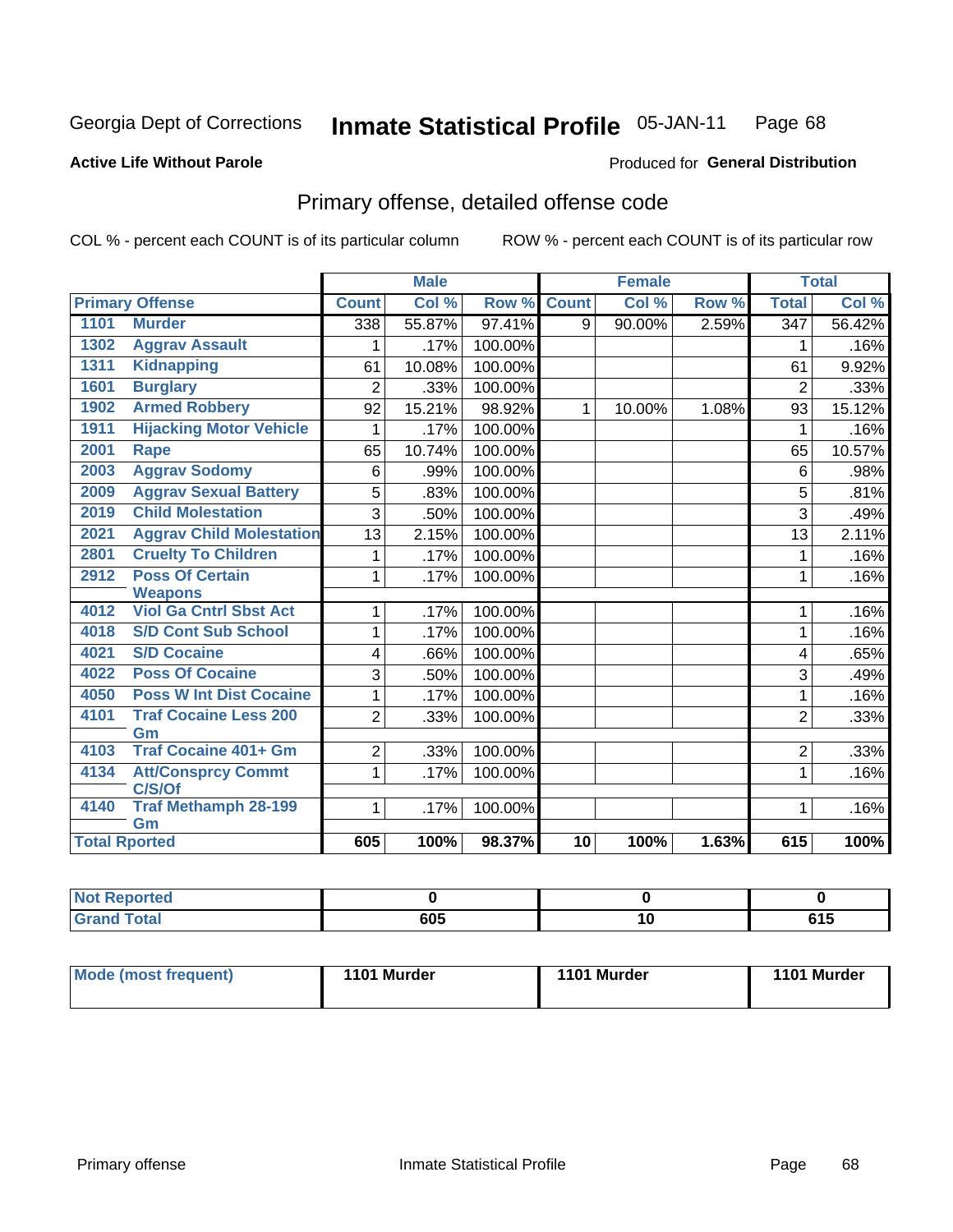#### Inmate Statistical Profile 05-JAN-11 Page 69

### **Active Life Without Parole**

## Produced for General Distribution

## County of conviction of primary offense

COL % - percent each COUNT is of its particular column

|                         |                             |                         | <b>Male</b> |             |             | <b>Female</b> |        |                         | <b>Total</b> |
|-------------------------|-----------------------------|-------------------------|-------------|-------------|-------------|---------------|--------|-------------------------|--------------|
|                         | <b>County of Conviction</b> | <b>Count</b>            | Col %       | Row % Count |             | Col %         | Row %  | <b>Total</b>            | Col %        |
| $\overline{1}$          | <b>Appling</b>              | 1                       | .17%        | 100.00%     |             |               |        | 1                       | .16%         |
| $\overline{2}$          | <b>Atkinson</b>             | $\overline{2}$          | .33%        | 100.00%     |             |               |        | $\overline{2}$          | .33%         |
| 3                       | <b>Bacon</b>                | $\overline{2}$          | .33%        | 100.00%     |             |               |        | $\overline{2}$          | .33%         |
| 5                       | <b>Baldwin</b>              | $\overline{5}$          | .83%        | 100.00%     |             |               |        | 5                       | .81%         |
| 6                       | <b>Banks</b>                | 1                       | .17%        | 100.00%     |             |               |        | 1                       | .16%         |
| $\overline{\mathbf{7}}$ | <b>Barrow</b>               | 3                       | .50%        | 100.00%     |             |               |        | 3                       | .49%         |
| 8                       | <b>Bartow</b>               | 4                       | .66%        | 100.00%     |             |               |        | 4                       | .65%         |
| 9                       | <b>Ben Hill</b>             | 4                       | .66%        | 100.00%     |             |               |        | 4                       | .65%         |
| 10                      | <b>Berrien</b>              | 1                       | .17%        | 100.00%     |             |               |        | 1                       | .16%         |
| $\overline{11}$         | <b>Bibb</b>                 | 17                      | 2.81%       | 100.00%     |             |               |        | 17                      | 2.76%        |
| $\overline{12}$         | <b>Bleckley</b>             | $\mathbf 1$             | .17%        | 100.00%     |             |               |        | 1                       | .16%         |
| 13                      | <b>Brantley</b>             | 1                       | .17%        | 100.00%     |             |               |        | 1                       | .16%         |
| 14                      | <b>Brooks</b>               | 1                       | .17%        | 100.00%     |             |               |        | 1                       | .16%         |
| 16                      | <b>Bulloch</b>              | 4                       | .66%        | 80.00%      | $\mathbf 1$ | 10.00%        | 20.00% | 5                       | .81%         |
| $\overline{17}$         | <b>Burke</b>                | 5                       | .83%        | 100.00%     |             |               |        | 5                       | .81%         |
| 18                      | <b>Butts</b>                | 4                       | .66%        | 100.00%     |             |               |        | 4                       | .65%         |
| $\overline{20}$         | <b>Camden</b>               | 3                       | .50%        | 100.00%     |             |               |        | 3                       | .49%         |
| $\overline{22}$         | <b>Carroll</b>              | $\overline{c}$          | .33%        | 100.00%     |             |               |        | $\overline{c}$          | .33%         |
| 23                      | <b>Catoosa</b>              | $\overline{2}$          | .33%        | 100.00%     |             |               |        | $\overline{2}$          | .33%         |
| $\overline{24}$         | <b>Charlton</b>             | 1                       | .17%        | 100.00%     |             |               |        | 1                       | .16%         |
| $\overline{25}$         | <b>Chatham</b>              | 26                      | 4.30%       | 100.00%     |             |               |        | 26                      | 4.23%        |
| $\overline{27}$         | <b>Chattooga</b>            | 1                       | .17%        | 100.00%     |             |               |        | $\mathbf 1$             | .16%         |
| 28                      | <b>Cherokee</b>             | $\overline{2}$          | .33%        | 100.00%     |             |               |        | $\overline{2}$          | .33%         |
| 29                      | <b>Clarke</b>               | 13                      | 2.15%       | 100.00%     |             |               |        | 13                      | 2.11%        |
| $\overline{31}$         | <b>Clayton</b>              | 26                      | 4.30%       | 100.00%     |             |               |        | 26                      | 4.23%        |
| 33                      | <b>Cobb</b>                 | 19                      | 3.14%       | 95.00%      | 1           | 10.00%        | 5.00%  | 20                      | 3.25%        |
| 34                      | <b>Coffee</b>               | 4                       | .66%        | 100.00%     |             |               |        | 4                       | .65%         |
| 35                      | <b>Colquitt</b>             | 4                       | .66%        | 100.00%     |             |               |        | 4                       | .65%         |
| 36                      | <b>Columbia</b>             | 5                       | .83%        | 100.00%     |             |               |        | 5                       | .81%         |
| $\overline{37}$         | <b>Cook</b>                 | 4                       | .66%        | 100.00%     |             |               |        | 4                       | .65%         |
| 38                      | <b>Coweta</b>               | 4                       | .66%        | 100.00%     |             |               |        | 4                       | .65%         |
| 40                      | <b>Crisp</b>                | $\overline{\mathbf{c}}$ | .33%        | 100.00%     |             |               |        | $\overline{\mathbf{c}}$ | .33%         |
| 41                      | <b>Dade</b>                 | 1                       | .17%        | 100.00%     |             |               |        | $\mathbf{1}$            | .16%         |
| 42                      | <b>Dawson</b>               | 1                       | .17%        | 100.00%     |             |               |        | 1                       | .16%         |
| 43                      | <b>Decatur</b>              | $\overline{2}$          | .33%        | 100.00%     |             |               |        | $\overline{c}$          | .33%         |
| 44                      | <b>Dekalb</b>               | 45                      | 7.44%       | 97.83%      | 1           | 10.00%        | 2.17%  | 46                      | 7.48%        |
| 45                      | <b>Dodge</b>                | $\mathbf{1}$            | .17%        | 100.00%     |             |               |        | 1                       | .16%         |
| 46                      | <b>Dooly</b>                | $\overline{2}$          | .33%        | 100.00%     |             |               |        | $\overline{2}$          | .33%         |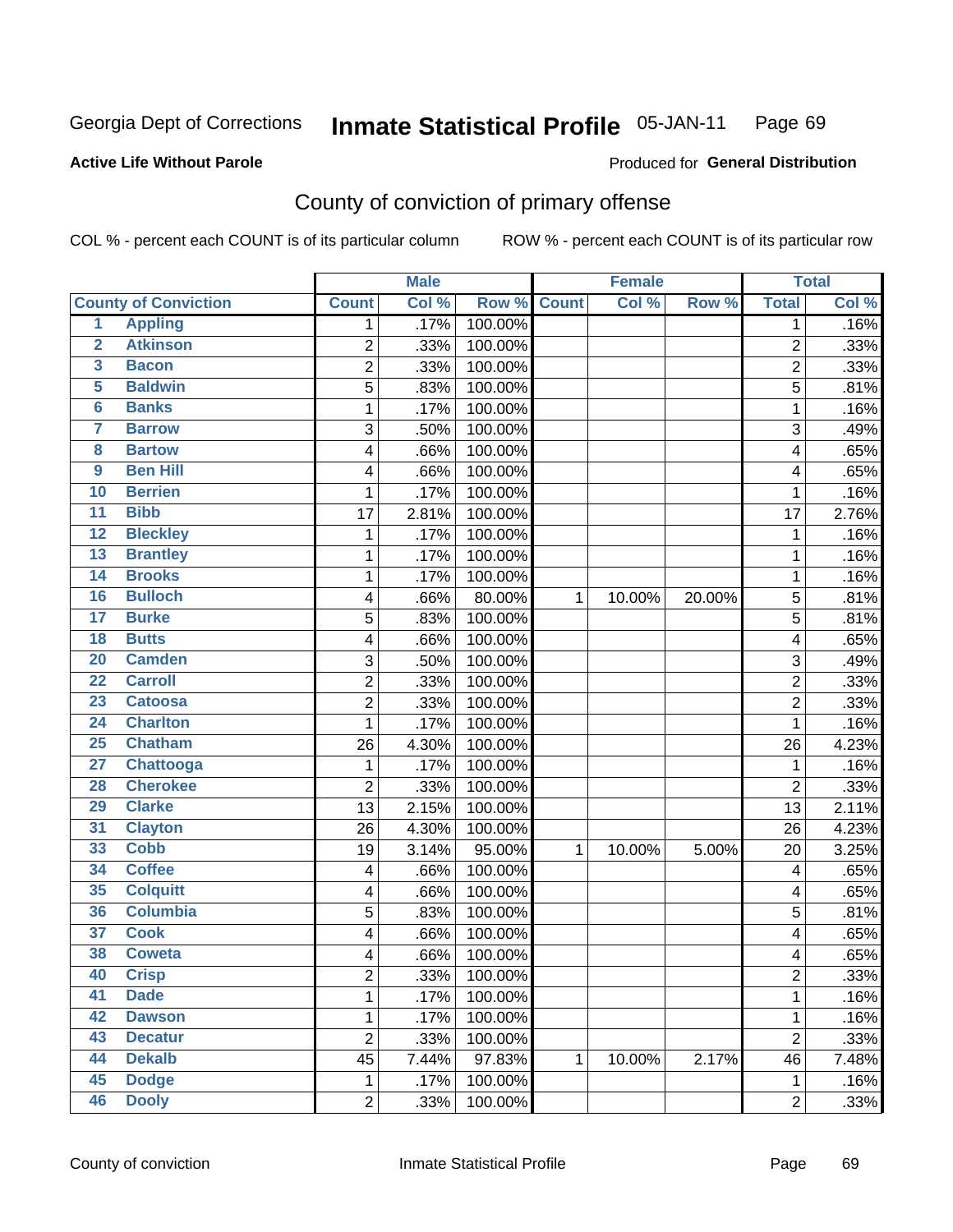#### **Inmate Statistical Profile 05-JAN-11** Page 70

### **Active Life Without Parole**

### Produced for General Distribution

## County of conviction of primary offense

COL % - percent each COUNT is of its particular column

|                 |                             |                 | <b>Male</b> |         |              | <b>Female</b> |        |                 | <b>Total</b> |
|-----------------|-----------------------------|-----------------|-------------|---------|--------------|---------------|--------|-----------------|--------------|
|                 | <b>County of Conviction</b> | <b>Count</b>    | Col %       | Row %   | <b>Count</b> | Col %         | Row %  | <b>Total</b>    | Col %        |
| 47              | <b>Dougherty</b>            | $\overline{22}$ | 3.64%       | 95.65%  | $\mathbf 1$  | 10.00%        | 4.35%  | $\overline{23}$ | 3.74%        |
| 48              | <b>Douglas</b>              | 18              | 2.98%       | 94.74%  | 1            | 10.00%        | 5.26%  | 19              | 3.09%        |
| 49              | <b>Early</b>                | 1               | .17%        | 100.00% |              |               |        | 1               | .16%         |
| 51              | <b>Effingham</b>            | $\overline{c}$  | .33%        | 100.00% |              |               |        | $\overline{2}$  | .33%         |
| 52              | <b>Elbert</b>               | $\overline{c}$  | .33%        | 100.00% |              |               |        | $\overline{c}$  | .33%         |
| 53              | <b>Emanuel</b>              | 3               | .50%        | 100.00% |              |               |        | $\overline{3}$  | .49%         |
| 56              | <b>Fayette</b>              | 4               | .66%        | 100.00% |              |               |        | 4               | .65%         |
| 57              | <b>Floyd</b>                | 10              | 1.65%       | 100.00% |              |               |        | 10              | 1.63%        |
| 58              | <b>Forsyth</b>              | 1               | .17%        | 100.00% |              |               |        | $\mathbf{1}$    | .16%         |
| 59              | <b>Franklin</b>             | $\overline{2}$  | .33%        | 100.00% |              |               |        | $\overline{2}$  | .33%         |
| 60              | <b>Fulton</b>               | 69              | 11.40%      | 100.00% |              |               |        | 69              | 11.22%       |
| 61              | <b>Gilmer</b>               | 1               | .17%        | 100.00% |              |               |        | 1               | .16%         |
| 63              | <b>Glynn</b>                | 16              | 2.64%       | 100.00% |              |               |        | 16              | 2.60%        |
| 66              | Greene                      | 1               | .17%        | 100.00% |              |               |        | $\mathbf{1}$    | .16%         |
| 67              | <b>Gwinnett</b>             | 9               | 1.49%       | 90.00%  | $\mathbf 1$  | 10.00%        | 10.00% | 10              | 1.63%        |
| 68              | <b>Habersham</b>            | 4               | .66%        | 100.00% |              |               |        | 4               | .65%         |
| 69              | <b>Hall</b>                 | 11              | 1.82%       | 100.00% |              |               |        | 11              | 1.79%        |
| $\overline{71}$ | <b>Haralson</b>             | $\overline{2}$  | .33%        | 100.00% |              |               |        | $\overline{2}$  | .33%         |
| $\overline{72}$ | <b>Harris</b>               | $\mathbf 1$     | .17%        | 100.00% |              |               |        | $\mathbf{1}$    | .16%         |
| $\overline{73}$ | <b>Hart</b>                 | 4               | .66%        | 100.00% |              |               |        | 4               | .65%         |
| 75              | <b>Henry</b>                | 10              | 1.65%       | 100.00% |              |               |        | 10              | 1.63%        |
| 76              | <b>Houston</b>              | $\overline{7}$  | 1.16%       | 100.00% |              |               |        | $\overline{7}$  | 1.14%        |
| $\overline{77}$ | <b>Irwin</b>                | 1               | .17%        | 100.00% |              |               |        | $\mathbf 1$     | .16%         |
| 78              | <b>Jackson</b>              | 10              | 1.65%       | 100.00% |              |               |        | 10              | 1.63%        |
| 79              | <b>Jasper</b>               | 1               | .17%        | 100.00% |              |               |        | $\mathbf{1}$    | .16%         |
| 80              | <b>Jeff Davis</b>           | 1               | .17%        | 100.00% |              |               |        | 1               | .16%         |
| 81              | <b>Jefferson</b>            | 1               | .17%        | 100.00% |              |               |        | 1               | .16%         |
| 84              | <b>Jones</b>                | 1               | .17%        | 100.00% |              |               |        | 1               | .16%         |
| 87              | <b>Laurens</b>              | 3               | .50%        | 100.00% |              |               |        | 3               | .49%         |
| 88              | Lee                         | $\overline{c}$  | .33%        | 100.00% |              |               |        | $\overline{2}$  | .33%         |
| 89              | <b>Liberty</b>              | 5               | .83%        | 100.00% |              |               |        | $\overline{5}$  | .81%         |
| 91              | Long                        | 3               | .50%        | 100.00% |              |               |        | 3               | .49%         |
| 92              | <b>Lowndes</b>              | 4               | .66%        | 100.00% |              |               |        | 4               | .65%         |
| 95              | <b>Madison</b>              | $\mathbf 1$     | .17%        | 100.00% |              |               |        | $\mathbf 1$     | .16%         |
| 96              | <b>Marion</b>               | 1               | .17%        | 100.00% |              |               |        | $\mathbf{1}$    | .16%         |
| 97              | <b>Mcduffie</b>             | 1               | .17%        | 100.00% |              |               |        | 1               | .16%         |
| 98              | <b>Mcintosh</b>             | 1               | .17%        | 100.00% |              |               |        | 1               | .16%         |
| 100             | <b>Miller</b>               | $\mathbf 1$     | .17%        | 100.00% |              |               |        | $\mathbf{1}$    | .16%         |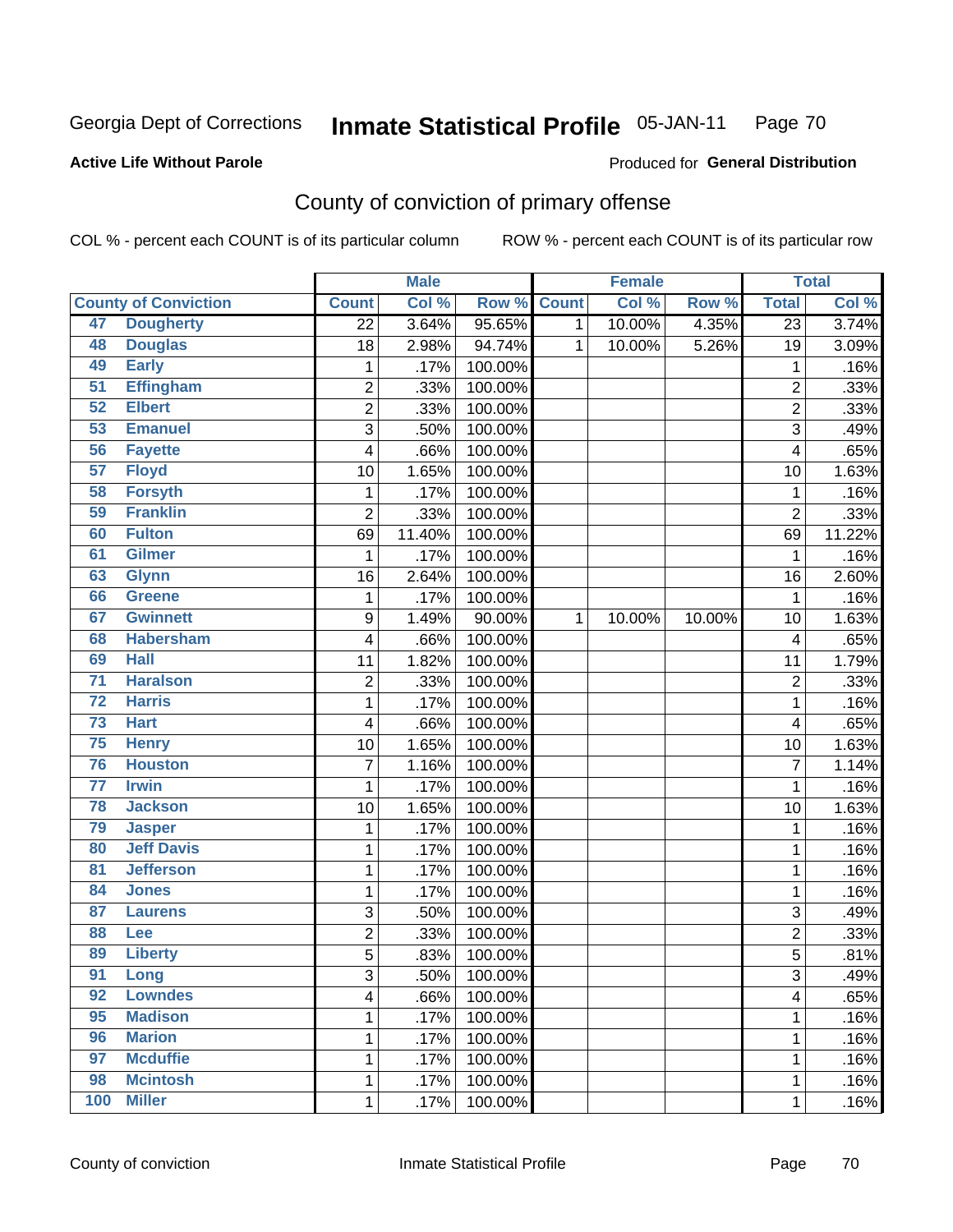#### **Inmate Statistical Profile 05-JAN-11** Page 71

### **Active Life Without Parole**

### Produced for General Distribution

## County of conviction of primary offense

COL % - percent each COUNT is of its particular column

|                                    |                 | <b>Male</b> |         |                 | <b>Female</b> |        |                | <b>Total</b> |
|------------------------------------|-----------------|-------------|---------|-----------------|---------------|--------|----------------|--------------|
| <b>County of Conviction</b>        | <b>Count</b>    | Col %       | Row %   | <b>Count</b>    | Col %         | Row %  | <b>Total</b>   | Col %        |
| 102 Monroe                         | $\overline{3}$  | .50%        | 100.00% |                 |               |        | $\overline{3}$ | .49%         |
| 106<br><b>Muscogee</b>             | $\overline{19}$ | 3.14%       | 100.00% |                 |               |        | 19             | 3.09%        |
| 107<br><b>Newton</b>               | 3               | .50%        | 75.00%  | $\mathbf{1}$    | 10.00%        | 25.00% | 4              | .65%         |
| 109<br><b>Oglethorpe</b>           | $\mathbf 1$     | .17%        | 100.00% |                 |               |        | $\mathbf 1$    | .16%         |
| 110<br><b>Paulding</b>             | $\overline{c}$  | .33%        | 100.00% |                 |               |        | $\overline{c}$ | .33%         |
| 113<br><b>Pierce</b>               | 3               | .50%        | 100.00% |                 |               |        | 3              | .49%         |
| 114<br><b>Pike</b>                 | 3               | .50%        | 75.00%  | $\mathbf{1}$    | 10.00%        | 25.00% | 4              | .65%         |
| <b>Polk</b><br>115                 | $\overline{2}$  | .33%        | 100.00% |                 |               |        | $\overline{2}$ | .33%         |
| 116<br><b>Pulaski</b>              | $\mathbf{1}$    | .17%        | 100.00% |                 |               |        | 1              | .16%         |
| 117<br><b>Putnam</b>               | 6               | .99%        | 100.00% |                 |               |        | 6              | .98%         |
| <b>Rabun</b><br>119                | $\mathbf{1}$    | .17%        | 100.00% |                 |               |        | $\mathbf{1}$   | .16%         |
| <b>Randolph</b><br>120             | $\mathbf 1$     | .17%        | 100.00% |                 |               |        | $\mathbf{1}$   | .16%         |
| <b>Richmond</b><br>121             | 26              | 4.30%       | 96.30%  | $\mathbf{1}$    | 10.00%        | 3.70%  | 27             | 4.39%        |
| 122<br><b>Rockdale</b>             | 3               | .50%        | 100.00% |                 |               |        | 3              | .49%         |
| <b>Spalding</b><br>126             | 6               | .99%        | 100.00% |                 |               |        | 6              | .98%         |
| <b>Stephens</b><br>127             | $\overline{2}$  | .33%        | 100.00% |                 |               |        | $\overline{2}$ | .33%         |
| <b>Sumter</b><br>129               | 1               | .17%        | 100.00% |                 |               |        | 1              | .16%         |
| <b>Taliaferro</b><br>131           | $\mathbf{1}$    | .17%        | 100.00% |                 |               |        | 1              | .16%         |
| <b>Tattnall</b><br>132             | $\mathbf{1}$    | .17%        | 100.00% |                 |               |        | $\mathbf{1}$   | .16%         |
| <b>Terrell</b><br>$\overline{135}$ | $\mathbf{1}$    | .17%        | 100.00% |                 |               |        | $\mathbf{1}$   | .16%         |
| 136<br><b>Thomas</b>               | 4               | .66%        | 100.00% |                 |               |        | 4              | .65%         |
| <b>Tift</b><br>$\overline{137}$    | 6               | .99%        | 100.00% |                 |               |        | 6              | .98%         |
| <b>Toombs</b><br>138               | $\overline{8}$  | 1.32%       | 100.00% |                 |               |        | $\overline{8}$ | 1.30%        |
| 139<br><b>Towns</b>                | $\mathbf 1$     | .17%        | 100.00% |                 |               |        | $\mathbf{1}$   | .16%         |
| 141<br><b>Troup</b>                | $\mathbf 1$     | .17%        | 100.00% |                 |               |        | $\mathbf 1$    | .16%         |
| 142<br><b>Turner</b>               | $\mathbf 1$     | .17%        | 100.00% |                 |               |        | $\mathbf 1$    | .16%         |
| <b>Union</b><br>144                | $\mathbf 1$     | .17%        | 100.00% |                 |               |        | $\mathbf 1$    | .16%         |
| 145<br><b>Upson</b>                | $\overline{2}$  | .33%        | 100.00% |                 |               |        | $\overline{2}$ | .33%         |
| <b>Walker</b><br>146               | 3               | .50%        | 75.00%  | 1               | 10.00%        | 25.00% | 4              | .65%         |
| 147<br><b>Walton</b>               | 6               | .99%        | 100.00% |                 |               |        | 6              | .98%         |
| <b>Ware</b><br>148                 | 10              | 1.65%       | 100.00% |                 |               |        | 10             | 1.63%        |
| 150<br><b>Washington</b>           | 3               | .50%        | 100.00% |                 |               |        | 3              | .49%         |
| 151<br><b>Wayne</b>                | 3               | .50%        | 100.00% |                 |               |        | 3              | .49%         |
| <b>Whitfield</b><br>155            | 6               | .99%        | 100.00% |                 |               |        | 6              | .98%         |
| <b>Wilkes</b><br>157               | $\mathbf{1}$    | .17%        | 100.00% |                 |               |        | $\mathbf{1}$   | .16%         |
| <b>Total Rported</b>               | 605             | 100%        | 98.37%  | $\overline{10}$ | 100%          | 1.63%  | 615            | 100%         |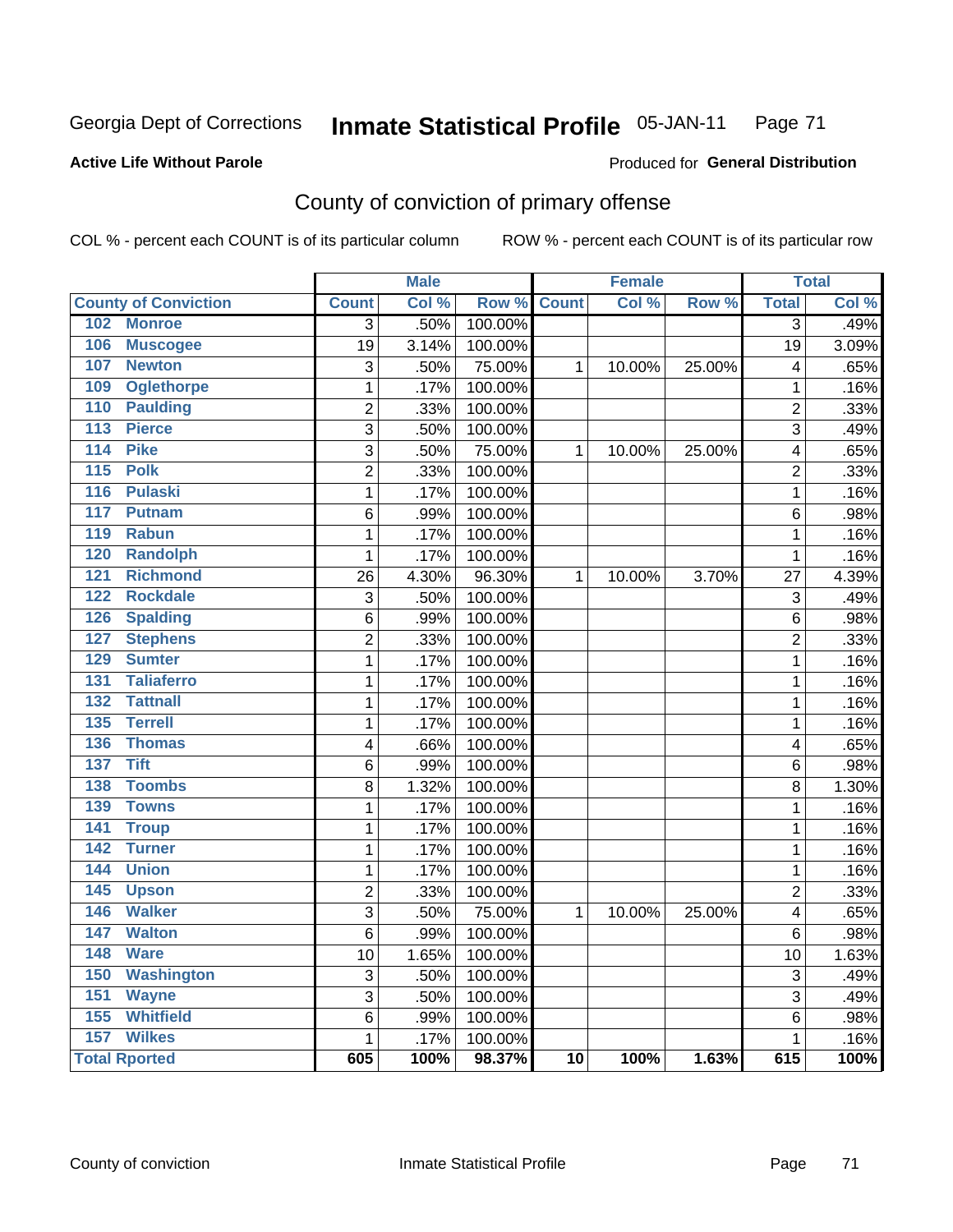#### **Inmate Statistical Profile 05-JAN-11** Page 72

### **Active Life Without Parole**

### Produced for General Distribution

## County of conviction of primary offense

COL % - percent each COUNT is of its particular column

|                     | <b>Male</b> | <b>Female</b> | <b>Total</b> |
|---------------------|-------------|---------------|--------------|
| <b>Not Reported</b> |             |               |              |
| <b>Grand Total</b>  | 605         | 10            | 615          |

| <b>Mo</b><br><b>ultor</b><br>Douaherty<br>. . <b>. .</b><br>rowenn<br>751<br>-unon. |
|-------------------------------------------------------------------------------------|
|-------------------------------------------------------------------------------------|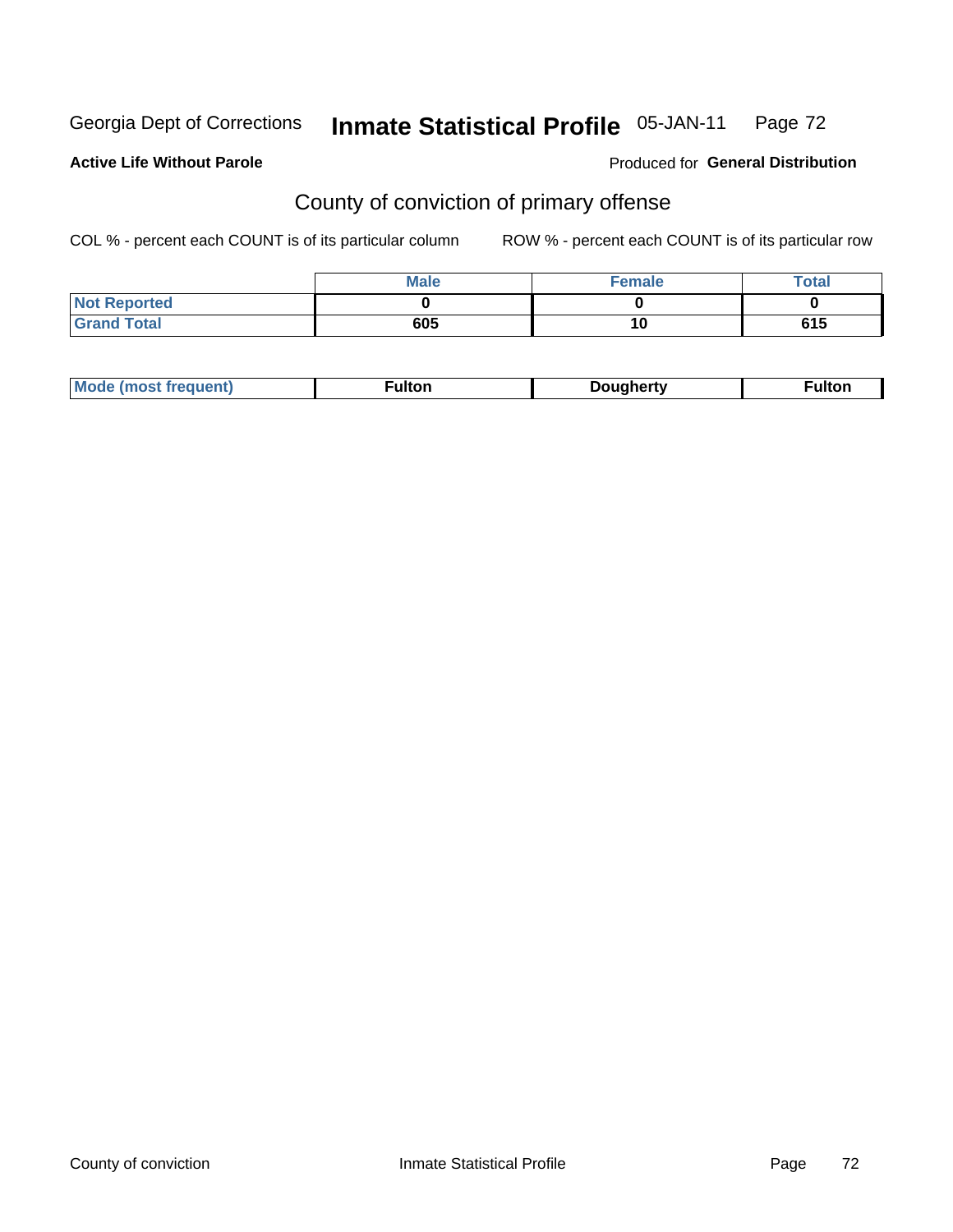Georgia Dept of Corrections

#### **Inmate Statistical Profile 05-JAN-11** Page 73

### **Active Life Without Parole**

## **Produced for General Distribution**

# Circuit of conviction of primary offense

COL % - percent each COUNT is of its particular column

|                              | <b>Male</b>  |       |                    | Female |       |       | <b>Total</b> |       |
|------------------------------|--------------|-------|--------------------|--------|-------|-------|--------------|-------|
| <b>Circuit of Conviction</b> | <b>Count</b> | Col % | <b>Row % Count</b> |        | Col % | Row % | <b>Total</b> | Col % |
| <b>Total Rported</b>         |              |       |                    |        |       |       |              |       |

| <b>Not Reported</b>   | 605 | . .<br>1 V | <b>CAF</b><br>טוט |
|-----------------------|-----|------------|-------------------|
| <b>Total</b><br>Grand |     |            |                   |

| <b>Mode</b><br>frequent)<br>. | <b>Null</b> | <b>Nul</b> ı<br>------ | <b>Null</b> |
|-------------------------------|-------------|------------------------|-------------|
|-------------------------------|-------------|------------------------|-------------|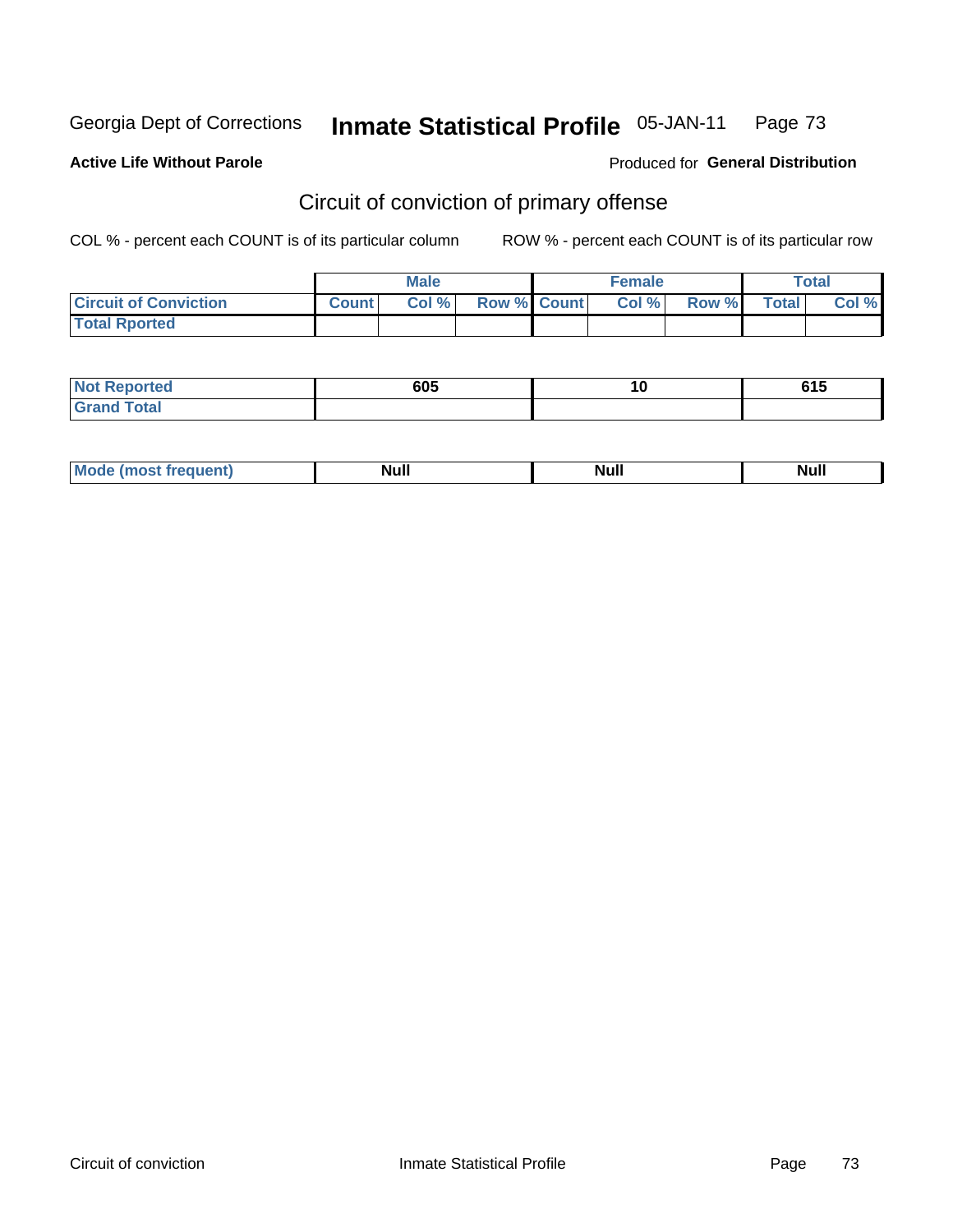## **Active Life Without Parole**

### Produced for General Distribution

# Years served (jail + prison) in this incarceration

COL % - percent each COUNT is of its particular column

|                       |                | <b>Male</b> |         |                 | <b>Female</b> |       |                         | <b>Total</b> |
|-----------------------|----------------|-------------|---------|-----------------|---------------|-------|-------------------------|--------------|
| <b>Years Served</b>   | <b>Count</b>   | Col %       | Row %   | <b>Count</b>    | Col %         | Row % | <b>Total</b>            | Col %        |
| Less than one year    | 3              | 0.50%       | 100.00% |                 |               |       | $\overline{3}$          | 0.49%        |
| 1 to 1.99 years       | 27             | 4.46%       | 96.43%  | $\mathbf{1}$    | 10.00%        | 3.57% | 28                      | 4.55%        |
| 2 to 2.99 years       | 39             | 6.45%       | 100.00% |                 |               |       | 39                      | 6.34%        |
| 3 to 3.99 years       | 36             | 5.95%       | 100.00% |                 |               |       | 36                      | 5.85%        |
| 4 to 4.99 years       | 21             | 3.47%       | 95.45%  | $\mathbf{1}$    | 10.00%        | 4.55% | 22                      | 3.58%        |
| 5 to 5.99 years       | 27             | 4.46%       | 96.43%  | $\mathbf{1}$    | 10.00%        | 3.57% | 28                      | 4.55%        |
| 6 to 6.99 years       | 36             | 5.95%       | 100.00% |                 |               |       | 36                      | 5.85%        |
| 7 to 7.99 years       | 28             | 4.63%       | 93.33%  | $\overline{2}$  | 20.00%        | 6.67% | 30                      | 4.88%        |
| 8 to 8.99 years       | 40             | 6.61%       | 93.02%  | 3               | 30.00%        | 6.98% | 43                      | 6.99%        |
| 9 to 9.99 years       | 42             | 6.94%       | 100.00% |                 |               |       | 42                      | 6.83%        |
| 10 to 10.99 years     | 42             | 6.94%       | 100.00% |                 |               |       | 42                      | 6.83%        |
| 11 to 11.99 years     | 40             | 6.61%       | 100.00% |                 |               |       | 40                      | 6.50%        |
| 12 to 12.99 years     | 43             | 7.11%       | 97.73%  | $\mathbf 1$     | 10.00%        | 2.27% | 44                      | 7.15%        |
| 13 to 13.99 years     | 45             | 7.44%       | 97.83%  | $\mathbf{1}$    | 10.00%        | 2.17% | 46                      | 7.48%        |
| 14 to 14.99 years     | 43             | 7.11%       | 100.00% |                 |               |       | 43                      | 6.99%        |
| 15 to 15.99 years     | 24             | 3.97%       | 100.00% |                 |               |       | 24                      | 3.90%        |
| 16 to 16.99 years     | 27             | 4.46%       | 100.00% |                 |               |       | 27                      | 4.39%        |
| 17 to 17.99 years     | 15             | 2.48%       | 100.00% |                 |               |       | 15                      | 2.44%        |
| 18 to 18.99 years     | 4              | 0.66%       | 100.00% |                 |               |       | $\overline{\mathbf{4}}$ | 0.65%        |
| 19 to 19.99 years     | 6              | 0.99%       | 100.00% |                 |               |       | 6                       | 0.98%        |
| 21 to 21.99 years     | 6              | 0.99%       | 100.00% |                 |               |       | $6\phantom{1}$          | 0.98%        |
| 22 to 22.99 years     | $\overline{2}$ | 0.33%       | 100.00% |                 |               |       | $\overline{2}$          | 0.33%        |
| 23 to 23.99 years     | $\overline{c}$ | 0.33%       | 100.00% |                 |               |       | $\overline{2}$          | 0.33%        |
| 24 to 24.99 years     | 1              | 0.17%       | 100.00% |                 |               |       | $\mathbf{1}$            | 0.16%        |
| 26 to 26.99 years     | 1              | 0.17%       | 100.00% |                 |               |       | 1                       | 0.16%        |
| Thirty + years        | 5              | 0.83%       | 100.00% |                 |               |       | $\overline{5}$          | 0.81%        |
| <b>Total Reported</b> | 605            | 100%        | 98.37%  | $\overline{10}$ | 100%          | 1.63% | 615                     | 100%         |

| <b>Not Reported</b>      |                   |                 |                   |
|--------------------------|-------------------|-----------------|-------------------|
| <b>Grand Total</b>       | 605               | 10              | 615               |
|                          |                   |                 |                   |
| <b>Mean</b><br>(average) | 10.04             | 7.77            | 10                |
| <b>Median (middle)</b>   | 10.06             | 8.09            | 10.02             |
| Mode (most frequent)     | 14 to 14.99 years | 4 to 4.99 years | 14 to 14.99 years |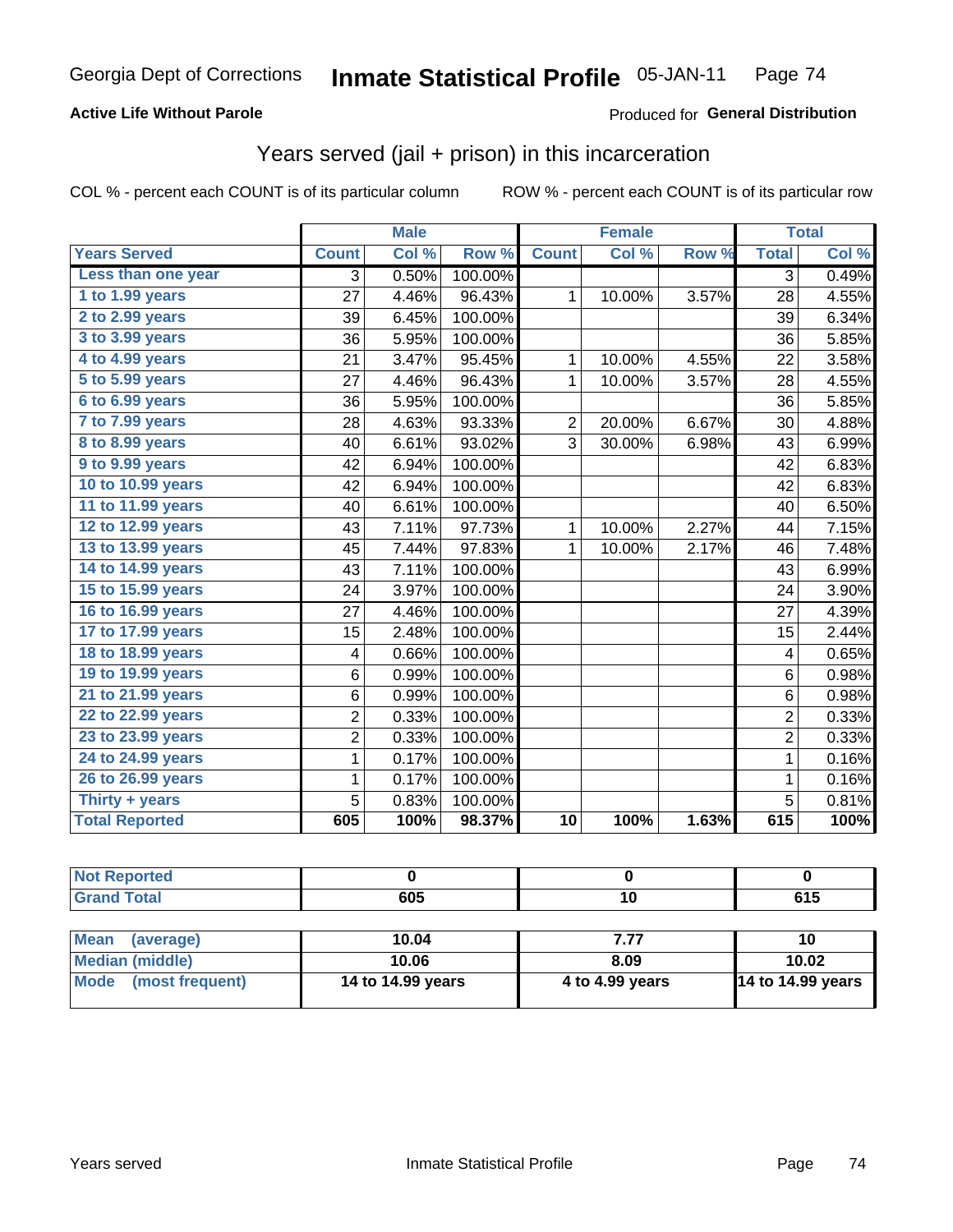Georgia Dept of Corrections

#### **Inmate Statistical Profile 05-JAN-11** Page 75

### **Active Life Without Parole**

Produced for General Distribution

## Results of most recent HIV tests

COL % - percent each COUNT is of its particular column

|                         | <b>Male</b>  |        |        |              | <b>Female</b> | Total  |       |        |
|-------------------------|--------------|--------|--------|--------------|---------------|--------|-------|--------|
| <b>HIV Test Results</b> | <b>Count</b> | Col%   | Row %I | <b>Count</b> | Col%          | Row %  | Total | Col %  |
| <b>Positive</b>         |              | 0.67%  | 80.00% |              | 10.00%        | 20.00% |       | 0.83%  |
| <b>Negative</b>         | 591          | 99.33% | 98.50% |              | $90.00\%$     | 1.50%  | 600   | 99.17% |
| <b>Total Reported</b>   | 595          | 100%   | 98.35% | 10           | 100%          | 1.65%  | 605   | 100%   |

| <b>Not Reported</b> |     |               |
|---------------------|-----|---------------|
| <b>Total</b>        | 605 | CA E<br>ט ו ט |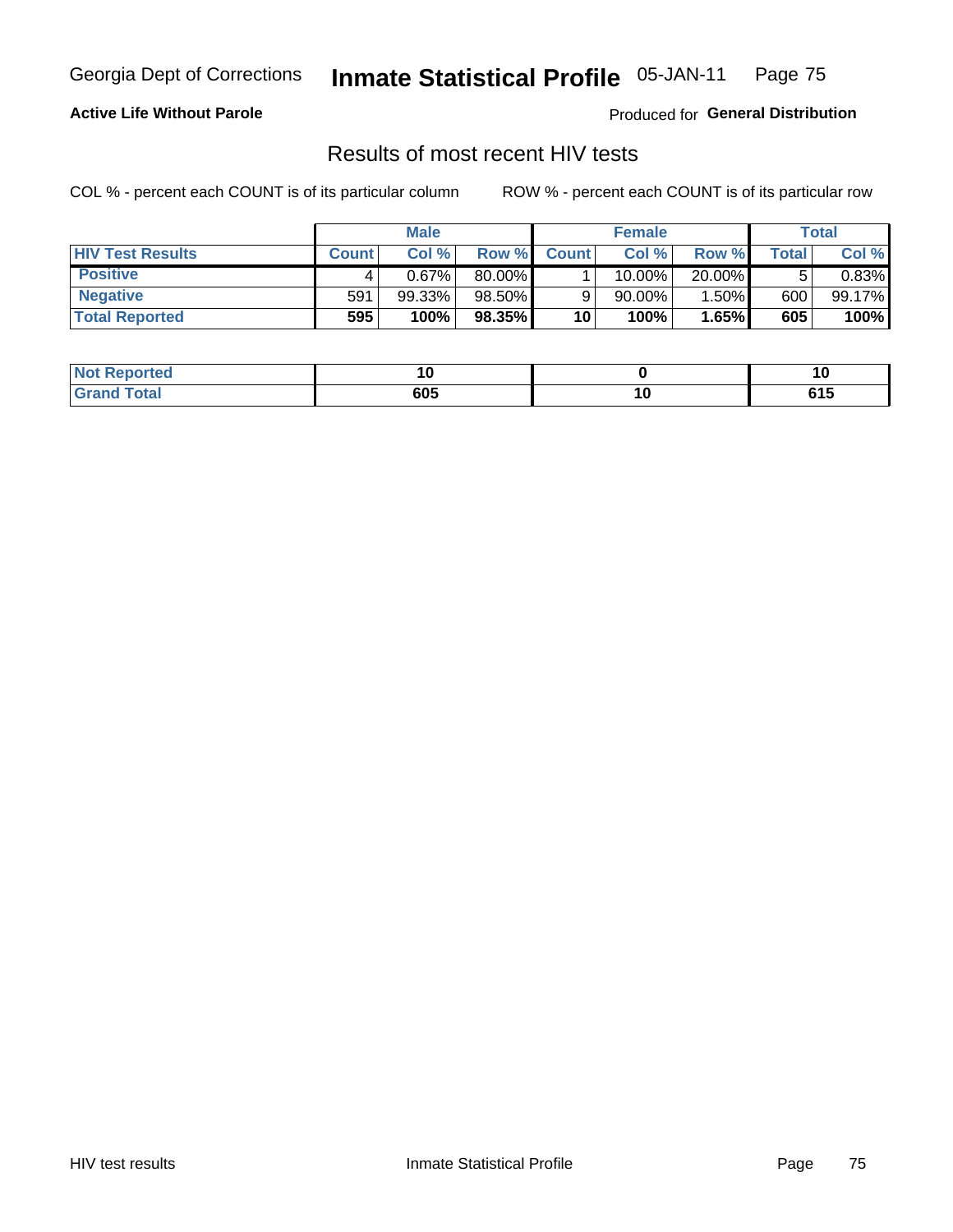#### **Inmate Statistical Profile 05-JAN-11** Page 76

## **Active Life Without Parole**

Produced for General Distribution

## Results of most recent tuberculosis test

COL % - percent each COUNT is of its particular column

|                                  | <b>Male</b>  |        |            |              | <b>Female</b> | Total    |       |        |
|----------------------------------|--------------|--------|------------|--------------|---------------|----------|-------|--------|
| <b>Tuberculosis Test Results</b> | <b>Count</b> | Col%   | Row %I     | <b>Count</b> | Col %         | Row %    | Total | Col %  |
| <b>Positive on current test</b>  | 157          | 26.25% | $100.00\%$ |              |               |          | 157   | 25.82% |
| <b>Negative</b>                  | 441          | 73.75% | 97.78%     | 10           | 100.00%       | $2.22\%$ | 451   | 74.18% |
| <b>Total Reported</b>            | 598          | 100%   | 98.36%     | 10           | 100%          | 1.64%    | 608   | 100%   |

| <b>Not Reported</b>     |     |        |                      |
|-------------------------|-----|--------|----------------------|
| <b>Total</b><br>. Grori | 605 | $\sim$ | CA F<br><b>v</b> I J |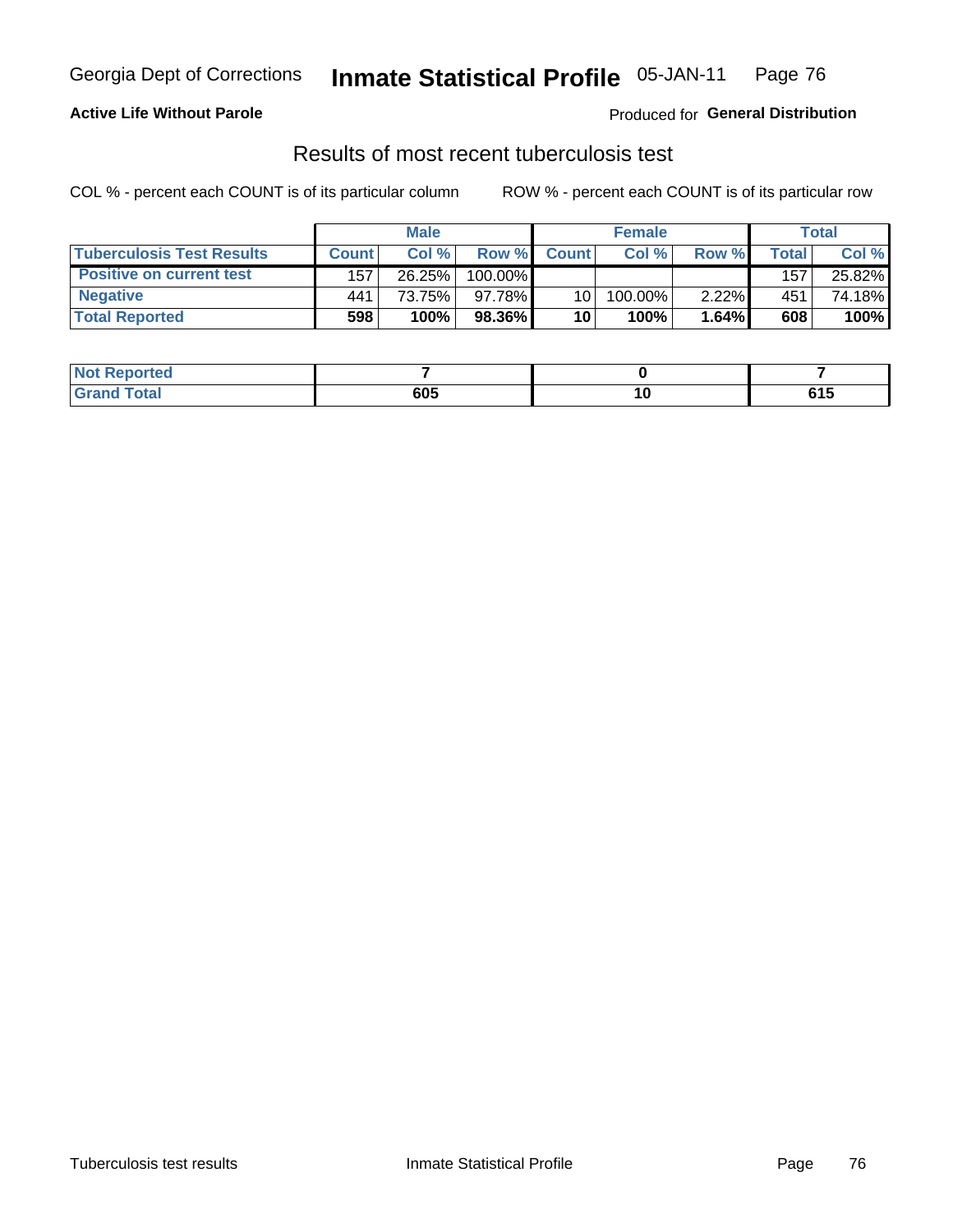#### **Inmate Statistical Profile 05-JAN-11** Page 77

### **Active Life Without Parole**

Produced for General Distribution

## Results of most recent syphilis test

COL % - percent each COUNT is of its particular column

|                                 | <b>Male</b>  |          |           |              | <b>Female</b> | Total    |       |          |
|---------------------------------|--------------|----------|-----------|--------------|---------------|----------|-------|----------|
| <b>Syphilis Test Results</b>    | <b>Count</b> | Col%     | Row %I    | <b>Count</b> | Col %         | Row %    | Total | Col %    |
| <b>Positive on current test</b> |              | $2.88\%$ | $94.44\%$ |              | 10.00%        | 5.56%    | 18    | $3.00\%$ |
| <b>Negative</b>                 | 574          | 97.12%   | 98.46%    |              | 90.00%        | $1.54\%$ | 583   | 97.00%   |
| <b>Total Reported</b>           | 591          | 100%     | $98.34\%$ | 10           | 100%          | l.66%l   | 601   | 100%     |

| <b>Not Reported</b> |     |        |                     |
|---------------------|-----|--------|---------------------|
| <b>Total</b>        | 605 | $\sim$ | <b>CAF</b><br>U I J |